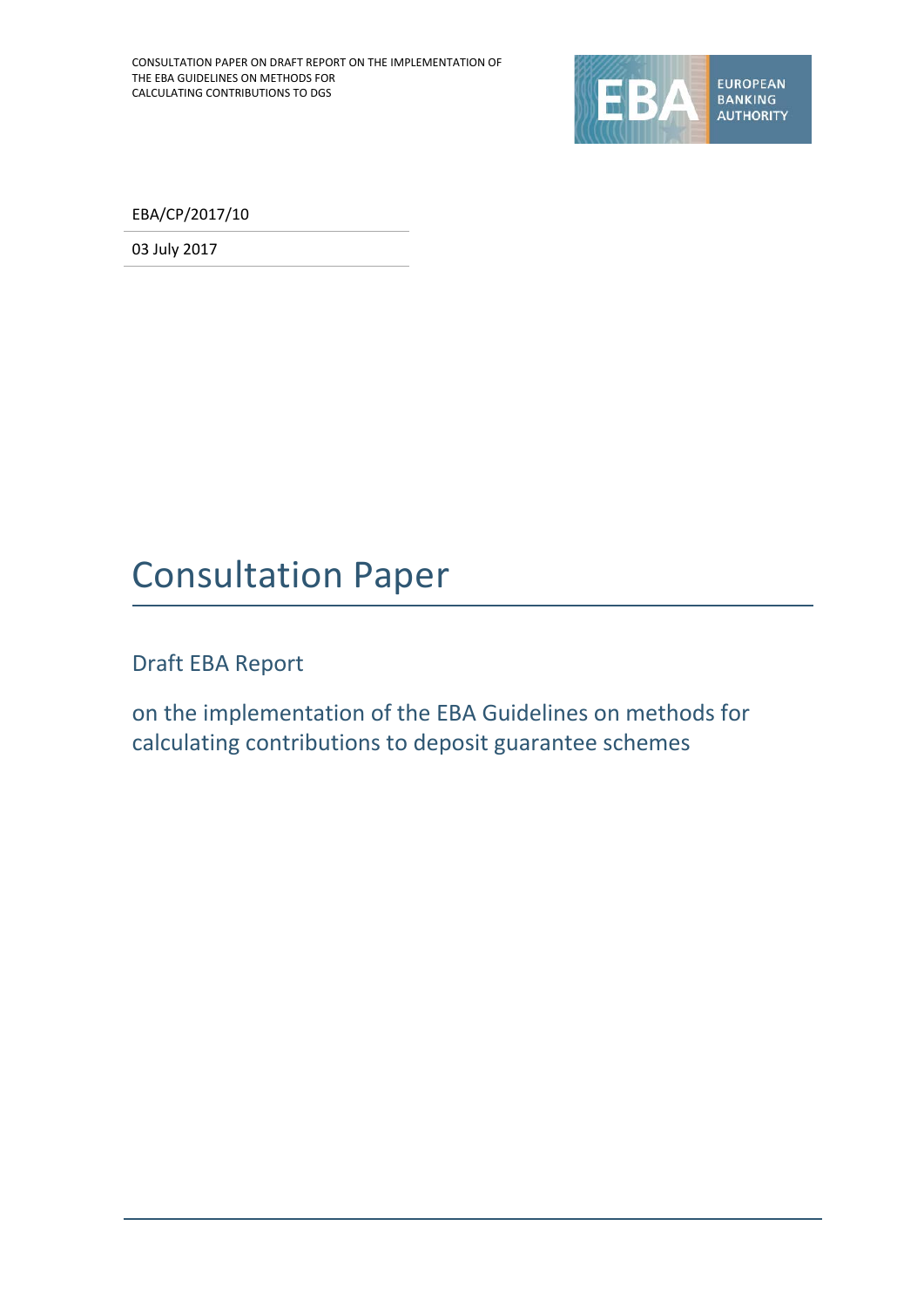

# **Contents**

| <b>List of figures</b>                                                                                                                   | 4        |
|------------------------------------------------------------------------------------------------------------------------------------------|----------|
| <b>Responding to this consultation</b>                                                                                                   | 6        |
| <b>Executive Summary</b>                                                                                                                 | 7        |
| 1. Introduction                                                                                                                          | 9        |
| 2. The risk-based method in the EBA Guidelines on methods for calculating contributions to                                               |          |
| <b>DGSs</b>                                                                                                                              | 11       |
| 2.1<br>Background                                                                                                                        | 11       |
| 2.2<br>Principles in the Guidelines                                                                                                      | 11       |
| <b>Calculation method</b><br>2.3                                                                                                         | 12       |
| Calculation formula and steps to calculate contributions<br>2.4                                                                          | 13       |
| 3. Objectives of the report                                                                                                              | 15       |
| 4. Methodology                                                                                                                           | 16       |
| Background<br>4.1                                                                                                                        | 16       |
| 4.2<br>Approach and data sources                                                                                                         | 16       |
| 5. Assessment of the implementation of the Guidelines                                                                                    | 18       |
| 5.1<br>Adequate differentiation between institutions and consistency with historical data                                                | 18       |
| Differentiation between institutions' contributions within DGSs<br>5.1.1                                                                 | 18       |
| 5.1.2<br>Analysis of the differentiation in indicator values used in the GL RBC method across                                            |          |
| institutions affiliated to the DGSs in the analysis<br>5.1.3<br>Differentiation between the contributions based on the GL RBC method and | 23       |
| previous RBC methods and the adequacy of the current GL RBC                                                                              | 26       |
| 5.1.4<br>Differentiation between the riskiness assessed using the GL RBC method and the                                                  |          |
| <b>SREP scores</b><br>5.1.5                                                                                                              | 28<br>30 |
| Consistency with historical data<br>Summary of the results on the differentiation between institutions according to the<br>5.1.6         |          |
| <b>GL RBC method</b>                                                                                                                     | 30       |
| Balance between consistent application of the Guidelines and flexibility to cater to national<br>5.2                                     |          |
| specificities                                                                                                                            | 33       |
| 5.2.1<br>Use of indicators and indicator weights                                                                                         | 33       |
| Core indicators<br>Correlation between core indicators                                                                                   | 33<br>34 |
| <b>Additional indicators</b>                                                                                                             | 35       |
| Individual Risk Scores (IRS)<br>5.2.2                                                                                                    | 38       |
| Aggregate Risk Scores (ARS) and Aggregate Risk Weights (ARW)<br>5.2.3                                                                    | 44       |
| 5.3<br>Objectivity, transparency, reporting burden and confidentiality of information                                                    | 51       |
| 5.3.1<br>Objectivity and transparency of the methodology                                                                                 | 52       |
| Additional reporting requirements<br>5.3.2<br>Confidentiality of information provided<br>5.3.3                                           | 54<br>56 |
|                                                                                                                                          |          |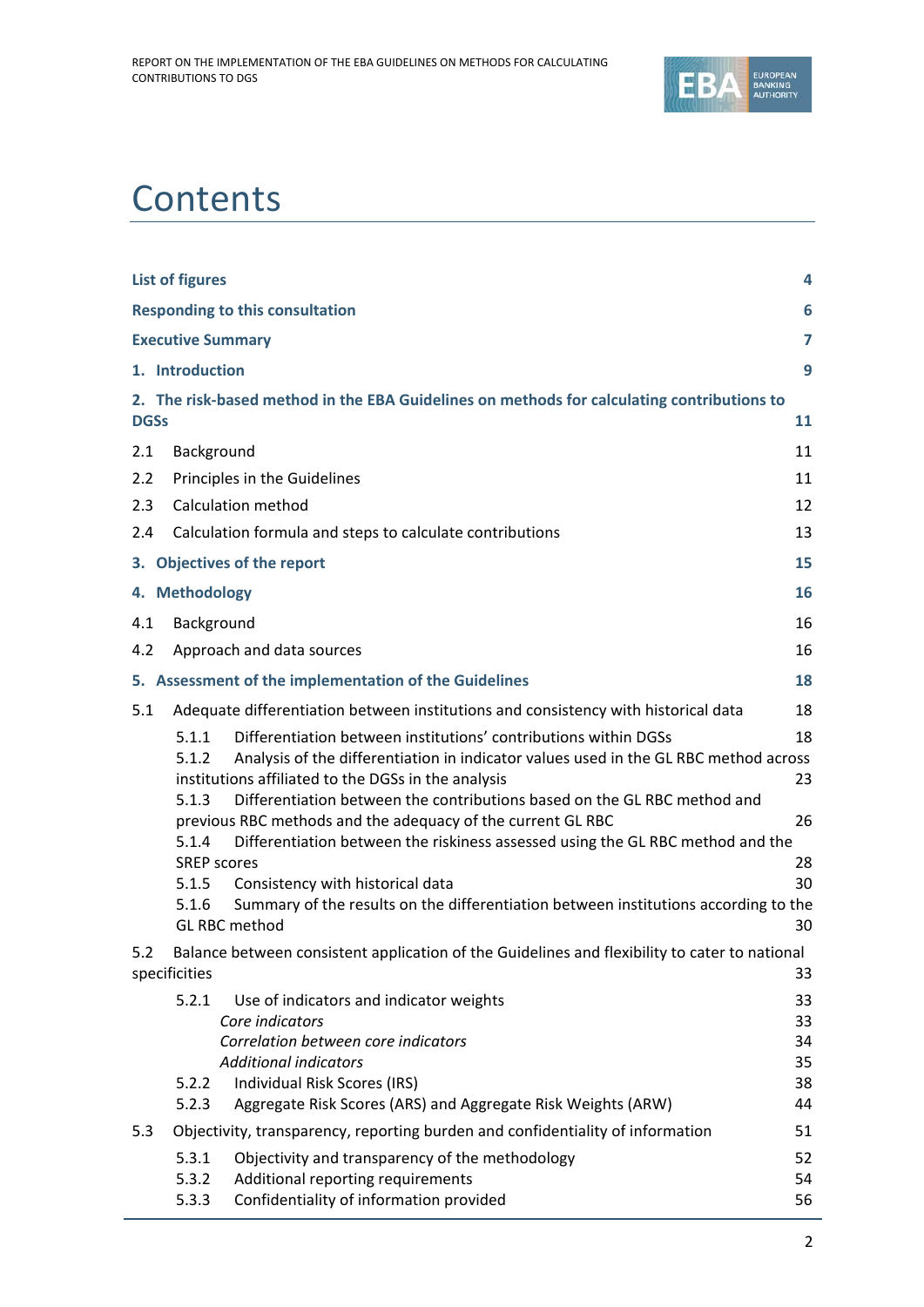

| 5.4 |            | Practical and potential obstacles in the application of the Guidelines         | 60 |
|-----|------------|--------------------------------------------------------------------------------|----|
|     | 5.4.1      | <b>Results and Analysis</b>                                                    | 60 |
|     | 5.4.2      | Practical issues in the application of the current framework                   | 60 |
|     | 5.4.3      | Complaints or suggestions from the institutions concerning the model           | 62 |
|     | 5.4.4      | Other issues with the model not reflecting the riskiness of the institutions   | 63 |
|     | 5.4.5      | Simplification of the risk-based methodology                                   | 66 |
|     | 5.4.6      | Need for further guidance at EU level for the development, implementation, and |    |
|     |            | review of the calculation methods                                              | 67 |
|     | 5.4.7      | Conclusions                                                                    | 68 |
|     |            | 6. Conclusions and recommendations                                             | 69 |
|     | 7. Annexes |                                                                                | 72 |
| 7.1 |            | Annex 1: Rationale for risk-based contributions to DGSs                        | 72 |
|     |            | Other instances of risk-based contributions                                    | 73 |
|     |            | International use of RBCs                                                      | 73 |
|     |            | Comparison with contributions to resolution financing arrangements             | 74 |
| 7.2 |            | Annex 2: Additional charts                                                     | 76 |
| 7.3 |            | Annex 3: Overview of questions for consultation                                | 83 |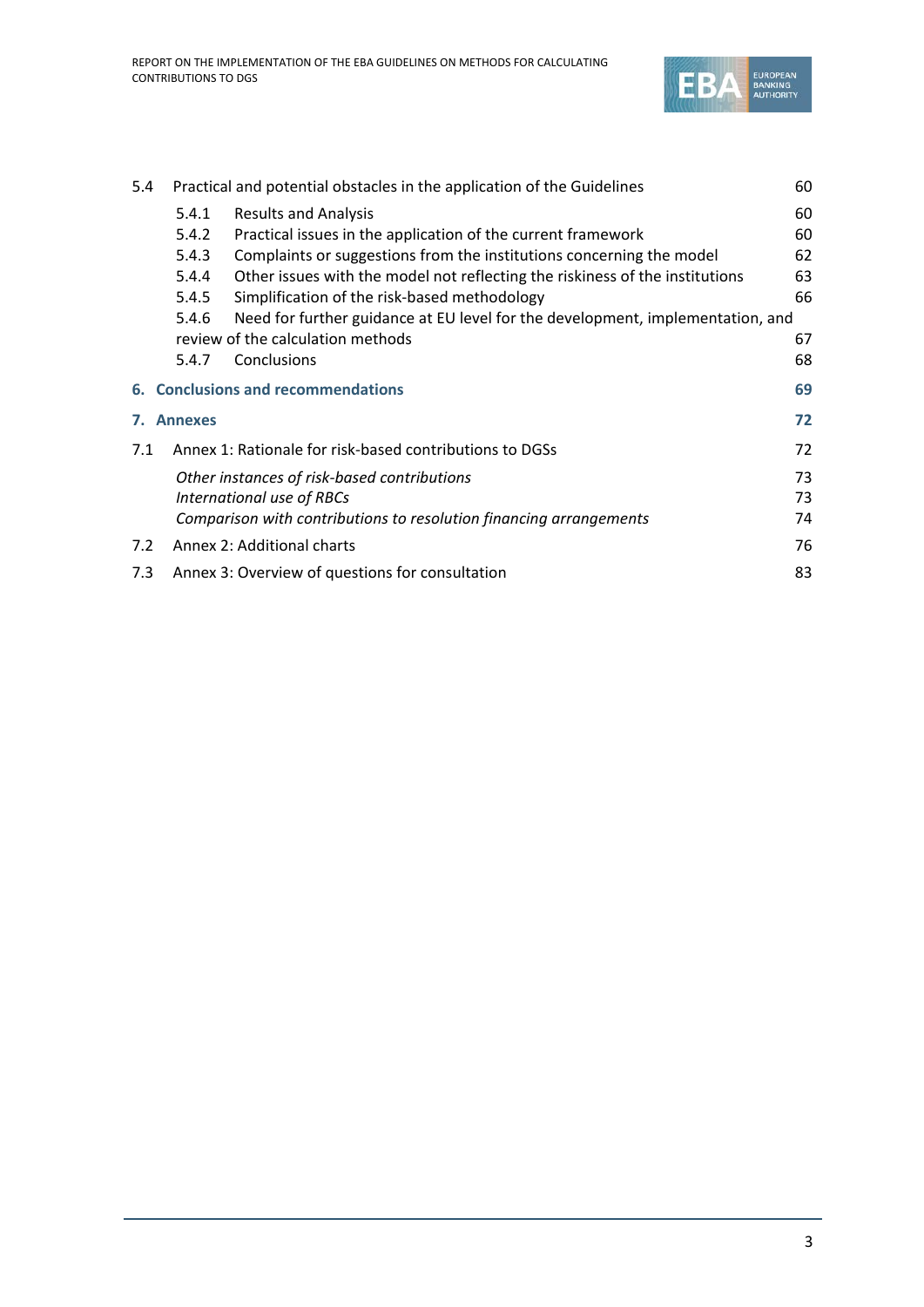

# List of figures

| Table 1. Comparison between risk-based contributions based on the Guidelines (GL RBC) and non-<br>risk based contributions (nRBC).                                                                                                                     | 20 |
|--------------------------------------------------------------------------------------------------------------------------------------------------------------------------------------------------------------------------------------------------------|----|
| Table 2. Proportion of institutions on a per DGS basis with GL RBC different in comparison to<br>nRBC.                                                                                                                                                 | 21 |
| Table 3. Number of DGSs with GL RBC different for more than half of their member institutions in<br>comparison to nRBC.                                                                                                                                | 22 |
| Table 4. Observed range (difference between the 95th and the 5th percentile) of indicator values<br>for core risk indicators across groups of DGSs classified according to the aggregate risk score<br>based on these indicators.                      | 24 |
| Table 5. Number of DGSs per previous method of DGS contributions.                                                                                                                                                                                      | 27 |
| Table 6. Number of DGSs that contributed more or less under the previous RBC method.                                                                                                                                                                   | 27 |
| Table 7. Number of DGSs that reported on the appropriatness of the GL RBC method.                                                                                                                                                                      | 28 |
| Table 8. Comparison of differentiation assessed by means of 1) difference in GL RBC and nRBC<br>contributions, 2) level of homogeneity of raw indicators used for GL RBC, 3) assessment of GL RBC<br>in comparison to SREP, and 4) to historical data. | 32 |
| Table 9. Comparison across DGSs of weights assigned to core indicators prescribed by the GLs.                                                                                                                                                          | 34 |
| Table 10. Correlation between pairs of core risk indicators or their proxies.                                                                                                                                                                          | 35 |
| Figure 1. Number of DGSs per number of additional indicators used.                                                                                                                                                                                     | 36 |
| Figure 2. Categories of indicators used by DGSs as additional indicators.                                                                                                                                                                              | 36 |
| Figure 3. Number of DGSs by the total weight assigned to additional indicators.                                                                                                                                                                        | 37 |
| Figure 4. Number of additional indicators used by DGSs by indicator weight.                                                                                                                                                                            | 38 |
| Figure 5. Interquartile range (25 <sup>th</sup> -75 <sup>th</sup> percentile) for LCR indicator values per DGS.                                                                                                                                        | 41 |
| Figure 6. Interquartile range (25th-75th percentile) for LCR IRS values per DGS.                                                                                                                                                                       | 41 |
| Figure 7. Interquartile range (25 <sup>th</sup> -75 <sup>th</sup> percentile) for NPL indicator values per DGS.                                                                                                                                        | 42 |
| Figure 8. Interquartile range (25th-75th percentile) for NPL IRS per DGS.                                                                                                                                                                              | 42 |
| Table 11. Range of IRS values assigned to certain points of distribution of indicator realisations. 43                                                                                                                                                 |    |
| Table 12. Correlation between indicator values and IRS at specific points of the indicator<br>distribution.                                                                                                                                            | 44 |
| Table 13. ARS boundaries by DGS.                                                                                                                                                                                                                       | 45 |
| Table 14. Percentiles, median values and interquartile ranges across all DGS.                                                                                                                                                                          | 45 |
| Figure 9. Relationship between the degree of heterogeneity among the institutions and the ARS<br>ranges.                                                                                                                                               | 46 |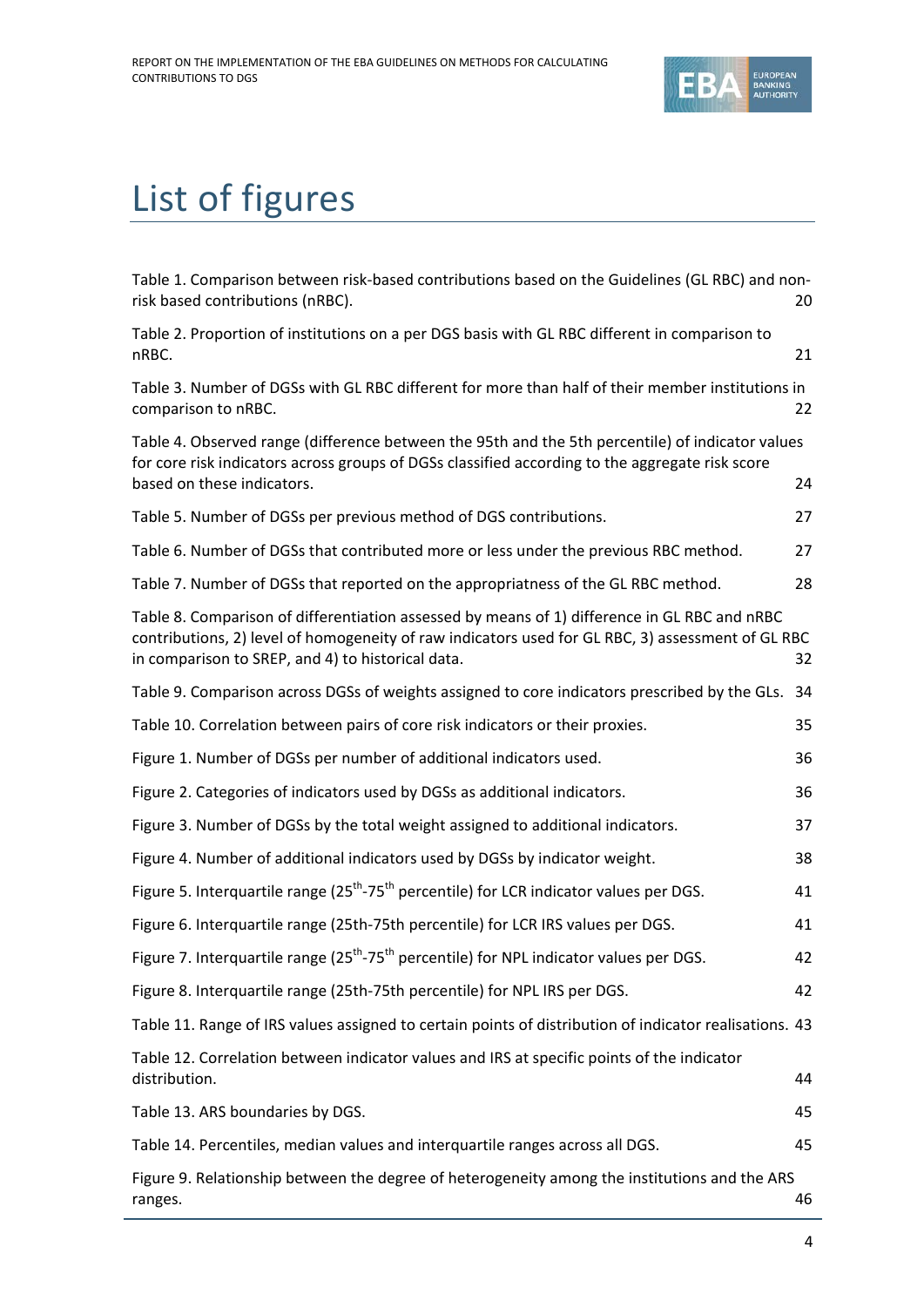

| Table 15. Use of approaches to derive the ARW.                                                                                      | 47 |
|-------------------------------------------------------------------------------------------------------------------------------------|----|
| Table 16. Degree of heterogeneity and applied approaches.                                                                           | 48 |
| Table 17. ARW boundaries by DGS.                                                                                                    | 49 |
| Figure 10. The relationship between the degree of heterogeneity and ARW range.                                                      | 49 |
| Figure 11. The relationship between the ARS and the ARW ranges.                                                                     | 50 |
| Table 18. Proactive disclosure of information.                                                                                      | 54 |
| Table 19. Sources of data for calculations.                                                                                         | 55 |
| Table 20. Public disclosure of the risk-based contributions methodology.                                                            | 57 |
| Table 21. Public disclosure of the detail of the GL RBC.                                                                            | 58 |
| Figure 12. Interquartile range (25 <sup>th</sup> -75 <sup>th</sup> percentile) for CET1 indicator values per DGS.                   | 77 |
| Figure 13. Interquartile range (25 <sup>th</sup> -75 <sup>th</sup> percentile) for CET1 IRS values per DGS.                         | 77 |
| Figure 14. Interquartile range (25 <sup>th</sup> -75 <sup>th</sup> percentile) for leverage ratio indicator values per DGS.         | 78 |
| Figure 15. Interquartile range (25 <sup>th</sup> -75 <sup>th</sup> percentile) for leverage ratio IRS values per DGS.               | 78 |
| Figure 16. Interquartile range (25 <sup>th</sup> -75 <sup>th</sup> percentile) for NSFR indicator values per DGS.                   | 79 |
| Figure 17. Interquartile range (25 <sup>th</sup> -75 <sup>th</sup> percentile) for NSFR IRS values per DGS.                         | 79 |
| Figure 18. Interquartile range (25 <sup>th</sup> -75 <sup>th</sup> percentile) for RWA/TA indicator values per DGS.                 | 80 |
| Figure 19. Interquartile range (25 <sup>th</sup> -75 <sup>th</sup> percentile) for RWA/TA IRS values per DGS.                       | 80 |
| Figure 20. Interquartile range (25 <sup>th</sup> -75 <sup>th</sup> percentile) for RoA indicator values per DGS.                    | 81 |
| Figure 21. Interquartile range (25 <sup>th</sup> -75 <sup>th</sup> percentile) for RoA IRS values per DGS.                          | 81 |
| Figure 22. Interquartile range (25 <sup>th</sup> -75 <sup>th</sup> percentile) for Unencumbered assets indicator values per<br>DGS. | 82 |
| Figure 23. Interquartile range (25 <sup>th</sup> -75 <sup>th</sup> percentile) for Unencumbered assets IRS values per DGS.          | 82 |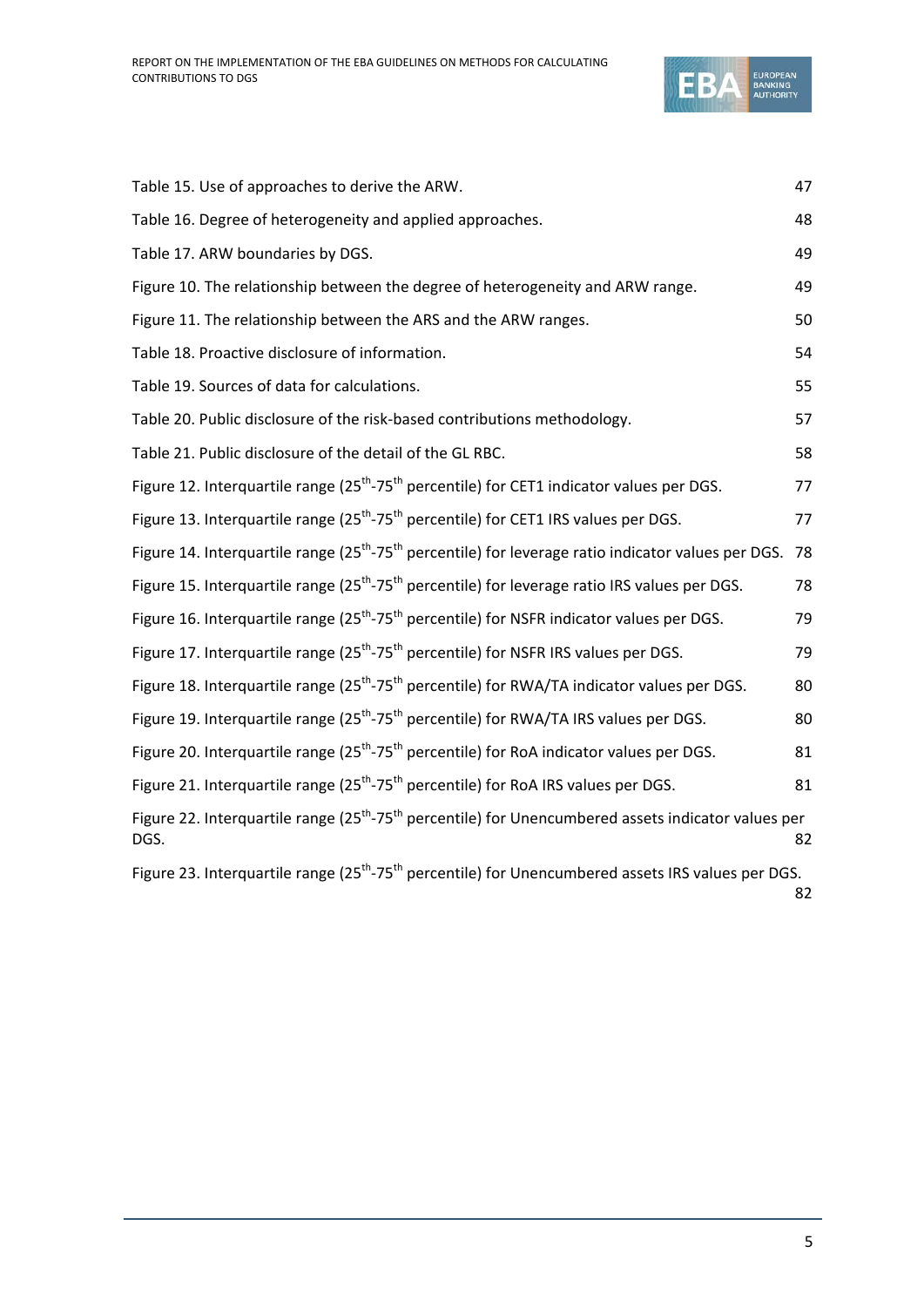

# Responding to this consultation

The EBA invites comments on all proposals put forward in this paper.

Comments are most helpful if they:

- **F** respond to the question stated;
- **Example 3** indicate the specific point to which a comment relates;
- **Example 2** contain a clear rationale;
- provide evidence to support the views expressed/ rationale proposed; and
- **Example 2** describe any alternative regulatory choices the EBA should consider.

### **Submission of responses**

To submit your comments, click on the 'send your comments' button on the consultation page by 28.08.2017. Please note that comments submitted after this deadline, or submitted via other means may not be processed.

### **Publication of responses**

Please clearly indicate in the consultation form if you wish your comments to be disclosed or to be treated as confidential. A confidential response may be requested from us in accordance with the EBA's rules on public access to documents. We may consult you if we receive such a request. Any decision we make not to disclose the response is reviewable by the EBA's Board of Appeal and the European Ombudsman.

## **Data protection**

The protection of individuals with regard to the processing of personal data by the EBA is based on Regulation (EC) N° 45/2001 of the European Parliament and of the Council of 18 December 2000 as implemented by the EBA in its implementing rules adopted by its Management Board. Further information on data protection can be found under the [Legal notice section](http://eba.europa.eu/legal-notice) of the EBA website.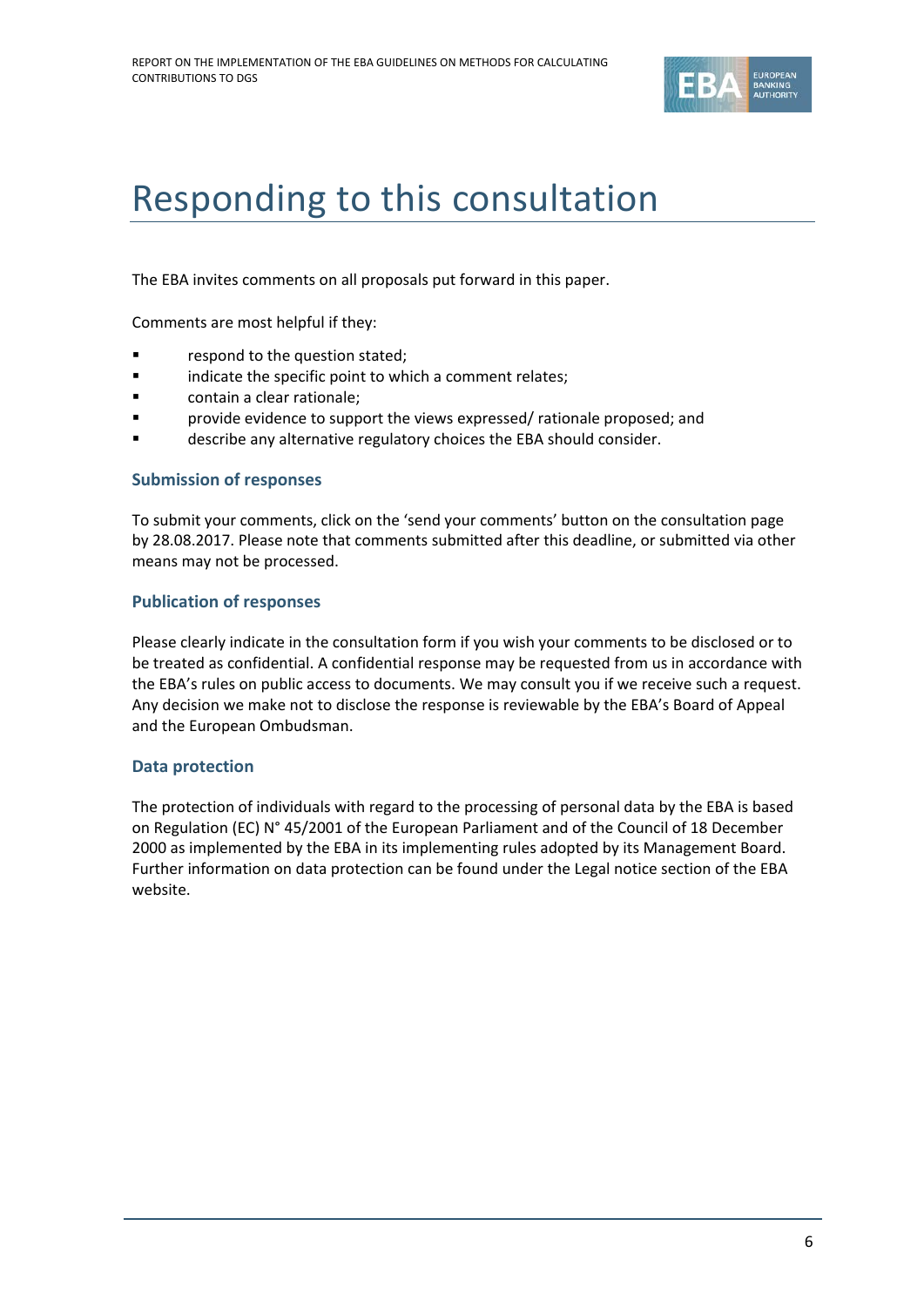

# Executive Summary

Article 13(3) of the Deposit Guarantee Schemes Directive (DGSD) requires the EBA to issue Guidelines on methods for calculating DGS contributions<sup>[1](#page-6-0)</sup> (the Guidelines) by 3 July 2015. These Guidelines, published by the EBA on 28 May 2015, specify methods for calculating contributions to deposit guarantee schemes (DGSs) and the objectives and principles governing DGS contribution schemes. The deadline for Member States to implement these risk-based calculation methods for contributions was 31 May [2](#page-6-1)016 at the latest.<sup>2</sup> Based on the risk-based methods applied by DGSs, the DGSD requires the EBA to review the Guidelines by 3 July 2017.

Given that the deadline for the implementation of the Guidelines and the deadline for their review are only 13 months apart, the EBA has interpreted the review as an assessment of the application of the Guidelines with some recommendations on further improvements and amendments of the Guidelines to be considered as part of a wider DGSD review in 2019. This report sets out the methodology and results of that review, along with specific recommendations on further improvements to the Guidelines, to be implemented in the future.

The draft report aims to:

- (i) Assess if the risk-based method outlined in the Guidelines ensures adequate differentiation between institutions depending on their risk and is consistent with relevant historical data;
- (ii) Assess the balance between consistent application of the Guidelines across the Member States and flexibility to cater to national specificities;
- (iii) Assess if the methodology is objective and transparent, does not lead to excessive additional reporting requirements and ensures that confidential information is protected; and
- (iv) Identify practical issues or obstacles in the application of the current framework.

The initial conclusions of the report are preliminary. They are based on, so far, limited experience of operating the risk-based contributions systems among most DGSs and data covering only one year of risk-based contributions based on the method outlined in the Guidelines. With time, better quality data and a longer time series will become available reflecting DGSs' and DGS designated authorities' greater experience of designing and operating the DGS risk-based systems as outlined in the Guidelines. Further analysis reflecting this experience will be needed ahead of proposing changes to the Guidelines on methods for calculating contributions to DGSs.

 $^{1}$  EBA/GL/2015/10.

<span id="page-6-1"></span><span id="page-6-0"></span> $2$  For those Member States which have availed themselves of the extension period provided for in the third subparagraph of Article 20(1) of the DGSD.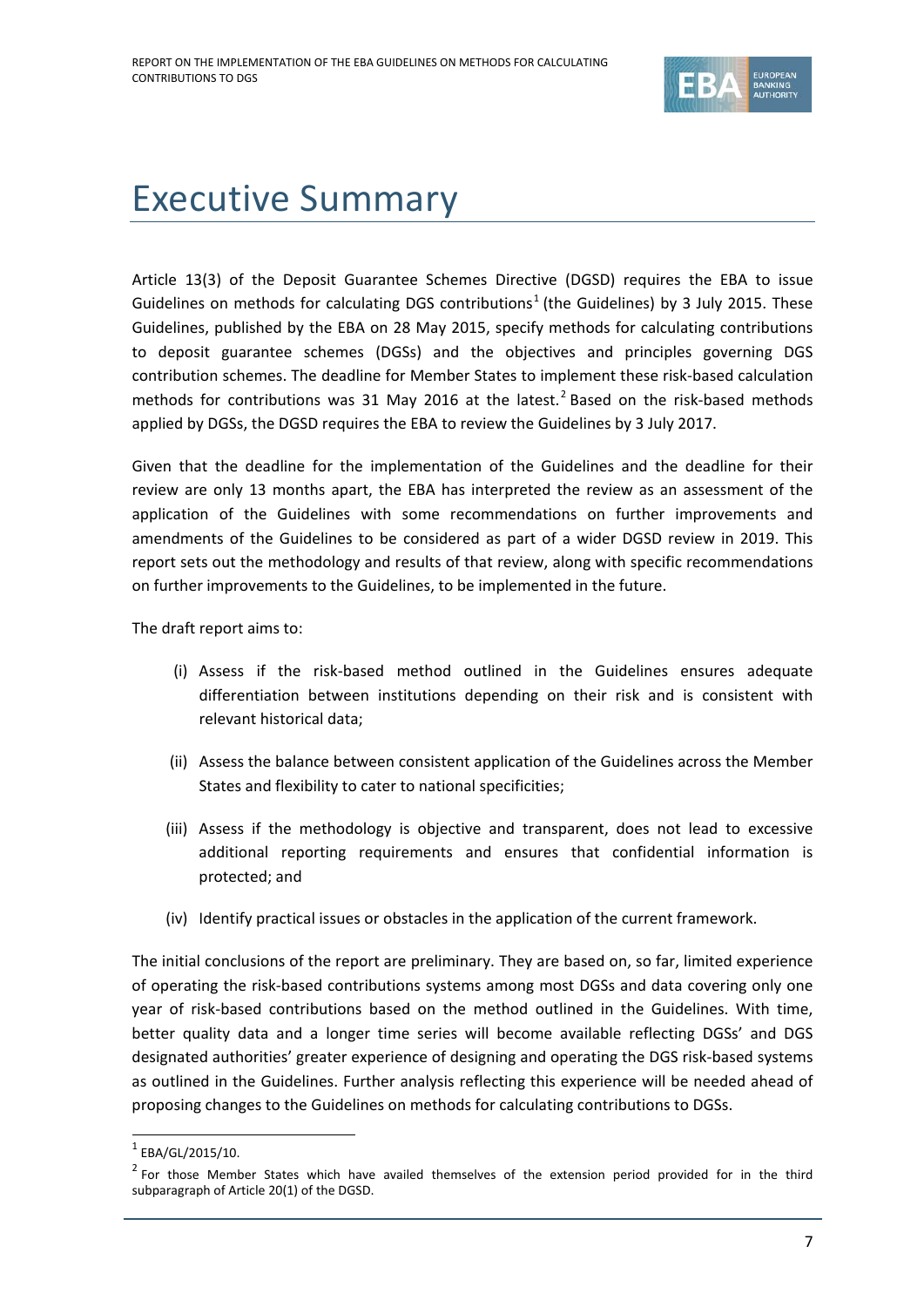

The draft report finds that, based on the data available thus far, the risk-based method as outlined in the Guidelines has broadly met the aim of ensuring differentiation between institutions affiliated to a DGS based on their risk. The difference in differentiation observed between DGSs does not seem to be dissimilar to the levels of inherent riskiness in their sectors. However, importantly, the analysis shows that the method seems to allow flexibility for the authorities to design risk-based systems which provide less differentiation than what would be expected based on the core indicator data. Some elements of the methodology, and in particular, the way the raw indicator data is translated into components of the formula for determining contributions, may need to be revisited in the future.

The report also finds that, in relation to the balance between consistent application of the Guidelines across the Member States, and the flexibility to cater to national specificities, some areas, such as the way the riskiness of an institution is translated into specific components of the risk-based calculation formula, preliminarily point to the need for more consistency. In relation to the use of indicators, at this stage, there does not seem to be much evidence or qualitative assessment from the authorities suggesting the need to remove any particular core indicator. The analysis of this aspect, however, needs to be revisited ahead of proposing any changes to the Guidelines. On the use of additional indicators to determine the riskiness of institutions, the results seem to suggest that the level of flexibility allowed by the Guidelines does not need to increase.

In relation to the transparency of the method, at this stage, on the basis of the responses received, it does not appear that there is a specific need for amendment of the Guidelines to enhance transparency for stakeholders. Similarly, the methodology does not seem to lead to excessive additional reporting requirements, and it therefore seems to be unnecessary to make any specific changes in this regard at present. In terms of information provided to the institutions and to the public, the EBA will continue to monitor the disclosure of information and will consider further specifying what information should be disclosed in the future in the Guidelines in the event that limited disclosure continues to be the case in some Member States and for some DGSs.

Finally, the report notes a number of helpful suggestions raised by the authorities. It proposes to consider them in the course of proposing changes to the Guideline in the future, as outlined in more detail in the conclusions and recommendations.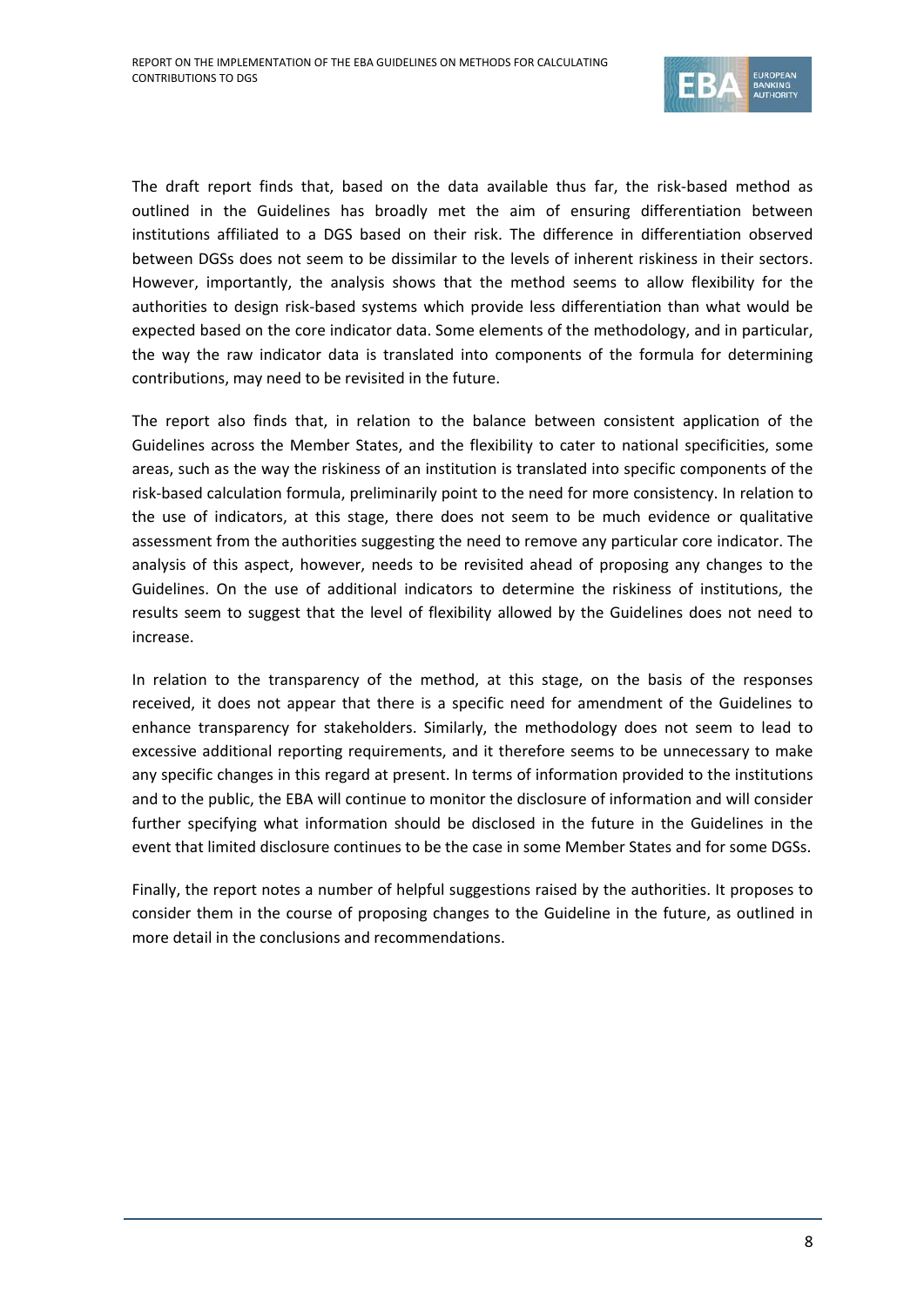

# 1. Introduction

- 1. The Deposit Guarantee Schemes Directive<sup>[3](#page-8-0)</sup> ("DGSD") was published in the Official Journal on 12 June 2014. DGSD harmonises the funding mechanisms of deposit guarantee schemes (**DGS(s)**) in the EU and mandates the collection of risk-based contributions ("**RBCs**") by them. In particular, Article 13 of the DGSD requires the contributions of member institutions to DGSs to be based on the amount of covered deposits and the degree of risk incurred by the respective members. DGSs may develop and use their own methods for calculating the RBCs from their members. Each method shall be approved by the competent authority in cooperation with the designated authority.
- 2. Article 13(2) of DGSD also stipulates that the calculation of contributions shall be proportional to the risk of the members and shall take due account of the risk profiles of the various business models. Those methods may also take into account the asset side of the balance sheet and risk indicators, such as capital adequacy, asset quality and liquidity.
- 3. Article 13(2) of DGSD requires Member States to inform the EBA of the contribution methods that have been approved. This requirement provides the EBA with an overview of the manner in which Member States have implemented RBCs in their jurisdictions.
- 4. In order to ensure the consistent implementation of the DGSD in relation to RBCs, Article 13(3) requires the EBA to issue Guidelines on methods for calculating DGS contributions<sup>[4](#page-8-1)</sup> (the "**Guidelines**") by 3 July 2015. The Guidelines specify methods for calculating contributions to DGSs, and include a calculation formula, specific indicators, risk classes for members, thresholds for risk weights assigned to specific risk classes, and other necessary elements. The Guidelines also specify the objectives and principles governing DGS contribution schemes. The deadline to implement these risk-based calculation methods for contributions ("**GL RBCs**"), and to inform the EBA of same, was 31 May 2016 at the latest.<sup>[5](#page-8-2)</sup>
- 5. Based on the risk-based methods applied by DGSs and following receipt of the notifications submitted from all Member States by 31 May 2016, the DGSD requires the EBA to review the Guidelines by 3 July 2017.
- 6. Given that the deadline for the implementation and the deadline for the review are only 13 months apart, the EBA has interpreted the review as an assessment of the application of the Guidelines with some recommendations on further improvements and

<span id="page-8-0"></span><sup>&</sup>lt;sup>3</sup> Directive 2014/49/EU of the European Parliament and of the Council of 16 April 2014 on deposit guarantee schemes.

<span id="page-8-1"></span><sup>4</sup> EBA/GL/2015/10.

<span id="page-8-2"></span><sup>&</sup>lt;sup>5</sup> For those Member States which have availed themselves of the extension period provided for in the third subparagraph of Article 20(1) of the DGSD.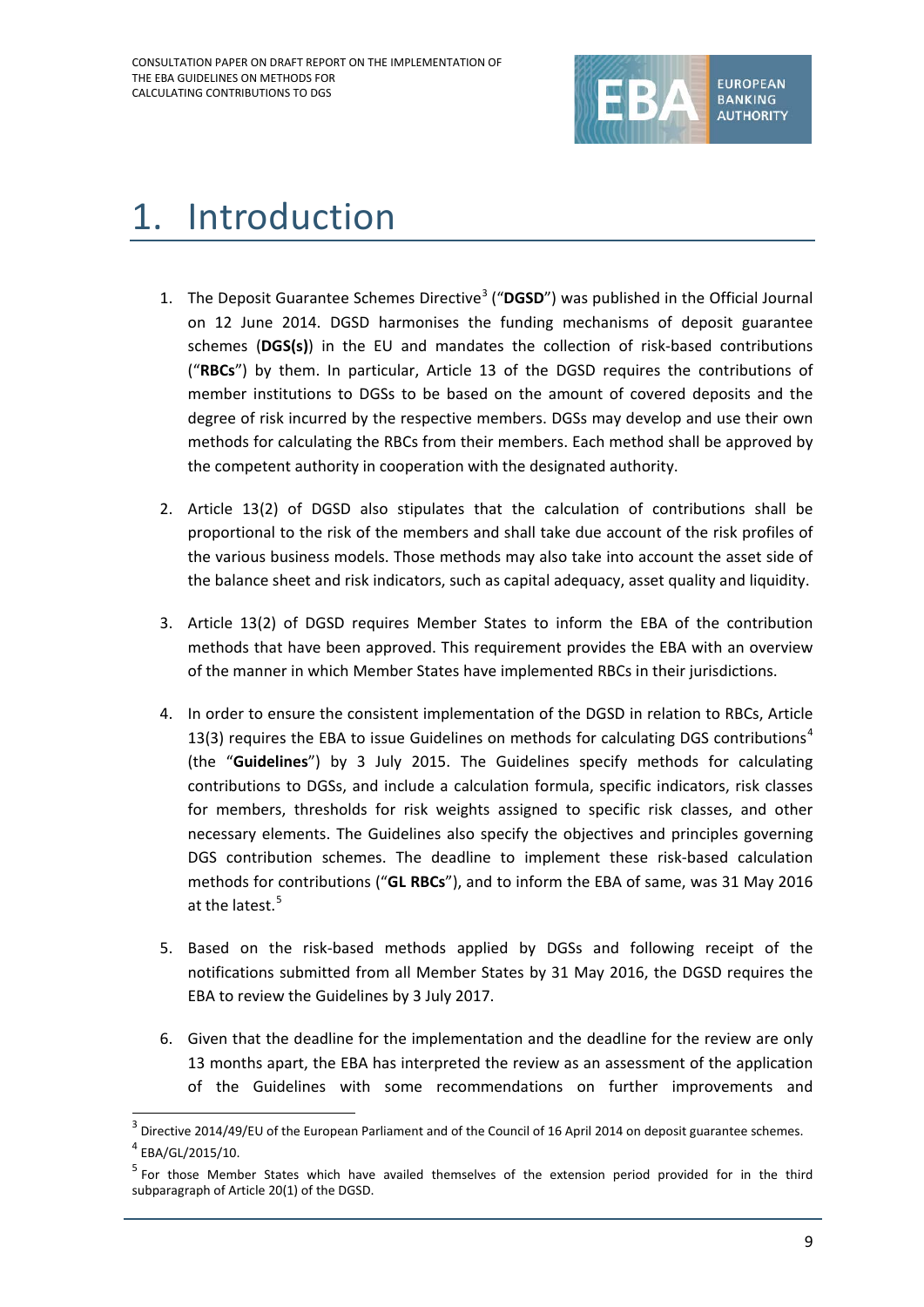

amendments of the Guidelines to be considered as part of a wider DGSD review in 2019 (as provided for in Article 19([6](#page-9-0)) of the DGSD<sup>6</sup>). This report sets out the methodology and results of that review, along with specific recommendations on further improvements to the Guidelines, to be implemented in the future.

- 7. The report is organised as follows:
	- Section 2 briefly describes the Guidelines, and the methodology by which they require contributions to DGSs to be adjusted for risk. The core principles in the Guidelines are set out.
	- Section 3 outlines the objectives of this review.
	- Section 4 describes the methodology by which this review will achieve those objectives.
	- Section 5 contains the analysis that has been conducted according to the methodology set out in the previous section; further methodological details are provided where appropriate.
	- Section 6 draws conclusions and makes a number of recommendations for adjustments to the Guidelines in light of the analysis and conclusions.
	- The Annexes contain various supporting information and charts, including an annex setting out the general rationale for linking contributions to DGSs to the risk profile of the contributing institutions. In addition, the Annexes provide a brief overview of the use of RBCs in the context of resolution financing arrangements, and in an international context.

<span id="page-9-0"></span> $6$  Article 19(6) of the DGSD sets out two different reports: (i) a Commission's progress report, supported by the EBA, on the implementation of the Directive and (ii) a specific EBA report on calculation models.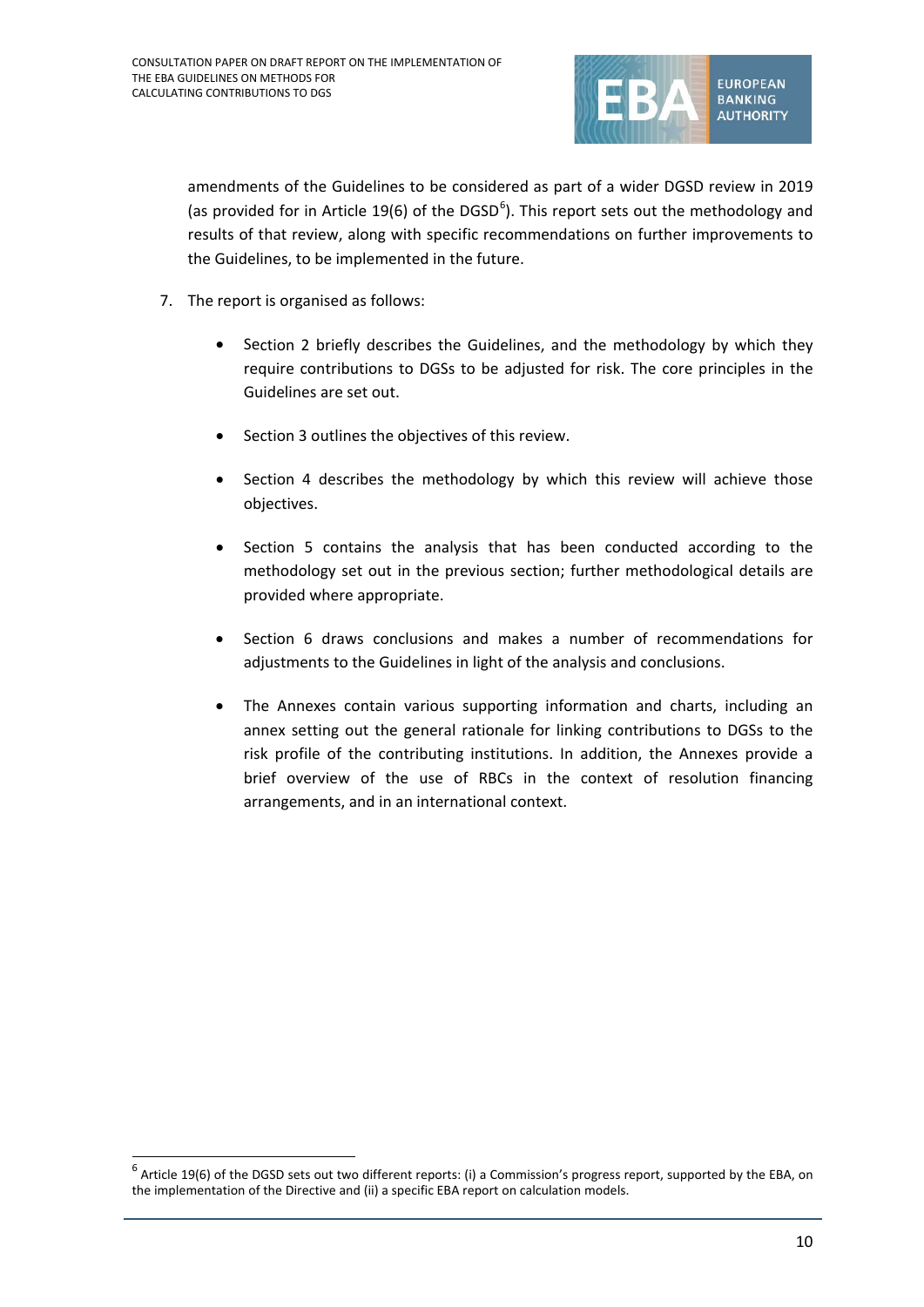

# 2. The risk-based method in the EBA Guidelines on methods for calculating contributions to DGSs

# 2.1 Background

- 8. On 28 May 2015, the EBA published Guidelines on methods for calculating contributions to DGSs. The Guidelines have been developed according to Articles 10(3) and 13(3) of DGSD.
- 9. Article 13 of DGSD lays down a number of criteria for the calculation of contributions to DGSs, and notably that:
- contributions are compulsorily based on the amount of covered deposits and the risk profile of each member institution;
- DGSs are allowed to develop and use their own calculation methods in order to tailor contributions to market circumstances and risk profiles; and
- Member States may provide for lower contributions from institutional protection scheme ("**IPS**") members and low-risk sectors regulated under national law.
- 10. The Guidelines provide methods for calculating ex-ante contributions to DGSs that are adjusted to the risk profile of each credit institution, thus promoting risk discipline and addressing moral hazard. The Guidelines aim to increase the harmonisation of practices of national DGSs, enhance the level playing field and contribute to greater comparability of risk-based contributions to DGSs across Member States.

# 2.2 Principles in the Guidelines

- 11. The Guidelines set out eight principles to be followed by DGSs, competent authorities and designated authorities when developing or approving the methods for calculating contributions to DGSs. Those principles are:
	- 1) calculation methods should, as far as possible, reflect an increased liability incurred by a DGS as a result of a member's participation,
	- 2) calculation methods should be consistent with the build-up period envisaged in Directive 2014/49/EU,
	- 3) incentives provided by contributions to the DGSs should be aligned with prudential requirements,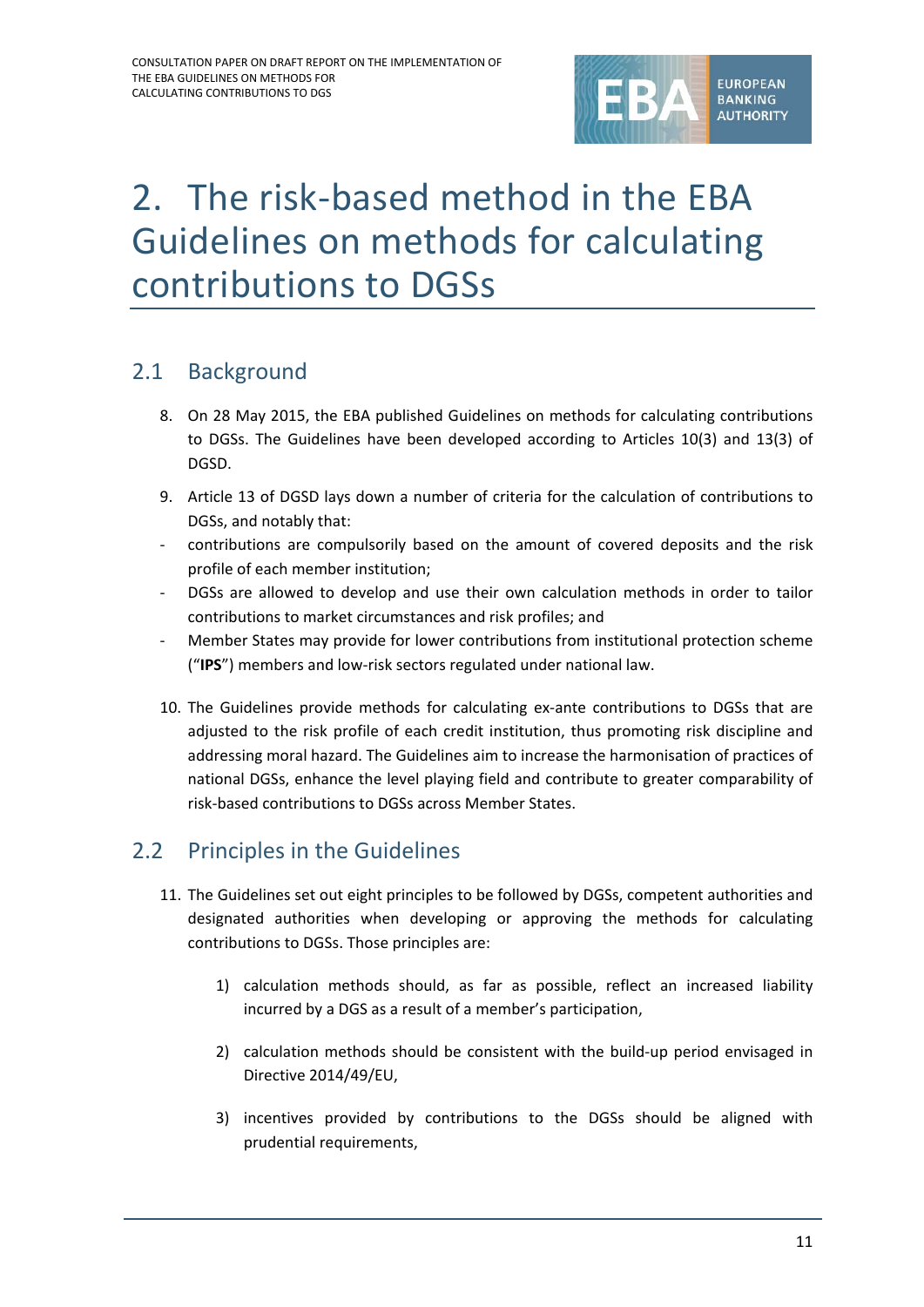

- 4) calculation methods should take into account specific characteristics of the banking sector, and should be compatible with the regulatory regime, and accounting and reporting practices in the Member State where the DGS is established,
- 5) the rules for calculating contributions should be objective and transparent,
- 6) the required data for the calculation of contributions should not lead to excessive additional reporting requirements,
- 7) confidential information should be protected, and
- 8) calculation methods should be consistent with relevant historical data.

# 2.3 Calculation method

- 12. DGSs are required by DGSD<sup>[7](#page-11-0)</sup> to reach a particular target level (or fund size) by 3 July 2024. This means that contributions should be collected regularly until that target level has been reached. The Guidelines provide that a contribution rate needs to be set to specify how much money is to be raised in contributions in a given contribution period. This represents the target level for that contribution period. The methodology then works by calculating how much of that target level each individual institution needs to contribute.
- 13. As required by DGSD, the Guidelines require contributions to be calculated based on the amount of covered deposits and the degree of risk incurred by the respective member. The level of covered deposits in a member of the DGS indicates the maximum potential exposure of the DGS to that member. The degree of risk focuses more on risk indicators which provide an indication of the "probability of default" of a given member.
- 14. The Guidelines specify five categories of risk indicators in order to ensure that a sufficiently wide range of key aspects of institutions' operations are reflected in the risk classification. The selection of risk categories reflects the minimum elements specified in Article 13 of DGSD, such as capital adequacy, asset quality, liquidity, but also the business model and management, and the need to take into account the potential loss to the DGS.
- 15. In order to strike the right balance between the need for flexibility required given the diversity of institutions on the one hand, and the need for harmonisation and comparability within the Single Market on the other, the Guidelines specify core risk indicators and provide guidance for assigning weights to the risk categories and indicators. Within each risk category, there are compulsory core risk indicators which should be used in order to promote comparable treatment of institutions. However, competent authorities may exclude, with regard to any type of institutions, a core risk indicator upon justification that this indicator is unavailable due to the legal characteristics of such institutions or supervisory regime in which they operate.

 $\overline{a}$ 

<span id="page-11-0"></span><sup>7</sup> Article 10(2) DGSD.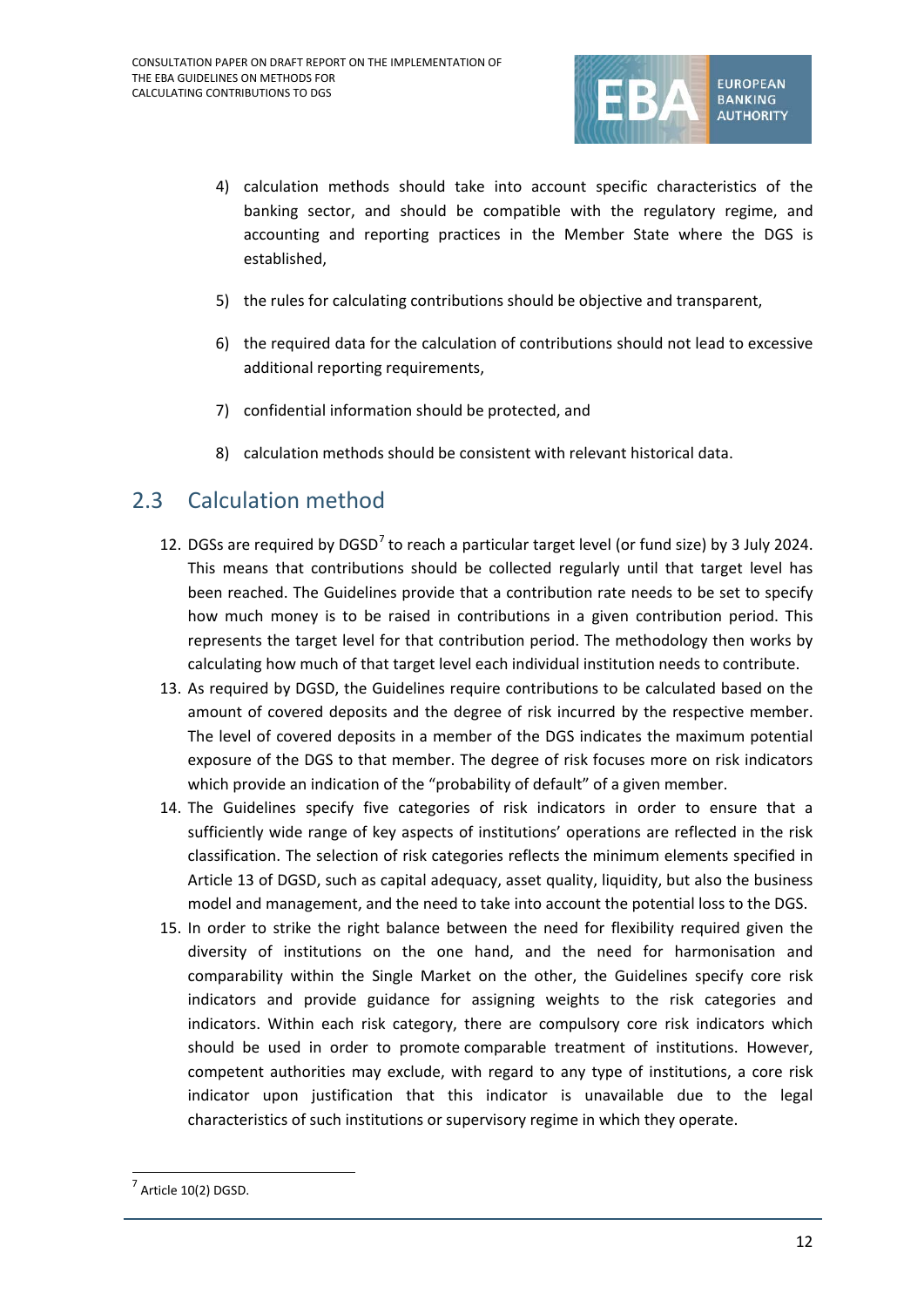

16. In addition, competent authorities may introduce additional risk indicators if they consider that the core indicators do not sufficiently take into account the characteristics of the member institutions, for example in order to reflect the presence of an IPS, or of institutions in low-risk sectors regulated under national law. A minimum weight is assigned to each core indicator. The sum of all minimum weights equals 75% of the total aggregate weight, which means that authorities and DGSs are able to allocate the remaining 25%, either by increasing the weights of some core indicators above the minima, or by introducing additional risk indicators. In any event, the weight of any additional indicator, or any increase in the weight of a core indicator, may not exceed 15%, except for qualitative risk indicators from the risk category 'Business model and management' representing the outcome of a comprehensive assessment of the member institution's risk profile and management.

# 2.4 Calculation formula and steps to calculate contributions

17. The Guidelines provide that the annual contributions to a DGS by individual member institutions should be calculated using the formula provided below.

$$
C_i = CR \times ARW_i \times CD_i \times \mu
$$

Where:

- $C_i$  = Annual contribution from member institution 'i'
- CR = Contribution rate (identical for all member institutions in a given year)
- $ARW_i$  = Aggregate risk weight for member institution 'i'
- $CD_i$  = Covered deposits for member institution 'i'
- $\mu$  = Adjustment coefficient (identical for all institutions in a given year)
- 18. Upon collecting data from its member institutions, the DGS should take the following steps in order to calculate annual contributions of all its members.

| <b>Step</b> | <b>Step description</b>                                                                             | <b>Relevant provisions from</b><br>the Guidelines                                                                        |
|-------------|-----------------------------------------------------------------------------------------------------|--------------------------------------------------------------------------------------------------------------------------|
| Step 1      | Define the annual target level                                                                      | Paragraph 37 of the Guidelines                                                                                           |
| Step 2      | Define the contribution rate (" $CR$ ")<br>applicable to all member institutions in a<br>given year | Paragraphs 39 of the Guidelines                                                                                          |
| Step 3      | Calculate values of all risk indicators                                                             | Paragraphs 48-77 of the Guidelines<br>(requirements for indicators);<br>Annex 2 and Annex 3 (formulas for<br>indicators) |
| Step 4      | Assign individual risk scores ("IRSs") to all<br>risk indicators for each member institution        | Paragraphs 1-5 and 13-17 of Annex 1                                                                                      |
| Step 5      | Calculate the aggregate risk score ("ARS")                                                          | Paragraphs 41, 54-56 of the Guidelines                                                                                   |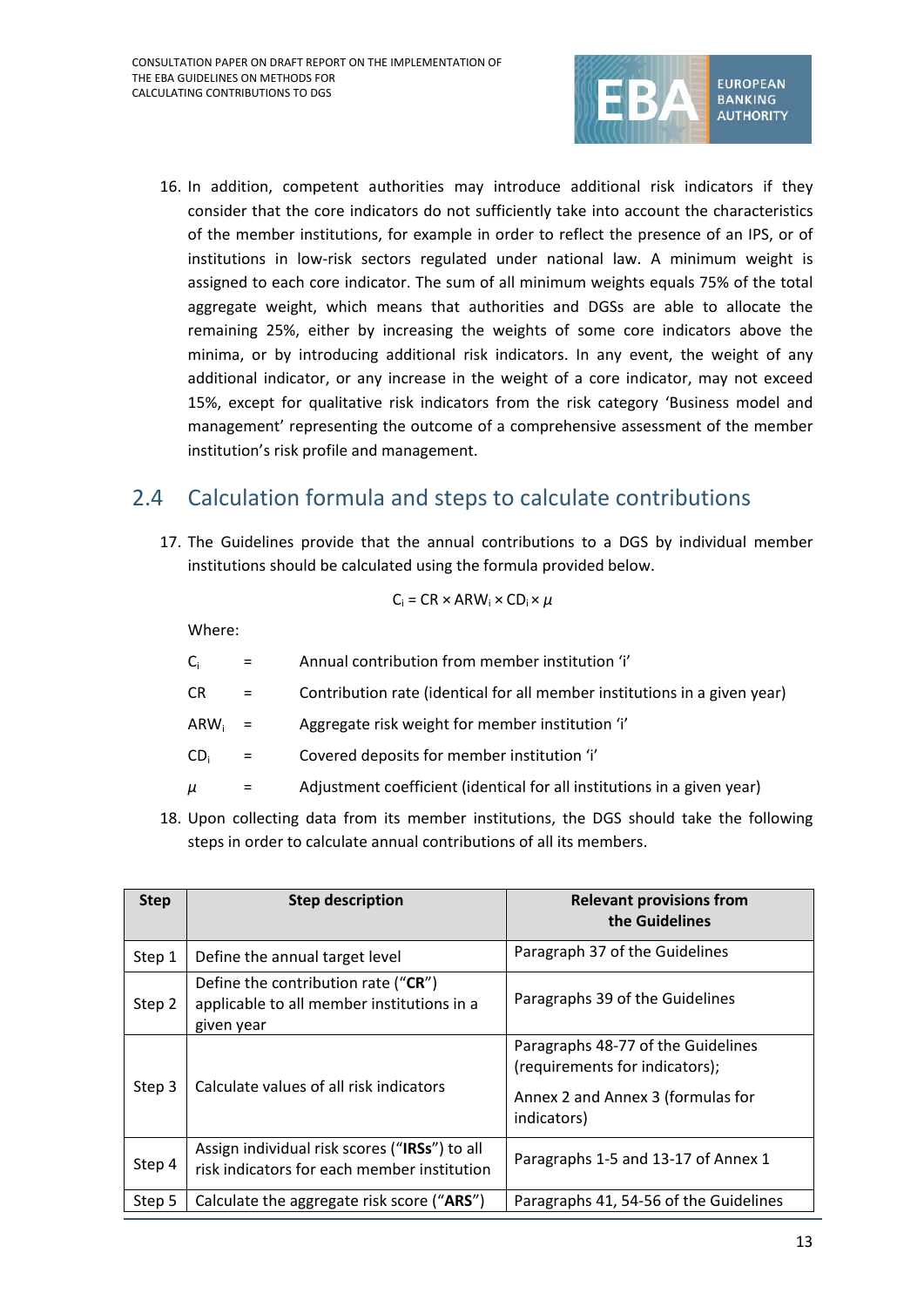

|        | for each institution by summing up all its<br>IRSs (using an arithmetic average)                                                                              | (requirements for weights of indicators);<br>Paragraphs 6-9 and 18 of Annex 1 |
|--------|---------------------------------------------------------------------------------------------------------------------------------------------------------------|-------------------------------------------------------------------------------|
| Step 6 | Assign an aggregate risk weight ("ARW") to<br>each member institution (categorising the<br>institution into a risk class) based on its<br><b>ARS</b>          | Paragraphs 43-45 of the Guidelines;<br>Paragraphs 10-12, 19-21 of Annex 1     |
| Step 7 | Calculate unadjusted risk-based<br>contributions for each member institution<br>by multiplying the CR by institution's<br>covered deposits ("CD") and its ARW | Paragraphs 35 of the Guidelines                                               |
| Step 8 | Sum up the unadjusted risk-based<br>contributions of all member institutions<br>and determine the adjustment coefficient<br>("µ")                             | Paragraphs 44 of the Guidelines                                               |
| Step 9 | Apply the adjustment coefficient $(\mu)$ to all<br>member institutions and calculate adjusted<br>risk-based contributions                                     | Paragraphs 44 of the Guidelines                                               |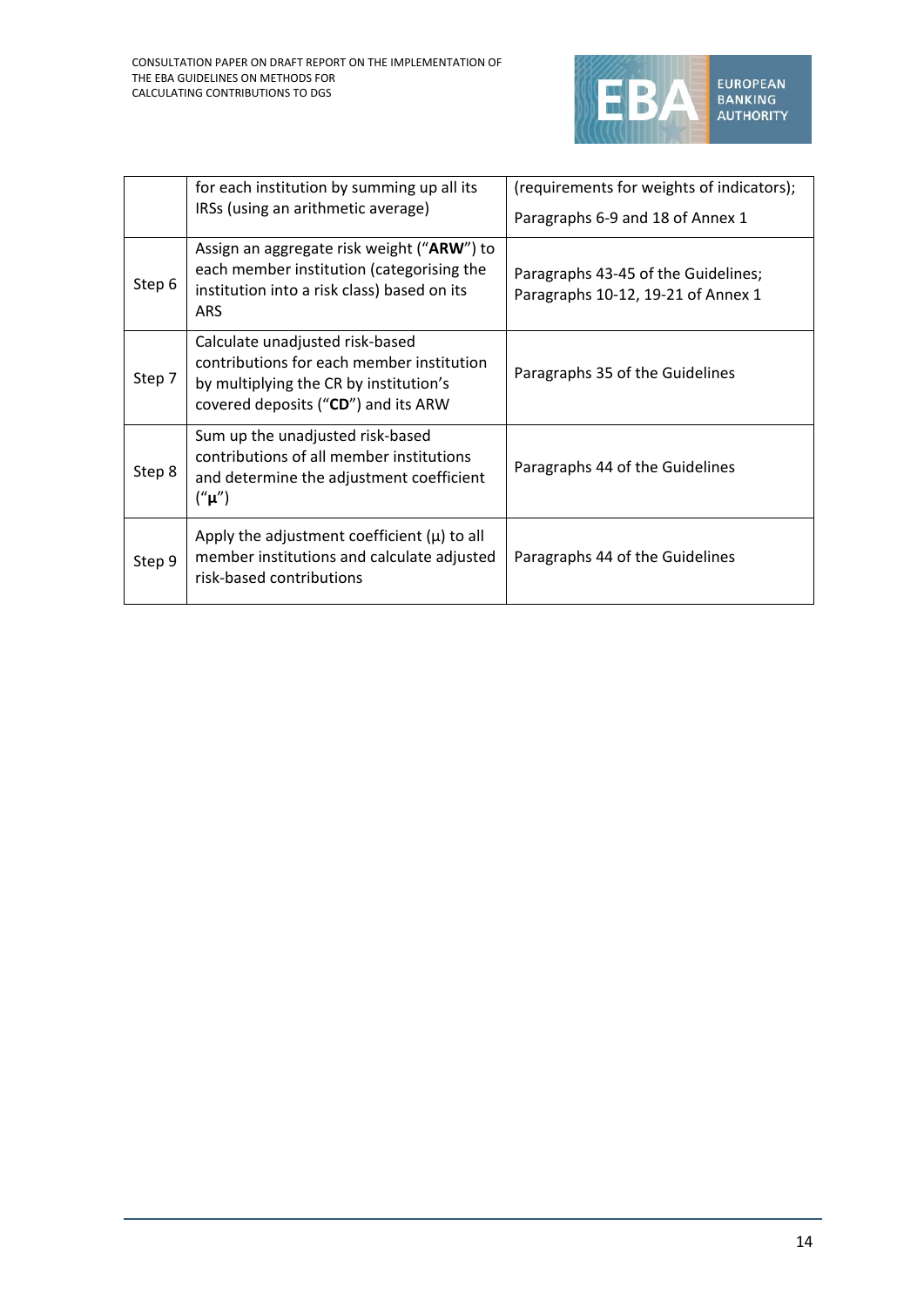

# 3. Objectives of the report

- 19. There has been a relatively short period between the deadline for implementing a system of GL RBCs at Member State level, and this review. In light of this fact, it is not proposed that this review would involve immediate changes to the Guidelines. The focus, instead, is on identifying whether the principles outlined in the Guidelines are being met in practice, and whether there is appropriate and consistent implementation of the Guidelines. To the extent that the report identifies any particular issues with the Guidelines, these are noted, and recommendations for possible changes to the Guidelines are made, possibly to be carried out alongside the review of the DGSD in 2019. Given these considerations, the following are the primary objectives of this report:
	- (i) Assess if the method ensures adequate differentiation between institutions depending on risk and is consistent with relevant historical data (principle 1 & 8);
	- (ii) Assess the balance between consistent application of the Guidelines across the Member States and flexibility to cater to national specificities (principle 4);
- (iii) Assess if the methodology is objective and transparent (principle 5), does not lead to excessive additional reporting requirements (principle 6) and ensures that confidential information is protected (principle 7); and
- (iv) Identify practical issues or obstacles in the application of the current framework.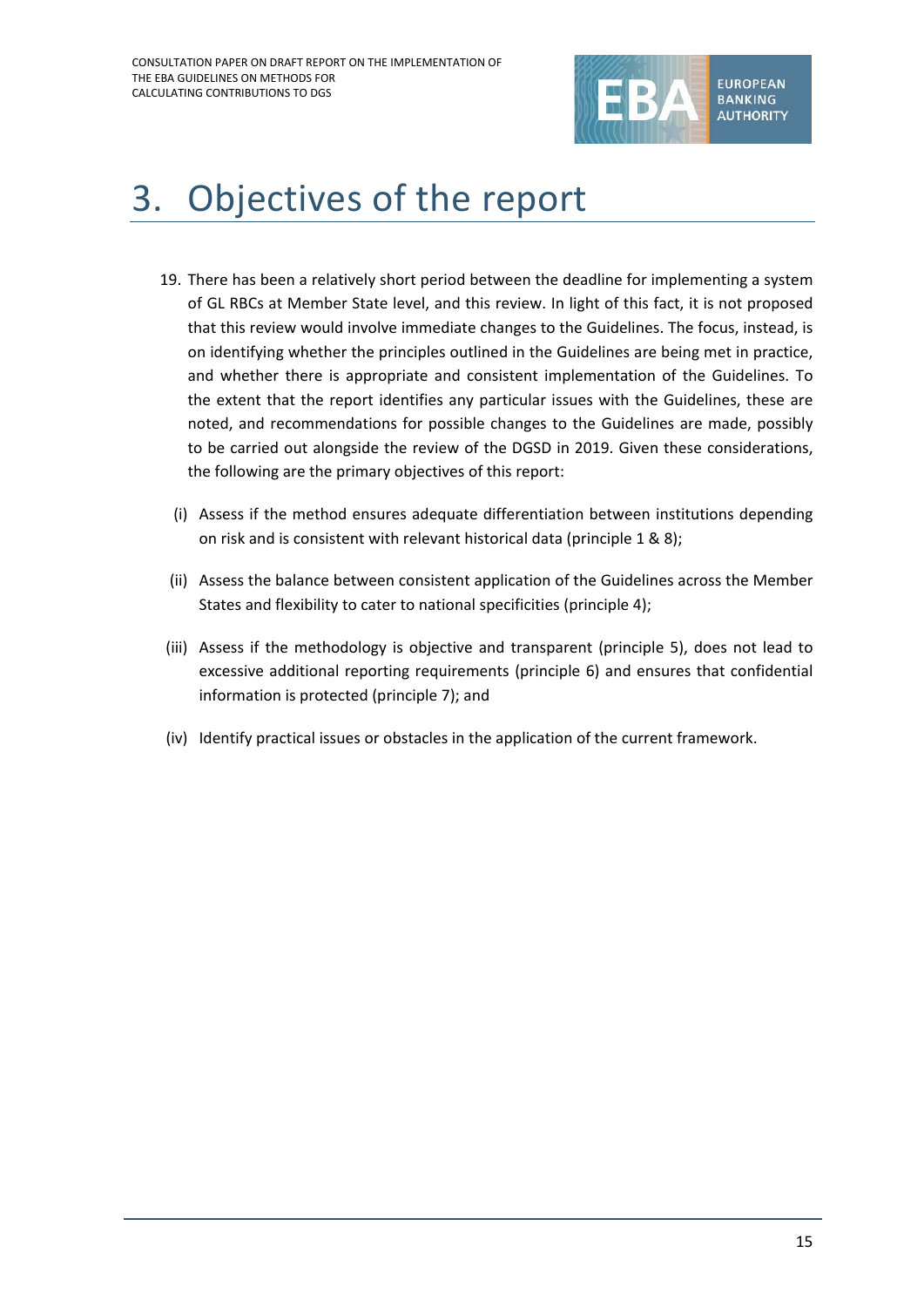

# 4. Methodology

# 4.1 Background

- 20. Accurate information on the implementation of the Guidelines and practical experience of operationalising them across Member States is vital for a robust and informative report. Taking into account:
	- 1) the final deadline of 31 May 2016 for the implementation of the GL RBC methods, and
	- 2) the deadline of 3 July 2017 as per Article 13(3) of the DGSD for the review of the Guidelines,

this report relies on a limited amount of information on the practical experience of GL RBCs.

# 4.2 Approach and data sources

- 21. Given a mix of qualitative and quantitative principles set out in the Guidelines, and the objectives of this report, the methodology must necessarily be a mix of qualitative and quantitative analysis.
- 22. For the purpose of the analysis, the EBA used information from the following sources:
	- 1) Mandatory notification requirement on the approved GL RBC methods as per Article 13(2) of the DGSD,
	- 2) Mandatory notification of the amount of covered deposits and available financial means as per Article 10(10) of the DGSD,
	- 3) Bank-level covered deposits data submitted to the EBA in November 2015 in anticipation of this review of the Guidelines on risk-based contributions due in 2017 (Article 13(3), third sentence, of the DGSD) and the wider DGSD review in 2019,
	- 4) Quantitative information on the impact of the GL RBC method in comparison to a non-risk based contributions ("**nRBC**") method on a per-DGS basis from an Excel tool designed by an EBA Project Team and circulated to members of the EBA's Sub-Group on Crisis Management on 26 January 2017,
	- 5) Information from a survey with quantitative and qualitative questions related to the objectives specified in the Guidelines on RBC on a per-DGS basis. The survey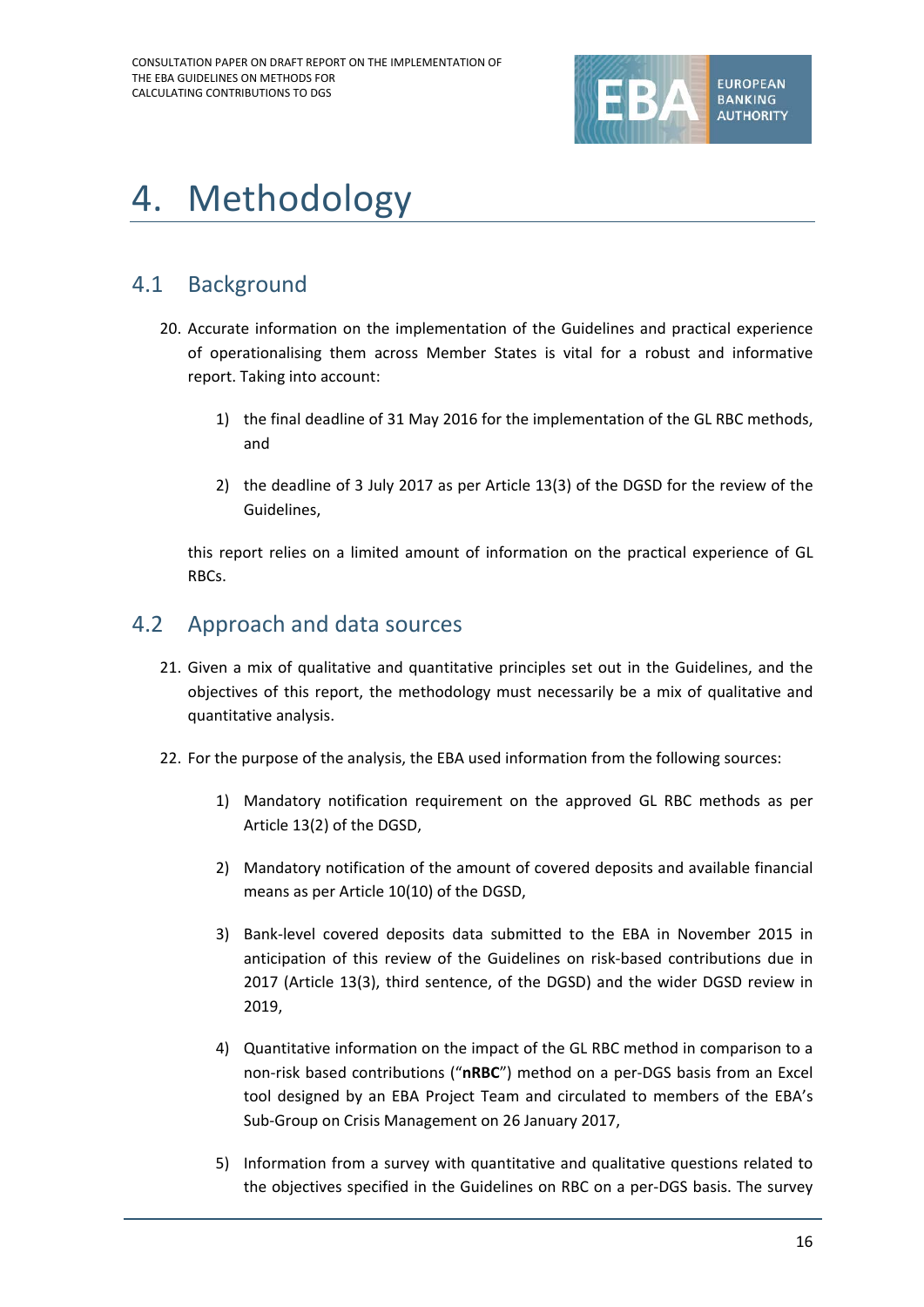

was designed by an EBA Project Team and circulated to the EBA's Sub-Group on Crisis Management at the same time as the Excel tool.

- 6) Commercial, bank-level data sources such as SNL.
- 23. Given the diversity of information used in the report, and a mix of quantitative and qualitative analysis, a more detailed methodology for each part of the analysis is provided separately at the start of each analytical section.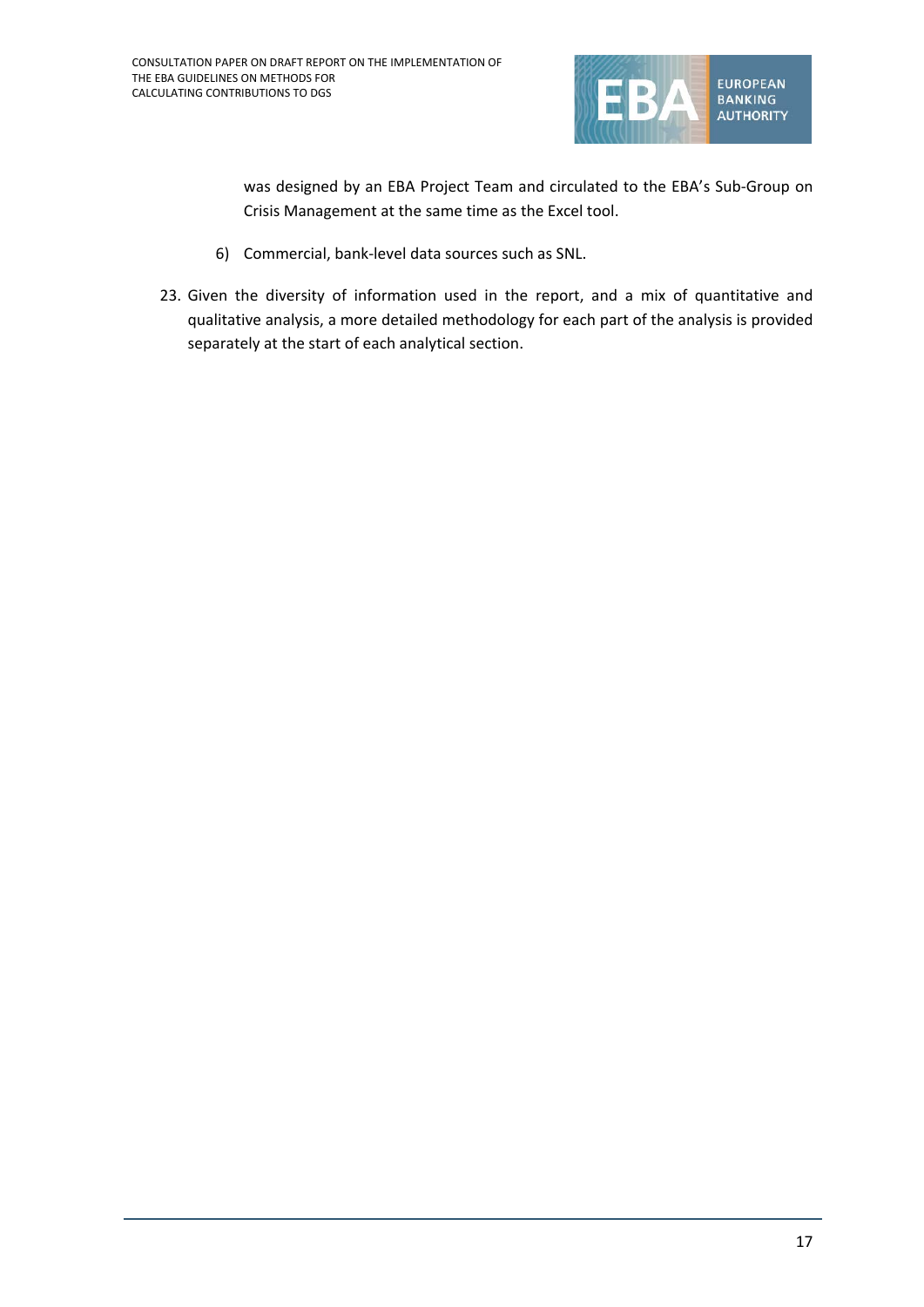

# 5. Assessment of the implementation of the Guidelines

# 5.1 Adequate differentiation between institutions and consistency with historical data

24. The DGSD requires contributions to DGSs to reflect the risk profiles of individual credit institutions, including their different business models. It also states that the contributions method should lead to a fair calculation of contributions and provide incentives to operate under a less risky business model<sup>[8](#page-17-0)</sup>. The Guidelines set as their first principle that the 'calculation methods should, as far as possible, reflect an increased liability incurred by a DGS as a result of a member's participation', which includes the likelihood of failure and the potential losses to the DGS stemming from the institution's failure. With these points in mind, it is necessary to assess whether the method as outlined in the Guidelines has met the objective of ensuring adequate differentiation between institutions.

## **5.1.1 Differentiation between institutions' contributions within DGSs**

- 25. For the purpose of this report, differentiation is understood as a difference in contributions based on institutions' riskiness and, therefore, whether there is a difference vis-à-vis a contribution methodology based purely on covered deposits. For that reason, the assessment checks for the differences between risk-based contributions as per the Guidelines (GL RBC) and non-risk-based contributions (nRBC). This, however, in itself cannot provide the answer to whether the achieved differentiation is adequate. To assess adequacy, the level of differentiation between institutions under the risk-based contributions is also compared with the overall level of heterogeneity in the core indicators among institutions affiliated to a particular DGS. This comparison should highlight if the differentiation achieved by means of the GL RBC method is a reflection of the heterogeneity in the values of the indicators, or stems from other reasons. Furthermore, the analysis is cross-checked against the comparison of the GL RBC method with:
- previous RBC systems, to test if other RBC methods may be more adequate,
- available SREP assessments to test if the contributions method does not depart significantly from other forms of risk assessment,
- available historical data to test if the assessment of riskiness is in line with real life experience of firms being more risky, and ultimately, failing.

 $\overline{a}$ 

<span id="page-17-0"></span><sup>8</sup> Recital 36 of the DGSD.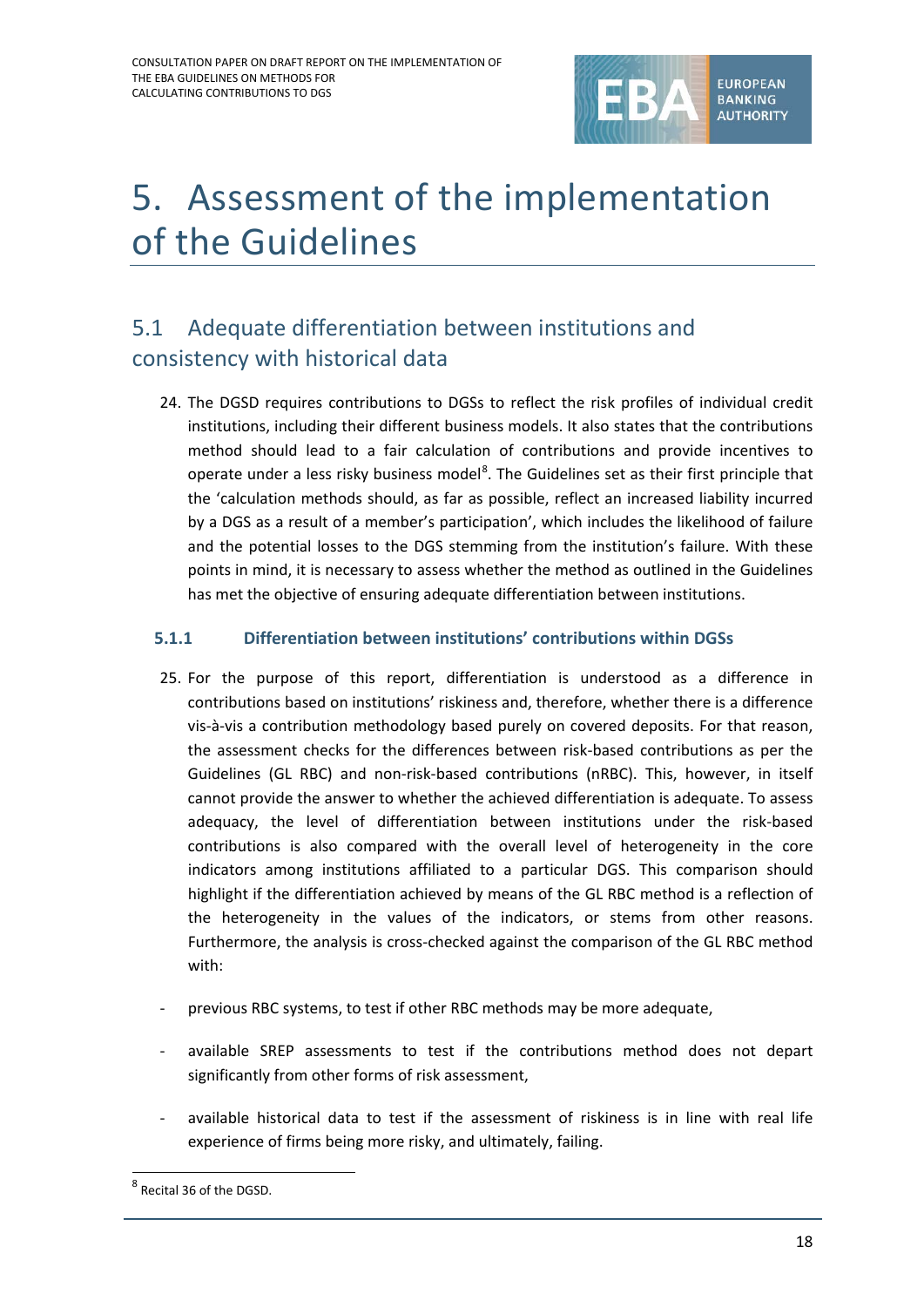

### *Methodology*

- 26. For the purpose of assessing the differentiation, the EBA shared with the DGS designated authorities:
	- 1) A tool which calculates basic statistical information on the comparison between GL RBC and nRBC. The tool required respondents to put in information on covered deposits and GL RBC – it then calculated nRBC based on the covered deposits data and compared the difference in contributions between GL RBC and nRBC. The fact that this method disregarded in the nRBC method the potential use of minimum contributions as allowed in the GL RBC is a simplification, but should not have a significant impact on the results. Respondents reported back the statistical results stemming from this analysis.
	- 2) A survey asking respondents to provide:
		- i) quantitative information on the indicators used in their GL RBC methods, and
		- ii) qualitative responses, including on the comparison of GL RBC methods with the previous RBC methods, historical data on institution failures and comparison between the RBC method and SREP assessment.

#### *Data sources and sample*

- 27. Results of the analysis from the tool where submitted in relation to 27 DGSs from 22 Member States. Submission from 23 of those DGSs from 20 Member States included complete information. Four submissions were disregarded: three of them did not include any information, with two stating that the GL RBC method has not been fully implemented yet, and, therefore, it is not possible to report results based on the amounts collected using the risk-based approach. One of those four disregarded submissions reported incomplete results.
- 28. The data includes information from conventional DGSs as well as from schemes operating as IPSs (which are also DGSs). However, for the purpose of the core analysis, extreme values in relation to some IPS members for which the contributions method based only on covered deposits is not appropriate, have been disregarded. This is because the method, by not focusing on the impact on systems using the extended formula as allowed in paragraph 72 of the Guidelines, misrepresents the impact on such institutions. Where relevant, the IPSs are mentioned separately.

## *Comparison between GL RBC and nRBC methods*

29. Among the 23 DGSs for which complete data was submitted, there are significant differences in the maximum, minimum, average and median differences in contributions between the GL RBC and nRBC methods, even when disregarding the IPS outliers. Due to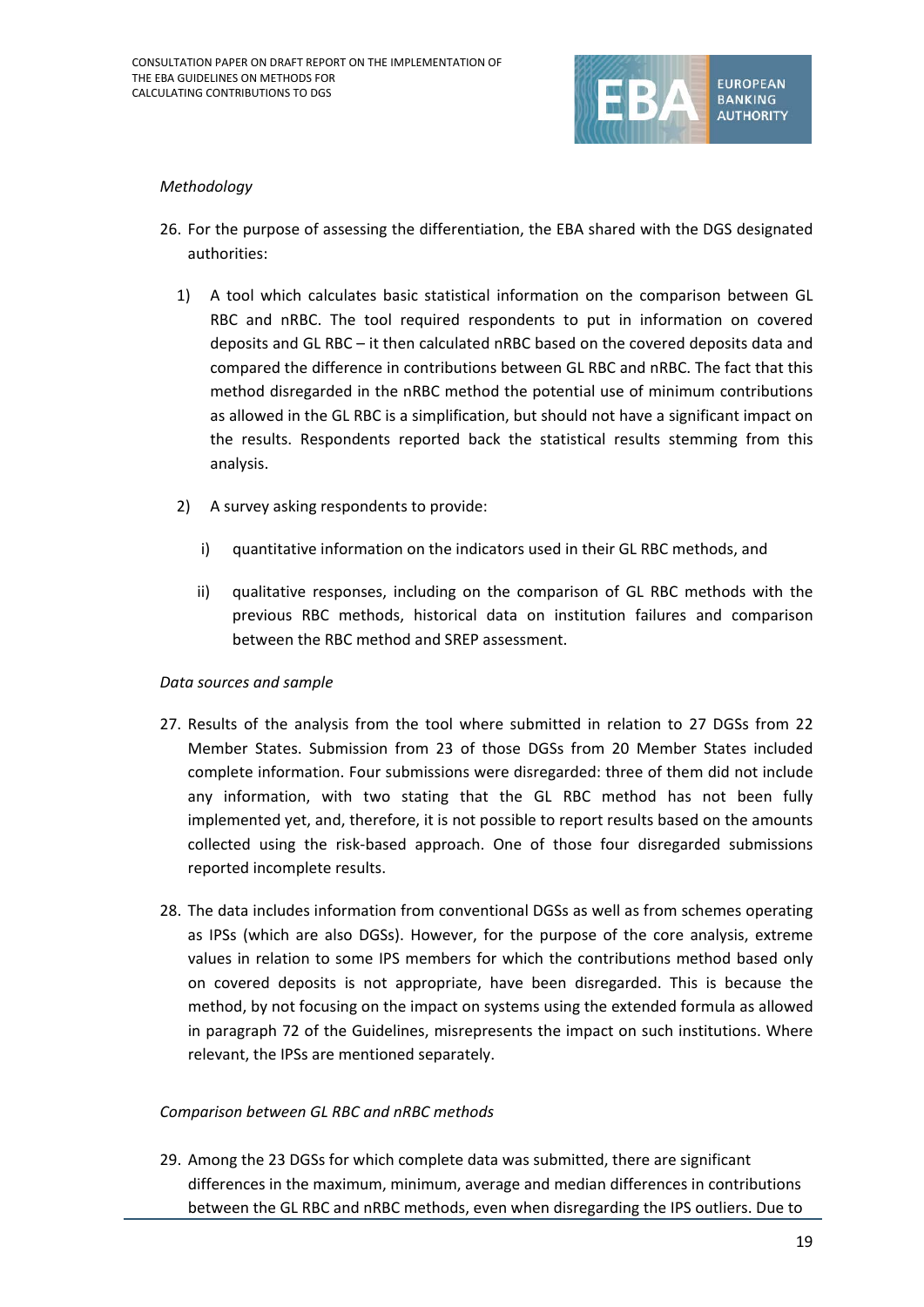

specific business features, one DGS has a significantly higher maximum difference in contributions at 3,650% (the maximum difference for one outlier is 20,519,282%) and average difference of 953% (20,585% for one DGS) which impacts the results of the whole sample.

- 30. In the sample of 23 analysed DGSs, the average difference in contributions between RBC GL and nRBC methods ranges from 953%, 42% and 41% among the four with the highest percentage to just 5%, 6%, 7% and 8% for the DGSs with the lowest percentage. This shows that the new GL RBC method introduced significant differences in contributions in institutions belonging to some DGS, while introducing limited differences in others (see Table 1).
- 31. Among the 23 DGSs, half reported the average difference in contributions higher than 14% (the median). The maximum difference in GL RBC and nRBC contributions in the sample range from 3,650% increase for an institution, to just a 14% difference as the highest among members of one of the DGSs. In almost half of DGSs there are some institutions for which the GL RBC method did not introduce any change in contributions in comparison to nRBC method.
- 32. On average, DGSs reported that 42% of institutions contributed more under the GL RBC and 52% contributed less (the figures do not add up to 100% as some Member States reported results which do not add up to 100% which suggests that a proportion of institutions in their jurisdiction contribute the same amount as previously). This result was to be expected as in most populations of institutions affiliated to DGSs the median risk score would be lower than the mean risk score highlighting that there is more scope for institutions to be significantly more risky than the average in comparison to being significantly less risky than the average.

Table 1. Comparison between risk-based contributions based on the Guidelines (GL RBC) and nonrisk based contributions (nRBC).

|                                                            | Average | Median | Max                  | Min |
|------------------------------------------------------------|---------|--------|----------------------|-----|
| Maximum difference in contributions:                       | 230%    | 56%    | 3650%                | 14% |
| Minimum difference in contributions:                       | 2%      | 0%     | 19%                  | 0%  |
| Average difference in contributions:                       | 59%     | 14%    | 953%                 | 5%  |
| Median difference in contributions                         | 34%     | 10%    | 473%                 | 0%  |
| Standard deviation:                                        | 58%     | 14%    | 1015%                | 4%  |
| Proportion of institutions contributing more under the RBC | 42%     | 46%    | 88%                  | 0%  |
| Proportion of institutions contributing less under the RBC | 52%     | 50%    | $100\%$ <sup>9</sup> | 13% |

<span id="page-19-0"></span><sup>&</sup>lt;sup>9</sup> For one DGS, 100% of institution contributed less under the GL RBC method in comparison to the nRBC method. This result stems from the fact that the nRBC was based on the standard GL RBC formula, and not the extended formula allowed in paragraph 72 of the Guidelines and further explained in paragraph 56 of this report. Had the result been disregarded, the second highest figure is 89%.

 $\overline{a}$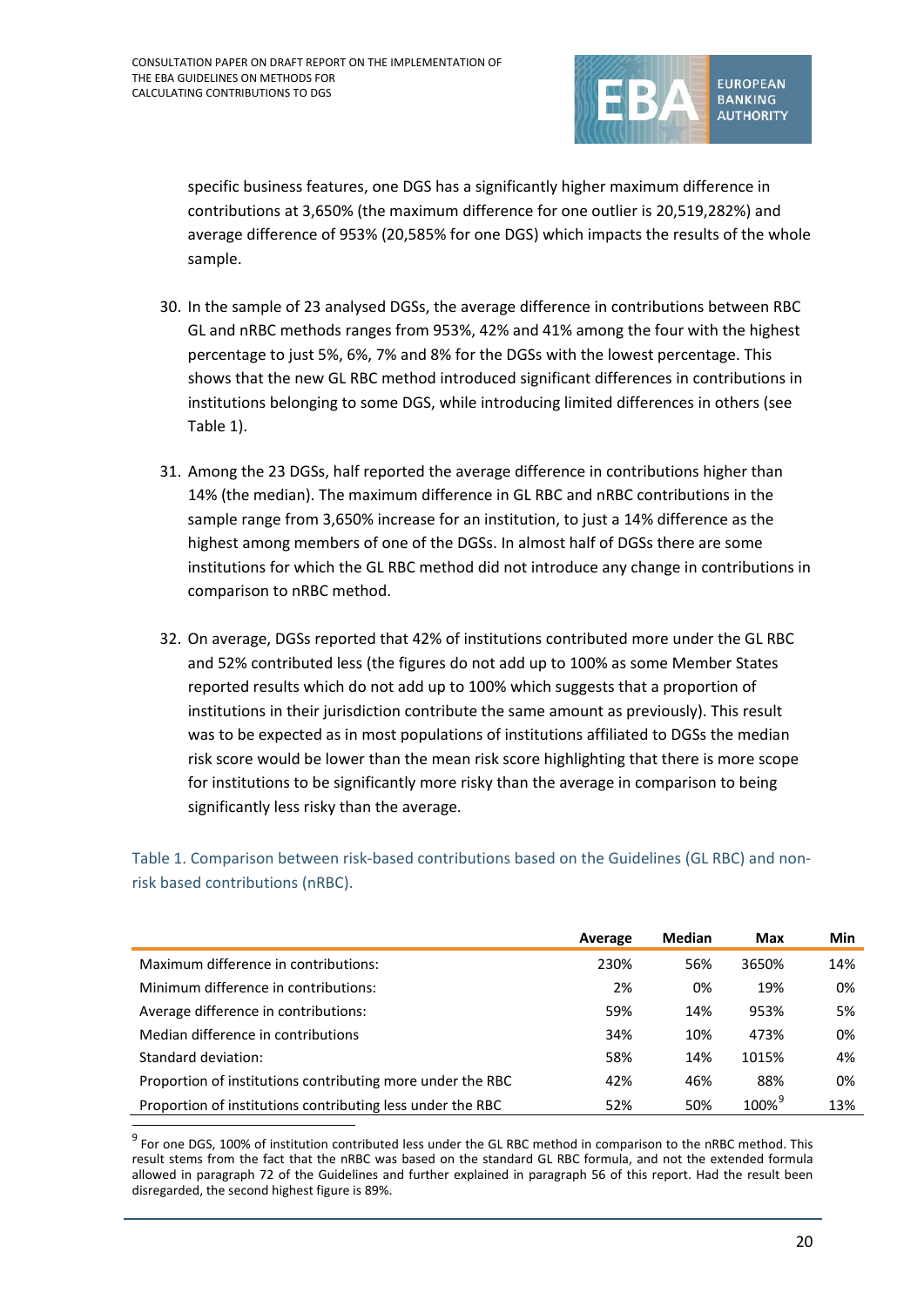

- 33. The reported results included information on the proportion of institutions per DGS, for which the GL RBC were different from contributions based purely on covered deposits. More specifically, the tool identified the proportion of institutions for which contributions were either lower or higher by more than 10, 20, 30, 40 and 50% in comparison to nRBC.
- 34. Within the sample of DGS, on average, contributions from 53% of institutions differed by more than 10% in comparison to what they would have contributed based purely on their amount of covered deposits. On the other hand, on average, for 47% of institutions the GL RBC method would not change their contributions in comparison to nRBC by more than 10%. The median for contributions of more than 10% was 47% suggesting that in the majority of DGSs the risk-based contributions from the majority of institutions would not be different from nRBC by more than 10%. The sample, however, includes a wide range of results. There are DGSs for which GL RBC would be different from nRBC by more than 10% for the vast majority of member institutions – five DGSs reported results as different by more than 10% for more than 85% of their institutions. At the other end, there are six DGSs where for more than 70% of institutions GL RBC in comparison to nRBC would have been different by less than 10%.
- 35. The contrasts become even starker for contributions different by more than 20, 30, 40 and 50% (see Table 2). For the majority of DGSs, the proportion of institutions for which GL RBC are different from nRBC by more than 50% is below 5%. The average proportion of institutions with contributions different by more than 50% is 11% which is heavily influenced by four DGSs where contributions differ significantly for more than a third of institutions.

| Proportion of institutions on a per DGS basis with: | Average | Median | Max  | Min |
|-----------------------------------------------------|---------|--------|------|-----|
| contributions different by more than 50%:           | 11%     | 3%     | 88%  | 0%  |
| contributions different by more than 40%:           | 17%     | 5%     | 94%  | 0%  |
| contributions different by more than 30%:           | 24%     | 12%    | 94%  | 0%  |
| contributions different by more than 20%:           | 37%     | 35%    | 96%  | 0%  |
| contributions different by more than 10%:           | 53%     | 47%    | 100% | 14% |

Table 2. Proportion of institutions on a per DGS basis with GL RBC different in comparison to nRBC.

36. In comparison to nRBC, 10 DGSs report contributions from at least half of institutions differing by at least 10%, while for 13 DGSs contributions from more than half of institutions would differ by less than 10%. As expected, the higher the threshold of differentiation, the fewer DGSs have more than half of institutions above that threshold – for example, there is only one DGS where contributions from more than half of institutions differed by more than 50% in comparison to nRBC (see Table 3). This shows that for the majority of DGSs, the differentiation for the majority of their member institutions is modest.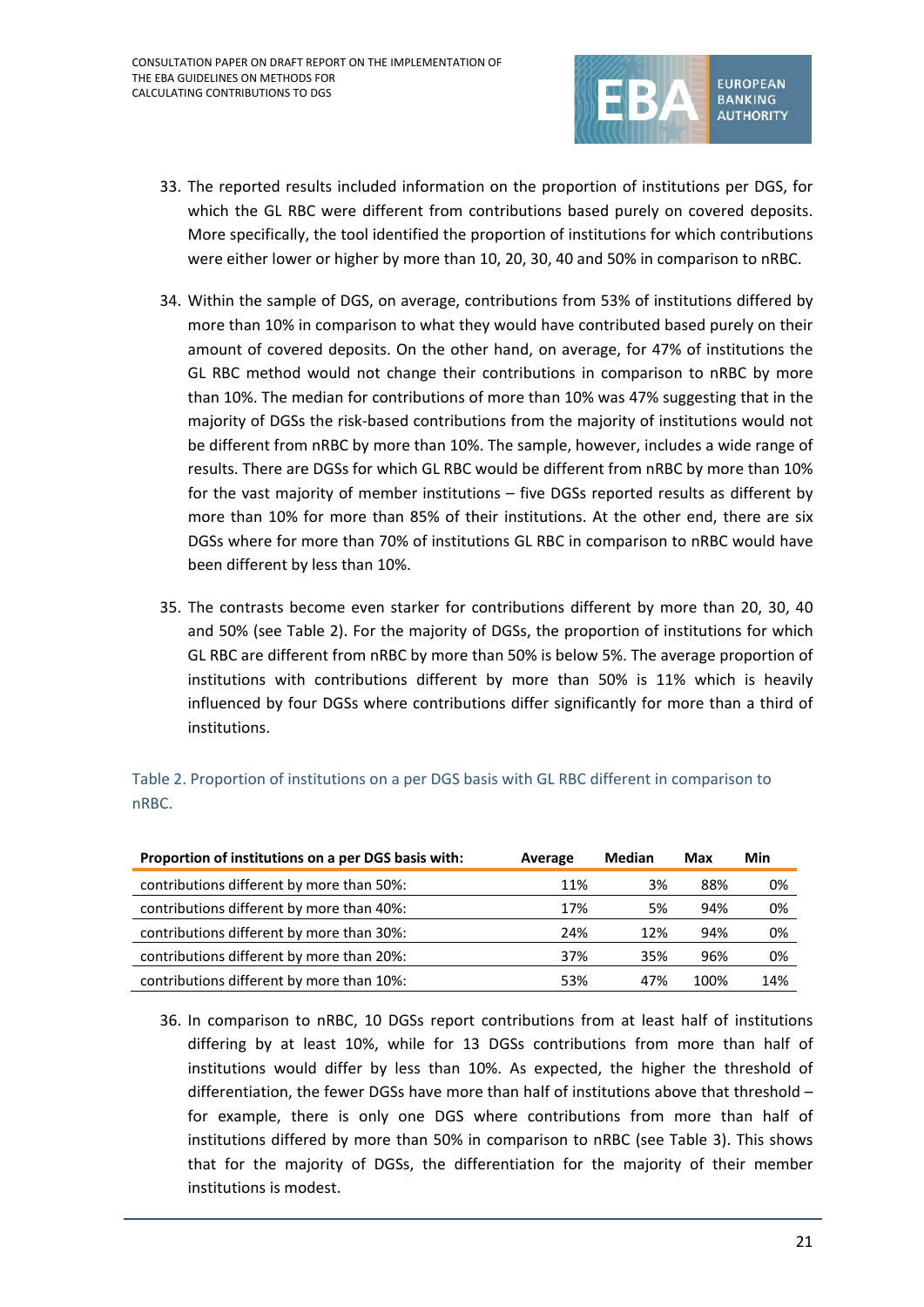

Table 3. Number of DGSs with GL RBC different for more than half of their member institutions in comparison to nRBC.

| Number of DGS where contributions from at least half of institutions differ by: | Yes | No  |
|---------------------------------------------------------------------------------|-----|-----|
| at least 50%                                                                    |     |     |
| more than 40%:                                                                  |     | -20 |
| more than 30%:                                                                  |     | -20 |
| more than 20%:                                                                  |     | 16  |
| more than 10%:                                                                  | 10  |     |

37. It should also be noted that the majority of DGSs include at least some member institutions for which GL RBC would be significantly different in comparison to nRBC. While for only one DGS contributions from more than half of institutions differed by more than 50% in comparison to nRBC, 13 out of 23 DGSs have at least one institution for which the contributions would be different by more than 50%. This shows that in most DGSs, the GL RBC methodology produces outliers with significant differences in contributions in comparison to nRBC. This data alone does not show whether this is a result of the majority of markets including relatively risky institutions or if it stems from particular business models, the national characteristics of the banking sectors of member states, or other reasons.

*Conclusions on the differences in contributions based on GL RBC and nRBC*

- 38. The results presented above suggest that, in general, the introduction of the GL RBC introduced modest differentiation between institutions within DGSs. For more than half of DGSs, more than half of institutions contribute a similar amount as they would have contributed under a nRBC model. There are, however, DGSs where the GL RBC made a significant difference to the levels of contributions from particular institutions. Within most DGS there are also at least some outlier institutions for which contributions differed significantly.
- 39. This data alone is not sufficient to determine whether the GL RBC method introduced adequate differentiation between members of DGSs. Relatively low differences between GL RBC and nRBC may simply reflect the homogeneity of institutions affiliated to a particular DGS. On the other hand, large differences in contributions may be the result of the method introducing adequate differentiation, but may also stem from other factors specific to a given DGS. For that reason, this information should be read in conjunction with the responses on the comparison with the data on specific core indicators and whether they show a high homogeneity across the institutions, the SREP assessment and the categorisation of institutions based on GL RBC, and historical data on bank failures.
- 40. To prepare ground for the comparison of the differentiation data with the heterogeneity in the raw core indicators, the report categorised DGSs into three groups based on the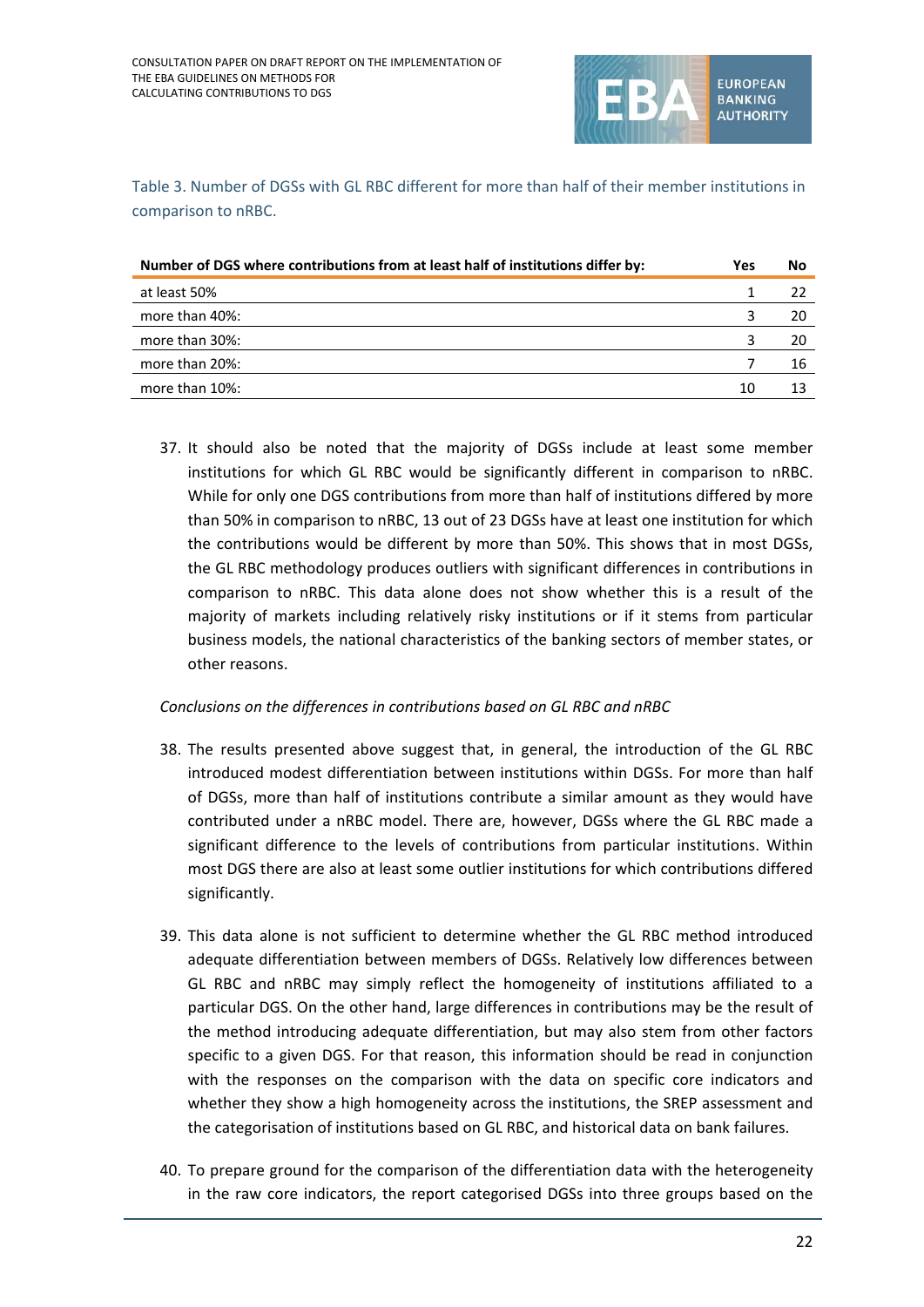

differentiation results: low, medium and high. A DGS was categorised as 'low' when the introduction of the GL RBC method led to an average difference in contributions of less than 75% of the average for all DGSs. A DGS was categorised as 'high' when the introduction of the GL RBC method led to an average difference in contributions of more than 125% of the average. DGSs falling into the 75%-125% of the average was categorised as 'moderate' in terms of differentiation introduced by the GL RBC method (for a summary see Table 8). This methodological approach was similar to the steps outlined later in paragraph 45.

# **5.1.2 Analysis of the differentiation in indicator values used in the GL RBC method across institutions affiliated to the DGSs in the analysis**

- 41. The information on the distribution of institutions' DGS core risk indicator performance shows great diversity of the EU banking sector, both within a specific DGS's membership and across DGSs and so Member State banking sectors. That heterogeneity is observable across all DGS core risk indicators (see Table 4).
- 42. The diversity of the EU banking sector can be concisely described in terms of its performance in DGS core risk indicators. A comparison of the ranges (a difference between the 95<sup>th</sup> and the 5<sup>th</sup> percentile) of the raw indicators for all the DGSs supports the analysis on the degree of heterogeneity (in terms of riskiness) of each DGS's membership (see table 4 below).
- 43. The degree of heterogeneity of national banking sectors varies across the EU. This is visible in the difference between the ranges across the core indicators in institutions affiliated to different DGSs, even when excluding outliers. To use an example, while the range is very narrow (0.05) for the leverage ratio among the institutions affiliated to one DGS, it reaches 0.85 for a DGS on the other end of the spectrum.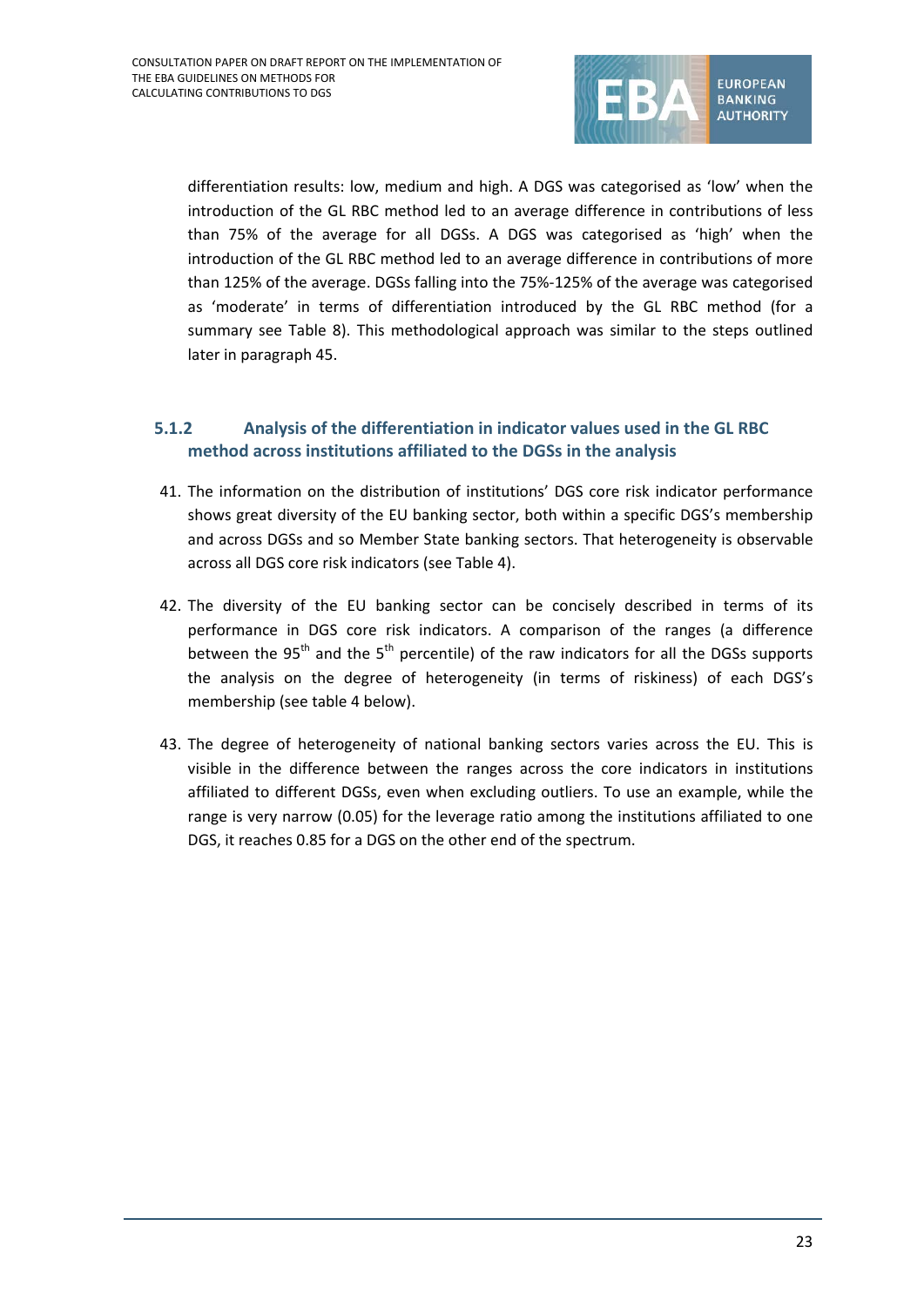

Table 4. Observed range (difference between the 95th and the 5th percentile) of indicator values for core risk indicators[10](#page-23-0) across groups of DGSs classified according to the aggregate risk score based on these indicators.

| Core risk        |                |            | <b>Moderately</b> |                          |            |
|------------------|----------------|------------|-------------------|--------------------------|------------|
| indicator        | <b>Measure</b> | Homogenous | heterogeneous     | Heterogeneous            | All        |
|                  | Average        | 0.11       | 0.25              | 0.51                     | 0.27       |
| Leverage ratio   | Median         | 0.10       | 0.17              | 0.46                     | 0.18       |
|                  | Minimum        | 0.05       | 0.05              | 0.29                     | 0.05       |
|                  | Maximum        | 0.18       | 0.52              | 0.85                     | 0.85       |
|                  | Average        | 0.14       | 0.37              | 0.81                     | 0.43       |
| CET1             | Median         | 0.14       | 0.35              | 0.77                     | 0.36       |
|                  | Minimum        | 0.14       | 0.13              | 0.69                     | 0.13       |
|                  | Maximum        | 0.15       | 0.71              | 1.01                     | 1.01       |
|                  | Average        | 6.31       | 28.49             | 52.02                    | 25.20      |
| LCR              | Median         | 3.83       | 9.03              | 32.29                    | 9.08       |
|                  | Minimum        | 0.23       | 0.29              | 13.58                    | 0.23       |
|                  | Maximum        | 18.82      | 195.20            | 110.18                   | 195.20     |
|                  | Average        | 0.37       | 1.55              |                          | 0.98       |
|                  | Median         | 0.40       | 0.86              | $\overline{\phantom{a}}$ | 0.40       |
| <b>NSFR</b>      | Minimum        | 0.23       | 0.00              |                          | 0.00       |
|                  | Maximum        | 0.48       | 5.40              |                          | 5.40       |
|                  | Average        | 0.15       | 1.66              | 0.17                     | 0.98       |
|                  | Median         | 0.11       | 0.21              | 0.13                     | 0.14       |
| <b>NPL</b>       | Minimum        | 0.00       | 0.04              | 0.10                     | 0.00       |
|                  | Maximum        | 0.31       | 13.65             | 0.34                     | 13.65      |
|                  | Average        | 0.34       | 0.56              | 1.46                     | 0.70       |
| RWA/Total assets | Median         | 0.35       | 0.58              | 0.86                     | 0.57       |
|                  | Minimum        | 0.26       | 0.23              | 0.81                     | 0.23       |
|                  | Maximum        | 0.41       | 0.77              | 3.87                     | 3.87       |
|                  | Average        | 0.04       | 0.17              | 0.10                     | 0.12       |
| RoA              | Median         | 0.02       | 0.05              | 0.07                     | 0.05       |
|                  | Minimum        | 0.01       | 0.01              | 0.04                     | 0.01       |
|                  | Maximum        | 0.08       | 1.48              | 0.18                     | 1.48       |
|                  | Average        | 24.51      | 1300.99           | 486600.42                | 93435.05   |
| Unencumbered     | Median         | 1.53       | 48.81             | 2709.66                  | 91.00      |
| assets ratio     | Minimum        | 0.88       | 1.18              | 726.47                   | 0.88       |
|                  | Maximum        | 103.96     | 8711.11           | 1940255.88               | 1940255.88 |

## **Aggregate risk score based on the core risk indicator**

<span id="page-23-0"></span> $10$  Expressed in absolute terms, e.g. the average range between the 95<sup>th</sup> and 5<sup>th</sup> percentile of the leverage ratio distribution being 27 percentage points (0.27).

 $\overline{a}$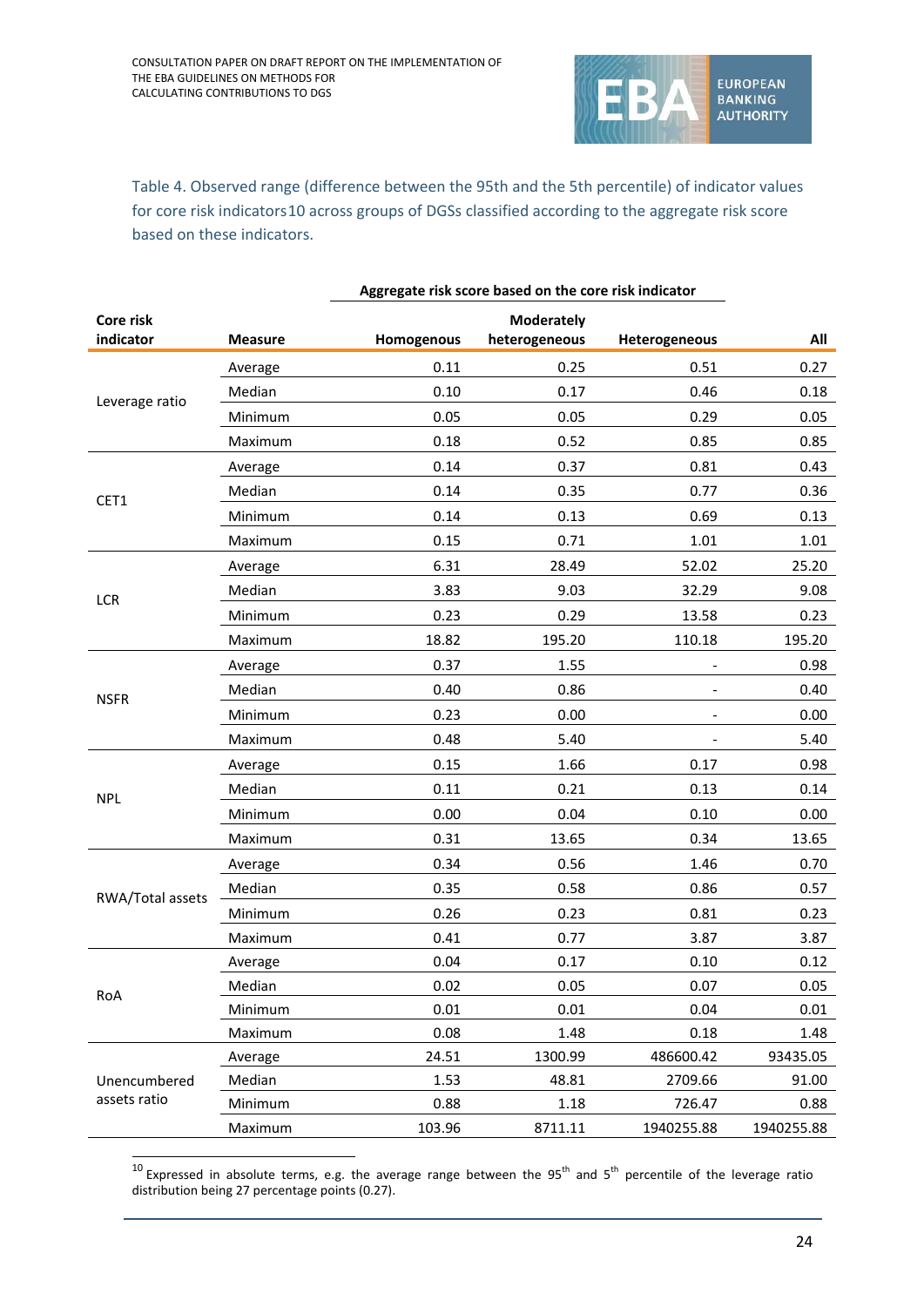

### *Methodology*

- 44. For the purpose of assessing whether the population of institutions affiliated to a particular DGS is heterogeneous in terms of core risk indicators used in the GL RBC method, the methodology outlined below has been applied.
- 45. The difference between the  $95<sup>th</sup>$  and the  $5<sup>th</sup>$  percentile values for each indicator for a population of institution affiliated to each DGS, and the average values of these indicators for all DGSs served as a starting point for the analysis. Based on these values, each DGS was ranked on each indicator in comparison to the average value for that indicator across all DGSs, following the same methodological approach as outlined in paragraph 40. The analysis focuses on the difference between the  $95<sup>th</sup>$  and the  $5<sup>th</sup>$  percentile for each indicator for each DGS to, on the one hand, ensure that possible outliers do not distort the general assessment of a given market, and, on the other hand, capture the vast majority of DGS members. Where the difference between the  $95<sup>th</sup>$  and the  $5<sup>th</sup>$  percentile for a particular indicator for a particular DGS was lower by more than 25% in comparison to the average, the DGS, for that indicator, was classified as having a homogenous set of institutions. Where the difference was within 25% of the average, it was ranked as moderately heterogeneous and where the differences was bigger by more than 25% in comparison to the average, it was ranked as heterogeneous in respect to that indicator. This relative approach assumes that the majority of markets are moderately heterogeneous and that the deviation of more than 25% is a plausible threshold for categorising DGS memberships' based on their inherent diversity.
- 46. For each DGS, an average score based on the above criteria was calculated disregarding cases where an indicator was not used by a DGS. The lower the value for each indicator (and so the lower the relative heterogeneity in comparison to other DGSs), the lower the average.
- 47. Based on the average scores per indicator per DGS an overall average score was computed for all DGS. Based on the average score for all DGSs, each of the DGSs was ranked. A DGS with an average score lower by at least 25% in comparison to the average was ranked as having homogenous institutions in respect to the core indicators, a DGS with a score within 25% of the average was ranked as having moderately heterogeneous population of institutions affiliated to it, and a DGS with a score higher by at least 25% than the average was ranked as having high differentiation. The final score is presented in the last column of Table 4.

## *Assessment*

48. The table shows that out of 23 DGSs taken into account in the analysis, six were ranked as having a homogeneous set of affiliated institutions, 12 as moderately heterogeneous and five as heterogeneous. It should be noted, however, that this method is sensitive to the changes in the parameters and caution is needed when drawing conclusions, particularly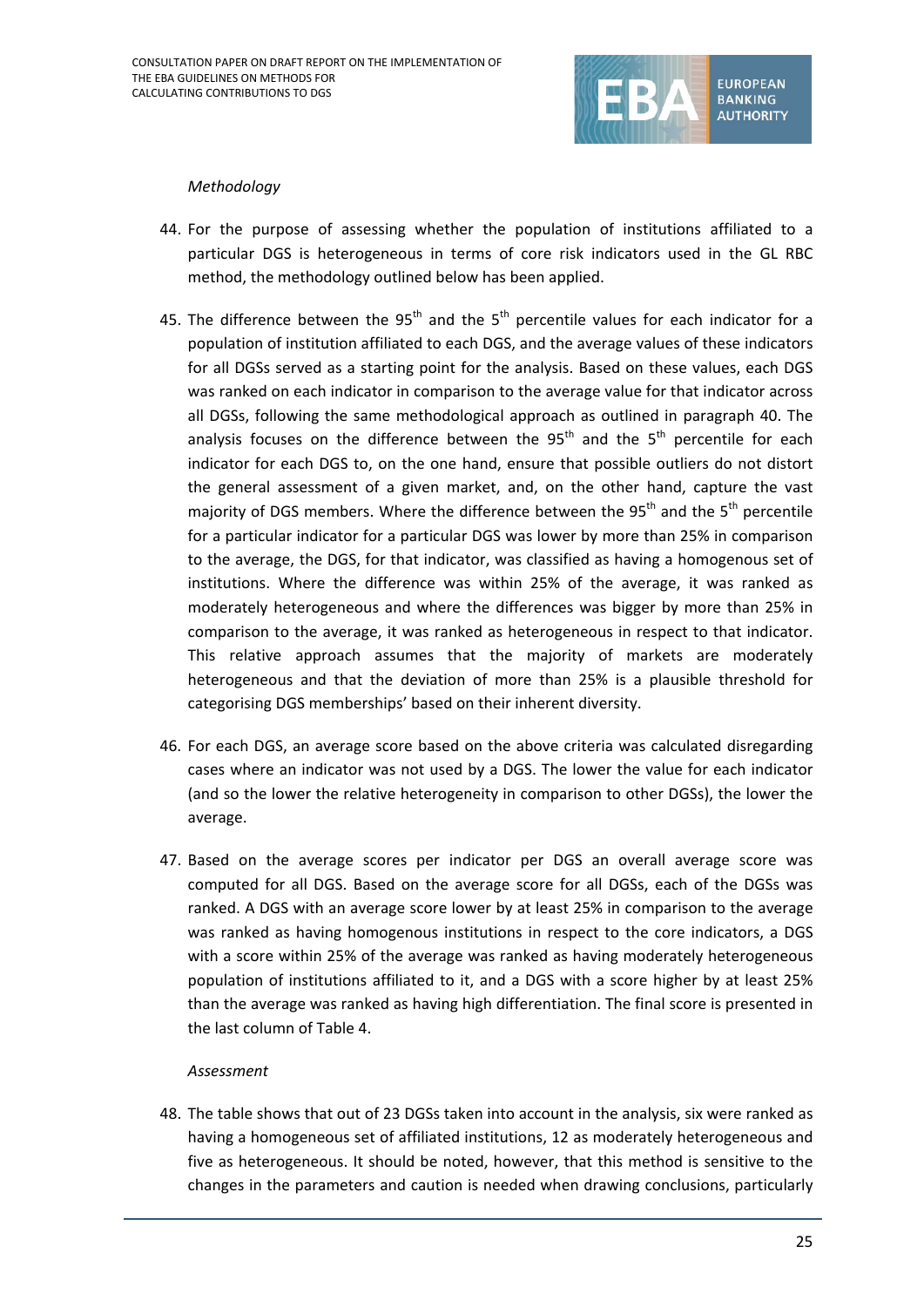

given that the data covers only one year of contributions. These results, together with those presented in section 5.2.2 will shed light on whether a level of differentiation achieved by the GL RBC method is an outcome of the level of heterogeneity in a given population of institutions, or if it stems from the decisions taken by the authorities in implementing the GL RBC method.

# **5.1.3 Differentiation between the contributions based on the GL RBC method and previous RBC methods and the adequacy of the current GL RBC**

- 49. A survey was used to gather information on the implementation of the GLs. It included questions aimed at assessing the differentiation rate between the contributions based on the GL RBC and the previous RBC methods used before the implementation of a common DGS framework on ex-ante contributions. More specifically, the respondents were required to answer the following questions:
	- o If relevant, how do the contributions according to the risk-based method outlined in the Guidelines compare to the contributions based on your previous risk-based calculation model?
	- o What proportion of institutions contributes more under the new calculation method compared to the previous system?
	- o Explain to what extent the change in contribution methodology falls on any specific type of business model or size of institution. Do you consider this result appropriate for your jurisdiction?

## *Comparison between GL RBC and previous RBC methods*

- 50. Among the 24 responses to the survey, the majority of respondents (14) declared their previous calculation methods were not risk-based (see Table 5). Among those 14, heterogonous systems were previously used, for instance, one respondent reported a contribution system based on the type of institution or, in two cases, flat rate contributions. Two respondents did not provide relevant information, as, in one case, the GL RBC method has not been implemented yet, and in the other case the Member State decided not to fully comply with the Guidelines.
- 51. Ten DGSs previously used RBC methods. These methods were diverse and included some where: the risk score mostly depended on the likelihood of default, risk scores aligned with the SREP scores, or contributions based on the total risk exposure or the Tier 1 capital ratios. Therefore, substantial divergences existed even regarding the participants which previously implemented a RBC method.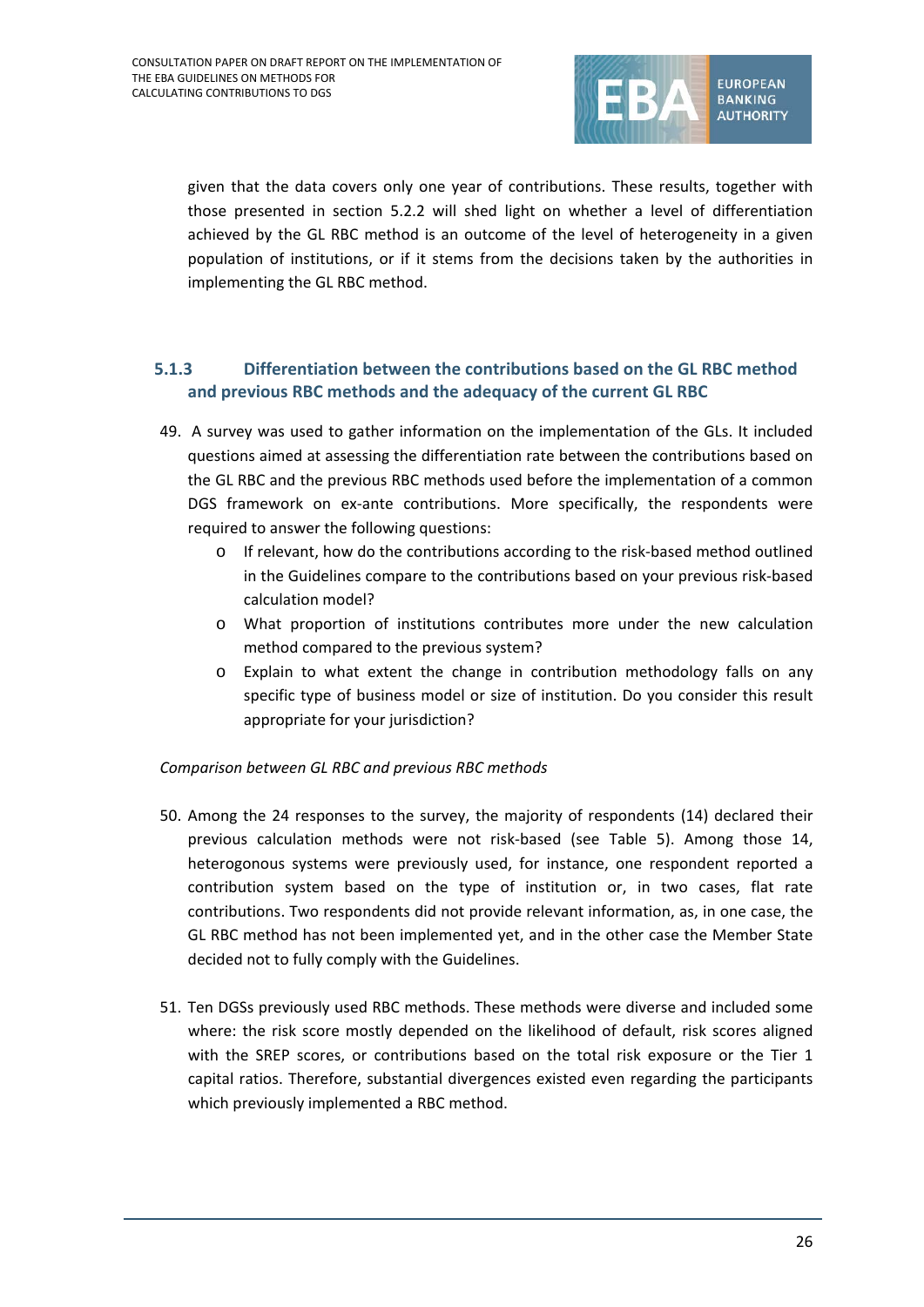

### Table 5. Number of DGSs per previous method of DGS contributions.

|                       | <b>Previous RBC method</b> | <b>Previous nRBC method</b> |  |
|-----------------------|----------------------------|-----------------------------|--|
| <b>Number of DGSs</b> | 10                         |                             |  |

- 52. The proportion of institutions contributing more under the RBC GL method differed significantly between respondents – from 88% of institutions contributing more under the new model, to all institution contributing less. The results need to be interpreted carefully as at least some respondents seemed to have compared the absolute values, which may have been influenced by changes to the annual level of contributions, rather than assessed the two methods on the assumption that the total amount of contributions is constant.
- 53. Among the respondents, ten provided conclusive remarks on the comparison between current and previous levels of contributions. Of these ten, four participants declared a decrease in contributions under the new GL RBC method; five participants reported an increase and one DGS noted a stable amount (see Table 6).

#### Table 6. Number of DGSs that contributed more or less under the previous RBC method.

|                       | Contribute more under | Contribute less under | <b>Stable contribution</b> |
|-----------------------|-----------------------|-----------------------|----------------------------|
|                       | the RBC method        | the RBC method        | under the RBC method       |
| <b>Number of DGSs</b> |                       |                       |                            |

## *Adequacy of the new GL RBC method for the institution affiliated to a given DGS*

- 54. The introduction of the new GL RBC method seemed to have a differentiated impact on the domestic banking sectors according to the type of institution. Respondents reported an increase of the contribution amounts paid by credit unions and, generally, smaller institutions. On the other hand, respondents reported a decrease in the contribution amounts from commercial banks and the more significant institutions. Respondents also identified "building savings banks", "foreign banks' entities", "securities services banks", and cooperative banks as the kind of institutions which had contributed more since the implementation of the Guidelines.
- 55. The complexity of impacts may be the reason why the majority (14) of the respondents did not provide a clear answer in order to determine whether the GL RBC method is appropriate considering the domestic banking sector. In five cases, the answers collected conclude that the GL RBC is appropriate. The method is described as inadequate in two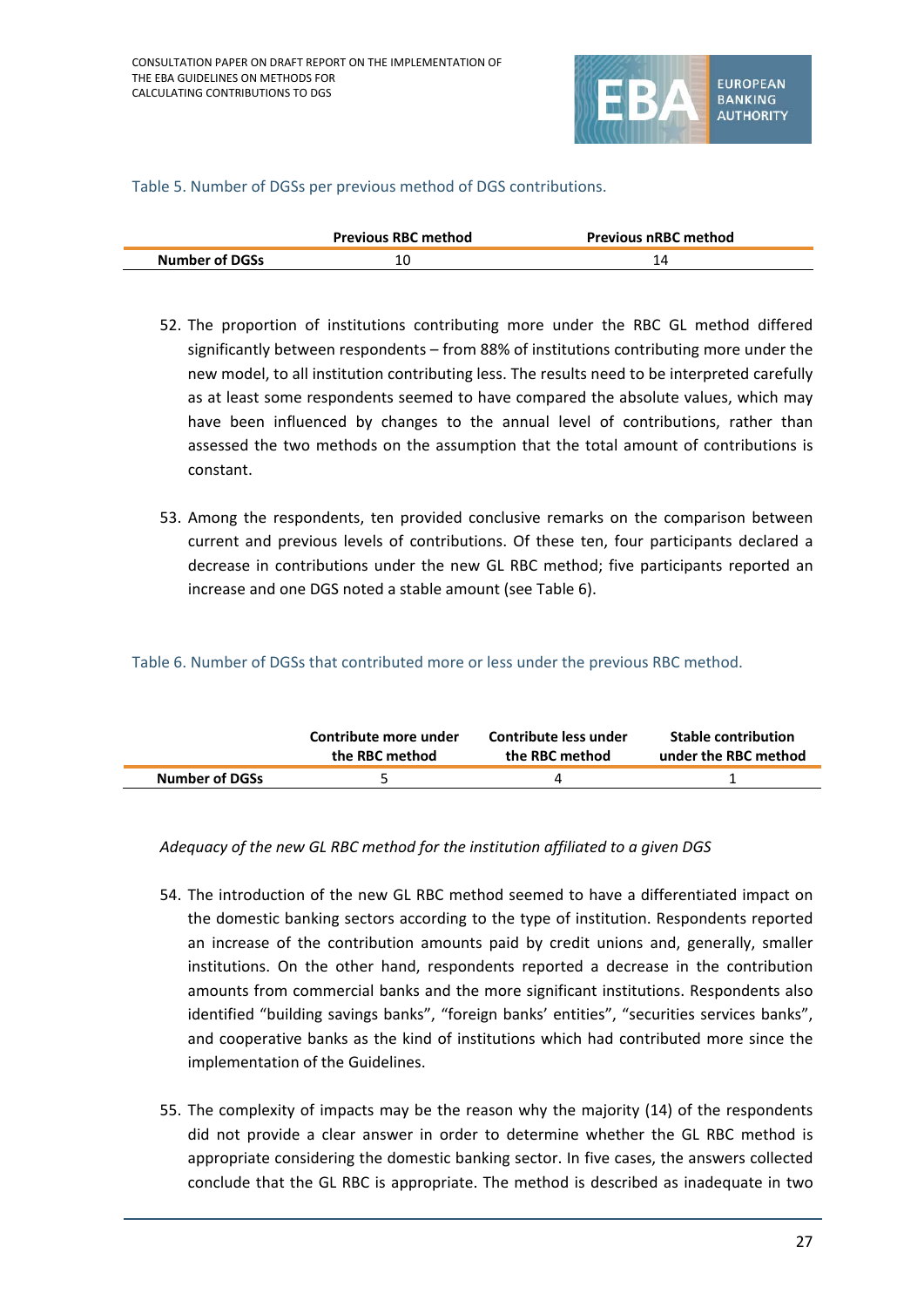

cases. In one case this inadequacy is clearly visible in extreme values for at least some institutions (see Table 7).

Table 7. Number of DGSs that reported on the appropriatness of the GL RBC method.

|                                             | RBC method appropriate | No clear answer | <b>RBC method</b><br>not appropriate |
|---------------------------------------------|------------------------|-----------------|--------------------------------------|
| <b>DGSs &amp; Designated</b><br>authorities |                        | 14              |                                      |

- 56. The standard GL RBC formula in paragraph 35 of the GL is based on covered deposits. By using this standard formula, the comparison in this report shows extreme values for some DGSs. This is due to the fact that these DGSs are operating as IPSs. Inside an IPS there are some institutions which are not deposit taking institutions and the standard formula based on covered deposits is not appropriate to accurately capture their riskiness. The Guidelines recognise this issue and, in paragraph 72, allow DGSs, including an IPS officially recognised as a DGS, which use the available financial means for alternative measures in order to prevent the failure of a credit institution, to include an additional factor in their own risk-based calculation based on the risk-weighted assets of the institution. Table 1 shows the results after eliminating those outliers which means that the focus is on the impact of the method on the majority of members in the IPS that hold covered deposits, rather than a number of outliers where the amount of covered deposits may be zero or very low, but the amount of risk-weighted assets may be high. General conclusions from the analysis should be considered carefully in the context of the DGSs using the formula with the additional RWA factor.
- 57. Furthermore, in one case the inadequacy stems from the need to assign a higher weight to a voluntary indicator on the exposure to non-resident deposits – the reason why the respondent chose not to comply with the Guidelines.

# **5.1.4 Differentiation between the riskiness assessed using the GL RBC method and the SREP scores**

- 58. The survey included questions aimed at assessing the differentiation between the riskiness calculated using the GL RBC method, and the corresponding SREP scores determined by the relevant supervisory authority. More specifically, the respondents were required to provide:
	- o Description of the holistic outcome of key differences between the results of applying the calculation method and the risk assessment performed under the SREP, and answer
	- o What proportion of institutions would you classify as categorised differently when assessed based on the SREP methodology and based on the contributions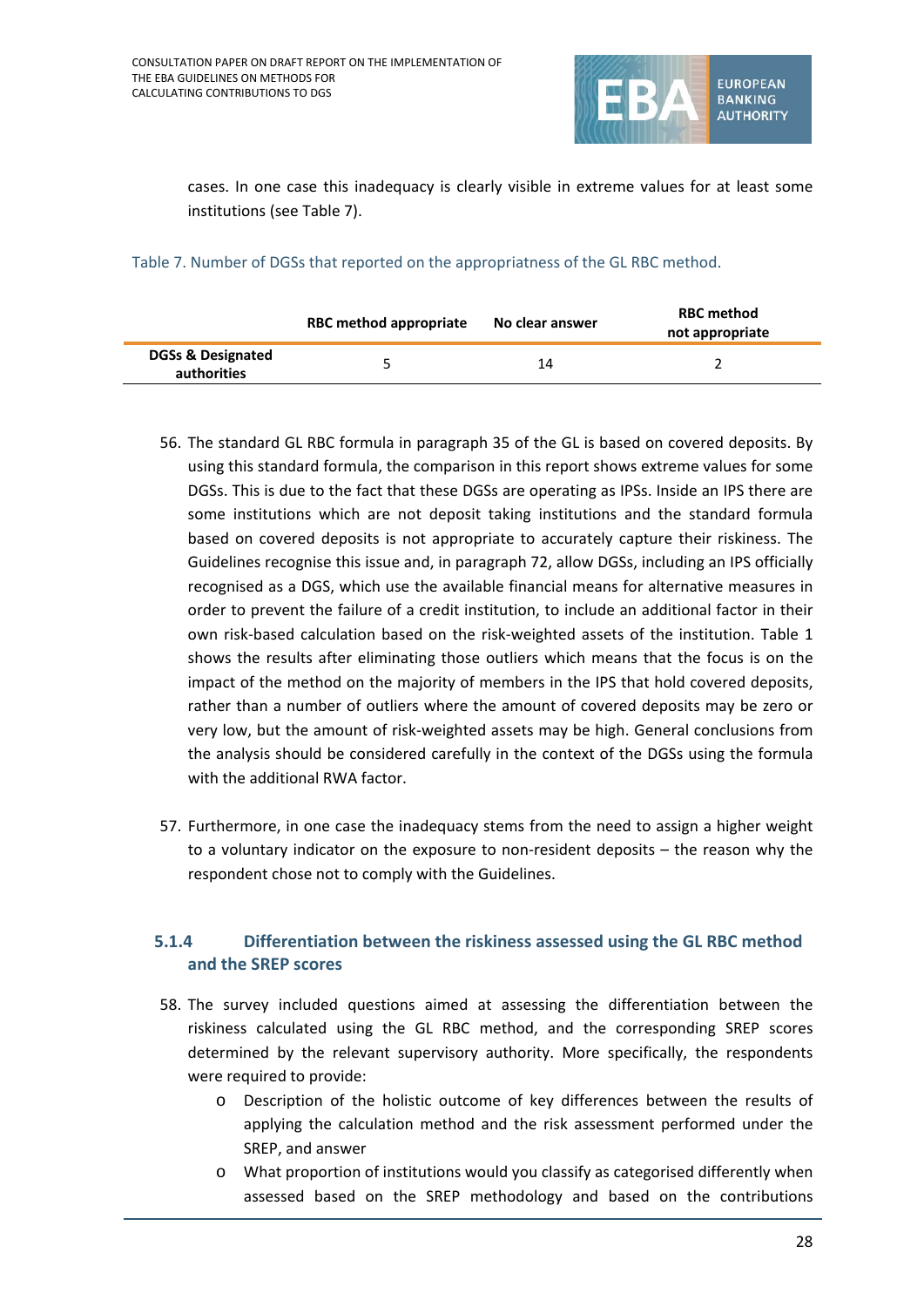

method? (i.e. proportion of institutions which are, e.g. deemed to have a low SREP score but classified as risky under the contributions method (including anonymised figures where available))?

### *Data sources and data quality issues*

59. Questions related to SREP raised data availability issues. In some Member States, SREP data was not easily accessible due to its highly confidential nature. In other cases, the data was dispersed across several authorities or several internal departments. For these reasons, seven respondents were not able to carry out the comparison. Furthermore, six other respondents highlighted methodological difficulties in comparing these risk scores as the bases for both assessments are different<sup>[11](#page-28-0)</sup>. As a result of these accessibility and methodological difficulties, the majority of respondents did not provide any figures. Six respondents reported the use of a sample to compare GL RBC with SREP results. Only seven respondents provided differentiation percentages or quantitative elements, of which four provided extensive analysis.

### *Assessment*

 $\overline{a}$ 

- 60. Putting methodological issues aside, most respondents who provided a comparison indicated similarity between the GL RBC scores and the SREP scores. For fourteen DGSs good alignments between the two scores has been reported. According to the answers collected, where there are disparities they are mostly explainable and concentrated on the smallest institutions. Two respondents asserted the relationship between the SREP scores and the GL RBC method is imperfect for their population of institutions. Both quantified the discrepancies observed - one declared that for 28% of institutions the assessment using both methods varied significantly, and the other reported this to be the case for 17% of the institutions. Few details were provided as regards the nature of the deviation. Only one respondent analysed the results deeper and determined that a large proportion of the ARWs were lower than the SREP scores. Only one participant determined what kind of institutions were mostly impacted by the divergences between the risk scores: the ARWs are generally lower for cooperative banks whereas the ARWs and the SREP scores sharply differ for foreign banks and specialised credit institutions.
- 61. In general, the respondents reported that ARWs calculated in compliance with the GL RBC method are broadly consistent with the risk assessment implemented by the supervisory

<span id="page-28-0"></span> $11$  For instance, the SREP scores can be attributed both on a consolidated and on a solo basis whereas the ARWs are only calculated on a solo level. Furthermore, the comparison might be performed in a holistic manner e.g. by using samples. As a consequence, the results must be interpreted carefully as not all institutions contributing to the DGS have a SREP score. The scopes of these risk scores are also divergent: the SREP scores only targets the significant institutions. Moreover, the SREP scores include qualitative and quantitative criteria whereas the ARWs focus mainly on quantitative factors. Finally, the SREP scores follow a four-grade linear progression (1 for the safest institutions, 4 for the riskiest institutions) which may not be in line with the domestic breakdown of the ARWs according to the RBC method chosen by the DGS or designated authority.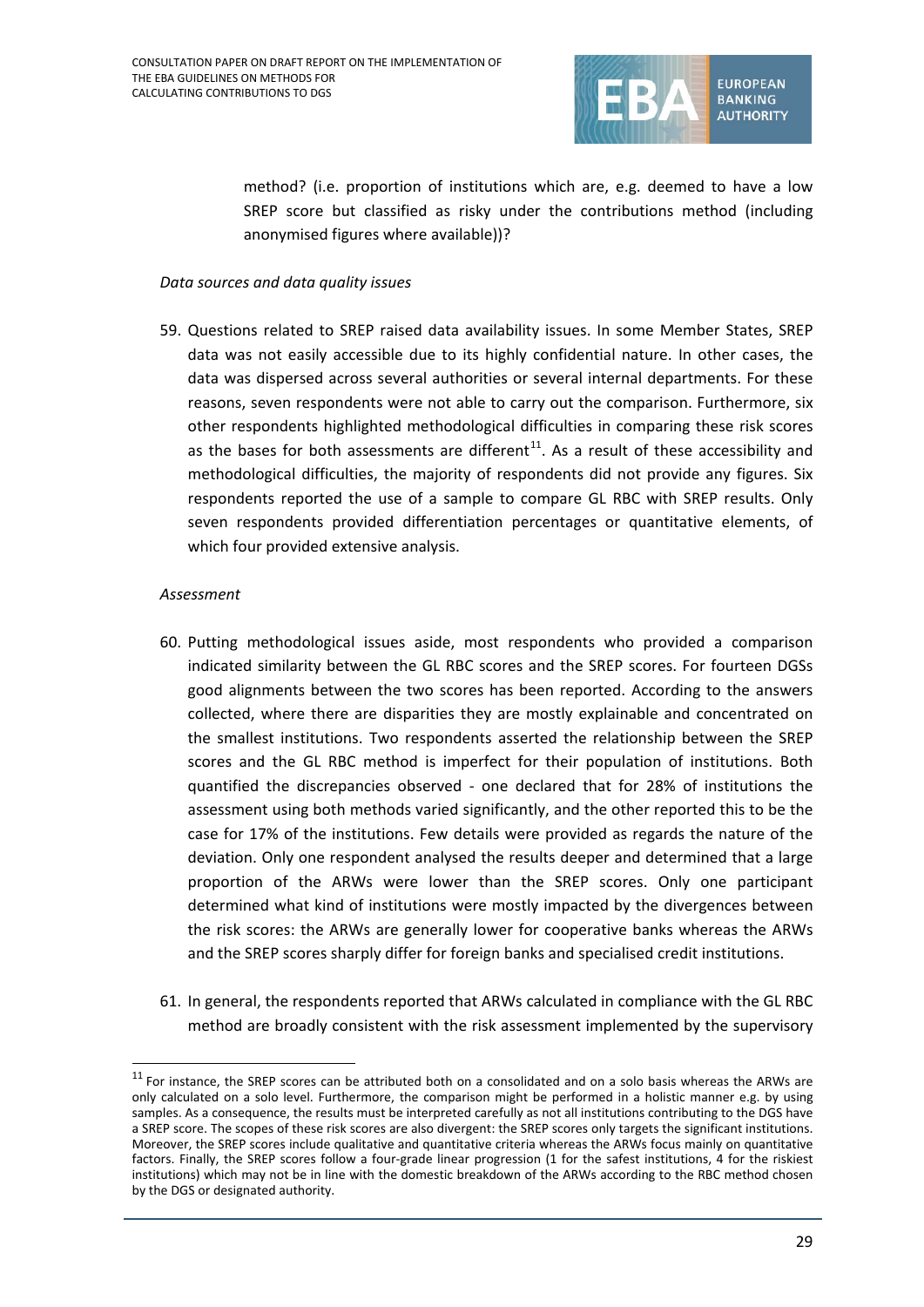

authorities. The reported alignments ranged from 88% in relation to one DGS to only 9% in another DGS. The average alignment rate was 55% for the respondent who reported at least some figures. Furthermore, it should be noted that even where discrepancies where reported, the ARWs for the majority of institutions affiliated to a given DGS were reported to be broadly aligned with the SREP scores.

## **5.1.5 Consistency with historical data**

- 62. The survey requested respondents to report the risk scores assigned (or ones which would have been assigned) using the new GL RBC method to the institutions that failed in the past two years in order to determine whether the current GL RBC method correctly reflected the riskiness of the institutions that have failed. More specifically, the respondents were required to answer the following question:
	- o Where an institution has failed (or would have failed without a DGS intervention) in the last two years in your jurisdiction, how was it or how would it have been classified in terms of risk based on the risk-based calculation methodology (including anonymised figures, where available)?
- 63. Ten respondents reported that they had recent institution failures in their jurisdiction. Of those ten, six assessed that the failing institutions were or would have been classified in the highest domestic risk category using the GL RBC method or were assigned with one of the highest ARWs. One respondent stated that the failed institution was classified as a risky one, but the previous RBC method would have classified it as even more risky. Two respondents did not provide information on the GL RBC score of the failed institutions. Another respondent explained that the last failed institution was assigned with a low ARW but this discrepancy between the economic viability and the risk score cannot be taken into account. This is because the institution did not fail as a result of poor risk management but lost its banking license because of other irregularities. This particular case can therefore not be considered relevant to assess the scoring method.
- 64. While the sample of cases is very small, responses to the survey on recent failures suggest that the current GL RBC method accurately reflects the riskiness of the institutions.

# **5.1.6 Summary of the results on the differentiation between institutions according to the GL RBC method**

65. The analysis presented under section 5.2 shows that the introduction of the RBC method as outlined in the Guidelines introduced some differentiation between institutions affiliated to the EU and EEA DGSs. It also shows that the levels of differentiation vary significantly between DGSs. The analysis further tested whether the differences in the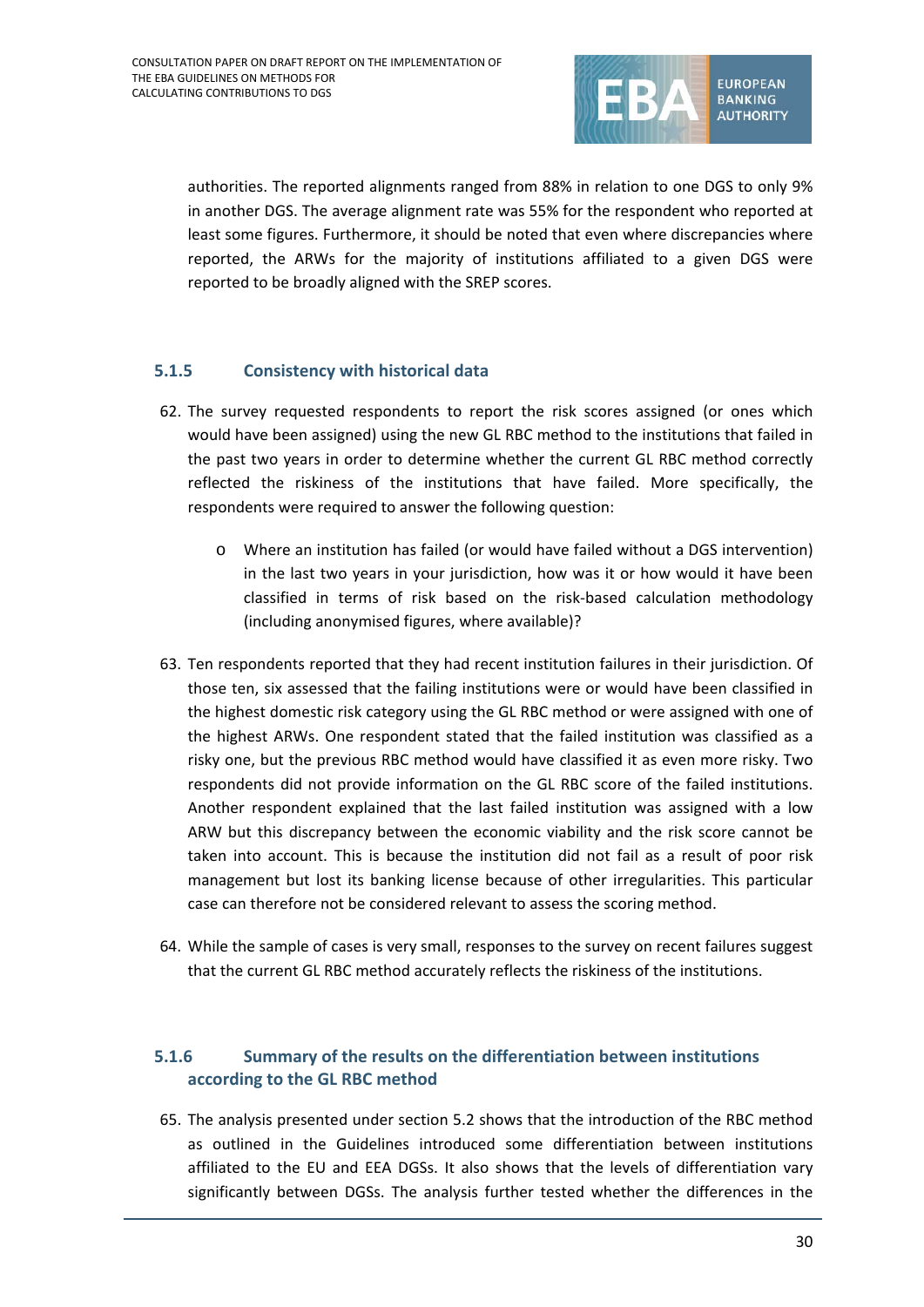

levels of differentiation stem from inherent differences in the riskiness (as measured by the core indicators) of institutions affiliated to different DGSs, or from the way the method has been implemented by the authorities across Member States.

- 66. While both elements of the analysis are based on detailed data, the analysis involved judgements which included some arbitrary decisions, mainly on grouping DGSs as having homogenous or heterogeneous members in terms of risk. Taking the two elements of the analysis together, in just two out of 21 DGS, for which there are results of both assessments, the level of differentiation matches the level of inherent riskiness of the population of institutions (see table 8). For the majority of DGSs, the difference is of one degree, for example a DGS classified as using a method which produces low differentiation, has a moderately heterogeneous population of institutions based on their raw indicators. A slightly different choice of parameters in the analysis could yield results which are more aligned. For that reason, caution is warranted and this modest divergence should not be interpreted as a failure of the risk-based method. However, two important conclusions are worth noting:
	- Firstly, in half of the 14 cases where there is a one-degree difference between the two elements, the differentiation achieved by the method is lower than the assessment of the heterogeneity of the market and in seven it is higher. This seems to suggest that the design of the method may under- or overestimate the actual level of riskiness between institutions affiliated to the DGSs. It may also be the case that the result is the outcome of deliberate decisions taken by the authorities in the design of the method. This aspect will be explored in more detail in section 5.2 of the report.
	- Secondly, there are five cases where the difference between the two elements of the analysis is wider. In four out of these five cases the method underestimates the inherent differences in riskiness. It seems to suggest that the method, as outlined in the Guidelines, provides enough flexibility for the authorities to design the system of contributions significantly different from what the inherent riskiness seems to be. This is an important finding which will be explored further in section 5.2.
- 67. Table 8 also includes further assessment of the adequacy of the method based on the mainly qualitative information provided by the authorities on the comparison of the GL RBC with SREP and with historical data on bank failures. The majority of respondents reported that the GL RBC is consistent with both which seems to suggest that the current method is, in the assessment of the authorities, appropriate to adequately reflect their riskiness.
- 68. To summarise, the GL RBC method broadly met the aim of ensuring differentiation between institutions affiliated to a DGS based on risk. The differences in differentiation between DGSs do not seem to be dissimilar to different levels of inherent riskiness in their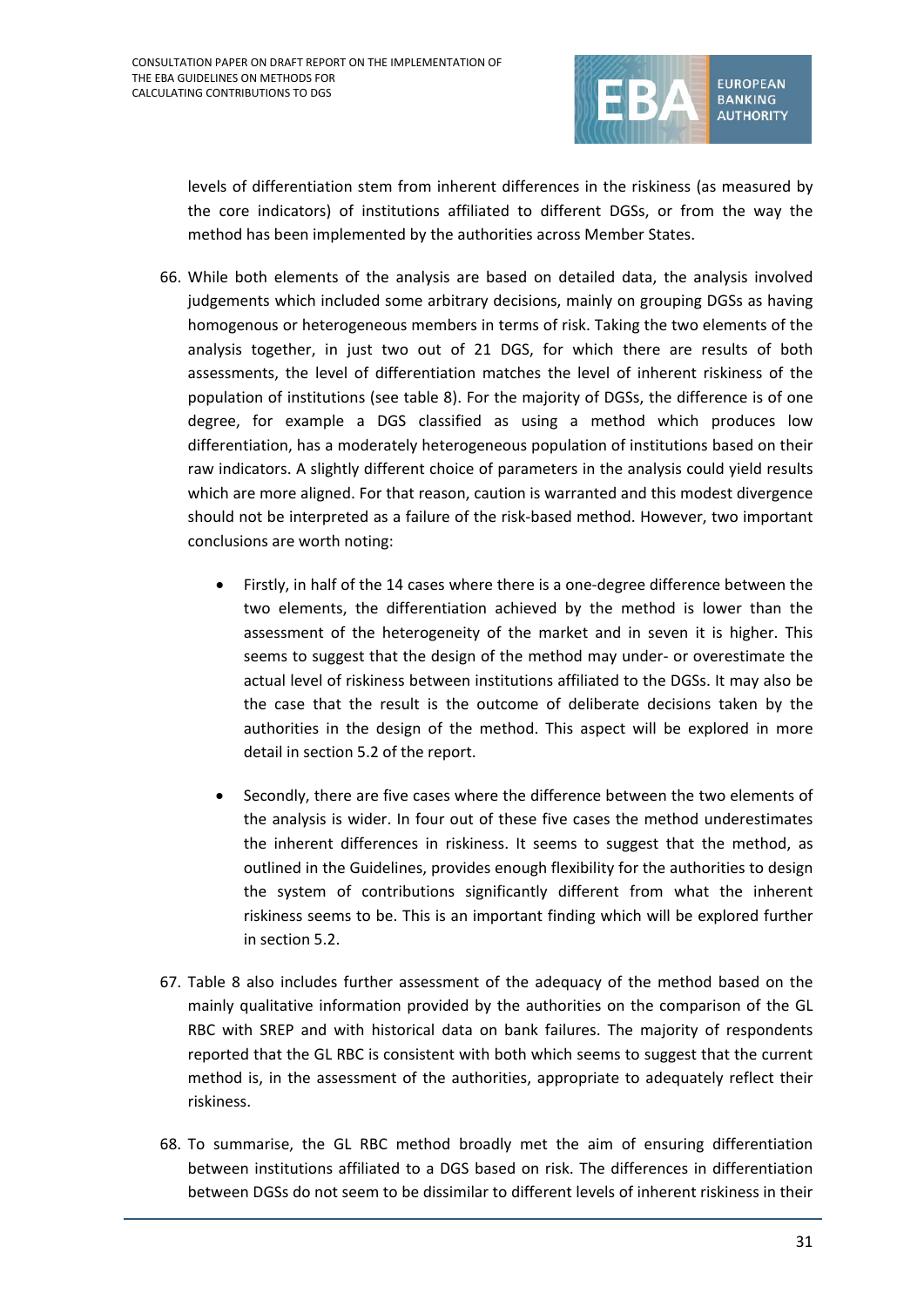

sector, but, importantly, the analysis shows that the method seems to allow flexibility for the authorities to design GL RBC systems which provide less differentiation than what would be expected based on the core indicator data.

Table 8. Comparison of differentiation assessed by means of 1) difference in GL RBC and nRBC contributions, 2) level of homogeneity of raw indicators used for GL RBC, 3) assessment of GL RBC in comparison to SREP, and 4) to historical data.

| <b>DGS</b>        | Level of<br>differentiation based<br>on RBC GL vs nRBC <sup>12</sup> | Level of homogeneity<br>across indicator values used<br>in the RBC GL method | <b>Assessment of the</b><br>adequacy of<br>differentiation in<br>comparison to<br><b>SREP</b> | <b>Assessment of the</b><br>adequacy of RBC GL<br>method in comparison<br>to historical data on<br>bank failures |
|-------------------|----------------------------------------------------------------------|------------------------------------------------------------------------------|-----------------------------------------------------------------------------------------------|------------------------------------------------------------------------------------------------------------------|
| DGS1              | Low                                                                  | Homogeneous                                                                  |                                                                                               | Adequate                                                                                                         |
| DGS2              | Low                                                                  | Homogeneous                                                                  | Adequate                                                                                      |                                                                                                                  |
| DGS3              | Low                                                                  | Moderately heterogeneous                                                     |                                                                                               | Inadequate                                                                                                       |
| DGS4              | Low                                                                  | Moderately heterogeneous                                                     | Adequate                                                                                      |                                                                                                                  |
| DGS5              | Low                                                                  | Moderately heterogeneous                                                     | Inadequate                                                                                    | $\overline{\phantom{a}}$                                                                                         |
| DGS6              | Low                                                                  | Moderately heterogeneous                                                     |                                                                                               | $\overline{\phantom{0}}$                                                                                         |
| DGS7              | Low                                                                  | Moderately heterogeneous                                                     |                                                                                               | $\overline{\phantom{a}}$                                                                                         |
| DGS8              | Low                                                                  | Moderately heterogeneous                                                     | Adequate                                                                                      | $\overline{\phantom{a}}$                                                                                         |
| DGS9              | Low                                                                  | Heterogeneous                                                                | Adequate                                                                                      | Inadequate                                                                                                       |
| DGS10             | Low                                                                  | Heterogeneous                                                                | Adequate                                                                                      |                                                                                                                  |
| DGS11             | Low                                                                  | Heterogeneous                                                                |                                                                                               |                                                                                                                  |
| DGS12             | Low                                                                  | Heterogeneous                                                                | Adequate                                                                                      | Adequate                                                                                                         |
| DGS13             | Low                                                                  |                                                                              |                                                                                               | $\overline{\phantom{0}}$                                                                                         |
| DGS14             | Moderate                                                             | Homogeneous                                                                  | Adequate                                                                                      | $\overline{\phantom{a}}$                                                                                         |
| DGS15             | Moderate                                                             | Homogeneous                                                                  | Inadequate                                                                                    | $\overline{\phantom{0}}$                                                                                         |
| DGS16             | Moderate                                                             | Heterogeneous                                                                | Adequate                                                                                      |                                                                                                                  |
| DGS17             | High                                                                 | Homogeneous                                                                  | Adequate                                                                                      | Adequate                                                                                                         |
| DGS18             | High                                                                 | Moderately heterogeneous                                                     | Adequate                                                                                      | Adequate                                                                                                         |
| DGS19             | High                                                                 | Moderately heterogeneous                                                     | Adequate                                                                                      |                                                                                                                  |
| DGS <sub>20</sub> | High                                                                 | Moderately heterogeneous                                                     | Adequate                                                                                      |                                                                                                                  |
| DGS21             | High                                                                 | Moderately heterogeneous                                                     | Adequate                                                                                      | Adequate                                                                                                         |
| DGS22             | High                                                                 | Moderately heterogeneous                                                     |                                                                                               |                                                                                                                  |
| DGS23             | High                                                                 |                                                                              |                                                                                               | Adequate                                                                                                         |
| DGS24             |                                                                      | Moderately heterogeneous                                                     | $\overline{\phantom{0}}$                                                                      | Adequate                                                                                                         |

<span id="page-31-0"></span> $\frac{12}{12}$  Clear outliers, particularly in the IPSs, were removed from the sample.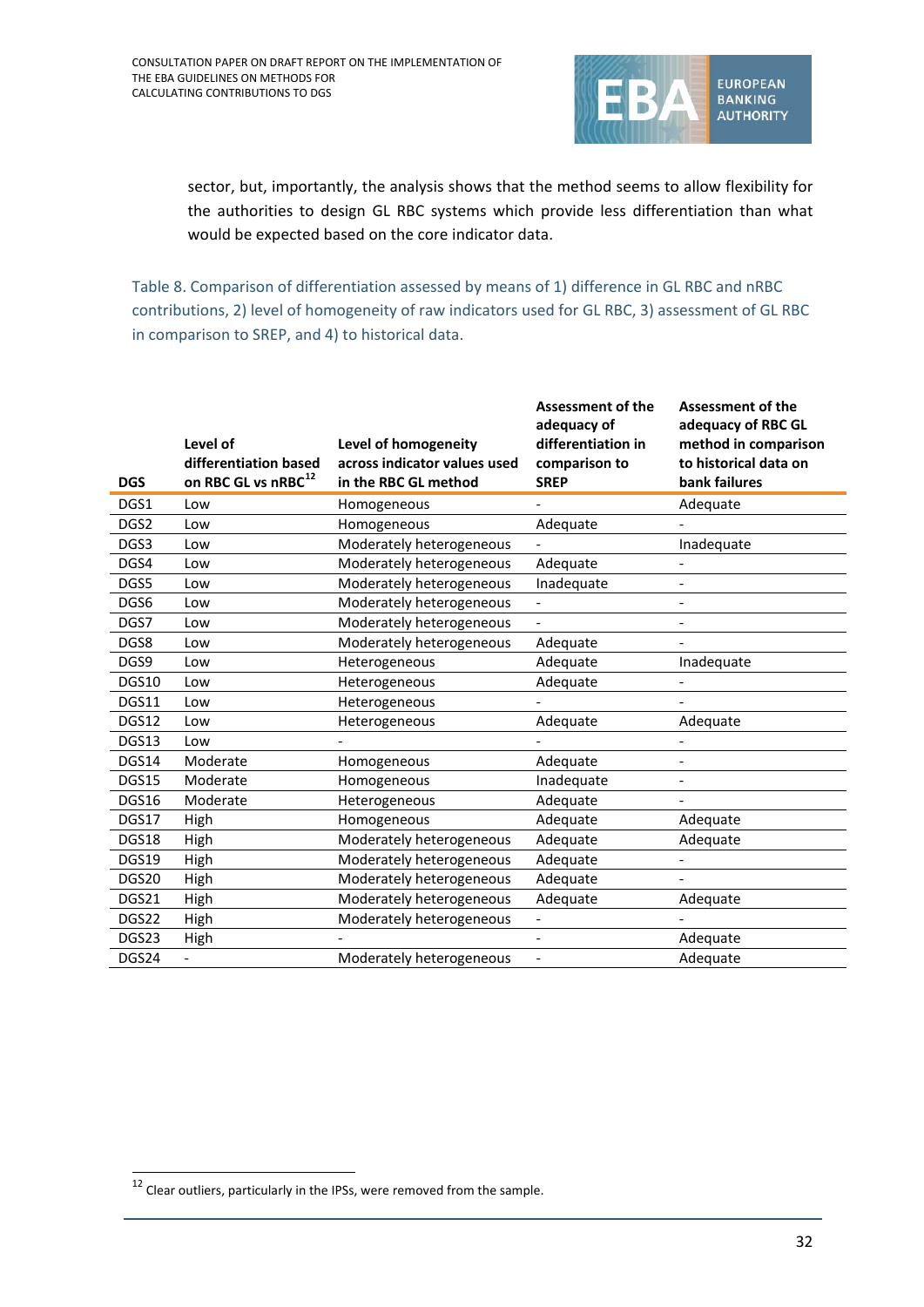

# 5.2 Balance between consistent application of the Guidelines and flexibility to cater to national specificities

69. The Guidelines aim to ensure a level of harmonisation in the methods of calculating riskbased contributions to DGSs. At the same time, conscious of the national specificities and different banking sectors across Member States, the Guidelines allow a level of flexibility in the design of the GL RBC method. This section of the report assesses if adequate harmonisation has been achieved.

## **5.2.1 Use of indicators and indicator weights**

### Core indicators

- 70. Analysis of the responses regarding the **use of indicators** in their GL RBC methods confirms that most DGSs base their methods on the core risk indicators prescribed in the Guidelines (see Table 9). Only for the relatively new liquidity indicators a significant proportion of DGSs so far abstained from using the indicators listed (NSFR) or used alternative, national indicator definitions (LCR), as allowed in the Guidelines. The problem of data unavailability is expected to disappear with the progressing implementation of LCR and NSFR reporting frameworks.
- 71. The weights assigned to individual indicators vary between DGSs. This was to be expected as the method provides some flexibility in their use. The range of percentages used by the DGSs, and so the difference between the lowest and the highest weight used for that indicator across all DGSs, is narrow for some indicators, such as the leverage ratio or RoA, and much wider for others, such as RWA/TA or Unencumbered assets / Covered deposits (see Table 9). It suggests that some indicators are used in a relatively harmonised manner across the DGSs while the use of others is less consistent. This variance, in at least some cases, shows that some DGSs went beyond the scope required by the methodology prescribed in the Guidelines.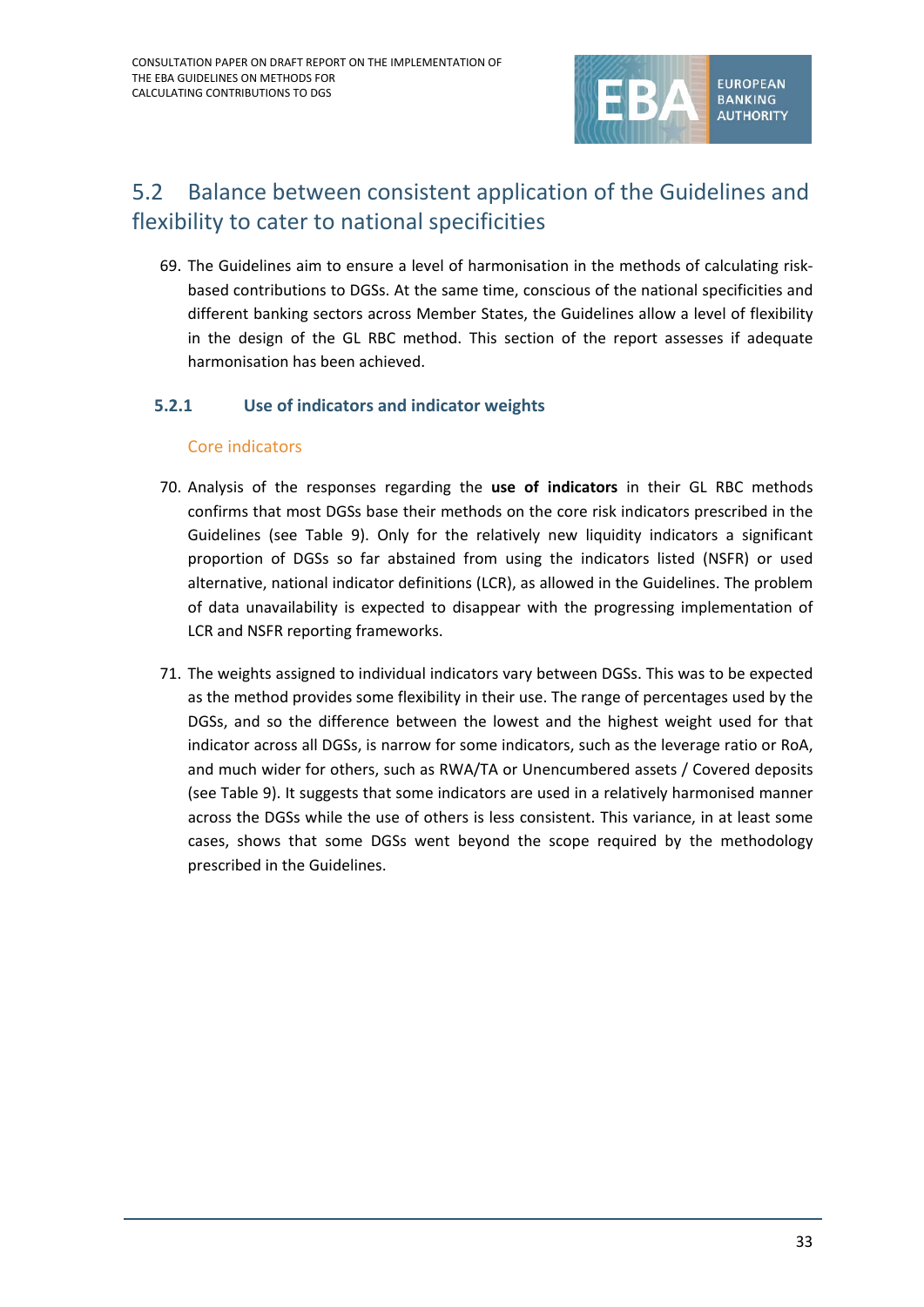

| <b>Indicator</b>                          | Number of DGSs method<br>using the indicator | Minimum %<br>used | <b>Maximum</b><br>%<br>used | Range<br>оf<br>weights used |
|-------------------------------------------|----------------------------------------------|-------------------|-----------------------------|-----------------------------|
| CET1 ratio                                | 15                                           | 9%                | 18%                         | 9%                          |
| Leverage ratio                            | 24                                           | 9%                | 15%                         | 6%                          |
| <b>LCR</b>                                | 21                                           | 9%                | 24%                         | 15%                         |
| <b>NSFR</b>                               | 9                                            | 9%                | 15%                         | 6%                          |
| <b>NPL ratio</b>                          | 23                                           | 13%               | 20%                         | 7%                          |
| RWA / Total assets                        | 23                                           | 7%                | 50%                         | 43%                         |
| RoA                                       | 23                                           | 7%                | 13%                         | 6%                          |
| Unencumbered assets /<br>Covered deposits | 22                                           | 13%               | 28%                         | 15%                         |

#### Table 9. Comparison across DGSs of weights assigned to core indicators prescribed by the GLs.

### Correlation between core indicators

 $\overline{a}$ 

- 72. The GL RBC method requires the use of eight core indicators distributed across five risk categories. This implies that for three risk categories ('capital', 'liquidity and funding' and 'business model and management') more than one core risk indicator should be used. To test whether the method could be simplified and fewer indicators could be used, the report looked at the correlation between the results of different core risk indicators. The expectation was that if the correlation between any two indicators was very strong, it may be necessary to consider whether both are needed. If, on the other hand, the correlation between the indicators was not strong, it would suggest that each indicator may be capturing a different facet of riskiness.
- 73. To test the correlation between core indicators, a commercial database, SNL, was used. The database includes bank-level data for institutions across the EU, with different sample sizes for each indicator. The indicators in the database are not always fully aligned with the indicators in the GL RBC method and so some were used as a proxy<sup>[13](#page-33-0)</sup>. Furthermore, the data, and so the results, should be interpreted carefully as the database represents a diverse set of institutions with different business models, subject to potentially different supervisory approaches.
- 74. The sample size ranged from 3,658 observations for the RWA-RoA pair, to 299 for the NSFR-expected DGS loss pair. Given the significant differences in the sample sizes between different pairs of indicators, the robustness of the results may vary and so should be interpreted carefully. With that caveat in mind, across most pairs of indicators, there was no evidence of strong correlation between the indicators, with the exception of the link between CET1 and NSFR (75%) and CET1 and leverage ratio (68%) (see Table 10).

<span id="page-33-0"></span> $13$  Proxies used based on the SNL data base are non-performing loans over loans at amortised cost (for NPL ratio), net income over total assets (for RoA) and liquid assets over deposits (for expected loss to DGS).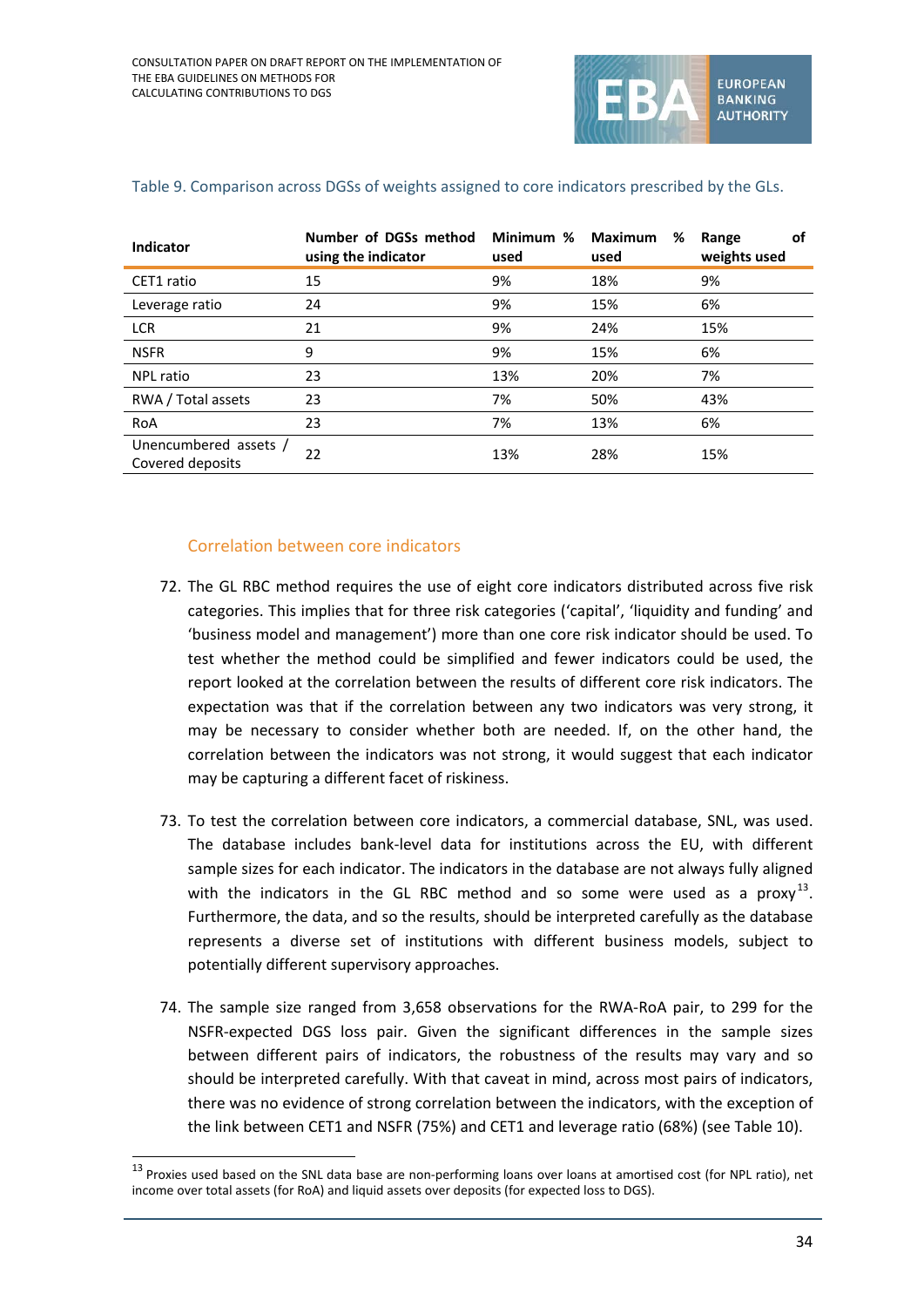

### Table 10. Correlation between pairs of core risk indicators or their proxies.

| Pairs of core risk indicators<br>(or proxies) | <b>Number of</b><br>observations | Core indicators used         | <b>Correlation</b><br>between the<br>indicators |
|-----------------------------------------------|----------------------------------|------------------------------|-------------------------------------------------|
|                                               | 2436                             | Supplementary leverage ratio | 0.68                                            |
| Solvency indicators                           |                                  | Tier 1 common capital CET1   |                                                 |
| Liquidity indicators                          | 303                              | <b>NSFR</b>                  | 0.19                                            |
|                                               |                                  | Liquid assets                |                                                 |
| CET1 ratio - LCR                              | 1621                             | Liquid assets                | 0.21                                            |
|                                               |                                  | Tier 1 common capital CET1   |                                                 |
| <b>CET1 ratio - NSFR</b>                      | 336                              | <b>NSFR</b>                  | 0.75                                            |
|                                               |                                  | Tier 1 common capital CET1   |                                                 |
| Leverage ratio - LCR                          | 906                              | Liquid assets                | 0.16                                            |
|                                               |                                  | Supplementary leverage ratio |                                                 |
| Leverage ratio - NSFR                         | 302                              | <b>NSFR</b>                  | 0.13                                            |
|                                               |                                  | Supplementary leverage ratio |                                                 |
| LCR - expected DGS loss                       | 1919                             | Liquid assets - deposits     | 0.42                                            |
|                                               |                                  | Liquid assets                |                                                 |
| NSFR - expected DGS loss                      | 299                              | <b>NSFR</b>                  | 0.07                                            |
|                                               |                                  | Liquid assets - deposits     |                                                 |
| NPL - RWA ratios                              | 2566                             | <b>RWA</b>                   | 0.12                                            |
|                                               |                                  | NPLS at amortised costs      |                                                 |
| <b>RWA - RoA ratios</b>                       | 3658                             | RoA                          | $-0.03$                                         |
|                                               |                                  | <b>RWA</b>                   |                                                 |

75. Based on this basic analysis, at this stage there is no clear evidence suggesting the need to reduce the number of core risk indicators. The analysis needs to be revisited in more depth ahead of proposing changes to the Guidelines, if there are further qualitative or quantitative assessments showing the need to consider reducing the number of indicators.

## Additional indicators

76. Many (17) DGSs make use of the flexibility provided by the Guidelines to use additional risk indicators. These indicators cover a wide scope of relevant areas, such as indicators defined on the basis of covered deposits, MREL ratio, SREP scores and a (national) assessment of a specific bank as systemically important. Hardly any (2) of the DGSs rely on more than three additional indicators and of those using at least one additional indicator, eight DGSs use just one (see Figure 1).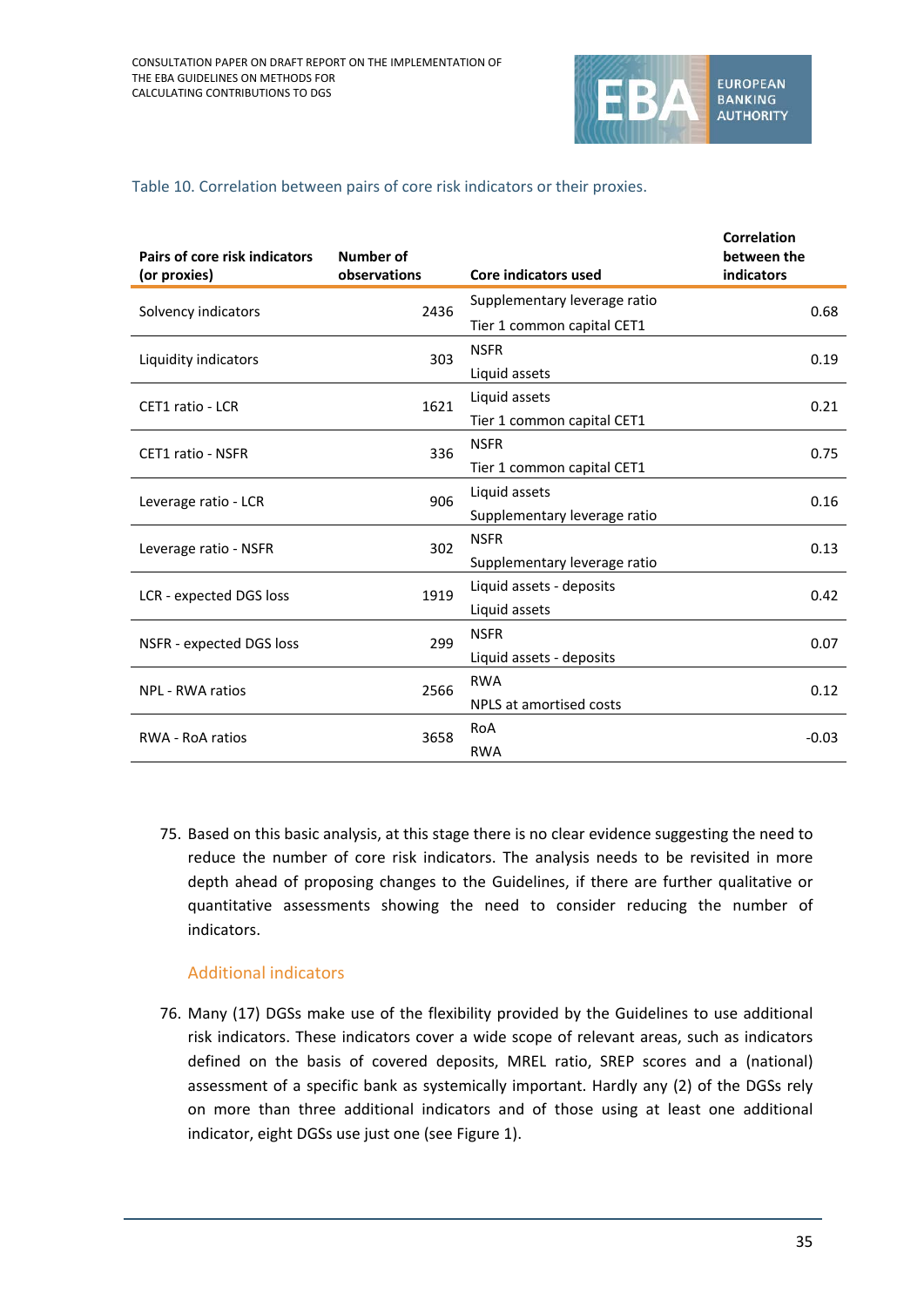



Figure 1. Number of DGSs per number of additional indicators used.

77. The additional indicators are evenly spread out across different risk categories, across the DGSs. Close to one in five of the additional indicators are related to liquidity, with more than one in eight assigned to the asset quality, profitability and solvency. The rest is split between asset concentration, supervisory assessment and other indicators (see Figure 2).



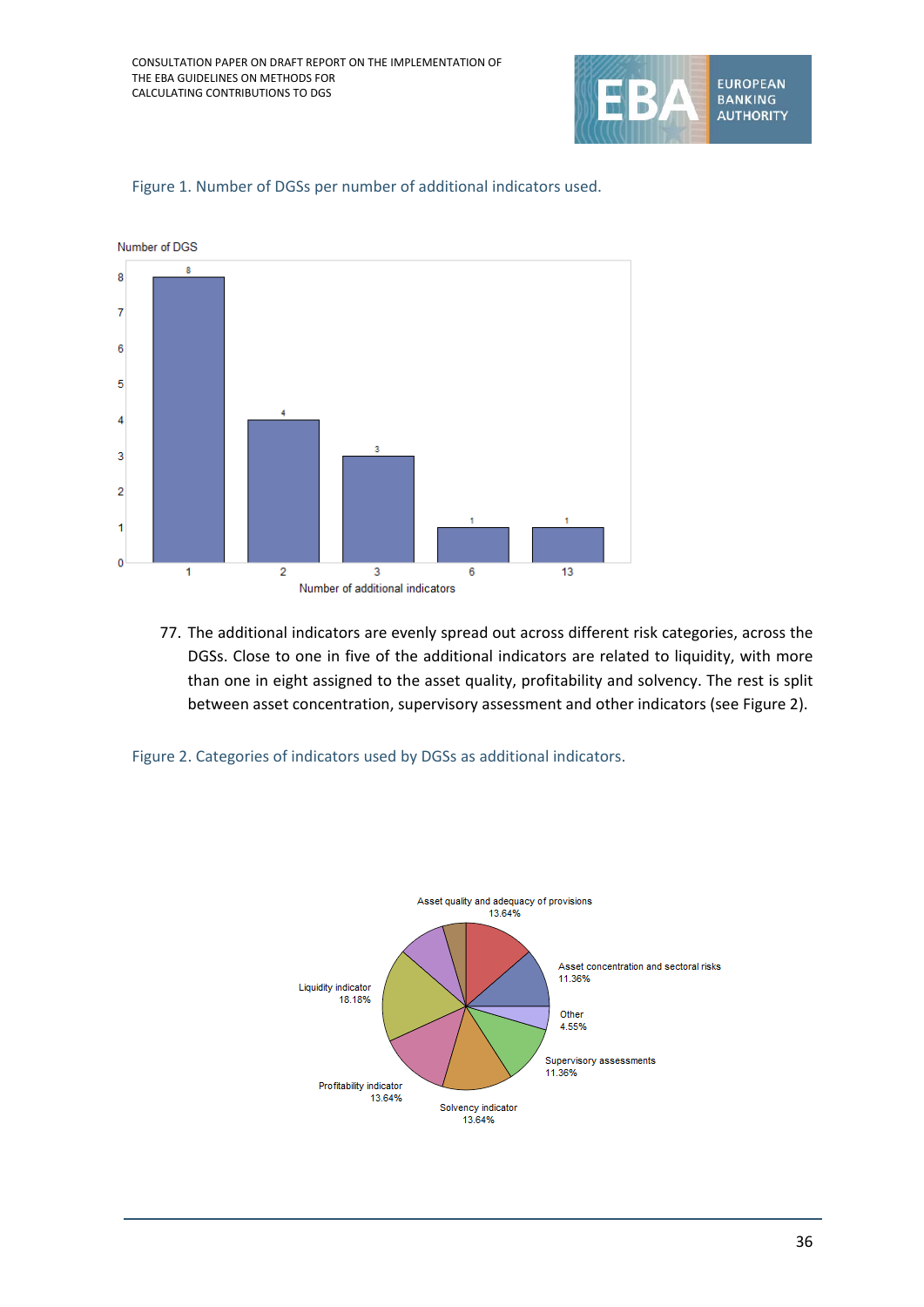

78. The average weight assigned to all additional indicators by a DGS is 23%, but the median weight among the DGSs which use additional indicators is 15% Of the 17 DGSs in the sample using additional indicators, one uses less than 10% of the flexible weight, the majority (9) use the weight between 10-15%, two use the weight between 15-25%, and five use the full 25% allowed by the Guidelines, including some cases where the use is higher than allowed by the Guidelines (see Figure 3). This shows that only a few DGSs use the full flexibility allowed by the Guidelines, while the majority use it to a lesser extent or not use this flexibility at all.



Figure 3. Number of DGSs by the total weight assigned to additional indicators.

79. The maximum weight assigned to an individual additional indicator reaches 24%, with an average weight of 10% for individual additional risk indicators. Almost half of additional indicators used (15 out of 36) are assigned a weight of less than 6.5% which is predominantly due to a few DGS using a large number (more than 5) additional indicators, essentially substituting the EBA methodology, while just four have a weight of more than 18% (see Figure 4).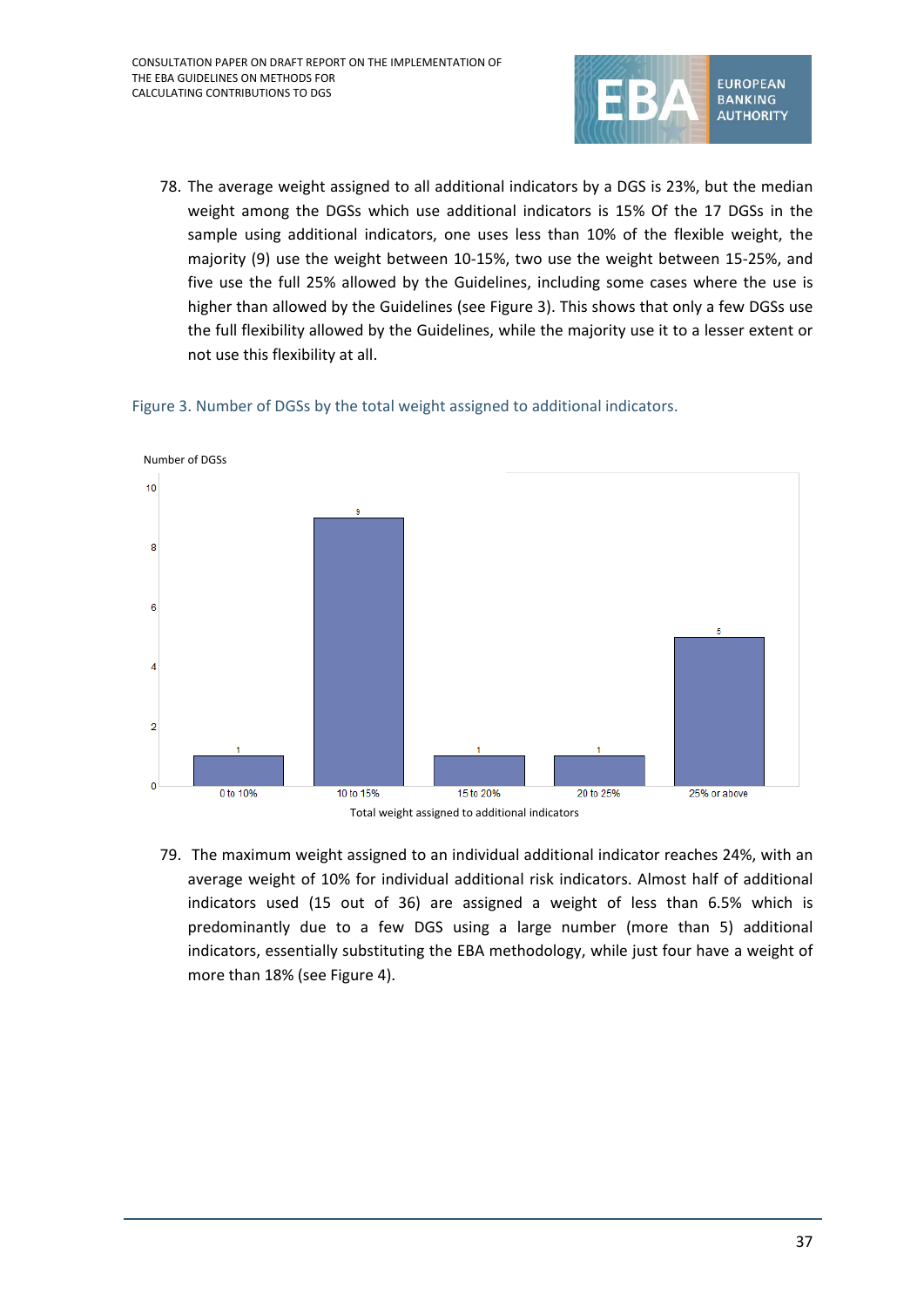



Figure 4. Number of additional indicators used by DGSs by indicator weight.

80. Based on the information provided above, it seems that there is no one obvious indicator used by the majority of DGSs, which ought to have been included as a core indicator. The use of additional indicators also points to the diversity of the populations of DGSs' members and the need to maintain flexibility in the Guidelines for DGSs to adapt the method to their markets. The majority of DGSs do not take advantage of the full 25% flexibility allowed by the Guidelines or do not use the flexibility at all. The median weight among those using additional indicators is 15%. When taken together with the DGSs which decided not to use the additional indicators at all, 89% of the weights are assigned to core indicators and, on average, only 11% are assigned to additional indicators. These findings seem to suggest that the level of flexibility allowed by the Guidelines does not need to increase.

#### **5.2.2 Individual Risk Scores (IRS)**

81. In order to establish whether there is alignment between the raw indicator values and the translation of those values into the IRS, the analysis focuses on the institutions falling into the range between the  $75<sup>th</sup>$  and the  $25<sup>th</sup>$  percentile on each core indicator within a given population of institutions affiliated to a DGS. This approach allows avoiding the impact of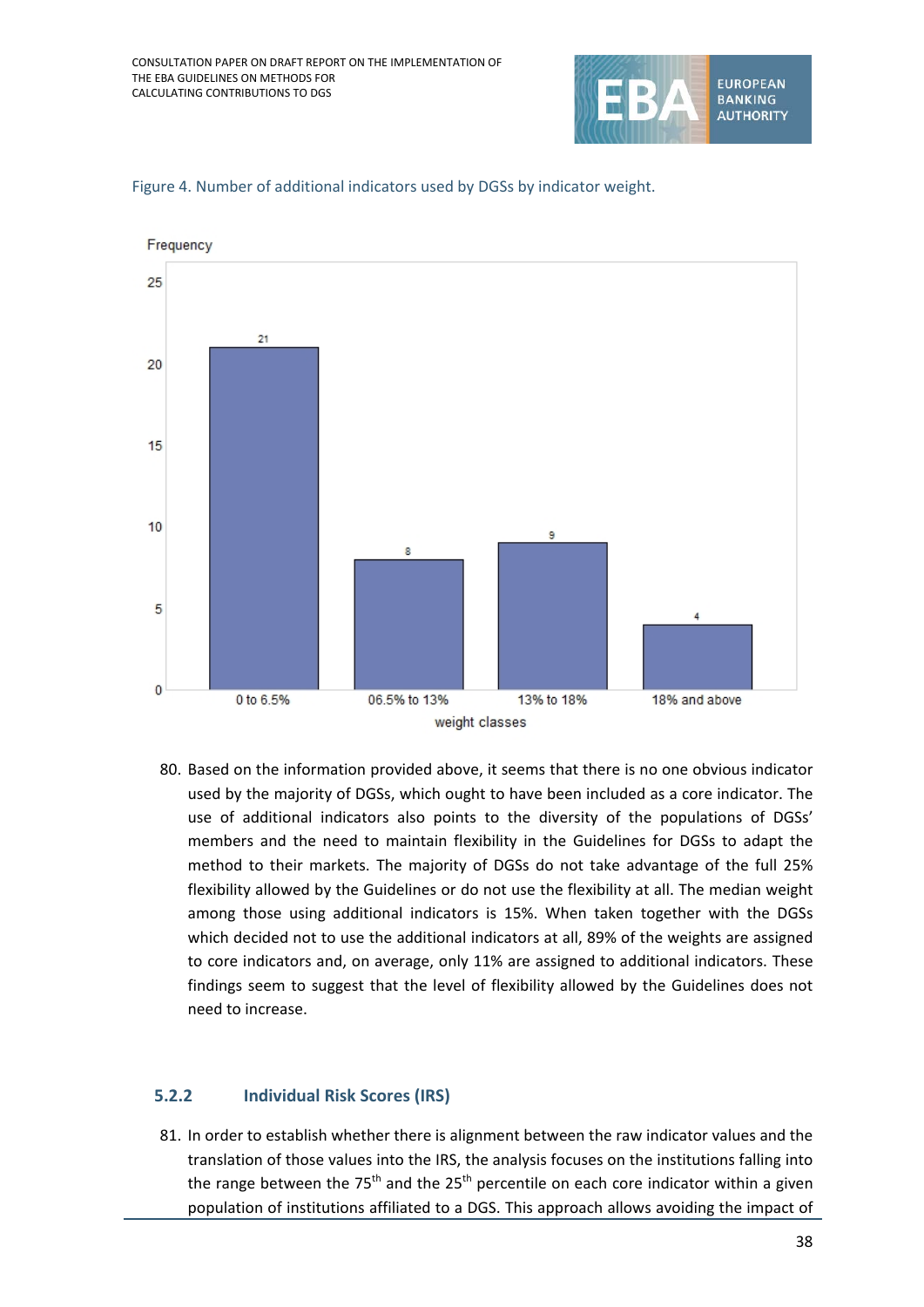

outliers or extreme values and sheds light on the impact of the method on the majority of institutions. In order to see whether the authorities translated the raw indicator data into the IRSs according to what would be expected in line with the GLs, the analysis compares the results with the corresponding IRS values (assigned to indicator realisations at the  $75<sup>th</sup>$ and the  $25<sup>th</sup>$  percentile). The diversity of the banking sectors and the heterogeneity of the population of institutions affiliated to different DGSs means that perfect alignment between the raw indicator data and the IRS values across all DGSs should not be expected. This is because each method caters to the characteristics of a given population of institutions affiliated to each DGS. These are also the reasons why the GL RBC methodology allows a degree of flexibility in how this translation is to be implemented and did not constrain the method only to the relative basis approach, nor require rigid distributions of institutions across the IRS range. However, one would expect that a DGS with a broad range of results as observed in the raw indicator values should also have a relatively broad range of results on the IRS for that indicator, particularly when using the bucketing approach with an absolute basis as per paragraph 3 of the Annex 1 in the GL. Similarly, a DGS with a narrow range of results on the indicator (and so where the majority of institutions are relatively homogeneous in terms of that indicator) would be expected to also have a relatively narrow range of IRSs. While the effect is impacted by the requirement in the Guidelines that 'the IRSs assigned to buckets should range from 0 to 100' for the bucket method and the determination of the upper and lower boundaries 'should ensure there is sufficient and meaningful differentiation of member institutions' in the sliding scale method, the focus in the analysis on the interquartile values should correct for this inherent feature of each system. Finally, where for a given indicator, the DGS has a broad range of raw indicator values, but the IRS range is narrow it could suggest that the authorities' decision on the design of the method led to a lowering of the importance of the observed differentiation in that indicator on the amount of contributions. In other words, the narrowing of the IRS range vis-à-vis the raw indicator value could be seen as one way to lower the impact of that indicator.

- 82. Secondly, where there is broad alignment between the range of the raw indicator data and the range of the IRSs for most DGSs in the sample, it could be concluded that a given indicator should, broadly speaking, contribute to the harmonisation of methods between DGSs. Where, on the other hand, the sample of DGSs has highly diverse results on the ranges of a raw indicator data and the IRSs for a given indicator, it could suggest that a given indicator impacts different DGSs' methods, and ultimately institutions, in different ways. This may be the case either because the results for that indicator across populations of DGS members is very diverse, i.e. the value of that indicator vary greatly between DGSs, or because for that particular indicator the decisions on how to translate it into the IRS played a particularly strong role.
- 83. To illustrate this point the analysis focuses on two indicators: the LCR and the NPL ratio. Concerning the LCR, the interquartile range of the raw indicator seems to be misaligned with the interquartile range for the IRS value. Figures 5 and 6 show that the order of DGSs according to the width of the range on the indicator is not closely matched by the order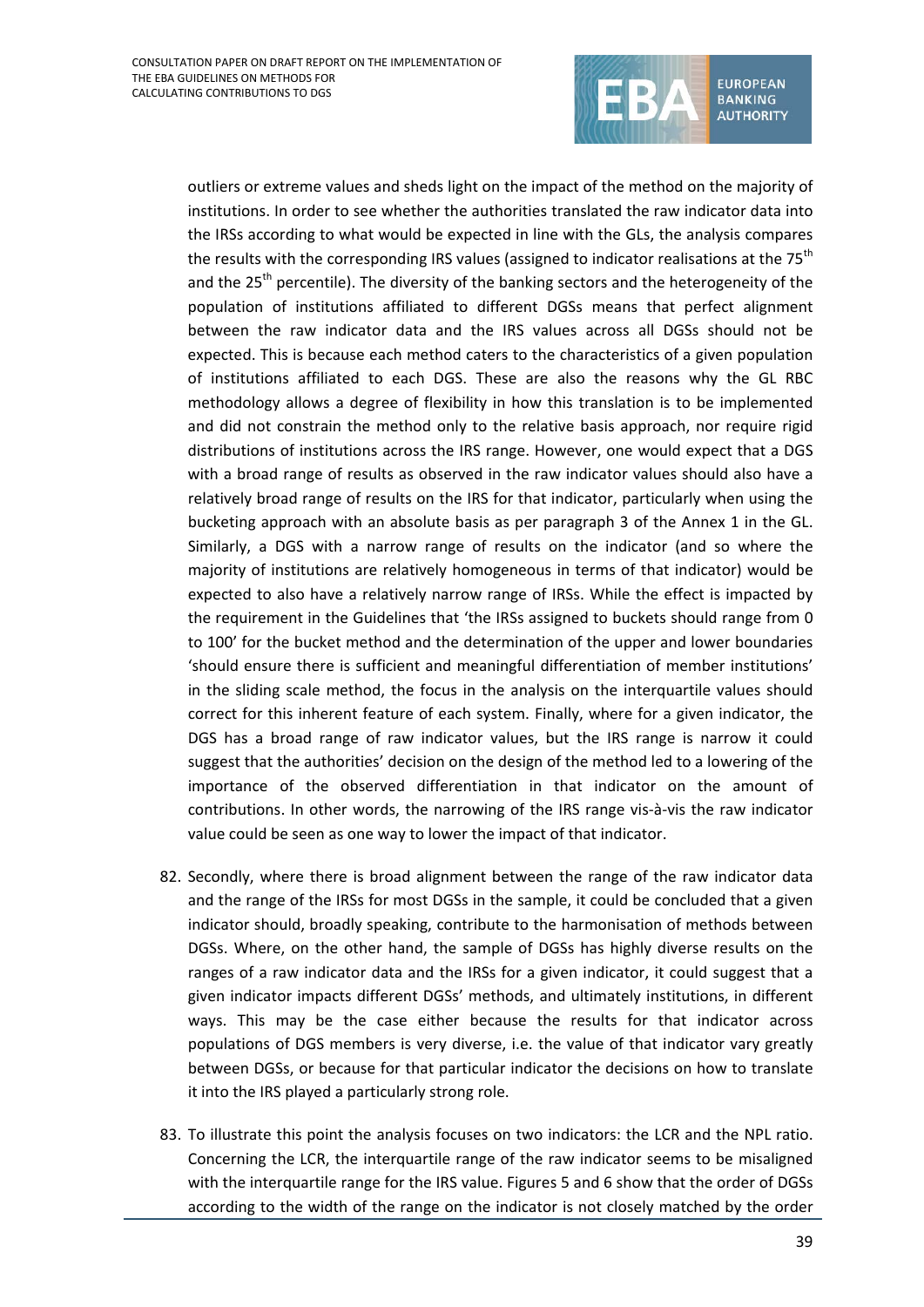

of the DGSs based on the width of the IRS range. There are a number of outliers, such as DGS "G" which has one of the widest IRS ranges while being in the middle in terms of raw indicator range. Other DGSs ("V", "Q", "D", and "Y") could also be seen as yielding results outside of what would be expected, which may require further tweaks following the application of the CRR liquidity ratios. Secondly, the shape of the slope on the two figures differs to some extent showing that outliers among the DGS in respect of the raw indicator range are not outliers on the IRS range and vice versa.

- 84. On the NPL, there seems to be much closer alignment between the order of DGSs by the width of the raw indicator data and the width of the IRS values (see Figures 7 and 8). In other words, DGSs with a broad range of results in the raw indicator data also have a broad range of IRS scores. There are only a few cases which do not match this pattern well (DGS "C", "F", "I"). The shape of the two charts is also similar indicating a similar role the indicator plays across different methods (putting the decision on the weight of the indicator in the method aside).
- 85. Looking at other indicators (see Figures in Annex 2), CET1 and leverage ratio show an expected level of alignment while RWA/TA, RoA and unencumbered assets indicators are less aligned. The sample of cases for NSFR is too small to draw any conclusions.
- 86. The information collected shows that a significant proportion of DGSs (up to one quarter) appears to use only a small part of the IRS range in accordance with the requirement in the GL RBC methodology. In other words, DGSs seem to limit the degree of differentiation achieved by the GL RBC method. Furthermore, the degree of differentiation (approximated by the range of IRS assigned) does not necessarily seem to be proportionate to the diversity of the specific DGS's membership or national banking sector. It may stem from specific regulatory requirements or the design of the method chosen by the authorities.
- 87. The analysis of the consistency of the GL RBC methods across DGSs can also (indicatively) be complemented by looking at the IRS values assigned to the lowest and highest values of risk indicators (see Table 11). An analysis of the IRSs assigned to banks at different points of the indicator distributions shows that for two thirds of the institutions the range of IRS values assigned is maximum, e.g. DGSs differ in their assignment of IRSs as much as methodologically possible, with individual DGSs assigning the min (0) IRS values while other DGSs assign the max (100) to banks at the same point of the indicator distribution. To use an example from Table 11, the value of 100 for the 'min' value of Leverage ratio indicates that within the sample of DGSs there is at least one DGS for which the lowest value of the IRS used is 100. This counterintuitive result is repeated across most indicators.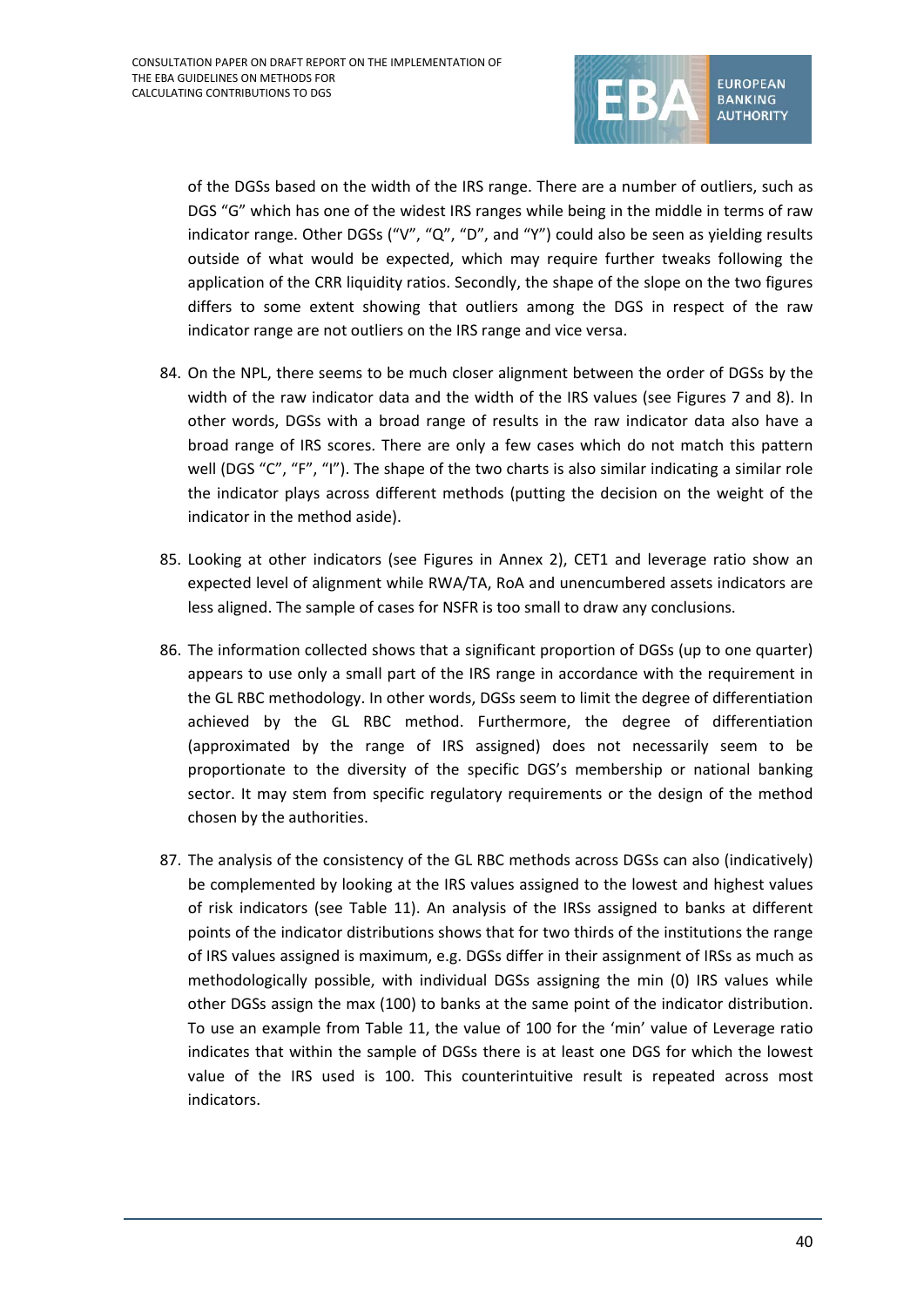

Figure 5. Interquartile range (25<sup>th</sup>-75<sup>th</sup> percentile) for LCR indicator values per DGS.



Interquartile range of indicator

Figure 6. Interquartile range (25th-75th percentile) for LCR IRS values per DGS.



Interquartile range of IRS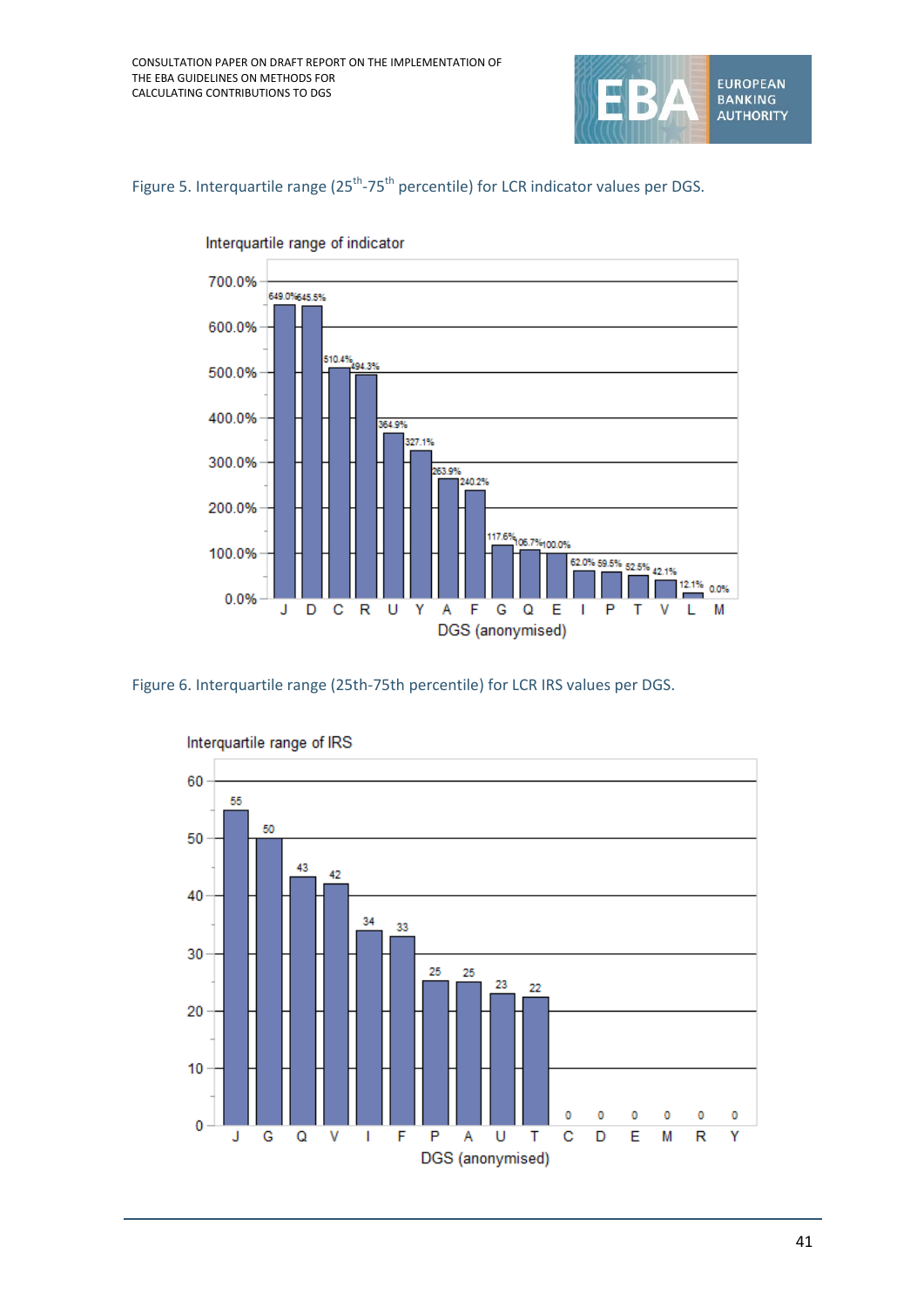





Interquartile range of indicator

Figure 8. Interquartile range (25th-75th percentile) for NPL IRS per DGS.



Interquartile range of IRS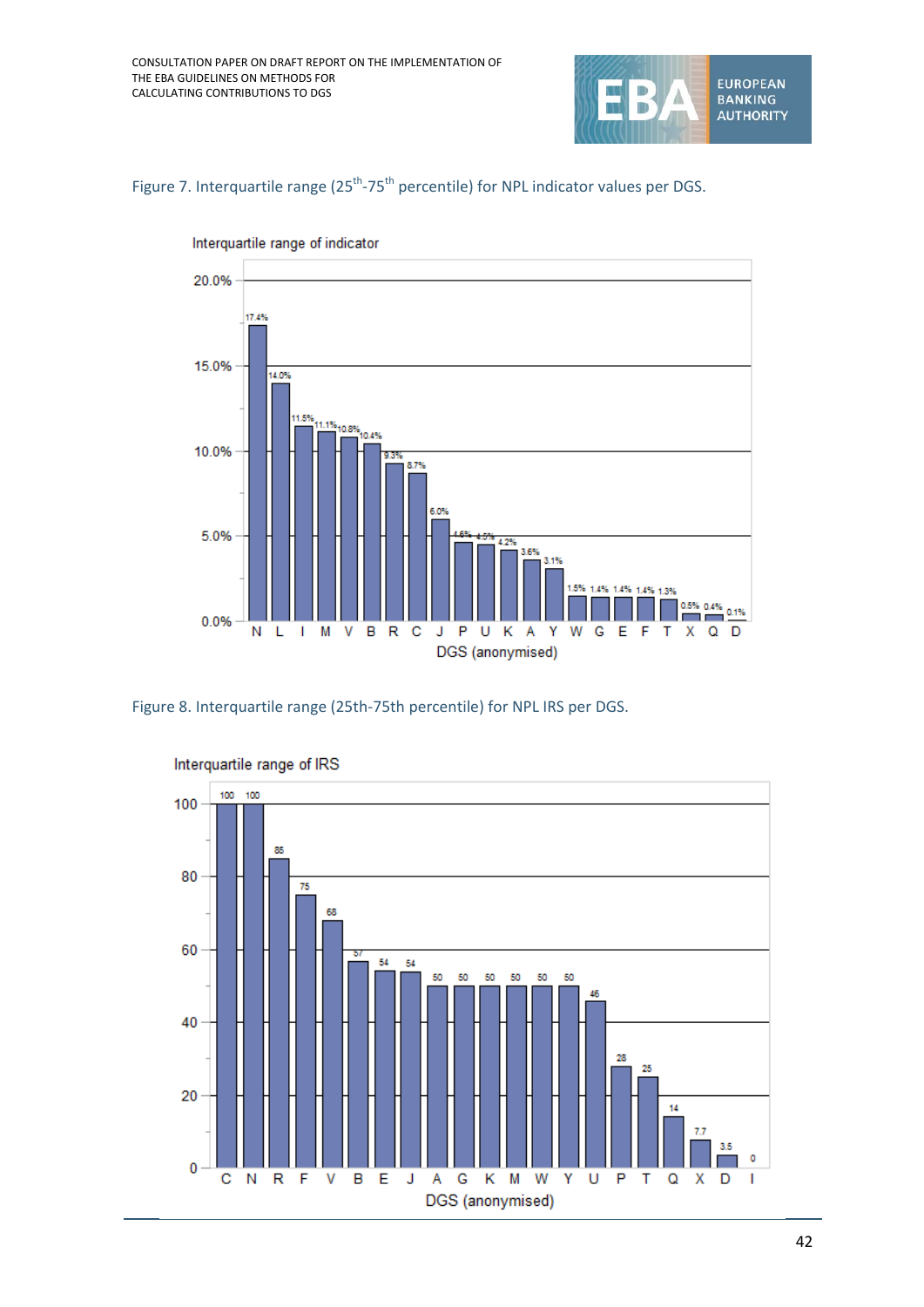

88. For nine out of ten points in the distribution, the range between the minimum and the maximum IRS assigned various significantly (range >50) across DGSs. Acknowledging the indicative nature of this analytical approach, it seems to support the above assessment that the diversity and heterogeneity of GL RBC methods applied varies widely across DGSs, to the extent that it raises concerns as regards the appropriateness of the degree of consistency achieved by the Guidelines.

Table 11. Range of IRS values assigned to certain points of distribution of indicator realisations.

| <b>Risk indicators used</b>  |     | Corresponding IRS value assigned to a particular value of the indicator |           |     |           |           |     |  |
|------------------------------|-----|-------------------------------------------------------------------------|-----------|-----|-----------|-----------|-----|--|
|                              | min | 5th perc                                                                | 25th perc | med | 75th perc | 95th perc | Max |  |
| CET1                         | 100 | 100                                                                     | 100       | 75  | 50        | 50        | 100 |  |
| Leverage ratio               | 100 | 100                                                                     | 100       | 66  | 100       | 100       | 100 |  |
| <b>LCR</b>                   | 100 | 100                                                                     | 100       | 100 | 69        | 100       | 100 |  |
| <b>NSFR</b>                  | 100 | 100                                                                     | 60        | 43  | 83        | 100       | 100 |  |
| NPL ratio                    | 33  | 66                                                                      | 100       | 100 | 96        | 88        | 88  |  |
| <b>RWA Ratio</b>             | 33  | 33                                                                      | 66        | 100 | 93        | 92        | 92  |  |
| RoA                          | 100 | 100                                                                     | 100       | 100 | 100       | 100       | 100 |  |
| Unencumbered assets<br>Ratio | 100 | 100                                                                     | 88        | 100 | 100       | 100       | 100 |  |

#### **Summary Tables for IRS assigned**

89. This unclear link between the indicator values and the IRSs assigned to those indicator values is also evident when looking at the (Spearman, rank) correlations between both measures at certain points of the (indicator) distribution. More precisely, Table 12 assesses whether at a specific point of the indicator distribution (percentiles) higher indicator values are correlated with higher IRS scores and vice versa. It must be noted that this statistical method does not take into account the specifics of each DGS membership's distribution and should only be interpreted in conjunction with the results of the other analytical methods. Overall, the table could be interpreted as indicating that the correlation between indicator values and IRS across DGSs is unclear. For four indicators, the correlation coefficient shows the expected sign (assuming that – at certain points of the indicator distribution – riskier banks should be assigned higher IRSs and vice versa $^{14}$ ). For the other four, the correlation between indicator values and IRSs shows a sign opposite / different to what was expected. Throughout the sample, the correlation is weak (< 0.5). It is unclear whether these irregularities stem from errors in the reported data or the way the method has been implemented.

j

<span id="page-42-0"></span><sup>&</sup>lt;sup>14</sup> For the CET1, leverage ratio, LCR, NSFR and Unencumbered Assets Ratios, the expected sign of the correlation coefficient is (-), meaning a higher indicator value is expected to translate into a lower IRS assigned. For the NPL and RWA Ratios a higher indicator value is expected to translate into a higher IRS, e.g. a positive correlation coefficient.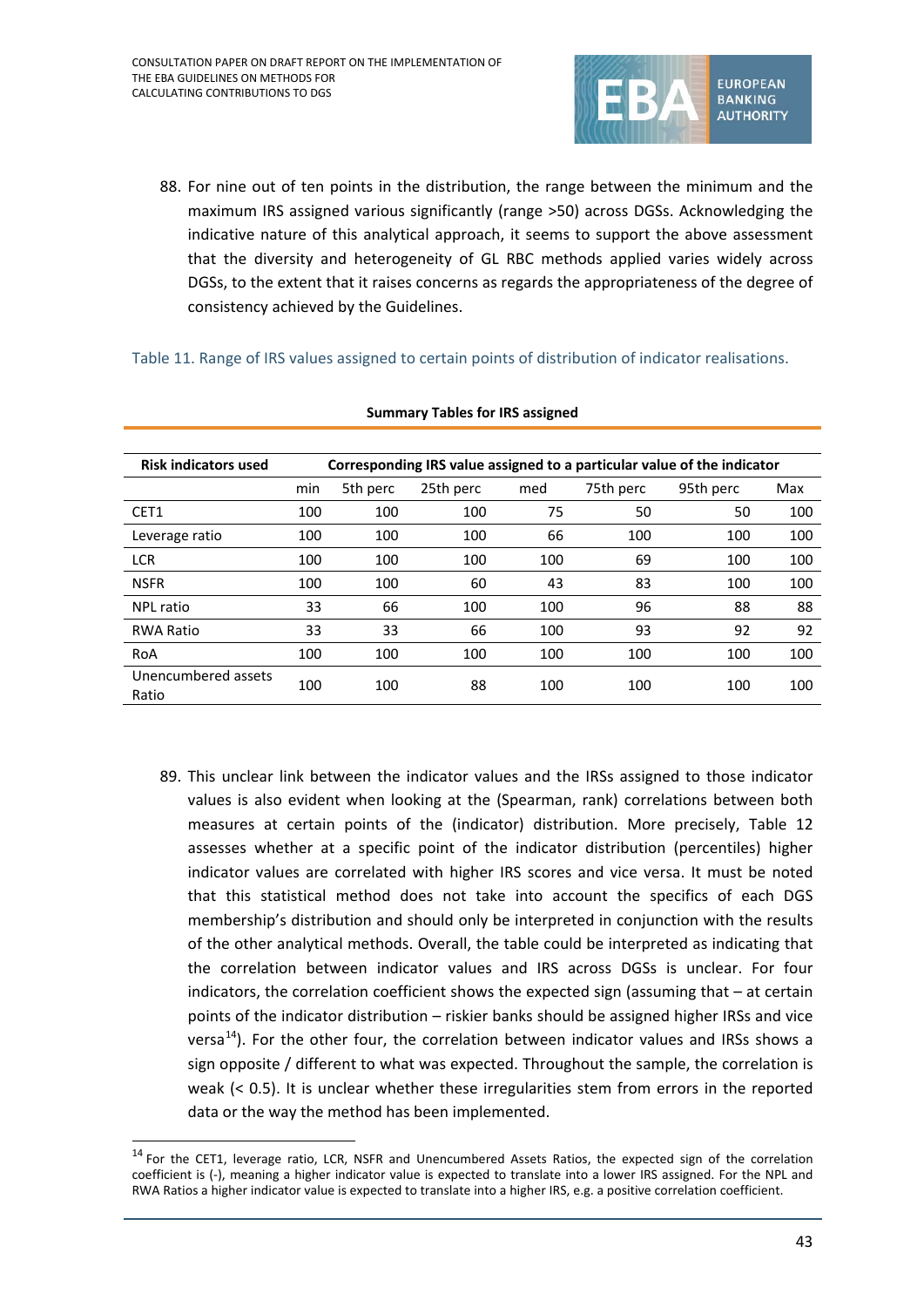

Table 12. Correlation between indicator values and IRS at specific points of the indicator distribution $15$ .

| <b>Risk indicators used</b> | <b>Spearman Coefficient</b> | <b>Expected Sign</b> |  |  |  |
|-----------------------------|-----------------------------|----------------------|--|--|--|
| CET1                        | positive (0.1)              | negative             |  |  |  |
| Leverage Ratio              | positive (0.1)              | negative             |  |  |  |
| <b>LCR</b>                  | neutral (0)                 | negative             |  |  |  |
| <b>NSFR</b>                 | positive (0.2)              | negative             |  |  |  |
| <b>NPL Ratio</b>            | positive (0.3)              | positive             |  |  |  |
| <b>RWA Ratio</b>            | positive (0.3)              | positive             |  |  |  |
| RoA                         | neutral (0)                 | negative / positive  |  |  |  |
| Unencumbered Assets Ratio   | negative (-0.4)             | negative             |  |  |  |
|                             |                             |                      |  |  |  |

### **Correlation analysis for indicator values and scores**

#### **5.2.3 Aggregate Risk Scores (ARS) and Aggregate Risk Weights (ARW)**

- 90. As set out in the DGSD, the Guidelines require contributions to be calculated based on size (covered deposits) and the degree of risk incurred by the respective credit institution. The degree of risk is represented by the aggregate risk score (ARS) of the credit institution, which is derived from a number of individual risk indicators (IRS). For calculating contributions, the ARS is translated into an aggregate risk weight (ARW) in a further step. Two main approaches (bucket or sliding scale method) are provided by the Guidelines for translating the ARS into the ARW.
- 91. The objective of this section is to shed light on the differentiation achieved across all DGSs in terms of the ARSs, the translation of ARSs into ARWs and the ARWs. Two caveats must, however, be noted. Firstly, it should be noted that all elements are closely related to each other. More importantly, all elements strongly rely on the applied individual risk indicators (IRS) and the weights assigned to those indicators. Indeed, the calibration of boundaries established for mapping values of risk indicators to IRSs has a significant influence on the risk differentiation achieved by the calculation method. Therefore, it is important to establish these boundaries by setting thresholds at levels which appropriately reflect differences between risk profiles of credit institutions. Section 5.2.2 provides more detailed information on the use of IRSs.

*Aggregate Risk Scores (ARS)*

j

92. The magnitude of ARSs depends on various factors such as the choice of (additional) risk indicators or the weights assigned to those indicators. The ARS is calculated by summing

<span id="page-43-0"></span> $15$  The coefficients shown in this table are calculated as the average of the Spearman correlation coefficients between IRS and indicator values across DGS at the points of the indicator distribution, for which data has been collected (1st,  $5^{th}$ , 25<sup>th</sup>, 50<sup>th</sup>, 75<sup>th</sup>, 95<sup>th</sup> and 99<sup>th</sup> percentiles).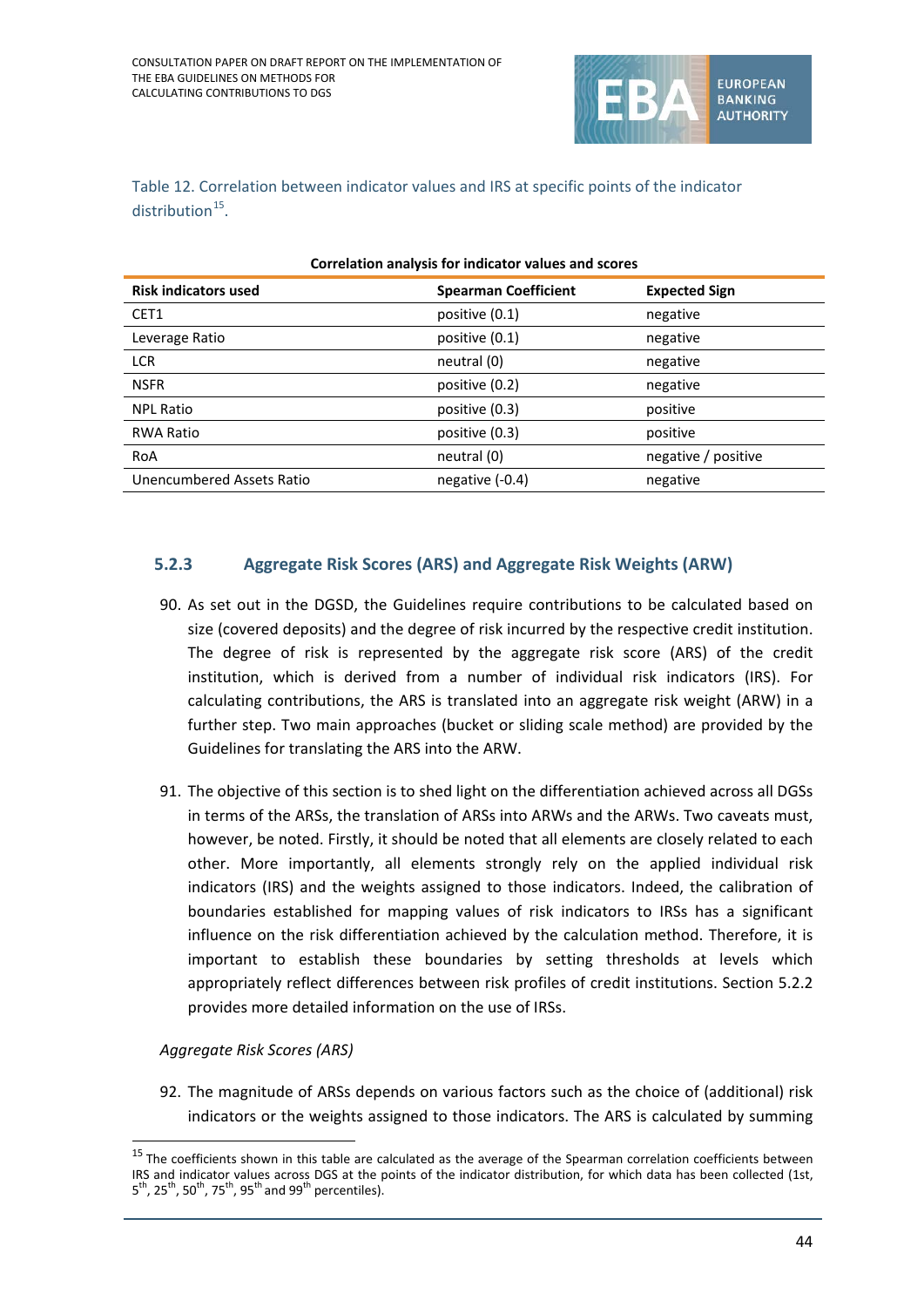

up all individual IRSs adjusted for appropriate indicator weights. It is recalled that the value of the ARS lies between 0 and 100, whereby higher ARS indicates higher risk.

93. Two out of 22 DGSs use the full range in practice, i.e. they assign ARSs between 0 and 100. For the majority of DGSs the ranges used are significantly lower. Eight DGSs apply ranges under 50, in one of them even under 40. Wider variations across DGSs are also apparent regarding the minimum ARS assigned by DGSs ranging from 0 to 23 while maximum ranges are between 50 and 100. Seven DGSs assign a maximum ARS below 60 (see Table 13)

#### Table 13. ARS boundaries by DGS.

|                       | <b>Minimum ARS</b> | <b>Maximum ARS</b> | Range |
|-----------------------|--------------------|--------------------|-------|
| Minimum ARS for an    |                    |                    |       |
| individual DGS within | 0                  | 50                 | 39    |
| the sample            |                    |                    |       |
| The average ARS for   | 8                  | 71                 | 62    |
| DGSs in the sample    |                    |                    |       |
| Maximum ARS for an    |                    |                    |       |
| individual DGS in the | 23                 | 100                | 100   |
| sample                |                    |                    |       |

94. For 22 DGSs percentiles (5th, 25th, 75th and 95th) have been calculated to shed light on the extent to which the distribution of ARSs is stretched or squeezed. Dispersion varies between DGSs with a median ARS range between 21 and 53 and an average median range of 36. By looking at interquartile range it is clear that in one case the bulk of ARSs is grouped very closely together (minimum interquartile range of 6). Table 14 illustrates percentiles, median values and interquartile ranges across all the analysed DGSs.

#### Table 14. Percentiles, median values and interquartile ranges across all DGS.

|         | 5th<br>percentile | 25th<br>percentile | <b>Median</b><br><b>ARS</b> | 75th<br>percentile | 95th<br>percentile | Interquartile<br>range |
|---------|-------------------|--------------------|-----------------------------|--------------------|--------------------|------------------------|
| Minimum |                   |                    |                             | 31                 | 40                 |                        |
| Average | 17                | 28                 | 36                          | 45                 | 58                 | 18                     |
| Maximum | 28                | 47                 | 53                          | 67                 | 82                 | 34                     |

95. One could argue that risk differentiation should increase with the level of heterogeneity of the institutions affiliated to a DGS. Assuming that the applied ARS ranges indicate risk differentiation, and comparing it to the derived degree of heterogeneity for each DGS (see Table 8 in section 5.1.6), no clear relationship is identifiable across all DGS (see Figure 9). The correlation coefficient is close to zero (0.01). This would suggest that the ARS range is independent of the level of heterogeneity among institutions affiliated to a given DGS. Any interpretation, however, should be treated with caution given the limited data set and possible outliers.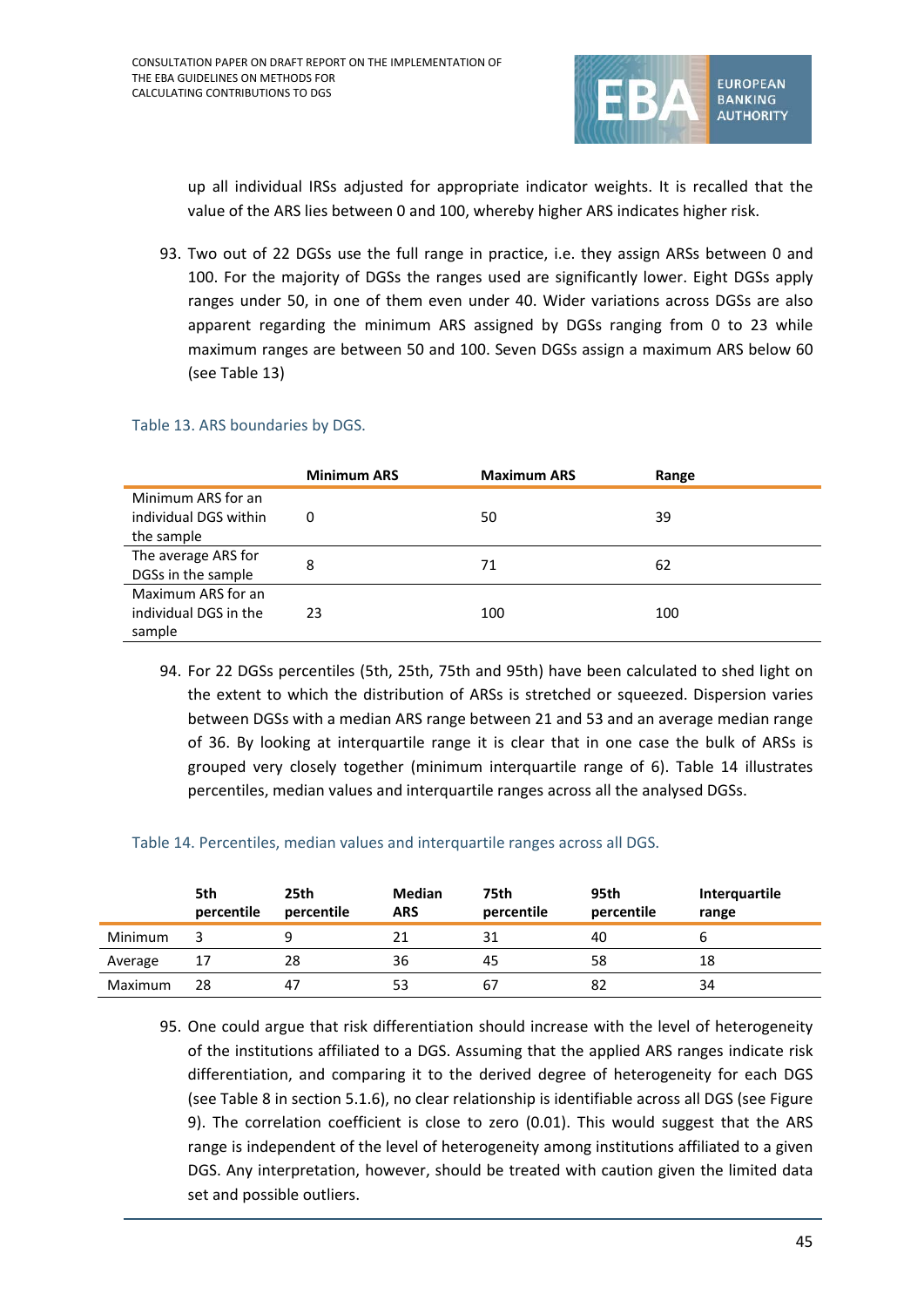

Figure 9. Relationship between the degree of heterogeneity among the institutions and the ARS ranges.



*Approaches to translating Aggregate Risk Scores (ARS) into Aggregate Risk Weights (ARW)*

- 96. The Guidelines provide two approaches for translating the ARS into an ARW; the bucket approach and the sliding scale. Under the bucket method boundaries might be determined either on a relative or absolute basis. When using the scale method, the ARS is directly translated into an ARW without the need of setting buckets.
- 97. Based on the respondents' replies, both approaches are applied. Thirteen out of 24 DGSs indicated the use of the bucket method while 11 DGSs opted for the sliding scale approach. One DGS deployed a "mixed approach", i.e. they use the sliding scale approach for calculating individual risk indicators (IRS) while bucketing is used to derive the ARW. Table 15 summarises statistics on the use of the different approaches.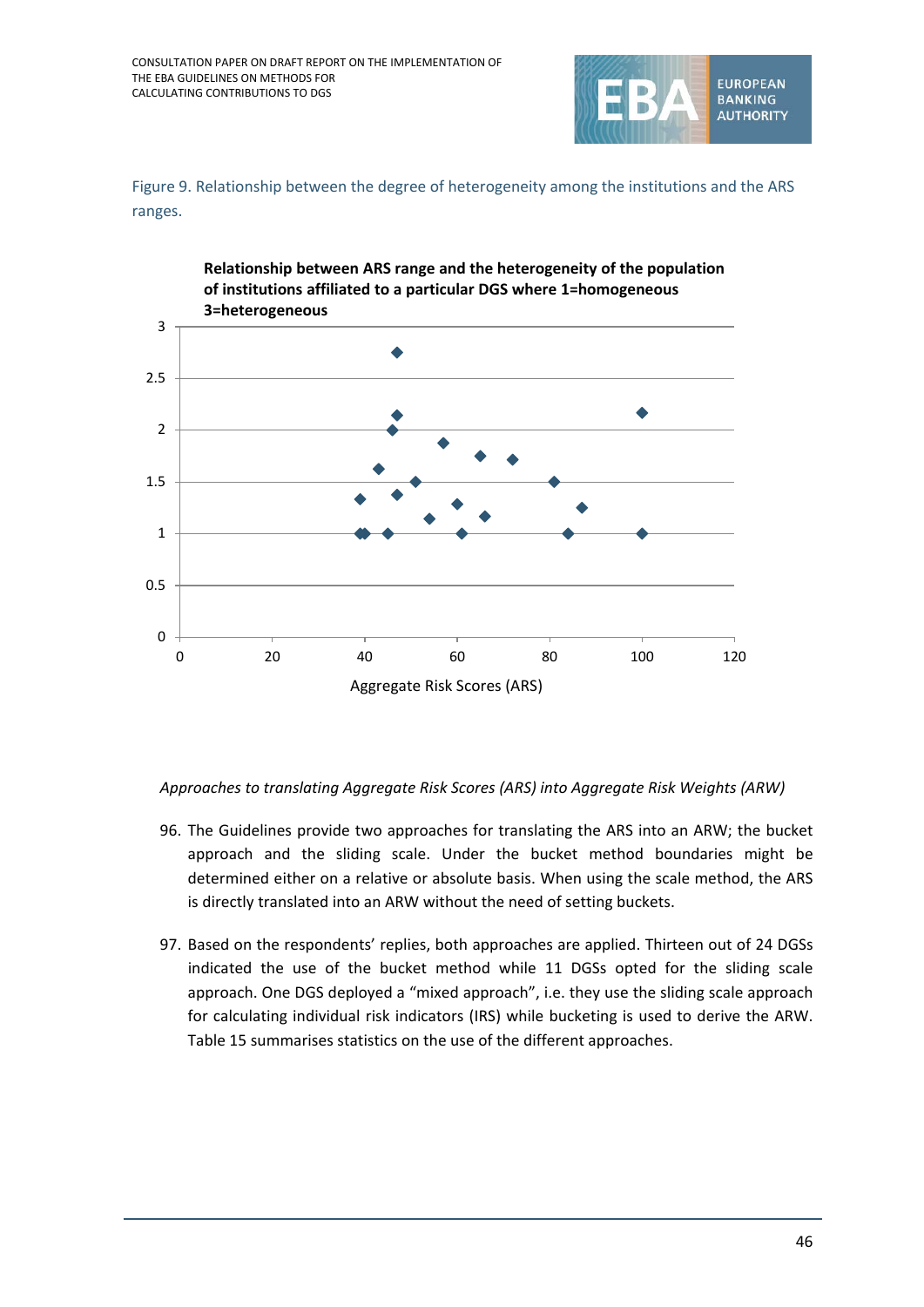

| <b>Bucket method</b><br><b>Approaches</b> |                   |                   | <b>Sliding scale method</b> |       |                  |                       |                   |       |
|-------------------------------------------|-------------------|-------------------|-----------------------------|-------|------------------|-----------------------|-------------------|-------|
| used                                      | Absolute<br>basis | Relative<br>basis | Mixed<br>approach           | Total | Linear<br>method | Exponential<br>method | Mixed<br>approach | Total |
| <b>DGSs</b>                               | q                 |                   |                             |       | b                | 4                     |                   |       |

#### Table 15. Use of approaches to derive the ARW.

98. The reasons that prompted DGSs to use either the bucket or the sliding scale approach vary widely. Regarding the bucket approach some DGSs stressed its operational simplicity. Several DGSs stated that the bucket approach would be better suited to a homogenous banking sector with a small number of credit institutions. Other DGSs stressed the "discriminatory power" of the approach compared to the sliding scale approach. Accordingly, there would be a strong incentive for credit institutions to move between buckets in order to reduce contributions. The majority of DGS determines the boundaries on an absolute basis. Only 4 out of 13 DGSs prefer the relative basis, whereby two of them apply mixed approaches.

On the sliding scale approach, DGSs also underlined the operational simplicity. Several DGSs pointed to its accuracy and its potential to provide risk differentiation in heterogeneous banking sectors without discriminating certain credit institutions. A few DGSs also stressed that relative changes of the ARS would have an immediate impact on the ARW (and contributions). Some DGSs emphasised the relevance of the exponential method. This (sub)method allows for more differentiation and provides stronger incentives for credit institutions to have a lower risk score.

99. Overall, no clear pattern emerges by comparing the level of heterogeneity of the raw indicators and the features of the bucket or sliding scale methods (see Table 16). The use of a certain method does not correlate with the heterogeneity of the institutions, i.e. both approaches are applied by DGSs independent of the degree of heterogeneity. To some extent, the choice of the approach is also steered by previous experiences, i.e. methodologies used in the past.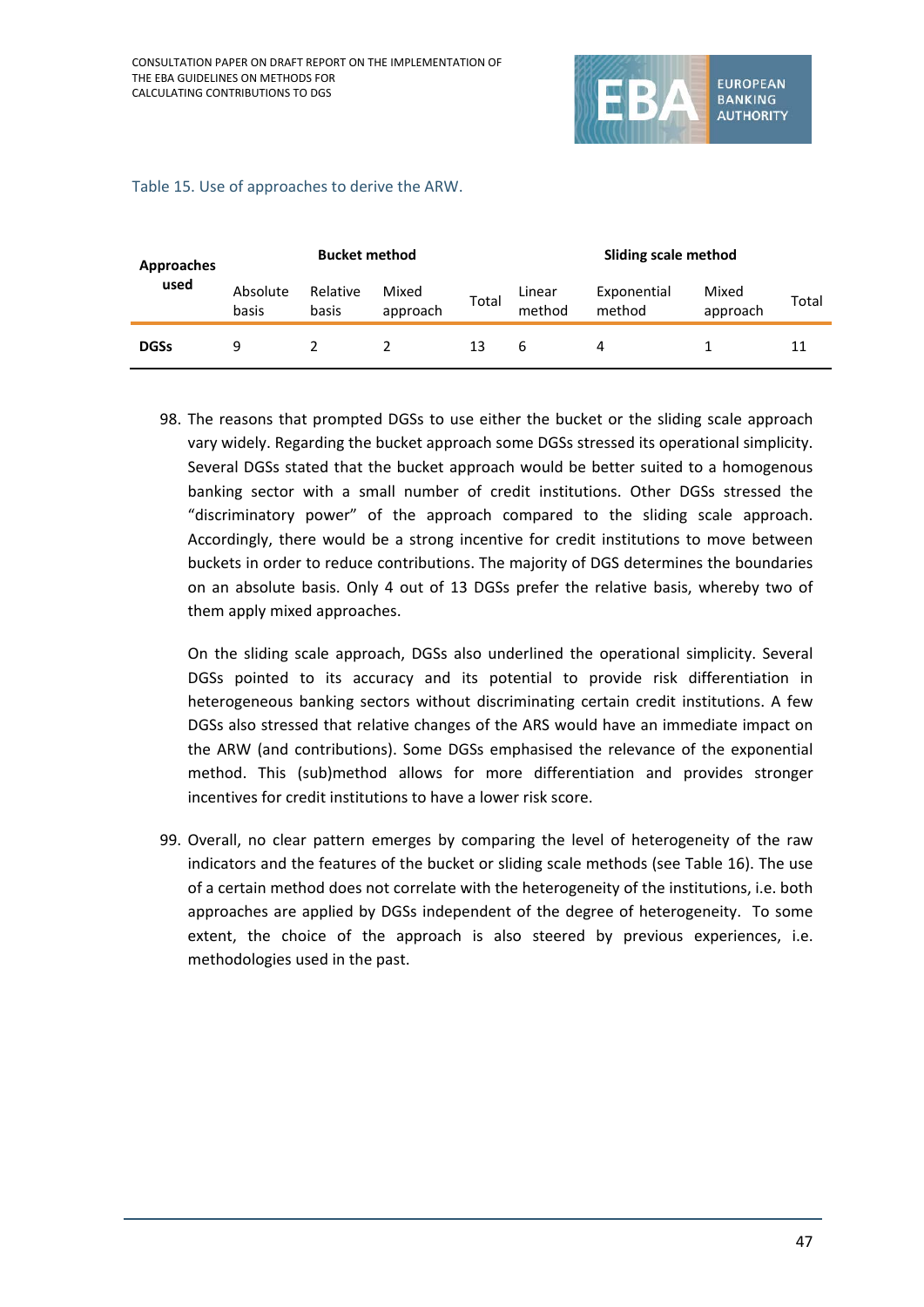

#### Table 16. Degree of heterogeneity and applied approaches.

| <b>DGS</b> | Level of heterogeneity across the<br>raw indicators used in the GL RBC<br>method | <b>Approaches</b><br>used | Relative/absolute<br>basis | Linear/<br>exponential<br>method |
|------------|----------------------------------------------------------------------------------|---------------------------|----------------------------|----------------------------------|
| DGS1       | Homogeneous                                                                      | <b>Bucket</b>             | Absolute                   |                                  |
| DGS2       | Homogeneous                                                                      | Sliding scale             | Absolute                   | Linear                           |
| DGS3       | Homogeneous                                                                      | Sliding scale             | $\overline{\phantom{a}}$   | Linear                           |
| DGS4       | Homogeneous                                                                      | Sliding scale             | $\overline{\phantom{a}}$   | Linear                           |
| DGS5       | Homogeneous                                                                      | Sliding scale             |                            | Linear                           |
| DGS6       | Moderately heterogeneous                                                         | <b>Bucket</b>             | Absolute                   |                                  |
| DGS7       | Moderately heterogeneous                                                         | <b>Bucket</b>             | Absolute                   | $\frac{1}{2}$                    |
| DGS8       | Moderately heterogeneous                                                         | <b>Bucket</b>             | Absolute                   | $\overline{\phantom{a}}$         |
| DGS9       | Moderately heterogeneous                                                         | <b>Bucket</b>             | Absolute                   | $\frac{1}{2}$                    |
| DGS10      | Moderately heterogeneous                                                         | <b>Bucket</b>             | Relative                   | $\qquad \qquad \blacksquare$     |
| DGS11      | Moderately heterogeneous                                                         | <b>Bucket</b>             | Relative                   | $\overline{\phantom{a}}$         |
| DGS12      | Moderately heterogeneous                                                         | <b>Bucket</b>             | Mixed                      |                                  |
| DGS13      | Moderately heterogeneous                                                         | Sliding scale             |                            | Linear                           |
| DGS14      | Moderately heterogeneous                                                         | Sliding scale             | $\overline{\phantom{a}}$   | Exponential                      |
| DGS15      | Moderately heterogeneous                                                         | Sliding scale             | $\overline{\phantom{a}}$   | Linear                           |
| DGS16      | Moderately heterogeneous                                                         | Sliding scale             | $\overline{\phantom{a}}$   | Exponential                      |
| DGS17      | Moderately heterogeneous                                                         | Sliding scale             |                            | Linear                           |
| DGS18      | Heterogeneous                                                                    | <b>Bucket</b>             | Absolute                   |                                  |
| DGS19      | Heterogeneous                                                                    | Sliding scale             |                            | Exponential                      |
| DGS20      | Heterogeneous                                                                    | Mixed                     |                            |                                  |
| DGS21      | Heterogeneous                                                                    | Sliding scale             |                            | Exponential                      |
| DGS22      |                                                                                  | <b>Bucket</b>             | Absolute                   | $\qquad \qquad -$                |
| DGS23      |                                                                                  |                           |                            |                                  |
| DGS24      | Heterogeneous                                                                    | <b>Bucket</b>             | Mixed                      | $\overline{\phantom{a}}$         |

#### *Aggregate Risk Weight (ARW)*

- 100. The ARW for a member institution is assigned on the basis of the ARS for that institution. The ARW effectively determines the change in an institution's contribution compared to a nRBC method. As a result, the ARW is a particularly suitable indicator to assess the degree of risk differentiation.
- 101. It is recalled that the lowest ARW should range between 50% and 75% and the highest ARW between 150% and 200%. A wider interval could be set upon justification that the interval limited to 50%-200% does not sufficiently reflect the differences in business models and risk profiles of member institutions.
- 102. Ten out of the 20 examined DGS use the minimum range for ARW differentiation (i.e. ARW between 75 and 150%) and four DGS use the widest possible standard interval between 50 and 200%. Two DGSs apply specific intervals, one of them between 20% and 150%, and the other between 75% and 125%. The remaining DGSs use other ranges within the limits allowed by the Guidelines. The average range used is 97% points; with a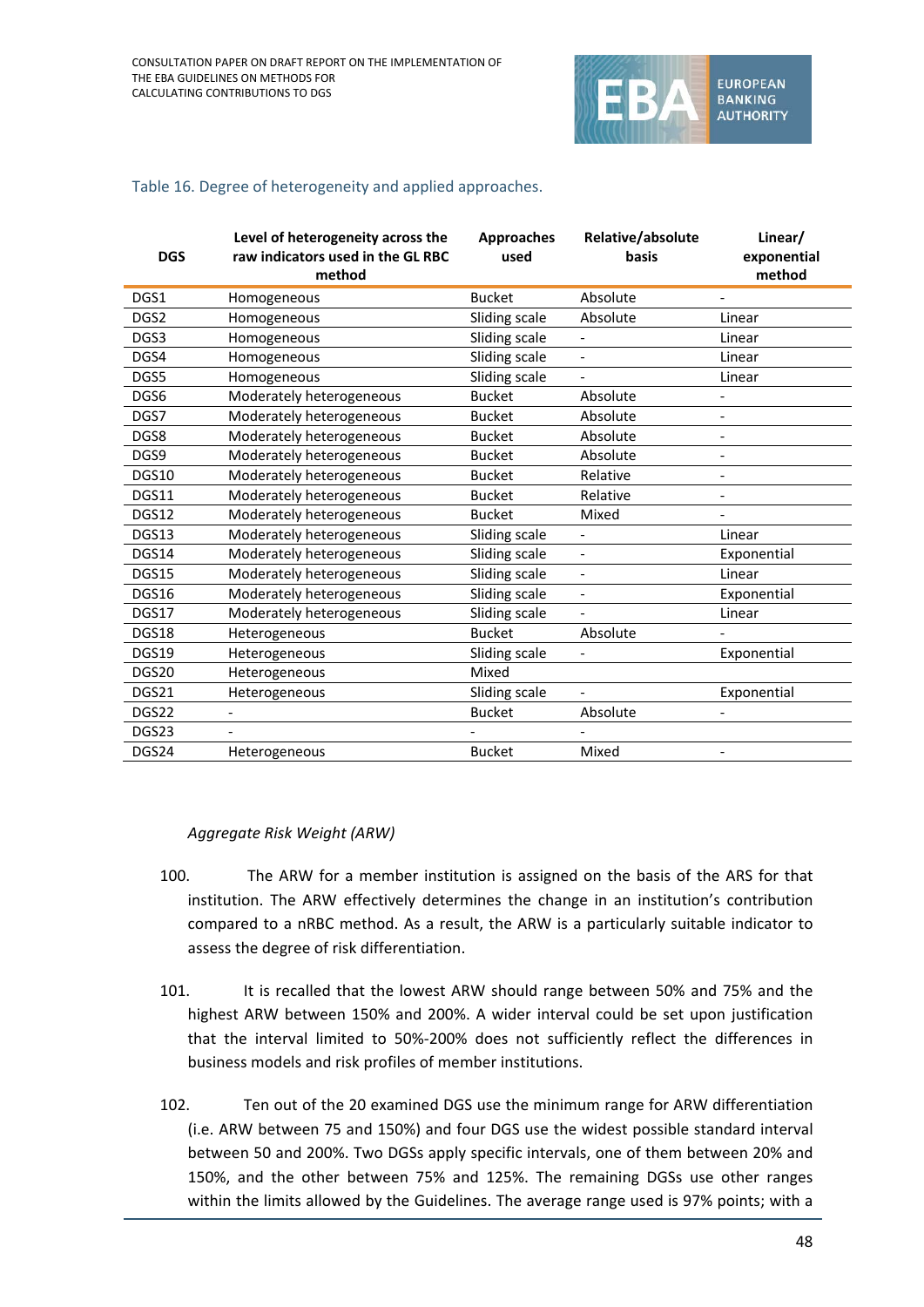

minimum of 50% and a maximum of 150%. As a result, all DGSs but two remain within the bounds determined by the Guidelines. Table 17 provides more detailed statistics on the bounds for ARW assigned by DGSs.

#### Table 17. ARW boundaries by DGS.

|             | Minimum in % | Maximum in % | Range in % points |
|-------------|--------------|--------------|-------------------|
| Minimum ARW | 20           | 125          | 50                |
| Average ARW | 66           | 163          |                   |
| Maximum ARW |              | 200          | 150               |

103. Examining the relationship between the range used for ARW, as an indicator for risk differentiation, and the already derived level of heterogeneity (see Table 16 above), one can establish a weak negative correlation (correlation coefficient of -0.21). This suggests that the higher the heterogeneity among the institutions affiliated to a particular DGS, the lower the range of ARW. Given the small data set and outliers, this is, however, to be interpreted with caution.

Figure 10. The relationship between the degree of heterogeneity and ARW range.

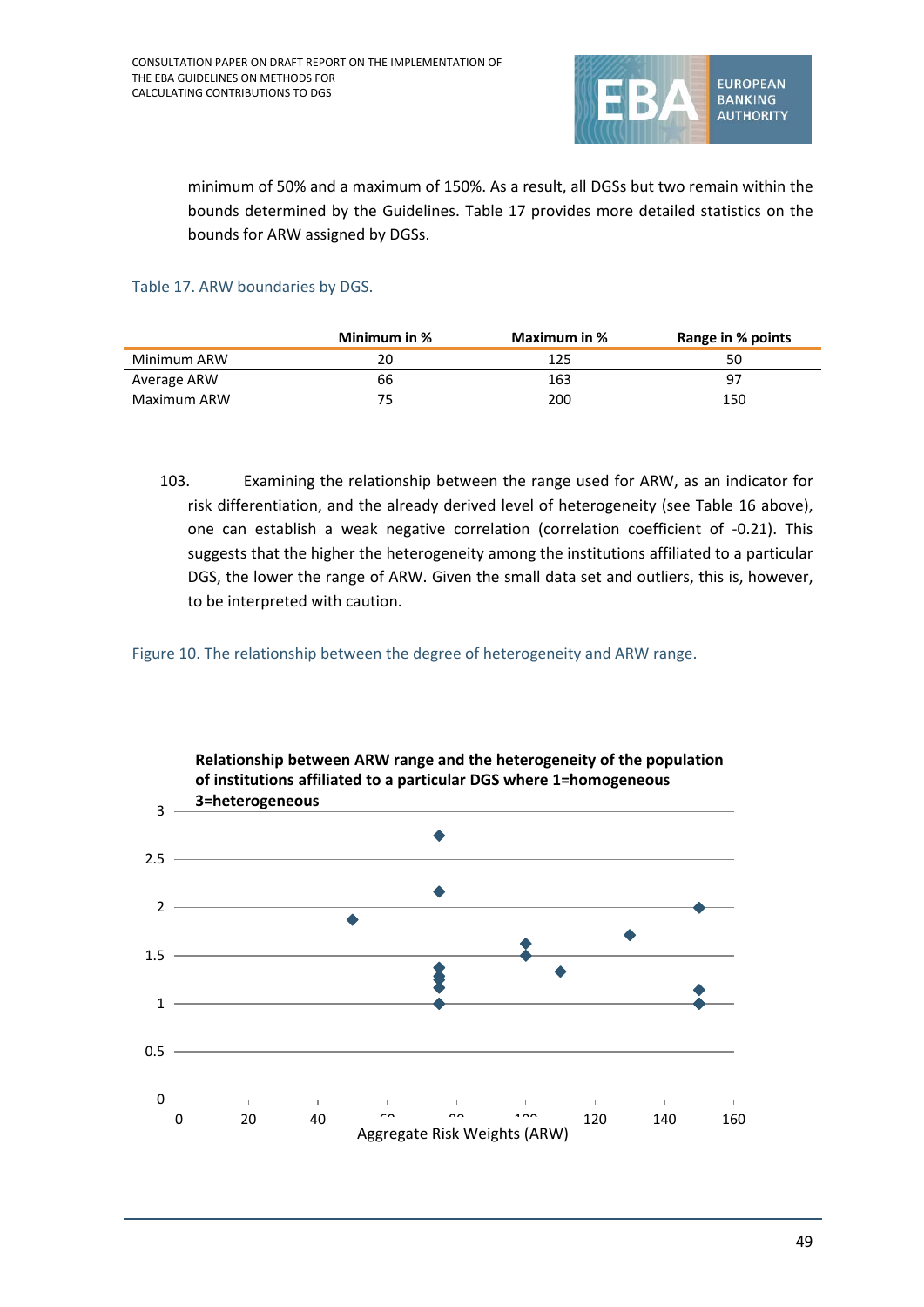

104. Figure 11 below shows the relationship between the ranges of ARS and ARW. One could argue that both are to some extent correlated with each other. Indeed, a higher ARS range could indicate a higher ARW range. However, based on the available data for 17 DGSs correlation is slightly negative (-0.12). Again, given the small data set and possible outliers, this result must be interpreted with caution.

#### Figure 11. The relationship between the ARS and the ARW ranges.



#### **Relationship between ARS and ARW ranges** Aggregate Risk Scores (ARS)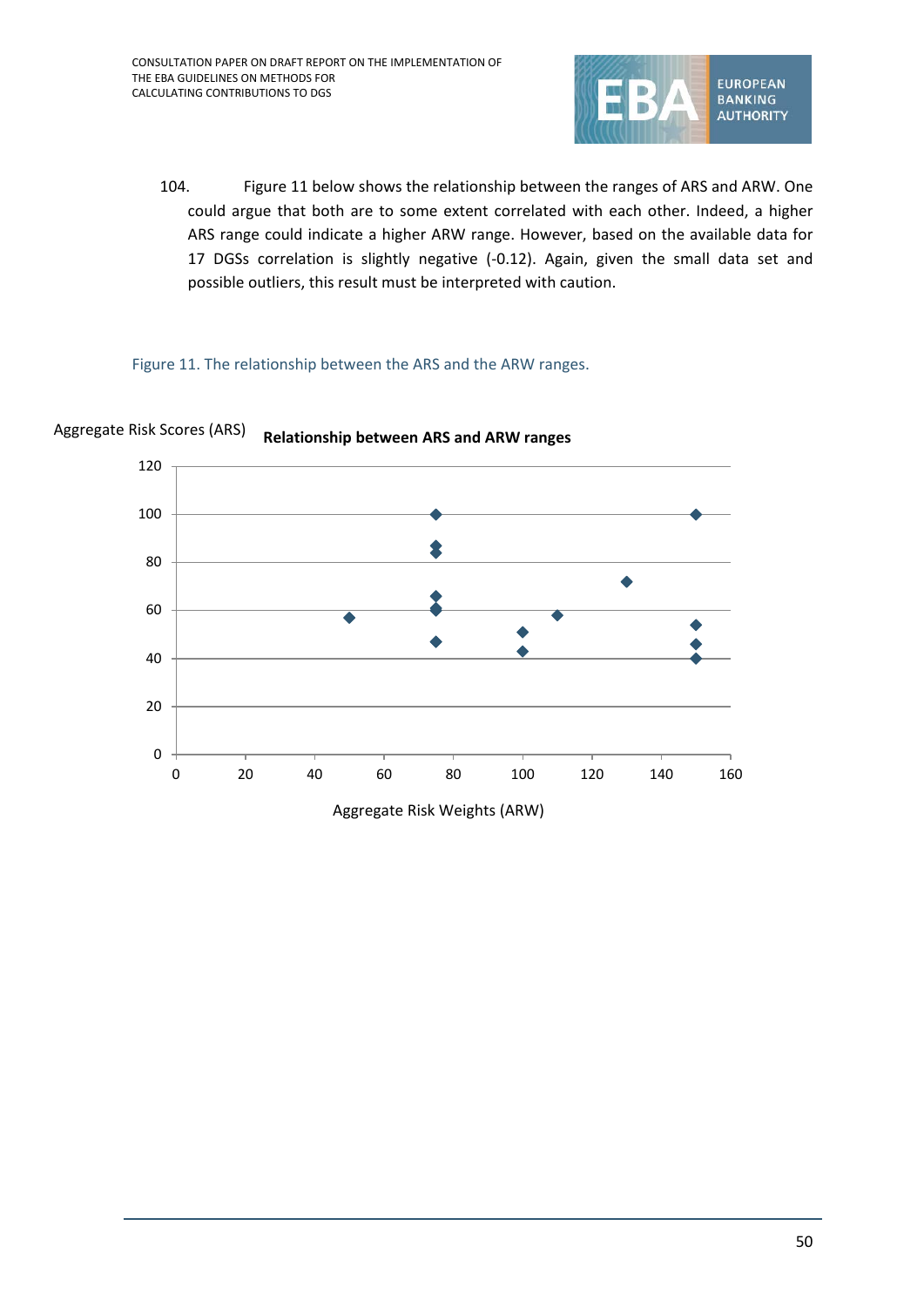$\overline{a}$ 



## 5.3 Objectivity, transparency, reporting burden and confidentiality of information

- 105. The Guidelines contain a set of high level principles with which the GL RBC models developed by Member States should comply. One of the purposes of this review is to assess the application of those principles in practice. A qualitative assessment was required in respect of some of the principles, namely Principle 5 (The rules for calculating contributions should be objective and transparent),  $^{16}$  $^{16}$  $^{16}$  Principle 6 (The required data for the calculation of contributions should not lead to excessive additional reporting requirements), $^{17}$  $^{17}$  $^{17}$  and Principle 7 (Confidential information should be protected).  $^{18}$  $^{18}$  $^{18}$  Specific questions were included in the survey to test these principles. This section sets out the results of that qualitative assessment.
- 106. The questions were deliberately phrased in an open-ended manner to provide respondents with the opportunity to express their views on the application of these principles in practice. The answers received were qualitative in nature. Nevertheless, the phrasing of the questions also allowed respondents to indicate that there were no issues which they had encountered. The answers received were assessed and coded where possible. In many cases, individual respondents made observations which were not made by any other respondent, or did so in a manner that was tailored for their own circumstances. In other cases, the answers received were sufficiently similar to be able to conclude that the same (broad) observation was made by multiple respondents. In a number of cases, no answer to a particular question was received from a respondent; these 'null' responses have been dropped from the sample where relevant for a given question, since it is not possible to determine if the failure to answer corresponds to an affirmative declaration that there were no issues encountered.

<span id="page-50-0"></span><sup>16</sup> Page 12 of the Guidelines: "*Risk-based contribution systems should be objective and ensure that deposit taking institutions with similar characteristics (in particular in terms of risk, systemic importance and business model) are categorised similarly.*

*DGS contribution schemes should be transparent, understandable and well explained. As a minimum, the basis and criteria used to calculate contributions should be transparent to member institutions. Transparency will help the member institutions understand the purpose of applying risk-based contributions and will make the scheme predictable for them.*"

<span id="page-50-1"></span><sup>17</sup> Page 12 of the Guidelines: "*For the purpose of calculating contributions DGSs should, as far as possible, make use of information already available to them or requested from member institutions by competent authorities as part of their reporting obligations. A balance should be struck between requiring information necessary for the calculation of contributions and avoiding making unduly burdensome requests for information from the member institutions.*

*The DGSs should only require data that is not already reported on a regular basis if such information is needed for determining the risk that member institutions pose to the DGS.*

*In cases where the DGS does not gather information directly from member institutions but relies on the information provided by the competent authority, either statutory provisions or formal arrangements should be in place so that the information required for administering the contributions is collected and transmitted on a timely basis.*"

<span id="page-50-2"></span><sup>18</sup> Page 12 of the Guidelines: "*DGSs should keep confidential the information used for calculating contributions which is not otherwise publicly disclosed. However, the DGSs should disclose to the public at least the description of the calculation method and the parameters of the calculation formula, including risk indicators but not necessarily their respective weights. In contrast, the results of the risk classification and its components for a particular member institution should be disclosed to that institution and not to the public.*"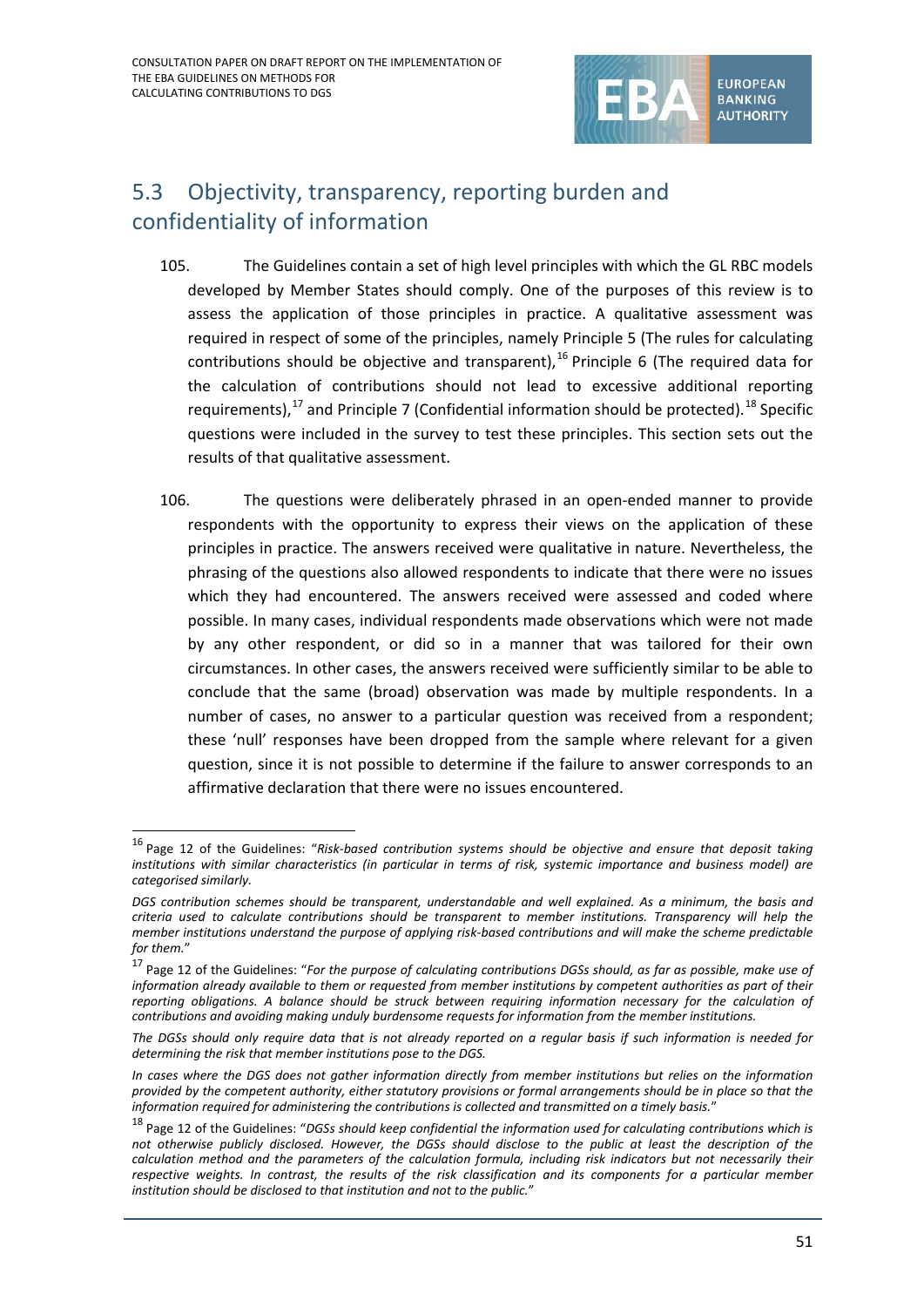

107. Twenty five responses to the survey questions were received. This includes responses from twenty individual Member States, and one EEA State. In some cases, responses were received in respect of multiple DGSs in a single Member State, and in others, Member States provided separate survey responses for different types of credit institution that were subject to different methodologies.

#### **5.3.1 Objectivity and transparency of the methodology**

- 108. In order to assess whether firms and other stakeholders understood the basis and process for the calculation of GL RBC, and to assess whether it was felt that the methodology was sufficiently transparent, Member States were asked the following questions:
	- o What steps have you taken to ensure that institutions understood the basis and criteria to calculate contributions?
	- o What steps have you taken to ensure that institutions understood the purpose of applying risk-based contributions and understood the process?
	- $\circ$  Do you believe that the contributions methodology is sufficiently transparent for institutions? If not, what could be done to improve transparency?
- 109. Based on these responses, a structured response survey was sent to Member states to examine the different steps taken. This included questions on whether:
	- The publication of the risk based contribution methodology was understood (through website, legal documents or policy statement, or annual reports),
	- Other data were publicly disclosed (aggregate covered deposits, annual target amount of DGS contributions, estimated target level, contribution rate, adjustment coefficient,)
	- What information is proactively disclosed to other institutions (their amount due, IRSs, ARS, ARW, the adjustment coefficient  $(\mu)$ , contribution rate, or the bucket classification).
- 110. Twenty three valid responses were received to the initial survey and nineteen provided additional information in the structured response questionnaire. All respondents indicated steps they had taken to ensure that institutions understood the purpose of the risk based calculation and basis of applying the risk-based criteria. Eighteen responses indicated that the methodology is transparent, and the remaining respondents raised at least one issue with transparency within the current framework.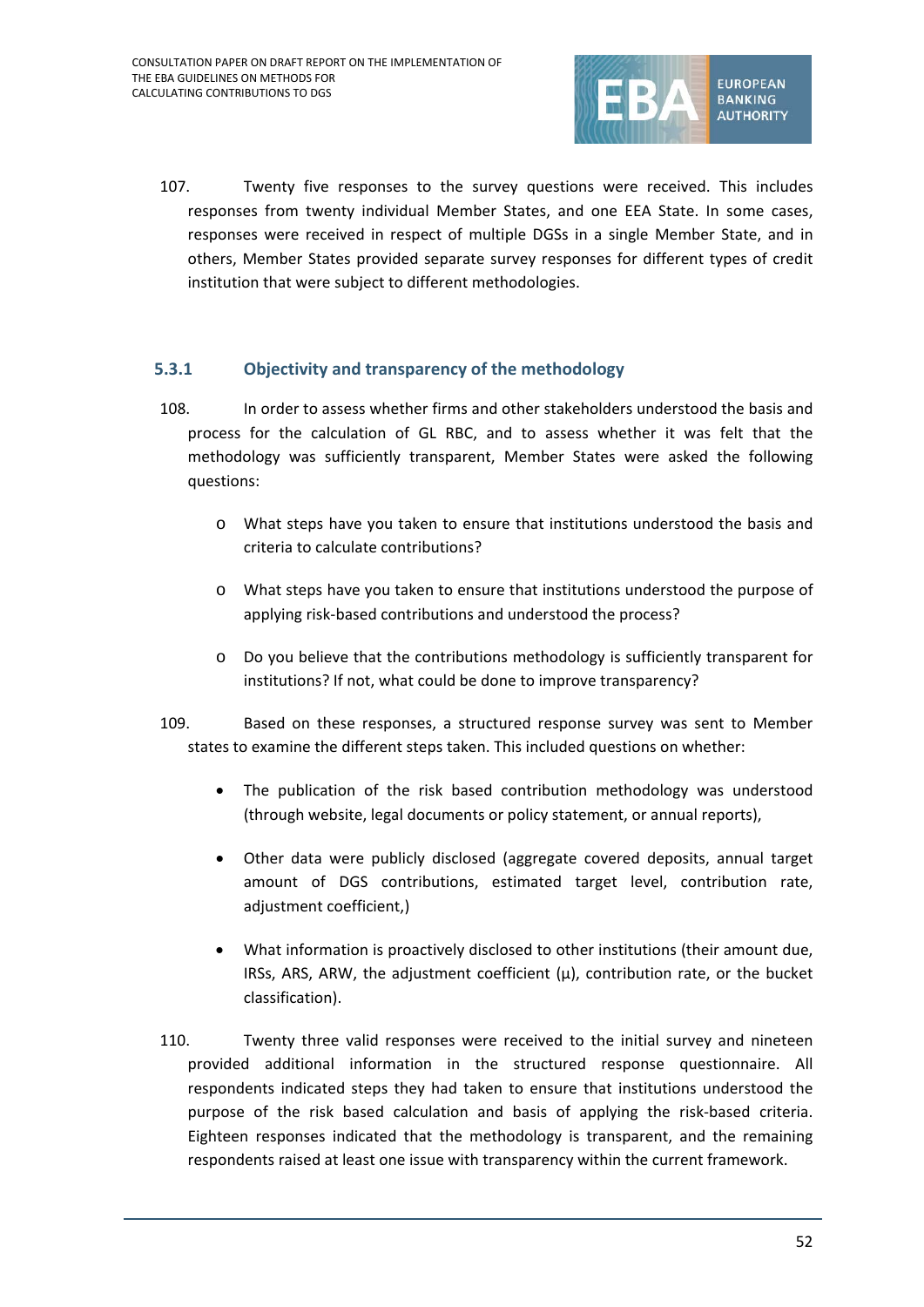

111. As the questions were qualitative and open-ended, the list of activities undertaken by Member States is likely to have been prioritised rather than comprehensive, while the structured responses to the questionnaire may not fully capture the scope of activities undertaken.

#### *Transparency*

- 112. The responses to the open-ended survey provide a strong indication that the GL RBC method is suitably transparent, with eighteen respondents indicating that they believe the methodology to be suitably transparent for institutions. Three respondents raised concerns that institutions could not calculate their own risk score due to the use of business model risk indicators. One of these respondents noted that a degree of opacity was unavoidable within the current Guidelines.
- 113. Two respondents indicated that there are potential problems with institutions' understanding of GL RBC. One of them highlighted that institutions can find it difficult to understand μ, while another indicated that understanding the calculation can be difficult for smaller institutions in particular.

#### *Ensuring that institutions understood the basis, criteria, purpose and process*

- 114. All respondents detailed specific measures they had taken to ensure that institutions understood the basis, criteria, purpose and process of GL RBC. The methods used varied between Member States and DGSs, but comprised consultations, policy statements, working groups, information sessions, public disclosure on websites of the calculation methodology, advance notification of the introduction of risk-based contributions, public consultations, disclosure of the aggregate risk weight on contribution invoices, and the ability for institutions to request their individual risk scores. While it does not appear that there has been a consistent approach to ensuring the institutions understand the basis, criteria, purpose and process for risk based levies, it is clear that Member States and DGSs have each taken measures to try and achieve this goal.
- 115. Responses to the structured questionnaire indicated that most DGSs (ten) had publicly disclosed their risk-based contribution methodology through either publication on a website or a legal / policy document.
- 116. Nearly all respondents (eighteen) to the structured questionnaire indicated that the amount due from each institution would be proactively provided to institutions (see Table 18). More than half (ten) proactively provided institutions their aggregate risk weight data, the adjustment coefficient and the contribution rate. Nearly half (nine) also proactively provided ARS and IRSs information. Of those respondents that do not provide this information proactively, four indicated that more information is available on request. Four DGSs also proactively provide the bucket classification of the institution.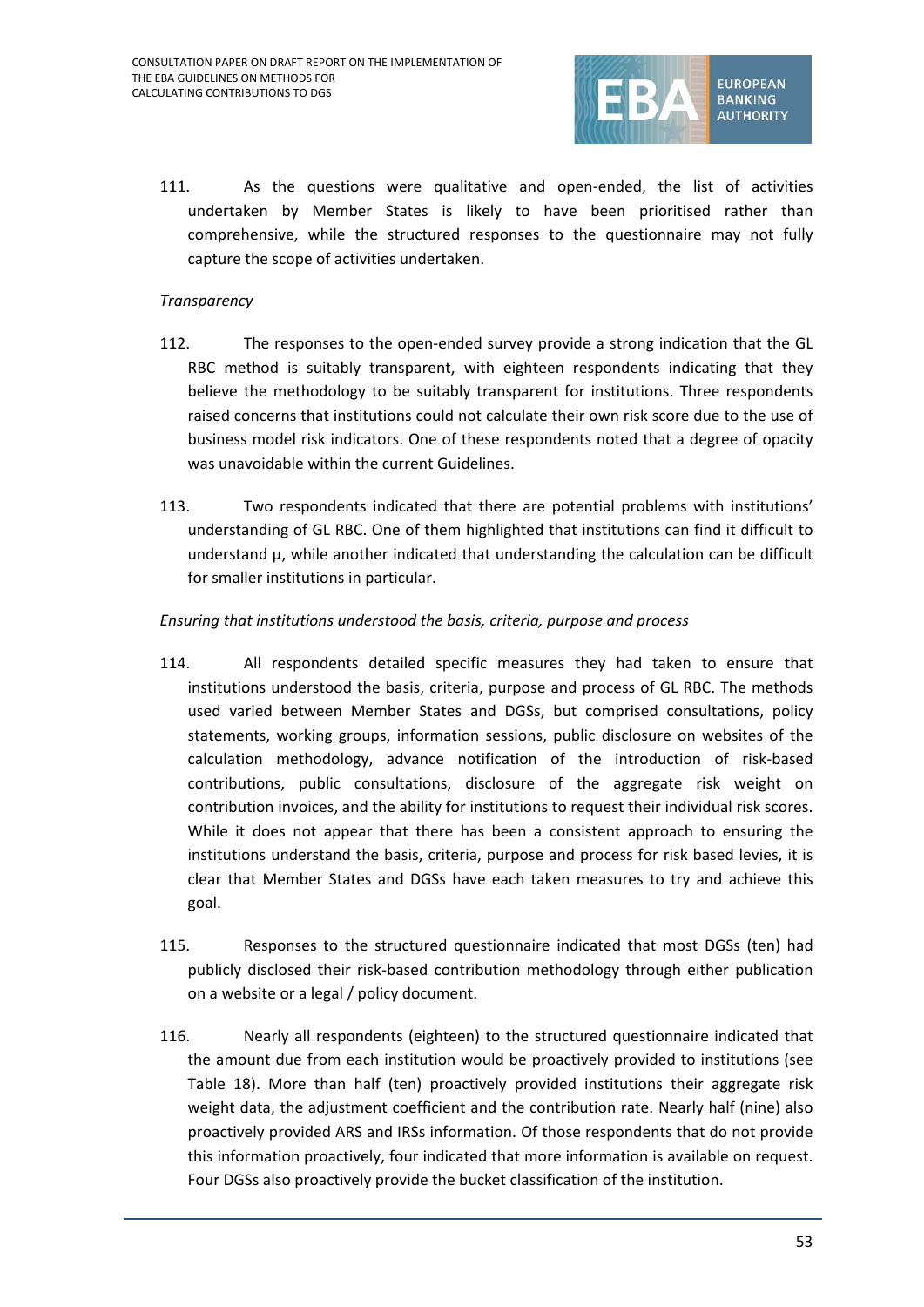

#### Table 18. Proactive disclosure of information.

#### **Types of information proactively disclosed by the DGS to the relevant**

| institution                                 | <b>Number of DGSs</b> |
|---------------------------------------------|-----------------------|
| Amount of contributions due                 | 18                    |
| ARW for each institution                    | 10                    |
| IRS for each institution                    | q                     |
| Additional information available on request |                       |

#### *Conclusions*

- 117. Given the generally positive response to the survey, it appears that the contribution methodology is considered to be sufficiently transparent. It is likely that this response is influenced to some extent by the substantial communications efforts undertaken by different authorities. In some instances, these communication efforts span the entire lifecycle of the introduction of the GL RBC, from public consultations at the stage where the relevant legal basis for the methodology was being introduced, to engagement with industry and institutions through workshops and information sessions, to information disclosure on the website, to detailed information in invoices and helplines for those with individual queries.
- 118. The EBA would encourage DGSs to adopt a comprehensive communications strategy in respect of the introduction of the methodology in the Guidelines. At this stage, on the basis of the responses received, it does not appear that there is a specific need for amendment of the Guidelines to enhance transparency for stakeholders. The issue of appropriate communication with stakeholders is, instead, a matter for individual authorities and DGSs.

Question 1. Do you agree with the conclusion that the method for calculating contributions to DGSs is sufficiently transparent?

#### **5.3.2 Additional reporting requirements**

- 119. In order to assess if the methodology does not lead to excessive additional reporting requirements, the survey contained the following questions:
	- o What proportion of data necessary to calculate the contributions have you requested from 1) the competent authority, 2) from the institutions and 3) what percentage did you have already?
	- o What data did you request from the institutions?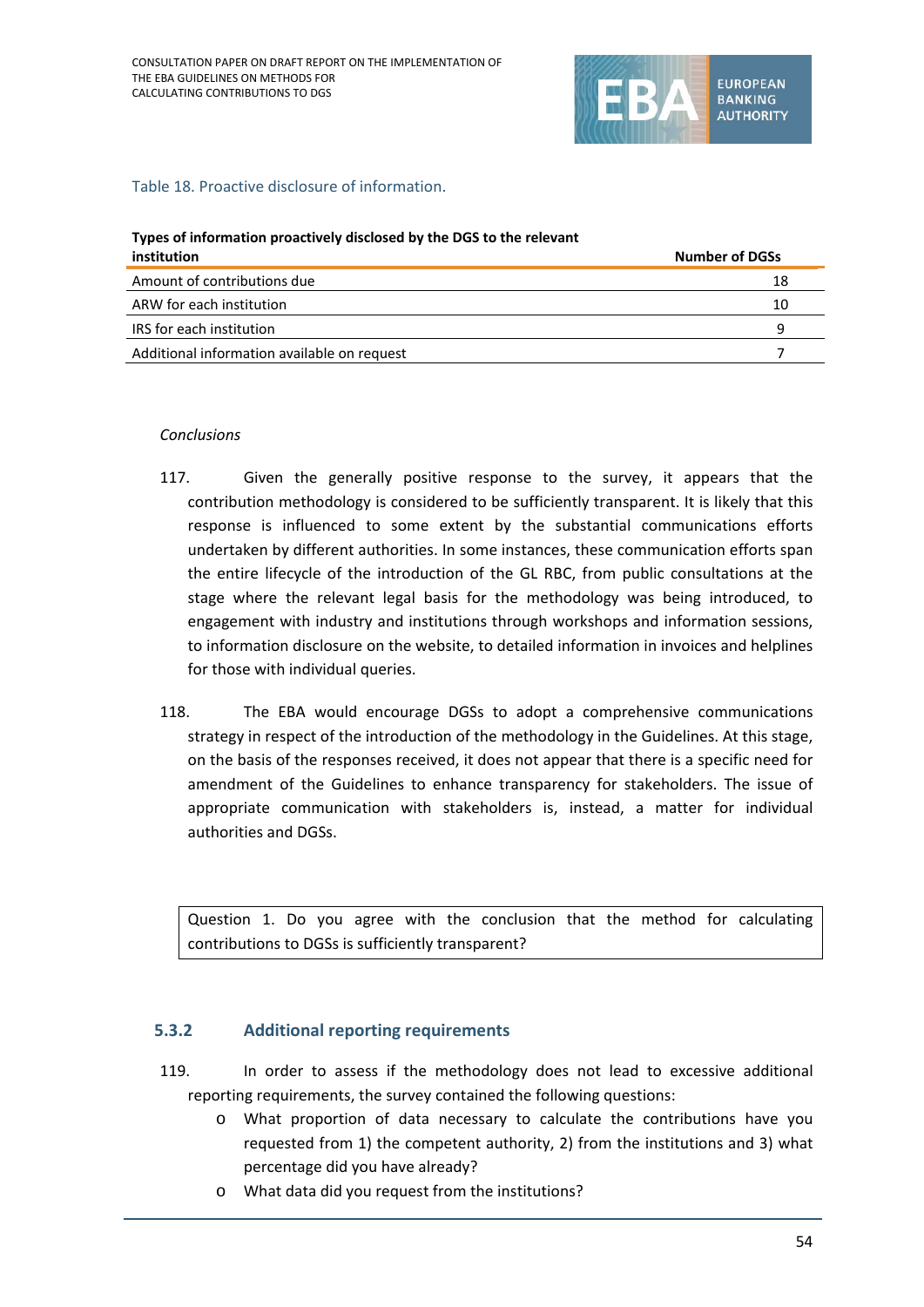

o What steps have you taken to ensure that there are either statutory provisions or formal arrangements to ensure that information from the competent authorities is collected and shared on a timely basis with the DGS?

#### *Sources of data for calculations*

120. Twenty five valid responses to the survey questions were received. The responses indicated that data generally was either collected from the national competent authority ("**NCA**") (thirteen respondents) or entirely from institutions (seven respondents). In nine cases, the NCA was the same body as the DGS. In a few cases where data was largely received from the NCA, there was nevertheless a request made to the institutions for covered deposits data. Four other respondents already had all of the data available. One respondent indicated that it collected the data entirely from institutions in 2% of cases, but for the other 98% it collected the data from the NCA. Table 19 summarises the findings.

#### Table 19. Sources of data for calculations.

| Sources of data                  | <b>DGSs</b> |
|----------------------------------|-------------|
| The national competent authority | 13          |
| The institutions                 |             |
| The DGS had all data available   | Δ           |
| Combination                      |             |

#### *Data requested from institutions*

121. In cases where any information was requested from institutions, it ranged from all necessary information (eight respondents) to information on covered deposits only (nine respondents). In one case, LCR data was requested from institutions in addition to covered deposits data.

#### *Provisions in place for information sharing between DGS and NCAs*

122. An overwhelming majority, nineteen respondents, indicated that there were information sharing provisions in place between the DGS and the NCAs. A few have a memorandum of understanding in place, and the data sharing is in many cases supported by governance/institutional overlaps. In the cases where no sharing provisions were in place, all data was collected directly from the institutions.

#### *Conclusions*

123. Principle 6 of the Guidelines requires DGSs to make use of data already available to them, or to NCAs, to calculate contributions in order to reduce the reporting burden on institutions. The majority of respondents (seventeen in total) used information they already had in-house, or requested all information from the NCAs (with a request to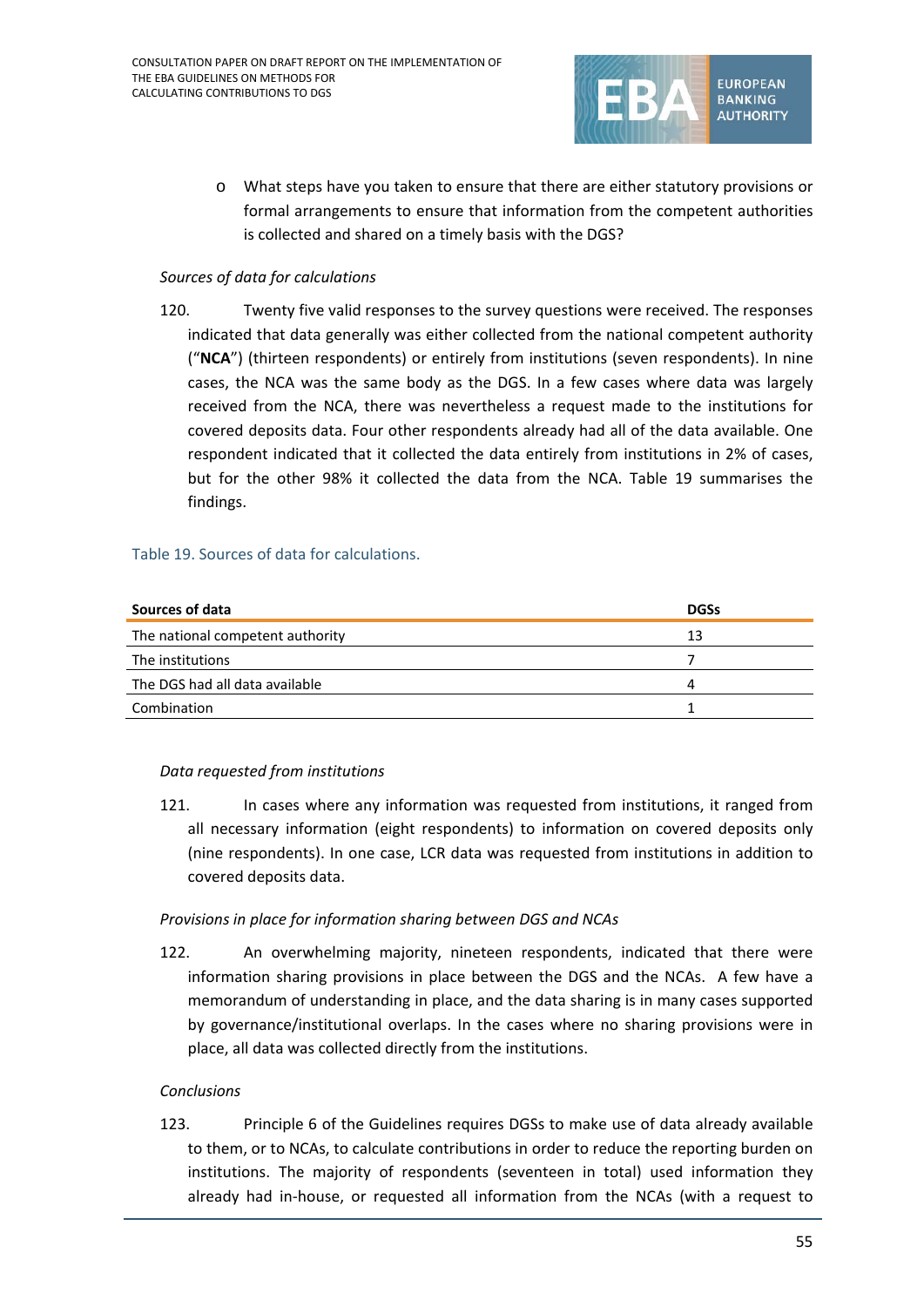

institutions for covered deposits data only in a small number of cases). Of the eight respondents indicating that they collected all information necessary from institutions, a number of them are private DGSs which would not otherwise have access to data from NCAs.

- 124. Principle 6 further requires that appropriate arrangements for information sharing are in place between the DGS and the NCA to facilitate this data sharing. All respondents which indicated that they use data from the NCA mentioned statutory or other arrangements in place to facilitate this sharing, while a number of DGSs which collected data entirely from institutions did not.
- 125. While it is difficult to draw any definitive conclusions from the responses, the methodology does not appear to lead to excessive additional reporting requirements, and it therefore seems to be unnecessary to make any specific changes in this regard at present. Only a small number of DGSs appear to have information sharing provisions with the NCA in place, but nevertheless request the entirety of the data from institutions. The EBA would remind DGSs that, to the extent possible, data to perform the calculations should be sought from the NCA, and that appropriate information sharing provisions should be put in place to facilitate this where necessary. In this way, the reporting burden on institutions created by the Guidelines should be minimised to the extent possible.

Question 2. Do you agree with the conclusion that the methodology does not appear to lead to excessive additional reporting requirements?

#### **5.3.3 Confidentiality of information provided**

- 126. As described in the Section 3, one of the primary objectives of this report is to "*assess if the methodology ensures that confidential information is protected*" in line with principle 7 of the Guidelines. According to this principle, DGSs should keep confidential the information used for calculating contributions which is not otherwise publicly disclosed. This principle also states that some information with regard to the calculation method should be disclosed to the public by the DGSs whereas other information specifically related to member institutions should only be disclosed to them but not publicly.
- 127. With the aim of assessing the compliance with this principle, the survey sent to competent and resolution authorities contained the following two qualitative questions:
	- o What information relating to the contributions have you disclosed to the public?
	- o What information relating to the contributions have you disclosed to each institution?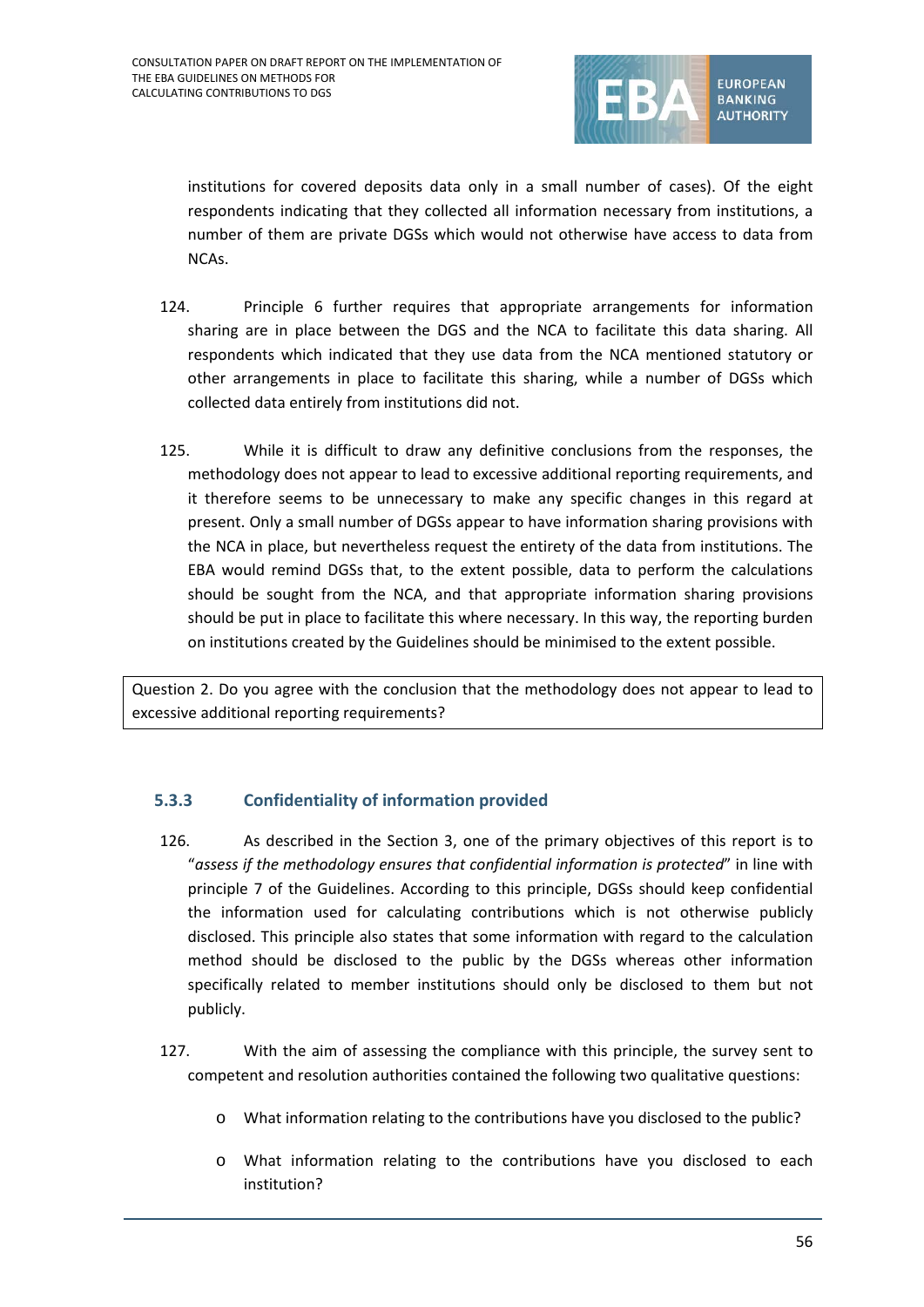

- 128. Twenty two valid responses to the survey questions were received. Four respondents provided invalid answers since they have not disclosed any information either because: (i) the calculation method has not been finalised yet, (ii) the information to be disclosed has not been determined yet, (iii) the method has not been used because the target level has already been reached, and (iv) the answer was not directly relevant to the questions.
- 129. In addition to the abovementioned survey, a template with additional qualitative questions was sent to the relevant authorities in order to obtain better knowledge about confidentiality and disclosure. Ten respondents to the survey have provided additional information in this template. Furthermore, six DGSs provided information in the template without responding to the original survey. Responses from five of them only concerned the disclosure to institutions.
- 130. The analysis shown in the following paragraphs has been done taking into consideration the responses both to the survey and to the additional qualitative template.
- *Information disclosed to the public*
- 131. Twenty two valid responses were received. There was substantial variation in the answers received relating to the type of information disclosed publicly, as well as the manner of its disclosure:
	- Eighteen responses alluded to the publication of the methodology itself. Of these responses thirteen explicitly mentioned that the methodology is included in some kind of legal document such as National Law, Ministerial Decision, DGS's Articles of Association or in a policy statement (see Table 20).

| <b>DGSs</b>                        |         | <b>Manner of publication</b> |       |  |
|------------------------------------|---------|------------------------------|-------|--|
| <b>Type of document</b>            | Website | <b>Not specified</b>         | Total |  |
| Legal document or policy statement | 11      |                              | 13    |  |
| Others (not specified)             |         |                              |       |  |
| Total                              | 14      |                              | 18    |  |

#### Table 20. Public disclosure of the risk-based contributions methodology.

- The aggregate annual amount of contributions is published in eight cases. In two of these responses it is noted that the overall aggregate level of covered deposits is also published, one of which also mentions the publication of the estimated target level. This latter piece of information is disclosed by other two respondents<sup>[19](#page-56-0)</sup> as well. A further

 $\overline{a}$ 

<span id="page-56-0"></span> $19$  Both included among the eight cases mentioned.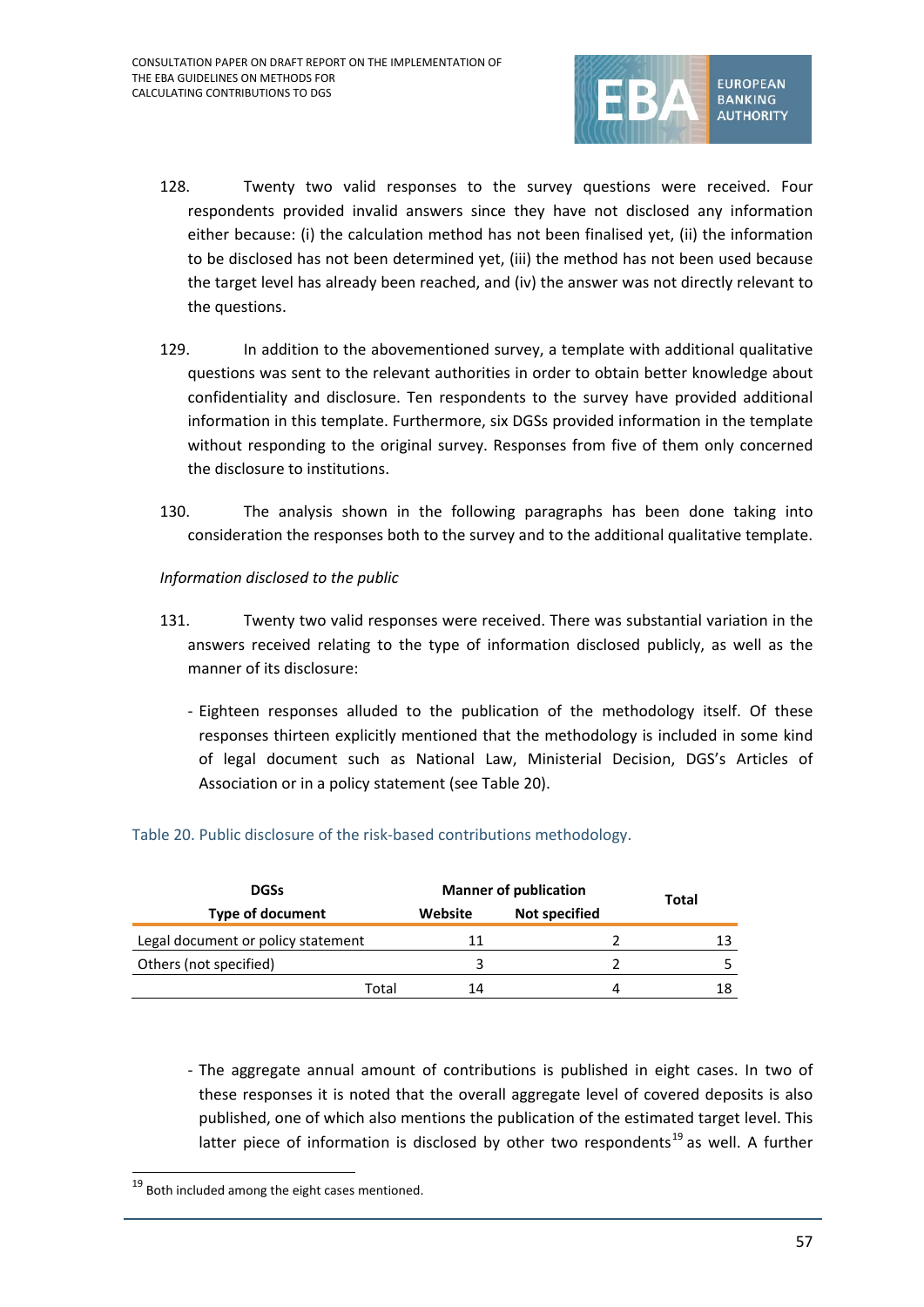

respondent indicated that there is public disclosure of the volume of covered deposits and the contribution rate, which means that the annual amount of contributions is published indirectly by this respondent (see Table 21).

#### Table 21. Public disclosure of the detail of the GL RBC.

| Other data disclosed          | DGSs |
|-------------------------------|------|
| Annual contributions amount   |      |
| Aggregate covered deposits    |      |
| <b>Estimated target level</b> |      |
| Contribution rate             |      |
| Adjustment coefficient        |      |
| Specific methodology elements |      |

- Specific elements of the methodology such as indicators, formulas, buckets, scores, weights are disclosed by four respondents, two of which are not included among the eight referred to in the previous paragraph.
- The contribution rate is published by three respondents, one of which also indicated the disclosure of the adjustment coefficient, μ.
- Four respondents noted that the DGS's annual report is available to the public. Another respondent disclosed "the basis and criteria to calculate contributions in the Financial Stability Review of 2016" so that it is not clear if such information is going to be published on a regular basis.
- One response referred to, along with the methodology, the disclosure of only general information on the contributions with a disclaimer about how the DGS is funded.
- Fourteen respondents indicated that the information is published on the DGS's website.

#### *Information disclosed to institutions*

132. Twenty eight valid responses were received. The amount of the institutions' contribution is explicitly disclosed to each institution in all but two DGS, whereby this information can be requested by member institutions. Nineteen respondents indicated that other information was disclosed alongside the amount due by institutions. Among these respondents, the data provided to member institutions included the following<sup>[20](#page-57-0)</sup>: risk indicators, ARW, IRS, final ARS, contribution rate, adjustment coefficient μ, bucket classification, business cycle adjustment, etc.). Four of these responses also stated that additional detailed information could be requested by member institutions.

 $\overline{a}$ 

<span id="page-57-0"></span><sup>20</sup> See table 18 in section 5.3.1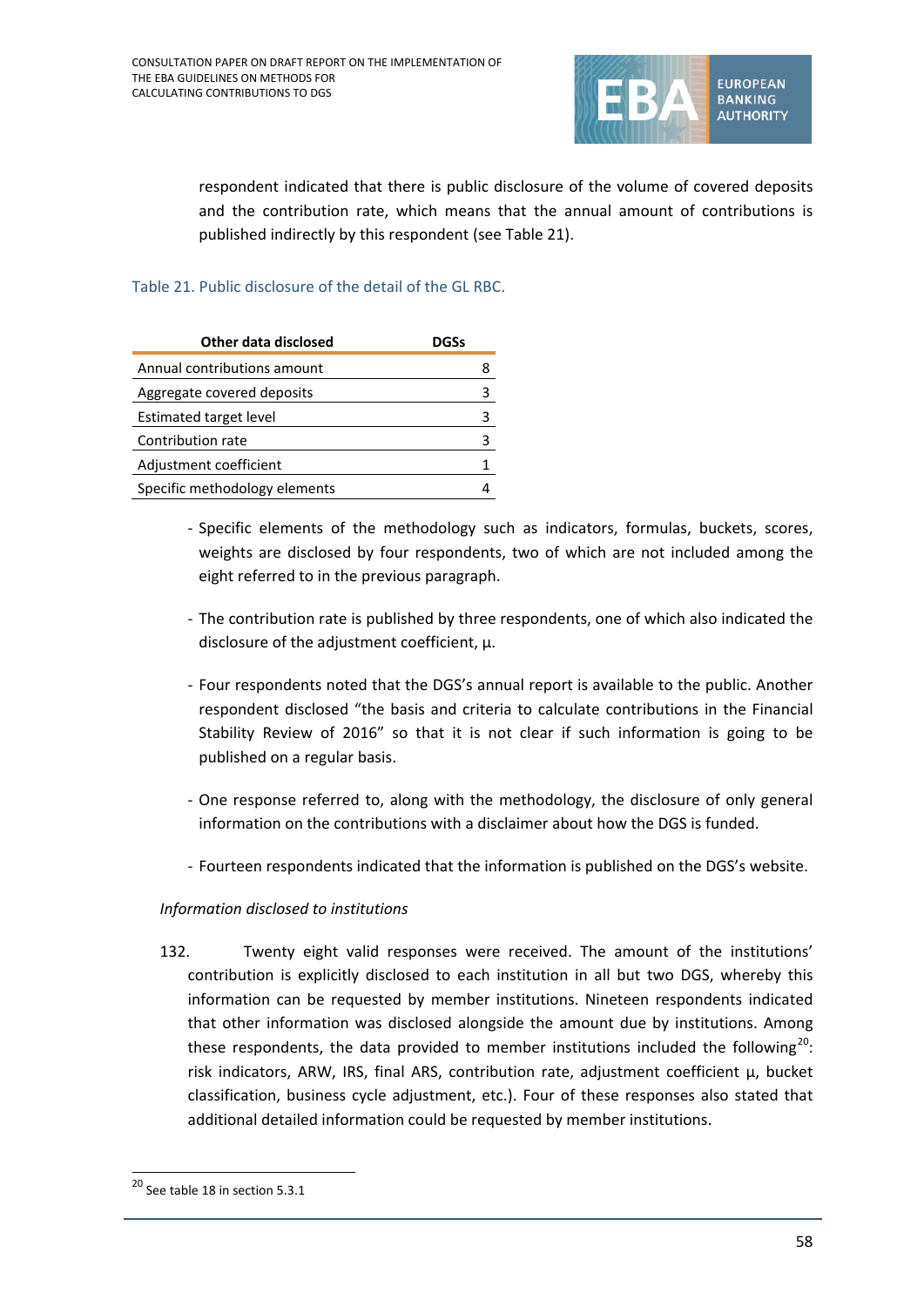

133. Of the seven other responses, according to which the DGS only conveys the "amount due", four respondents indicated that additional detailed information is available on request by institutions. One of the latter mentioned the reduction of the contribution due to the IPS membership.

#### *Conclusions*

- 134. According to the responses, no specific data on the risk classification of the member institutions are publicly disclosed by the DGSs. Thus, the confidentiality of the information is ensured in line with the principle 7 of the Guidelines.
- 135. It is clear that different approaches are taken to publication and disclosure of data and methodology in different Member States. The EBA would expect that, at a minimum, there would be public disclosure of the methodology employed as it has been calibrated by an individual DGS. The EBA notes that at present, principle 7 of the Guidelines requires the disclosure "*to the public at least the description of the calculation method and the parameters of the calculation formula, including risk indicators but not necessarily their respective weights*". The EBA would also encourage the public disclosure of some elements of the calculation (for instance the adjustment coefficient) that are relevant for the calculation but which do not provide for the possibility of ascertaining the confidential data of individual institutions.
- 136. In terms of information provided to institutions, the EBA again notes that principle 7 of the Guidelines requires the disclosure to institutions of "*the results of the risk classification and its components for a particular member institution*". Indeed, it is the EBA's position that DGSs should provide as much information as possible to each institution, to include the IRS, ARS, and ARW of that institution. This is information relevant to that institution which does not necessarily reveal the confidential information of other institutions, but that goes some way to giving institutions comfort on the manner in which the calculation has been carried out and methodology applied in practice for their particular circumstances.
- 137. The EBA will continue to monitor the disclosure of information to the public and to institutions in practice under the Guidelines, and will consider further specifying what information should be disclosed in future in the Guidelines in the event that limited disclosure continues to be the case in some Member States and for some DGSs.

Question 3. Do you have any comments on the current level of disclosure of information to institutions contributing to DGSs?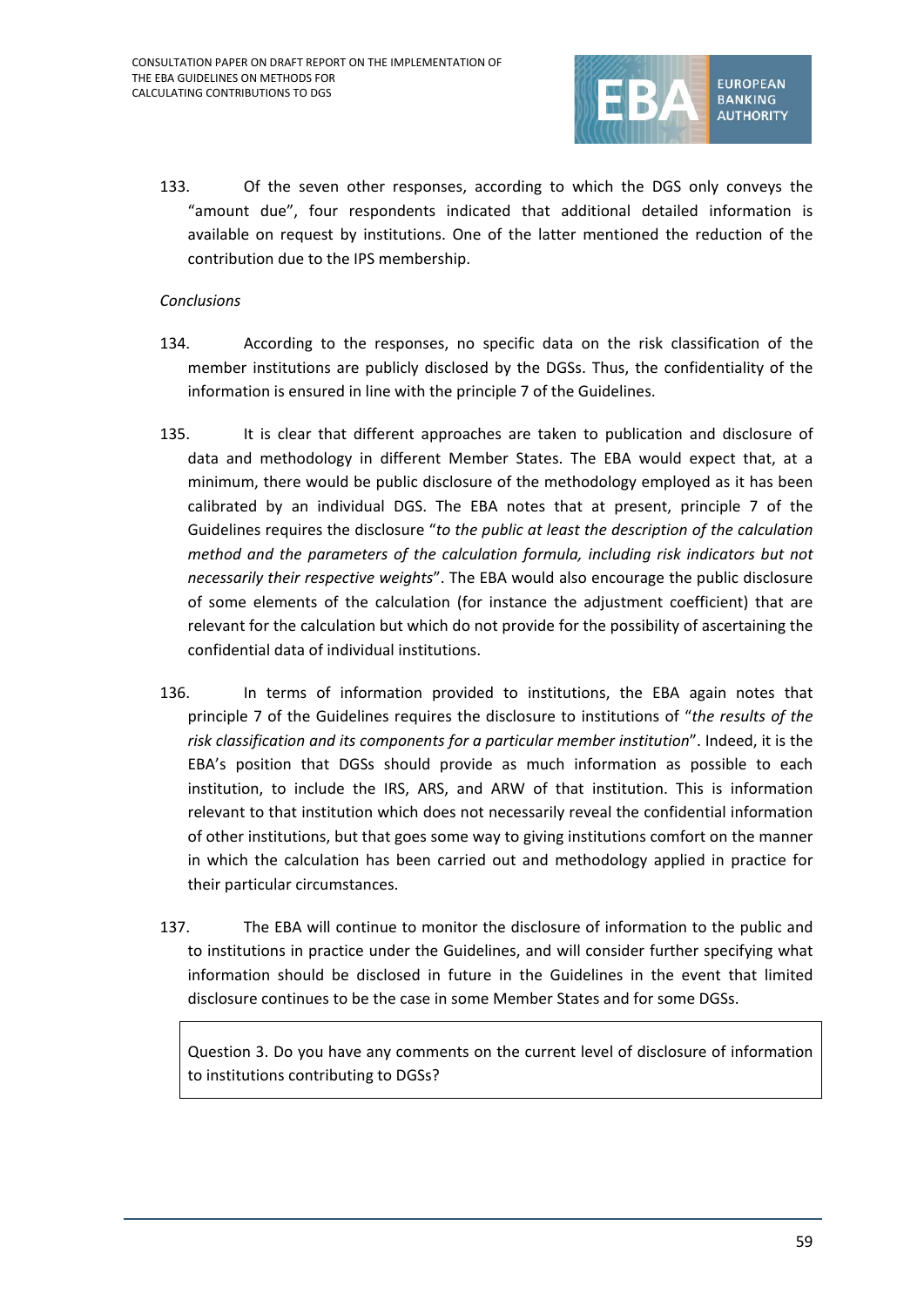

## 5.4 Practical and potential obstacles in the application of the Guidelines

138. The methodology prescribed in the Guidelines has been in use for a relatively short period of time, but there are nevertheless useful lessons that can be learned from its application at this early stage. Therefore, one of the objectives of this review of the Guidelines is to identify practical issues in the application of these Guidelines.

#### **5.4.1 Results and Analysis**

- 139. In order to assess practical issues in the application of the Guidelines, the survey sent to competent and resolution authorities contained the following five qualitative questions:
	- o Have you experienced any practical issues in the application of the current framework (e.g. have you experience data availability issues)?
	- o Have you received any complaints/suggestions from the institutions concerning the model or the risks scores they received under it, and if yes, what were they?
	- o Have you encountered any other issues with the model as prescribed by the Guidelines not properly reflecting the riskiness of the institutions in your jurisdiction?
	- o Do you think the risk-based calculation model could be simplified, and if so, do you have any suggestions?
	- o Would clearer guidance at EU level by helpful for the development, implementation, and review of the calculation methods at Member State level? If so, in what areas do you believe further guidance is required?

#### **5.4.2 Practical issues in the application of the current framework**

- 140. Twenty four valid responses were received. Of these, 12 responses indicated that no practical issues in the application of the current framework had been encountered. Twelve respondents raised at least one practical issue which they had encountered with the current framework. Perhaps unsurprisingly, a number of the answers focused specifically on data availability issues. The question was not intended only to capture such issues, but the example in parenthesis in the question may have influenced the areas on which respondents chose to write.
- 141. Where issues were identified, a number of common themes could be observed:
	- (i) Unavailability of indicators: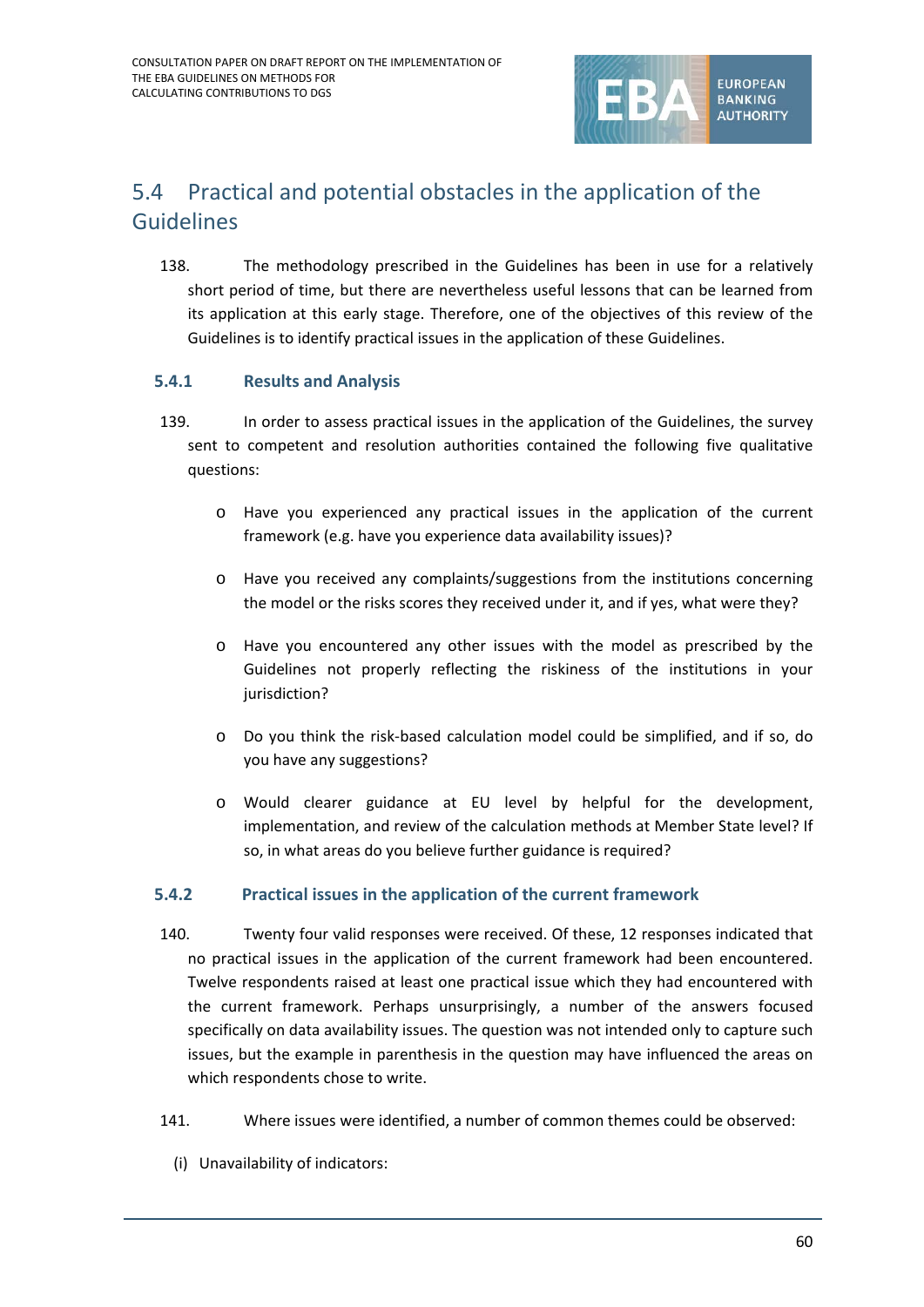

The most common issue raised related to the unavailability of a particular indicator where it was not yet part of the national prudential reporting framework; this was identified as an issue by four respondents. The indicators identified as being unavailable were the Net Stable Funding Ratio ("**NSFR**") (three respondents), the Liquidity Coverage Ratio ("**LCR**") (three respondents), and the Leverage Ratio (one respondent). One of these respondents also pointed to an issue with the "Unencumbered assets / covered deposits" indicator, noting that some banks covered by the DGS do not have "covered deposits", which results in a calculation dividing by "0". This respondent has suggested that the problem could be avoided if the indicator was instead defined as "Covered deposits / unencumbered assets". Contrasting the answers to the survey with the information on the actual use of core indicators in the method, one can see that even though only four respondents raised the issue of lack of NSFR data, 13 out of 23 respondents chose not to use this indicator in the method. For the LCR out of four respondents who did not use it in the method, three also flagged the issue in the survey.

*(ii) Application of methodology to credit unions or other institutions:*

Three respondents raised the issue of the application of the methodology contained in the Guidelines to credit unions, noting that it needed to be adapted to cater for the specific characteristics of that sector. Some respondents indicated that credit unions were not subject to CRD/CRR under national law, and therefore the envisaged indicators were not available for these institutions. As a result, proxies for the relevant indicators needed to be used. An additional respondent noted that third country branches, as well as other non-CRD institutions, do not regularly report all the data necessary to carry out the calculations.

*(iii) Group institutions/institutions with waivers:*

Two respondents raised the issue of subsidiaries of banking groups which may have waivers on an individual level. The existence of these waivers means that the risk of an individual entity may not be adequately measured on a solo basis notwithstanding that the individual entities are members of the DGS. One of the respondents noted that it had dealt with this issue by ascribing to these subsidiaries the value from the consolidated data of the mother company. In these cases, regulatory reporting is not available for individual institutions at solo level, and thus the risk of individual entities is not being measured where a group value is attributed to each entity in the group.

142. In addition to these common issues, a number of one-off issues were also raised by individual respondents. One respondent noted that institutions can only deliver the necessary data for their accounting dates, and that these do not always align with regulatory reporting dates. The same respondent also noted that the use of regulatory reporting data was problematic when the relevant templates change, and different templates are used within a DGS collection period. One respondent noted that late submission of data had proved to be an issue, and that data validation had taken a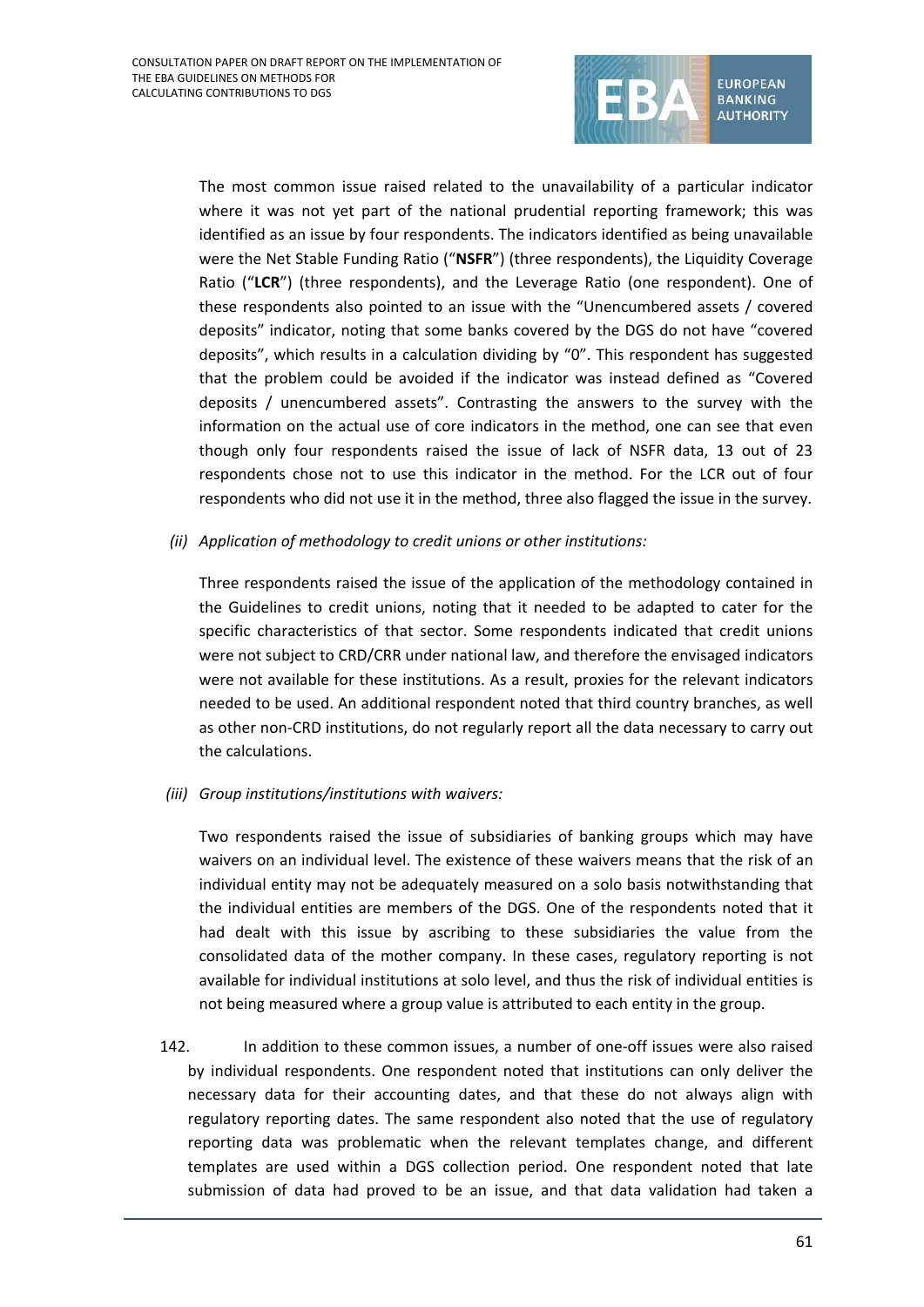

substantial amount of time. One respondent noted that it was modifying the methodology used, on the basis that the LCR did not seem to be a suitable indicator for the purposes of the risk methodology. This respondent pointed out that an increase in the covered deposits of an institution leads to a decreased LCR denominator (required liquidity). This respondent indicated that it intended to include two alternative indicators based on the LCR: (a) liquidity buffer / total assets; and (b) liquidity buffer / covered deposits. Finally, one respondent noted that a strict interpretation of the sliding scale method in the Guidelines would prevent the use of the whole defined scale. As a result, this respondent indicated that it had adjusted the formula to achieve an ARW along the whole defined scale (e.g. from 50% to 200%).

#### **5.4.3 Complaints or suggestions from the institutions concerning the model**

- 143. Twenty four valid responses were received. Of these, nine responses indicated that no complaints or suggestions concerning the model or risk scores had been received from institutions. A further five respondents indicated that the model had not yet been applied, and as a result institutions had not yet been in a position to complain or make suggestions about the model or risk scores they received. Three respondents indicated that no complaints or suggestions were received after clarifications were provided to queries and communications efforts were undertaken.
- 144. The remaining respondents noted at least one complaint or suggestion that had been received from institutions in their jurisdiction. Some of the issues raised can be loosely grouped together, while others were one-off issues raised by individual respondents.
	- *(i) Methodological complaints:*

Some of the complaints related to the methodology used. One respondent noted that certain third country branches had complained about being classed in the riskiest category. Another respondent noted that some institutions had complained about the threshold effect stemming from the use of a bucket methodology, which meant that individual institutions with similar indicator values that happened to be above and below a bucket threshold respectively would be treated substantially differently. The respondent noted that this threshold effect was inherent in a methodology employing a bucket approach. One respondent noted that a bank had criticised the decision to use the sliding scale method, and had suggested that the bucket method should be used instead.

*(ii) Issues addressed as part of public consultation processes:*

Three of the respondents noted that issues had been raised during a public consultation process. In two of the cases, the respondents indicated that the issues raised had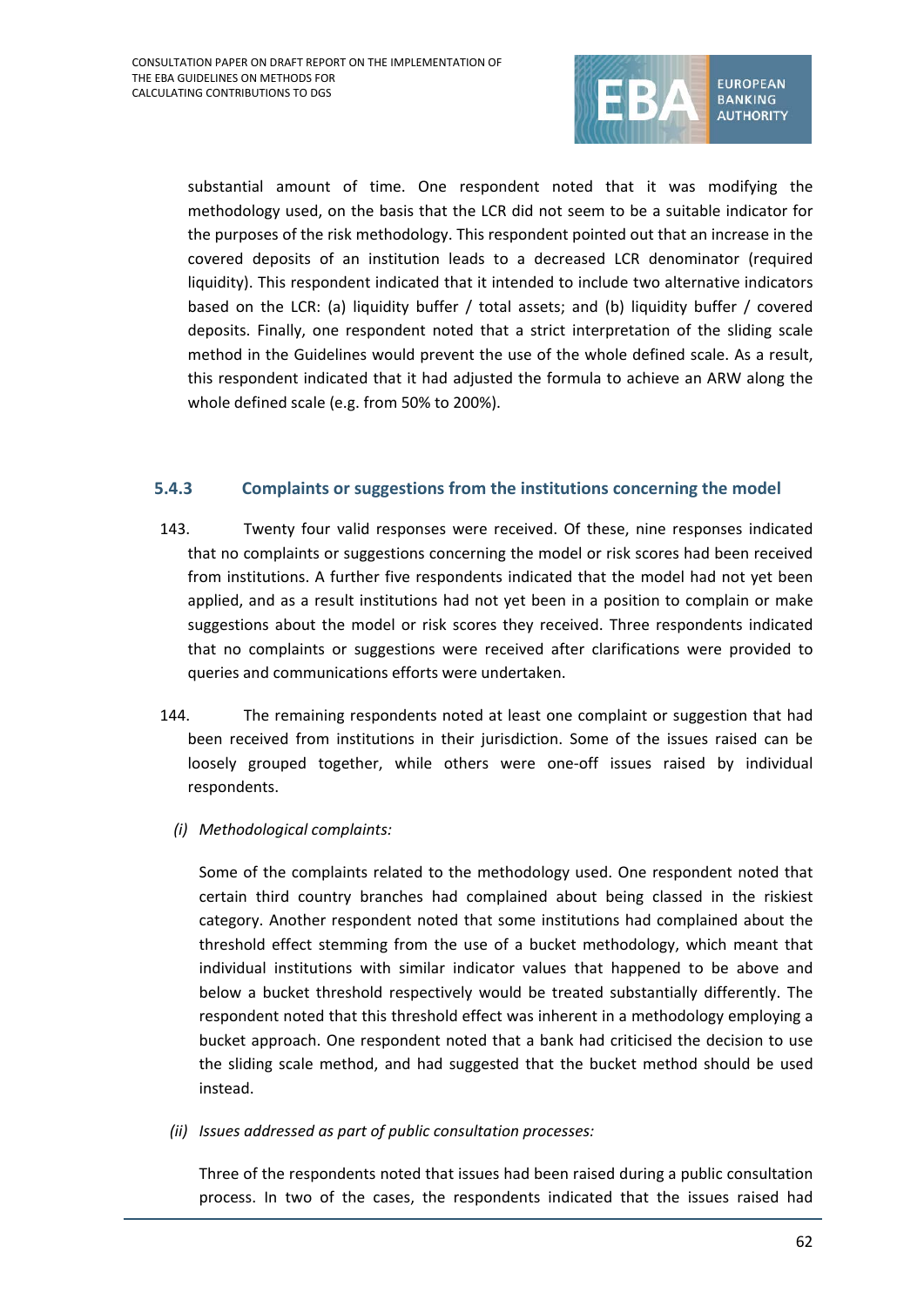

resulted in changes to the methodology or approach employed by that respondent. In one case, the respondent noted that complaints had been received about a perceived lack of transparency. The respondent undertook further communications efforts targeting market participants in relation to the methods used, including explaining the rationale for using particular indicators. In another case, the respondent noted that a number of complaints had been received regarding the boundaries used for certain indicators. The respondent noted that these were amended in the final methodology. The third respondent noted that it had considered the feedback received in the public consultation, which suggested a sliding scale or finer calibration be used for some of the indicators which were otherwise to be aligned with firm minimum requirements. However, the respondent noted that it did not agree that employing the alternative methodological approach suggested by those submitting responses to the consultation was appropriate at this stage. One respondent noted that a number of institutions expressed concern because they could not calculate their own contribution, in circumstances where the risk scores were not provided to institutions. A final respondent pointed to ongoing litigation concerning the weight of two indicators which it had chosen to include in its methodology, relating to the business models of banks in its banking system.

#### **5.4.4 Other issues with the model not reflecting the riskiness of the institutions**

- 145. Twenty three valid responses were received. Of these, 11 responses indicated that no other issues with the model in the Guidelines not properly reflecting the riskiness of the jurisdiction's institutions had been encountered.
- 146. The remaining respondents noted at least one issue that they had encountered with the model as prescribed by the Guidelines and the manner in which it reflected the riskiness of the institutions in their jurisdictions. There was one clear common theme amongst some of the responses, while the remainder of the responses highlighted a number of one-off issues.
	- *(i) Issues with flexibility in assigning indicator weights:*

Six respondents suggested that greater flexibility was needed in relation to the weights assigned to individual indicators. One respondent noted that it had increased the weight of one of the core indicators substantially in order to account for the particular characteristic of its banking market. Another respondent noted that it had adjusted the weights to put more emphasis on the risk categories that measure the potential loss for the DGS compared to other risk categories. A third respondent indicated that their internal testing had shown that the recommended 25% flexibility to adjust weights or add new indicators was too rigid to make any substantial difference. This respondent suggested that the flexibility should be higher than 25%, or that the recommended allocations set out in paragraph 58 of the Guidelines (where only the core indicators are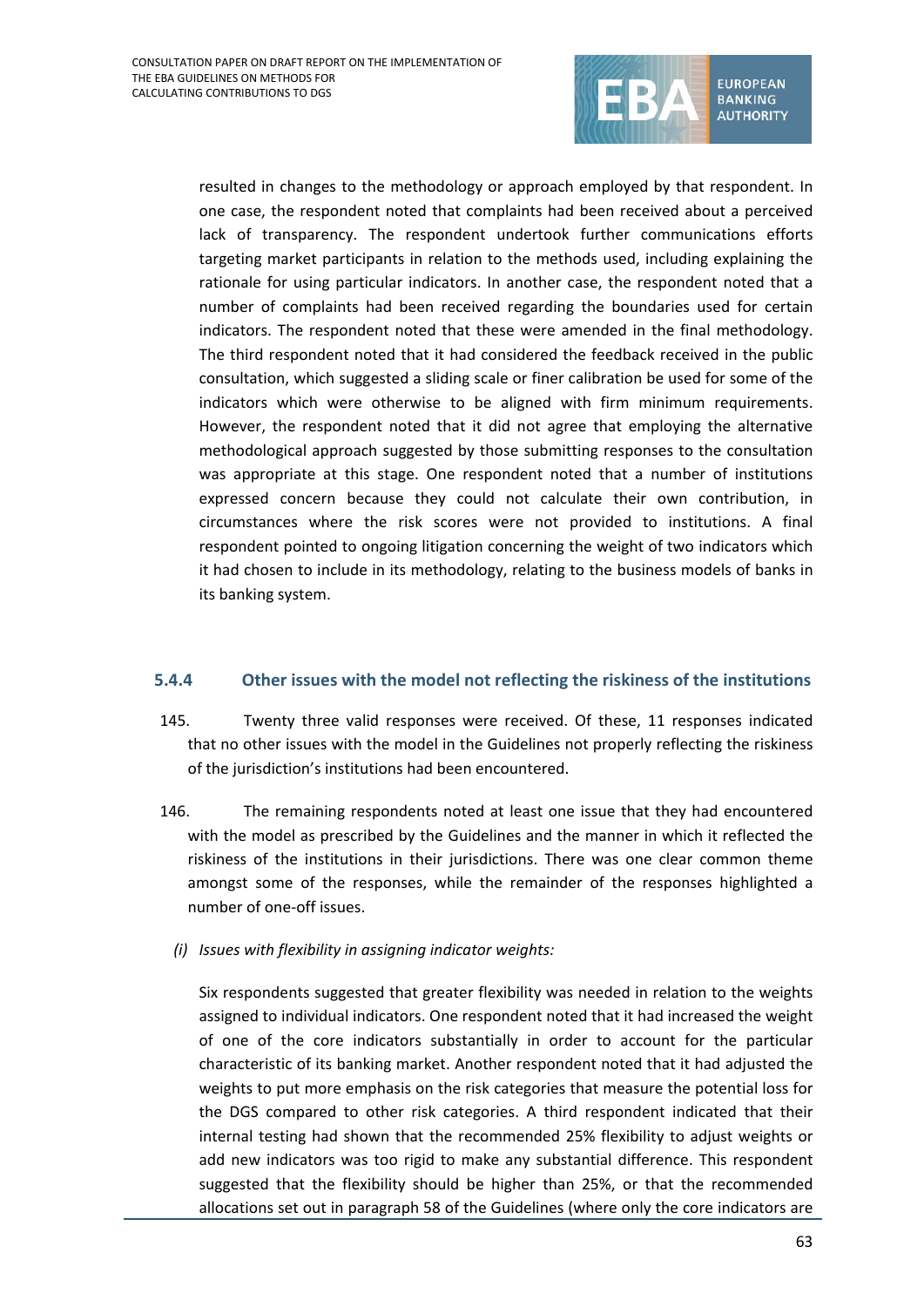

being used) should be less rigid. This respondent indicated that it would have to neglect those recommendations in order to come closer to a model that reflects the range of riskiness of its institutions. Another respondent noted that the possibility of validation by back-testing was limited due to the fixed weights of the core indicators, and that more flexibility would enhance the quality of the model. Another respondent noted that more tolerance in determining the weighting of the indicators would allow greater differentiation between institutions.

- 147. Apart from this clear common issue, a large number of individual additional issues were raised. One respondent once again noted that some institutions had complained about the unfair threshold effect inherent in the bucket method. Another respondent suggested that the model in the Guidelines does not properly reflect the riskiness of its credit union sector, as these institutions do not fall under CRD/CRR. This concern was echoed by a second respondent, which noted that a bespoke methodology had been developed for these institutions in lined with the Guidelines, but drawing on credit unionspecific indicators and regulatory returns. This respondent made a similar point in relation to third country branches, noting that many of the relevant data points were not systematically collected from these institutions, and as a result on a pragmatic and proportionate basis all of these institutions were rated as being of average risk. One respondent noted that it was currently reviewing its application of the methodology in order to better take into account the risk stemming from a poor funding mix (e.g. a lack of bail-inable liabilities), as well as the risk stemming from higher interest rates being offered to retail customers. Another respondent suggested that the Guidelines should place more emphasis on qualitative indicators rather than quantitative ones, even if they were harder to quantify. One respondent suggested that the reduction in contributions for membership of an IPS allowed by the Guidelines was not sufficient. This respondent noted that a different approached had been introduced in national legislation, which allowed for a much higher reduction in contribution levels for institutions which were members of an IPS.
- 148. Finally, two respondents made much more substantial comments relating to possible issue with the Guidelines, and refinements that could be introduced:
	- (i) One respondent noted that there is an inherent tension in the Guidelines between, on the one hand, the requirement to "optimise" the design and calibration of the model (see principles 1, 4 and 8 in particular) according to a selection and calibration process of individual risk indicators which requires an iterative comparison with certain dependent variables and, on the other hand, the strict requirement to follow the boundaries established for the weights of the core risk indicators under element 3.

This respondent also considered that the Guidelines are silent on the calibration of the lower and upper boundaries of individual risk indicators (or the boundaries between risks buckets on the indicator level, if that approach were chosen). While the Guidelines require a certain distribution of banks over the spectrum of aggregate risk weights,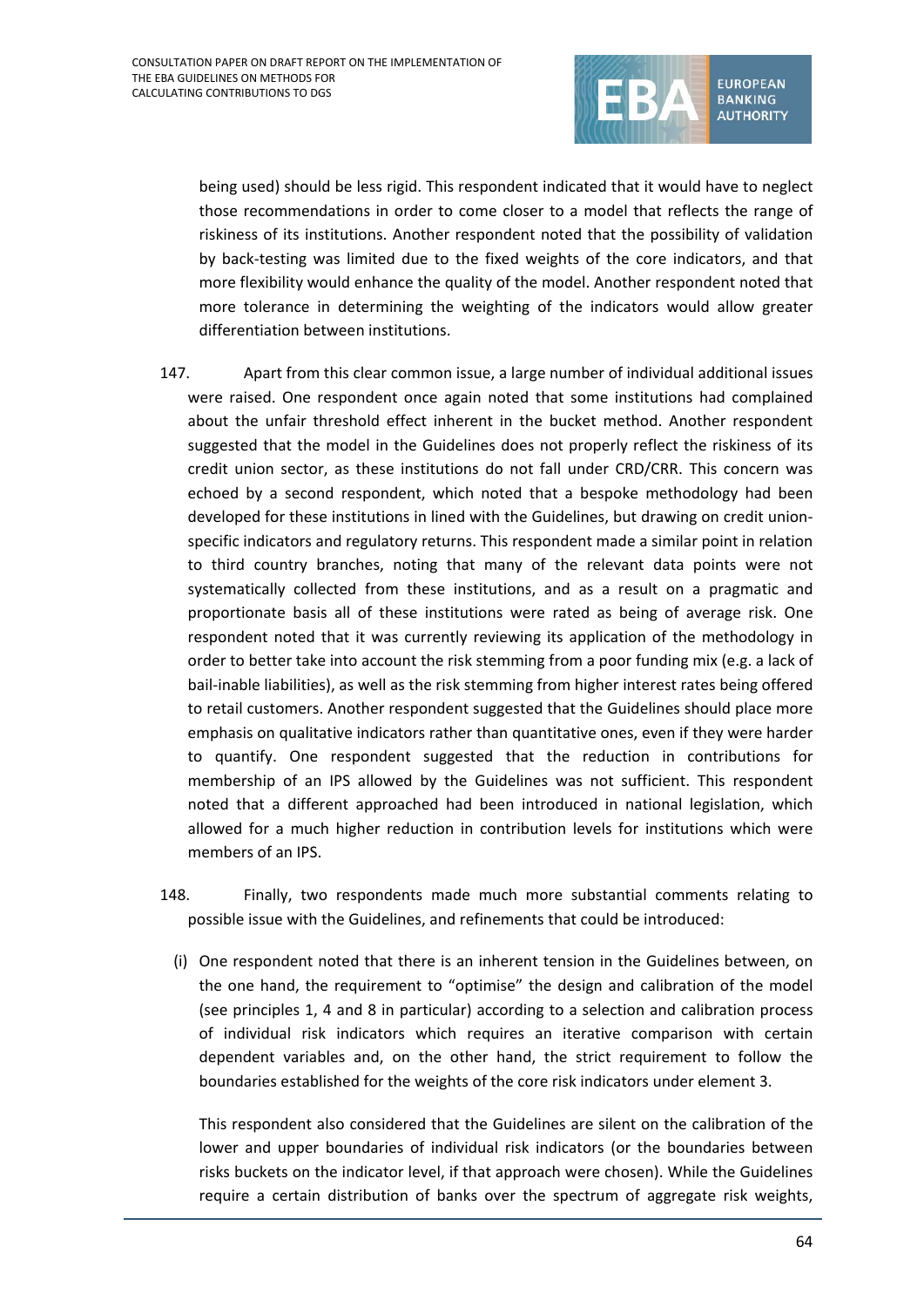

there are no requirements on the distribution of banks over the spectrum of individual risk indicators. As a result, because the lower and upper boundaries of the risk indicators have just as much an impact on the effective weight that an indicator has on the ARS, designated authorities can thereby effectively override the nominal weight given to an indicator (this respondent suggested that it is even be possible to reduce the effective weight of an indicator to zero while still fully satisfying all requirements of the Guidelines) while still applying the risk weights provided by the Guidelines.

The respondent further opined that the narrowly defined ranges for the risk weights of the core risk indicators provides a false sense of harmonisation and precision because designated authorities can (and should) make their own decisions on the calibrations of the risk indicators. The respondent raised that concern that the strong focus on the nominal risk weights (because they are the most detailed element within the Guidelines) could "distract" national authorities from their duty to satisfy principles 1, 5 and 8 of the Guidelines.

(ii) The second respondent raised a number of individual issues, often with respect to the operation of specific indicators. One such issue related to the "Potential losses for the DGS" indicator, which it noted did not appear to be suitable. It noted that a high level of covered deposits affects this indicator negatively and leads therefore to a worse result for institutions with high levels of covered deposits. The respondent noted that at the same time, covered deposits are also part of the assessment base and are thus already priced into the risk based calculation. It suggested that an institution with substantial covered deposits is generally a low-risk business, but is penalised by the methodology which uses both this indicator and covered deposits in the contribution base. The respondent suggested that institutions might therefore be incentivised to reduce their level of covered deposits by, for instance, lowering interest rates. In addition, the respondent suggested that the "Liquidity and funding" indicators did not appear to be suitable to measure the risk of the banks they covered. The respondent suggested that it should be possible to approve different classification methods for groups of banks by business model or accounting rule. The respondent also suggested that the minimum contribution mechanism allowed by the Guidelines should be more adaptable. The respondent noted that core capital-near reserves are not considered as an indicator in the current Guidelines. The respondent noted that the Guidelines give no consideration to equity components that are accounted for only after approval of the annual accounts. The respondent noted that the methodology in the Guidelines does not consider collateral that might be available in the NPL ratio indicator. The respondent further pointed out that the methodology in the Guidelines does not allow consideration of the relative loan portfolio size. The respondent also suggested that greater flexibility was needed in the definition of the ranges or upper and lower limits of risk indicators. Finally, with respect to the "Unencumbered assets / covered deposits" ratio, the respondent suggested that there is unequal treatment in the case of the (non-) involvement of consortium loans.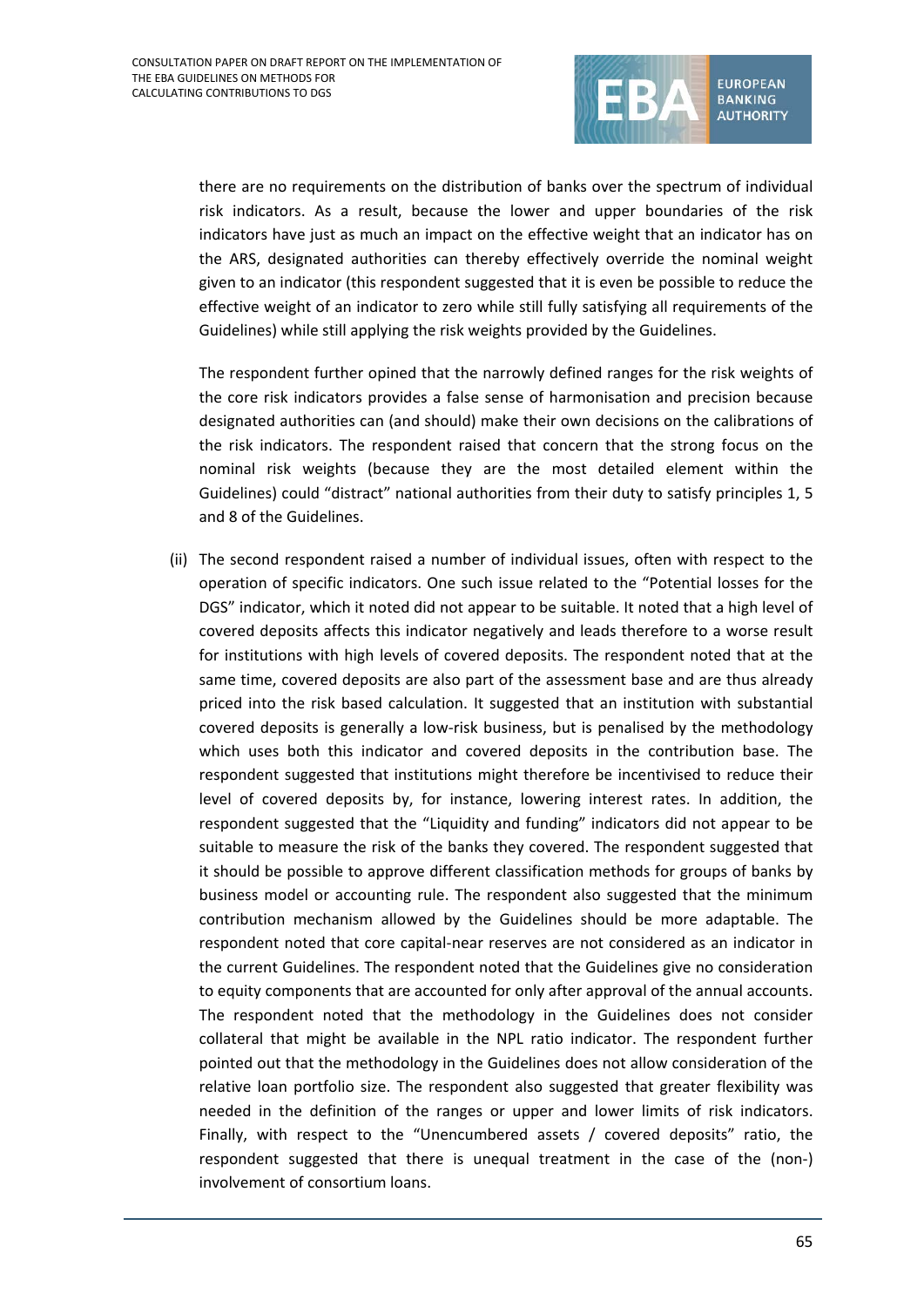

#### **5.4.5 Simplification of the risk-based methodology**

149. Twenty four valid responses were received. Of these, eleven responses indicated that the GL RBC model could not be simplified further, with a number of these respondents alluding to its already relatively simple nature. A further two respondents indicated that the model had not yet been applied, and as a result they were not yet in a position to identify possible areas where it could be simplified. The remaining respondents point to a number of individual ways in which the calculation model could be simplified. There was little commonality amongst suggestions made, which included one respondent suggested that more flexibility (for instance, with regard to the calculation base, or indicator definitions, weights, and boundaries) would make the model more helpful and capture risk better. Another respondent suggested that the core indicator "Unencumbered assets / covered deposits" should be deleted for IPSs. One respondent noted that it was inappropriate that the methodology used for risk-based contributions to DGSs was different to that used for contributions to resolution funds although many of the same indicators were used, and both were aiming to calculate and collect contributions to crisis management funds on the basis of the riskiness of the contributing institutions. One respondent suggested that further consideration should be given to the indicator "Potential losses for the DGS". In particular, the respondent suggested that consideration should be given to (i) the appropriateness of the minimum risk weight of the category; (ii) the possible addition of further risk indicators to capture the particular risk inherent in potential DGS losses (for example an indicator measuring risk by taking into account the interest rate policy of the credit institution) and (iii) the possible addition of an indicator reflecting the loss absorbing capacity of credit institutions, in order to measure the possible losses that could be suffered by the DGS in case of resolution. One respondent noted that after an extensive national consultation process carried out in January 2017, all of the organisations which responded to the consultation supported the simplification of the calculation principles. In that regard, suggestions were received to reduce the flexibility for national authorities, in order to further standardise the implementation of the Guidelines. Another respondent suggested that further simplification of the Guidelines could be carried out using two methodologies, namely statistical modelling, and by reducing the number of variable in the model. A further respondent suggested that the risk-based calculation model could take into account the business model of credit institutions other than banks, such as credit unions. One respondent suggested that an important issue with the Guidelines related to the overall methodology, based on allocating a fixed annual amount to be raised amongst contributing institutions. The respondent noted that this means that once the fund has reached its target level, new credit institutions, or credit institution with growing deposits, will not contribute in proportion to their risk. The respondent also noted that the Guidelines require a relative assessment of risk, which means that even if all institutions are (objectively) high risk, no individual institution will pay more due to the comparison amongst institutions. The respondent suggests that this issue could be solved by introducing an individual risk-adjusted target level, requiring each institution to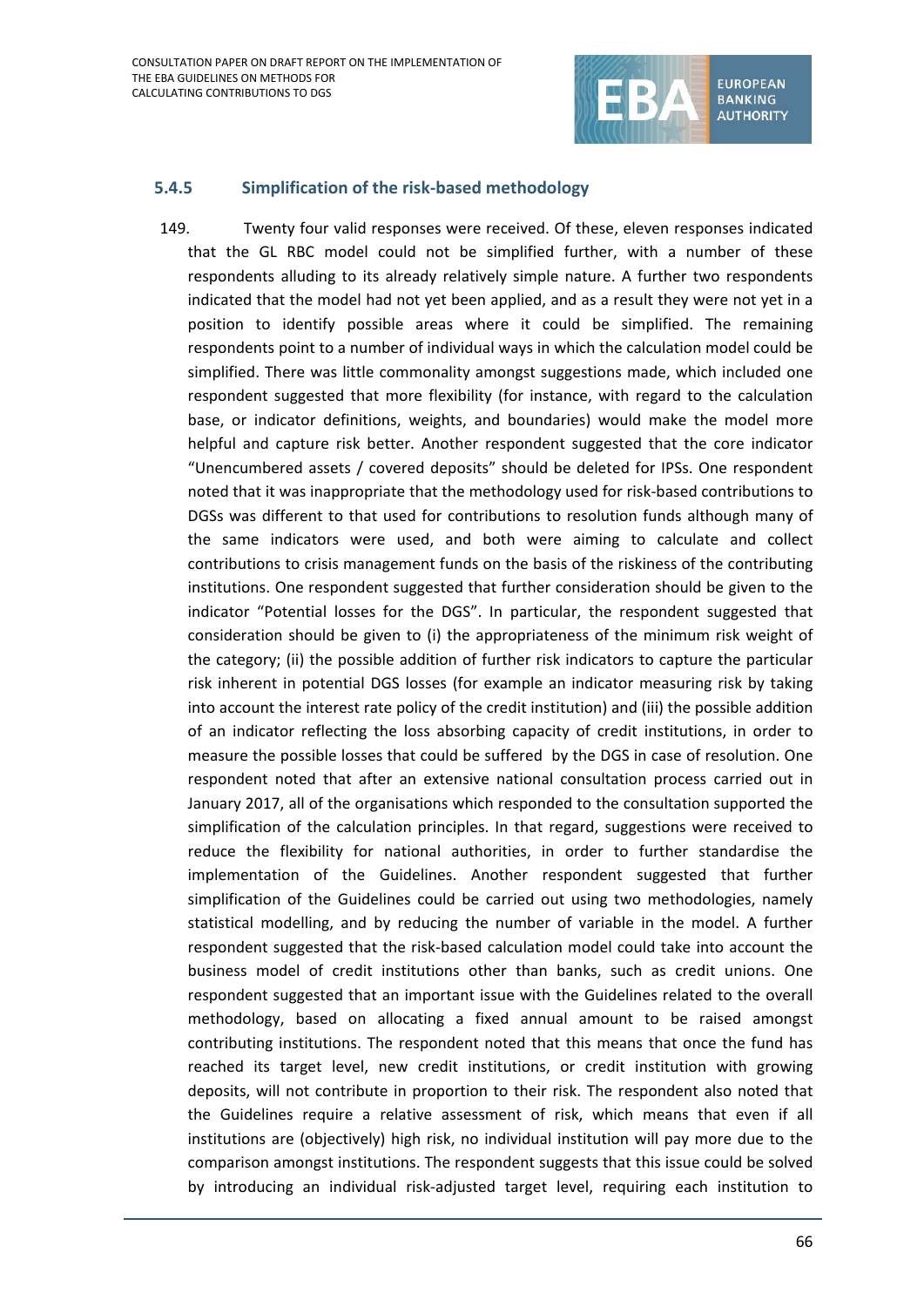

contribute, at a minimum, at least 0.8% of their covered deposits to the DGS fund. Another respondent suggested that the Guidelines should be more prescriptive on the process and principles applied, and less prescriptive on some particular elements of the Guidelines. Another respondent suggested that the method should provide more flexibility concerning the risk weights for each risk indicator. Finally, one respondent suggested that more flexibility should be allowed when deciding to use only the core indicators, and that the 25% weights should be distributed in whatever way the DGS considered best, provided that the minimum weights were always adhered to.

#### **5.4.6 Need for further guidance at EU level for the development, implementation, and review of the calculation methods**

- 150. Twenty two valid responses were received. Of these, fifteen responses indicated that no further or clearer guidance was necessary at EU level for the development, implementation and review of calculation methods at Member State level.
- 151. The remaining respondents raised a variety of areas where further guidance in relation to the Guidelines at EU level could be beneficial. In that case of one respondent, it was noted that the national consultation process which had been undertaken pointed to the need for further guidance, although no specific area for this additional guidance was identified in the answer. One respondent suggested that further guidance could be given through the development of sample models. A second respondent made a similar suggestion, saying that the EBA could provide more technical assistance on data availability, modelling, calibrating and the technique of developing and updating a model in such a way that it keeps satisfying the requirements of a good, effective and credible model. This respondent also suggested that the EBA could help to foster the partnership between supervision and DGSs on national level in order to strengthen the collaborative process. Another two respondents suggested that additional guidance on the minimum spread of risk weights would be useful, possibly based on empirical findings. Another respondent pointed out that the Guidelines give a clear understanding of how the model should be designed, but that it would be useful to know more about how the model would be adapted to national considerations while still remaining compliant with the Guidelines. This respondent also expressed a wish to learn more from the experience of countries which have already implemented their contribution models. Finally, one respondent noted that the Guidelines had only recently been agreed and implemented and that it was too soon to assess their effectiveness or to make changes. This respondent indicated that it would strongly oppose any consequent loss of flexibility, suggesting that harmonisation would not reflect the diversity of national banking sectors, and would impose a one-size-fits-all approach.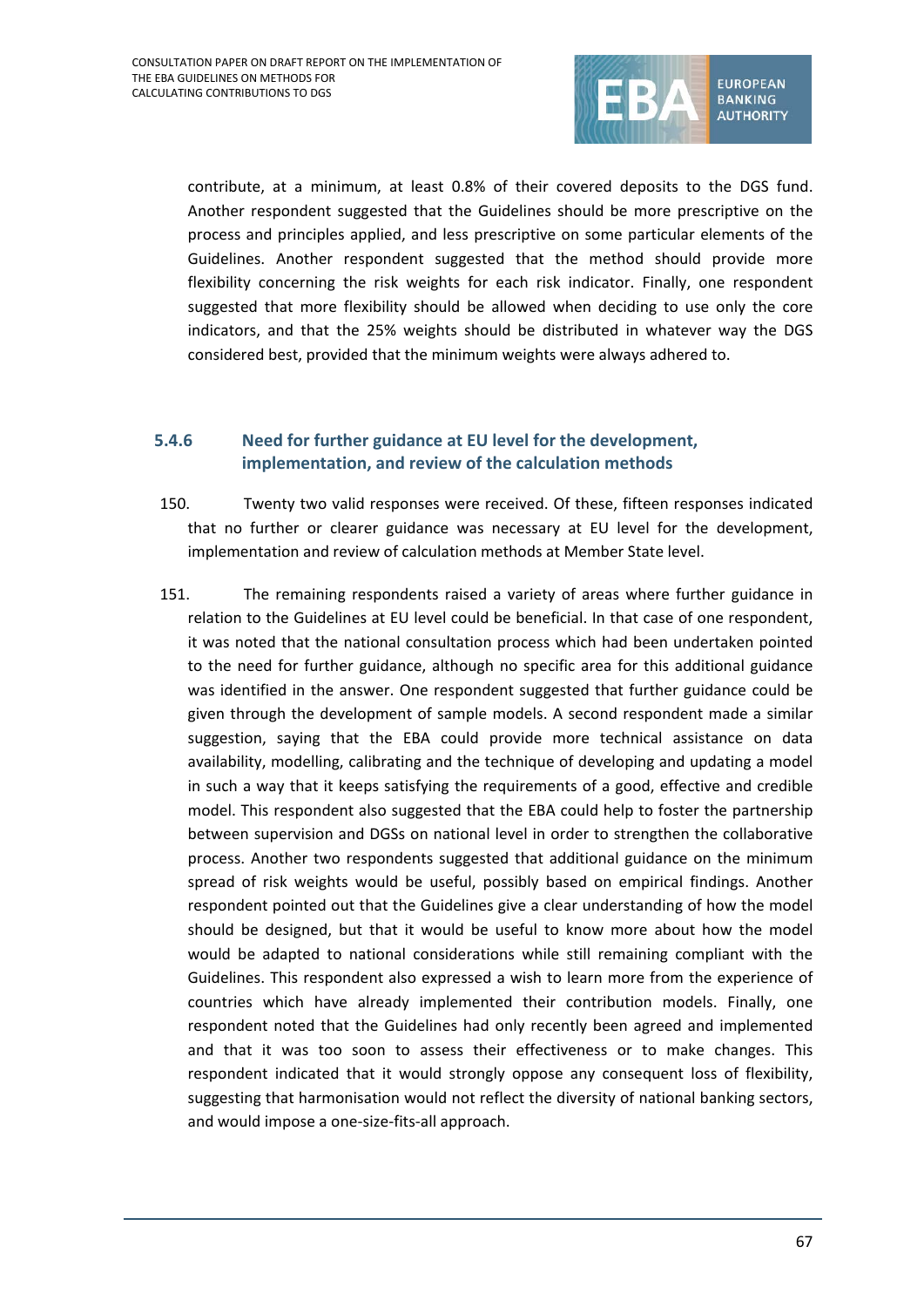

#### **5.4.7 Conclusions**

- 152. A number of useful issues have been raised by respondents. While further analysis and consideration of some of these issues is required, also in light of experience gained from further implementation of the Guidelines, it is clear that a number of issues could benefit from being addressed even at this stage.
- 153. The issue of unavailable indicators is already dealt with by the Guidelines. Paragraphs 10 and 49 of the Guidelines make clear that on an exceptional basis, core indicators may be excluded "*upon justification that this indicator is unavailable because of the legal characteristics or supervisory regime of such institutions*". Respondents are reminded of these provisions. These provisions are also relevant in the context of non-CRD/CRR institutions such as credit unions, which are often subject to national supervisory regimes.
- 154. With respect to the "Unencumbered assets / covered deposits" indicator, it is indeed the case that a credit institution which is covered by a DGS may have no covered deposits in its balance sheet, rendering this indicator meaningless. As a result, it could be beneficial to update this indicator to measure "Covered deposits / unencumbered assets", acknowledging that this means that a higher indicator value would represent a riskier institution under this formulation for the purpose of this indicator, rather than the current ratio under which a lower indicator represents a riskier institution.
- 155. In relation to the issue of flexibility, it appears that a number of respondents had issue with the degree of prescription in the Guidelines, in relation to the distribution of the 25% weighting where only the core indicators were used. The rationale for retaining this prescriptive weight allocation may need to be revisited. More generally, views seem to be split on the need to introduce more or less flexibility in the use of the weights. Results of the analysis in section 5.2.1 also do not seem to support the idea to increase flexibility in the Guidelines.
- 156. A number of respondents noted that they were introducing, or examining the introduction of, indicators relating to institutions' ratio for the minimum requirement of own funds and eligible liabilities ("MREL"), and the interest rate strategies of institutions. These indicators could be introduced as additional optional indicators in the Guidelines, notwithstanding the fact that authorities are free to use additional indicators already. The analysis in section 5.2.1 does not seem to support introducing changes to the list of core indicators.

Question 4. Do you have any further comments on the practical and potential obstacles in the application of the Guidelines?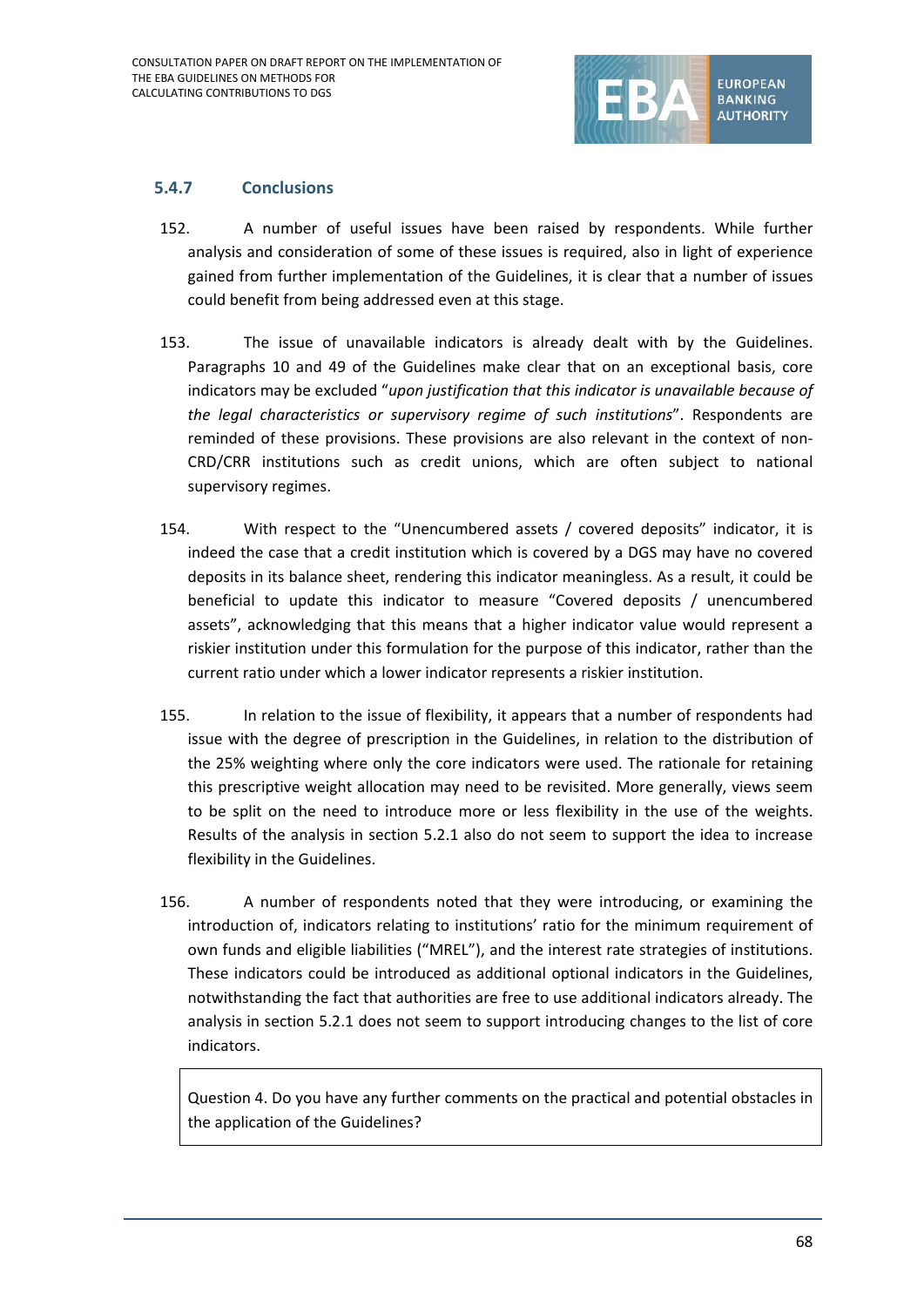

## 6. Conclusions and recommendations

- 157. The focus of the report is on identifying whether the principles outlined in the Guidelines are met in practice, and whether there is appropriate and consistent implementation of the Guidelines. Where the report has identified any particular issues it provides recommendations for possible changes to the Guidelines, possibly to be carried out alongside the review of the DGSD in 2019.
- 158. The report assesses if the method ensures adequate differentiation between institutions depending on their riskiness and is consistent with relevant historical data. It concludes that, the introduction of the RBC method as outlined in the Guidelines has introduced some differentiation between institutions affiliated to the EU and EEA DGSs. It also shows that the levels of differentiation vary significantly between DGSs.
- 159. The analysis further tested whether these differences in the levels of differentiation stem from inherent dissimilarities in the riskiness (as measured by the core indicators) of institutions affiliated to different DGSs, or from the way the method has been implemented by the authorities across Member States. For the majority of DGSs, the difference between the inherent riskiness of their member institutions and the outcome of the risk-based method are divergent. However, the analysis is sensitive to the choice of parameters and so these results should be interpreted carefully, particularly given that the data covers only one year of contributions. Two important conclusions are worth noting: 1) the design of the method may under- or overestimate the actual level of riskiness between institutions affiliated to the DGSs, and 2) the analysis seems to suggest that the method, as outlined in the Guidelines, provides enough flexibility for the authorities to design the system of contributions significantly different from what the inherent riskiness seems to be.
- 160. The report also includes a qualitative assessment that the GL RBC method is broadly consistent with the SREP analysis and data on recent bank failures. This seems to suggest that the current method is, in the assessment of the authorities, appropriate to adequately reflect the institutions' riskiness.
- 161. To summarise, the risk-based method as outlined in the Guidelines has broadly met the aim of ensuring differentiation between institutions affiliated to a DGS based on risk. The differences in differentiation between DGSs do not seem to be dissimilar to the levels of inherent riskiness in their sector. However, importantly, the analysis shows that the method seems to allow flexibility for the authorities to design GL RBC systems which provide less differentiation than what would be expected based on the core indicator data. Some elements of the methodology, and in particular, the way the raw indicator data is translated into the IRS, may need to be revisited in the future.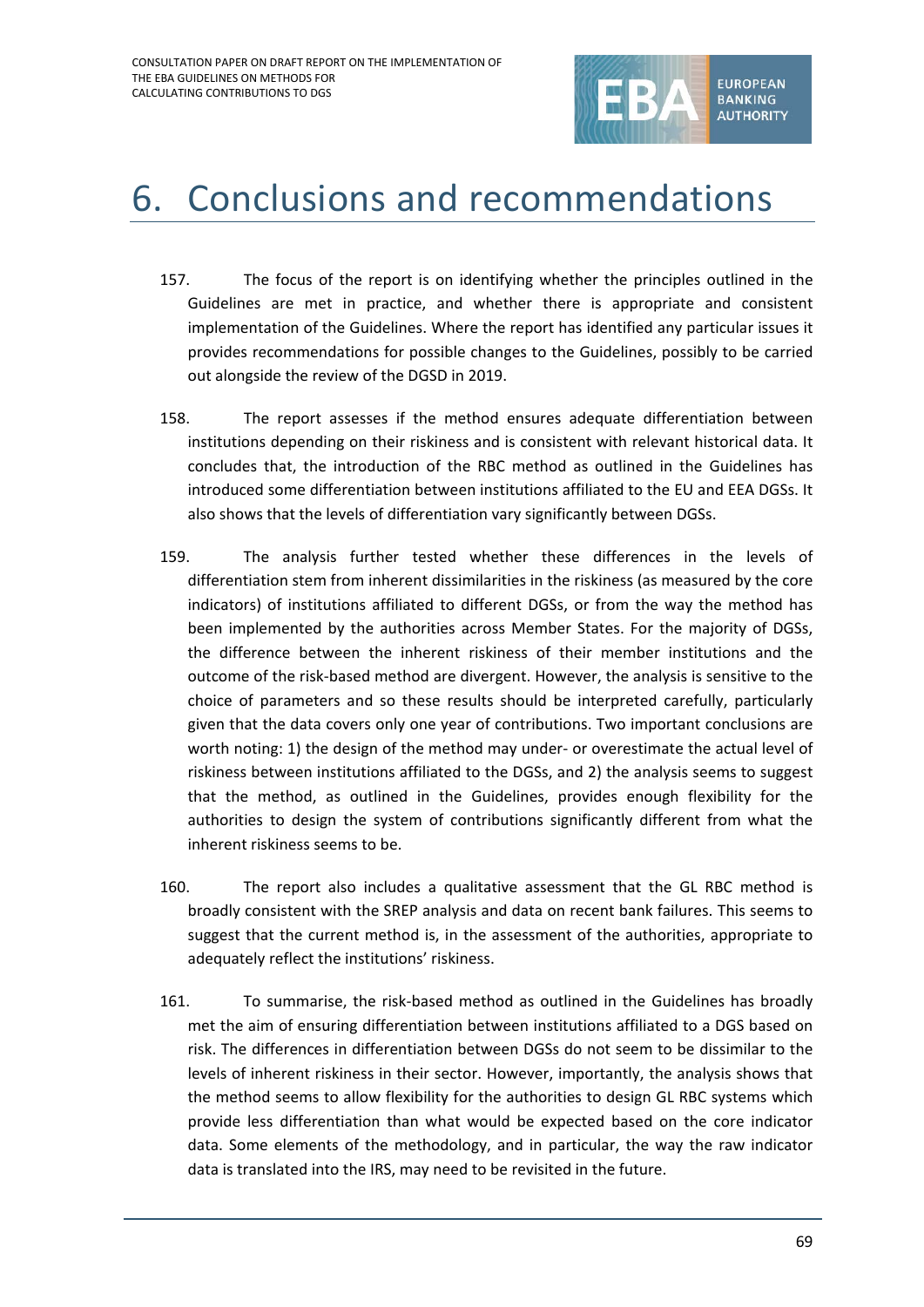

- 162. The report has also looked at the balance between the consistent application of the Guidelines across the Member States and the flexibility to cater to national specificities. In relation to the use of indicators, at this stage, it appears there does not seem to be much evidence or qualitative assessment from the authorities suggesting the need to remove any particular core indicator. The analysis of this aspect, however, needs to be revisited and studied further ahead of proposing any changes to the Guidelines. On additional indicators, more than half of DGSs use them in their risk-based method, with no clear pattern in relation to the type of indicator added to the method, or the indicators' weights. This suggests that the list of core indicators does not need to be amended by including any of the additional indicators. The majority of DGSs do not take advantage of the full 25% flexibility allowed by the Guidelines or do not use the flexibility at all. The median weight among those using additional indicators is 15%. When taken together with the DGSs which decided not to use the additional indicators at all, 89% of the weights are assigned to core indicators and, on average, only 11% are assigned to additional indicators. These findings seem to suggest that the level of flexibility allowed by the Guidelines does not need to increase.
- 163. The analysis of the IRS values shows that a significant proportion of DGSs (up to one quarter) appears to use only a small part of the IRS range in accordance with the requirement in the GL RBC methodology. In other words, DGSs seem to limit the degree of differentiation achieved by the GL RBC method. Overall, the analysis seems to suggest that the diversity and heterogeneity of GL RBC methods applied varies widely across DGSs, to the extent that it raises concerns as regards the appropriateness of the degree of consistency achieved by the Guidelines, as already mentioned in paragraph 160.
- 164. The analysis of the ARS and ARW does not provide conclusive results. The report finds no clear evidence of a link between the ARS and ARW ranges and the inherent heterogeneity among institutions affiliated to a given DGS. Furthermore, the report finds no evidence of a clear pattern in relation to the use of the level of heterogeneity of the raw indicators, and the features of the bucket or the sliding scale method. Any interpretation, however, should be treated with caution given the limited dataset and possible outliers. More analysis would be needed ahead of proposing any further changes.
- 165. The third aim of the report is to assess if the RBC methodology is objective and transparent, does not lead to excessive additional reporting requirements and ensures that confidential information is protected. In relation to the transparency of the method, at this stage, on the basis of the responses received, it does not appear that there is a specific need for amendment of the Guidelines to enhance transparency for stakeholders. Similarly, the methodology does not appear to lead to excessive additional reporting requirements; therefore the report does not propose any specific changes in this regard at present. In terms of information provided to the institutions and to the public, the EBA will continue to monitor the disclosure of information and will consider further specifying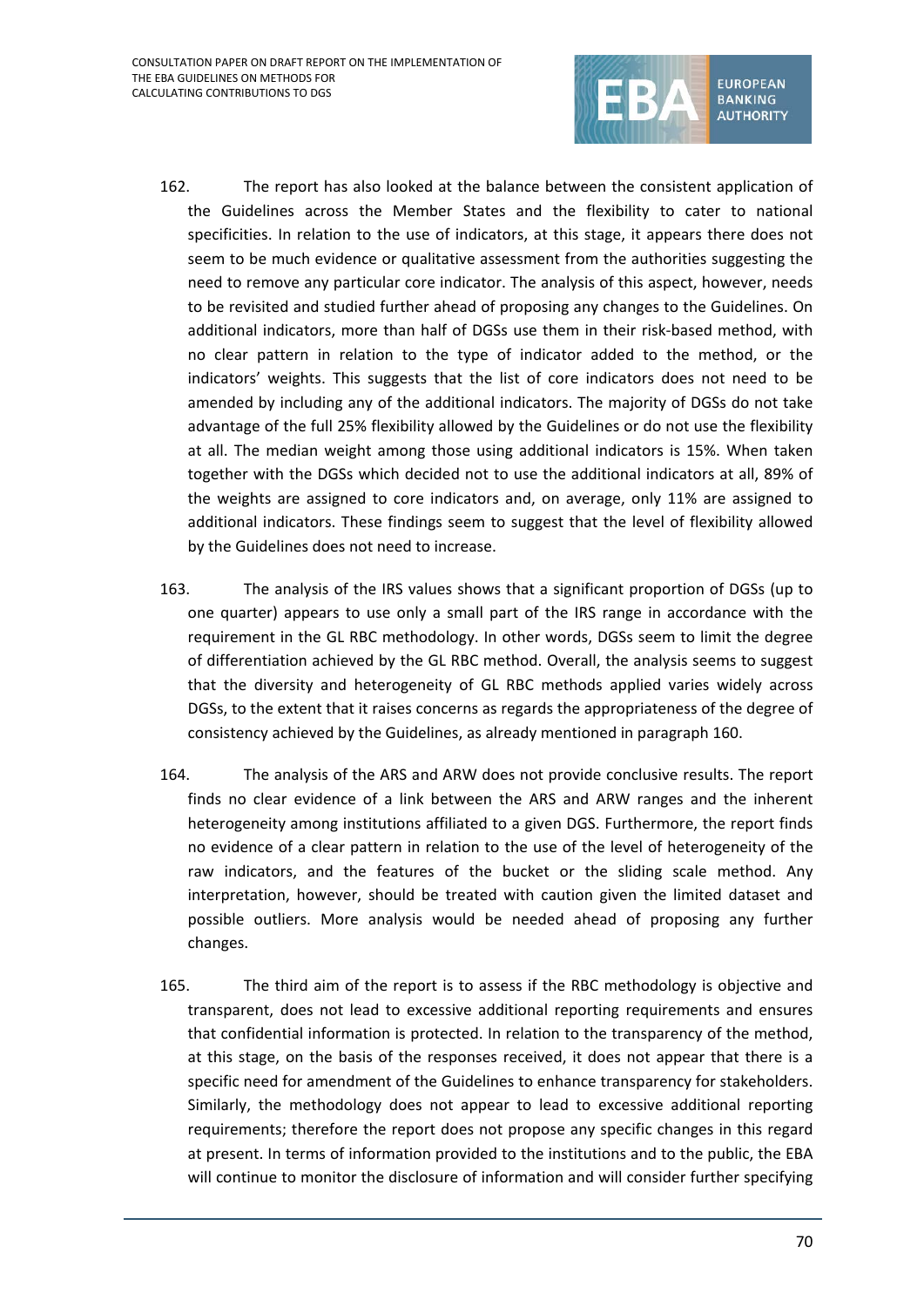

what information should be disclosed in future in the Guidelines in the event that limited disclosure continues to be the case in some Member States and for some DGSs.

- 166. Finally, the report has aimed to identify practical issues or obstacles in the application of the current framework. A number of useful issues have been raised by respondents, including changing the "unencumbered assets/covered deposits" indicator to "covered deposits/unencumbered assets", providing more flexibility in the distribution of weights in cases where only the core indicators are used, and potentially suggesting further, optional indicators. The EBA proposes to consider these suggestions in the course of proposing changes to the Guideline in the future.
- 167. With time, better quality data and a longer time series will become available reflecting DGSs' and DGS designated authorities' greater experience of designing and operating the DGS risk-based systems based on the Guidelines. With more and better quality data, the EBA will be able to draw more robust conclusions and provide firm policy recommendations. Further analysis reflecting this experience will be needed ahead of proposing changes to the Guidelines on methods for calculating contributions to DGSs.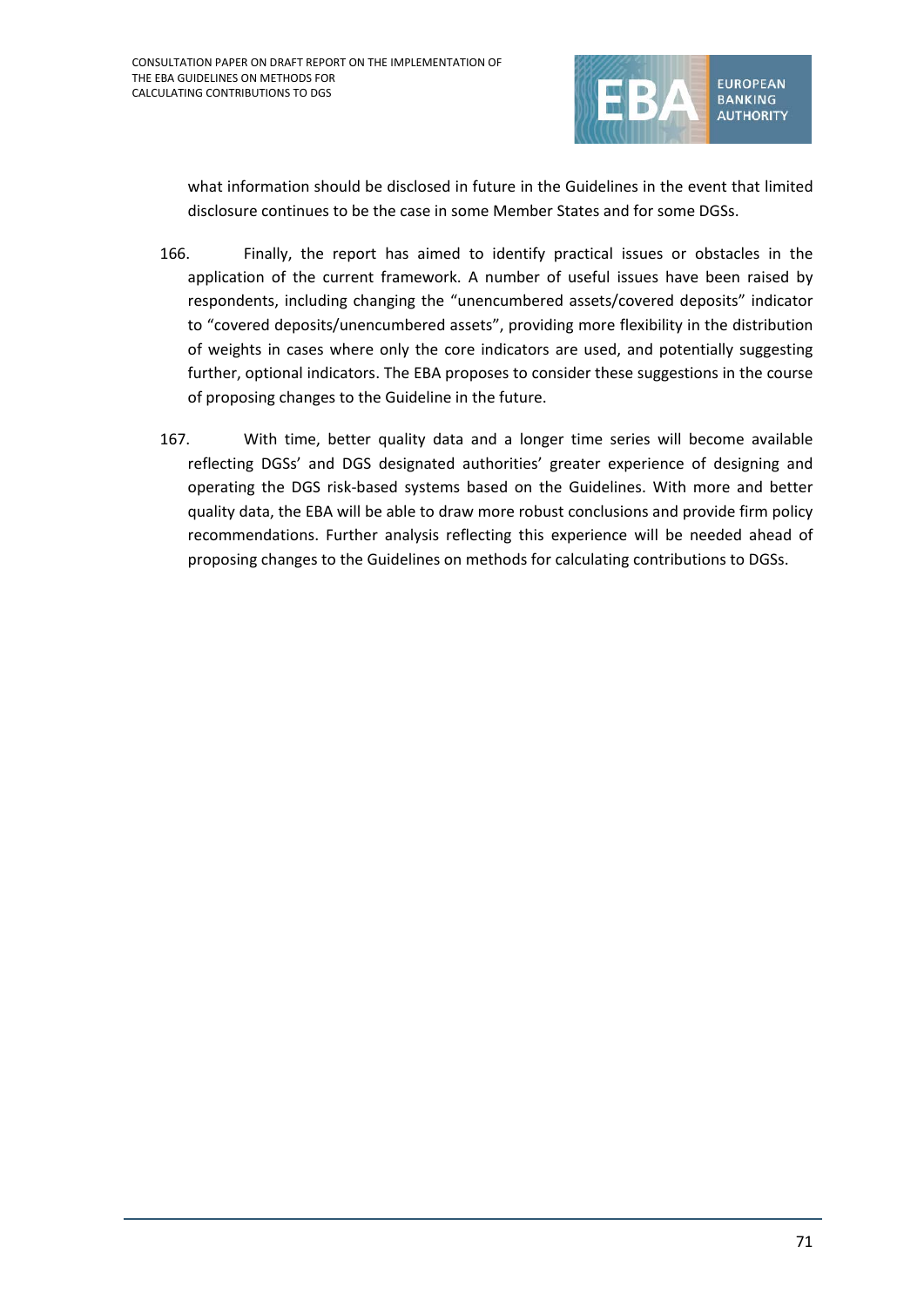

# 7. Annexes

### 7.1 Annex 1: Rationale for risk-based contributions to DGSs

- 168. The objective of the DGSD is to increase the resilience of DGSs and to improve depositors' access to compensation; therefore, DGSD requires all EU DGSs to be prefinanced by credit institutions. Ultimately, the Commission decided to require that the contributions of member institutions to DGSs be adjusted for risk, in accordance with Article 13 of the DGSD and the Guidelines. By adjusting contributions for the riskiness of the contributing member institutions, risk discipline is promoted, risk reductive behaviours are incentivised and moral hazard is addressed.
- 169. Similarly, recital 36 of DGSD notes the following in respect of the rationale for RBCs:

*Contributions to DGSs should be based on the amount of covered deposits and the degree of risk incurred by the respective member. This would allow the risk profiles of individual credit institutions to be reflected, including their different business models. It should also lead to a fair calculation of contributions and provide incentives to operate under a less risky business model. In order to tailor contributions to market circumstances and risk profiles, DGSs should be able to use their own risk-based methods. In order to take account of particularly low-risk sectors which are regulated under national law, Member States should be allowed to provide for corresponding reductions in the contributions while respecting the target level for each DGS.* 

- 170. According to the Commission report on risk-based contributions published in 2008, only 8 Member States used a system of RBCs $^{21}$  $^{21}$  $^{21}$  in respect of contributions to DGSs, and the methodologies used were not aligned. Between 2008 and 2010, the European Commission carried out extensive analysis on the topic of RBCs in the context of the introduction of DGSD, including an impact assessment. $^{22}$  $^{22}$  $^{22}$
- 171. In its impact assessment, the Commission pointed to a number of compelling arguments in favour of the introduction of RBCs for all DGSs through DGSD. It noted that where risks incurred by banks are not taken into account when calculating contributions, risk-averse banks may consider that they are at a competitive disadvantage and it may act as a disincentive for sound risk management. In turn, this may also make the financial

<span id="page-71-0"></span> <sup>21</sup> European Commission, Risk-based contributions in EU Deposit Guarantee Schemes: current practices, Joint Research Centre, Ispra, June 2008 [\(http://ec.europa.eu/internal\\_market/bank/docs/guarantee/risk-based-report\\_en.pdf\)](http://ec.europa.eu/internal_market/bank/docs/guarantee/risk-based-report_en.pdf).

<span id="page-71-1"></span><sup>&</sup>lt;sup>22</sup> Commission Staff Working Document – Impact Assessment "Accompanying document to the Proposal for a Directive …/…/EU of the European Parliament and of the Council on Deposit Guarantee Schemes [recast] and to the Report from the Commission to the European Parliament and to the Council", Review of Directive 94/19/EC on Deposit Guarantee Schemes, COM(2010) 368, COM(2010) 369, SEC(2010) 835 [\(http://ec.europa.eu/internal\\_market/bank/docs/guarantee/20100712\\_ia\\_en.pdf\)](http://ec.europa.eu/internal_market/bank/docs/guarantee/20100712_ia_en.pdf).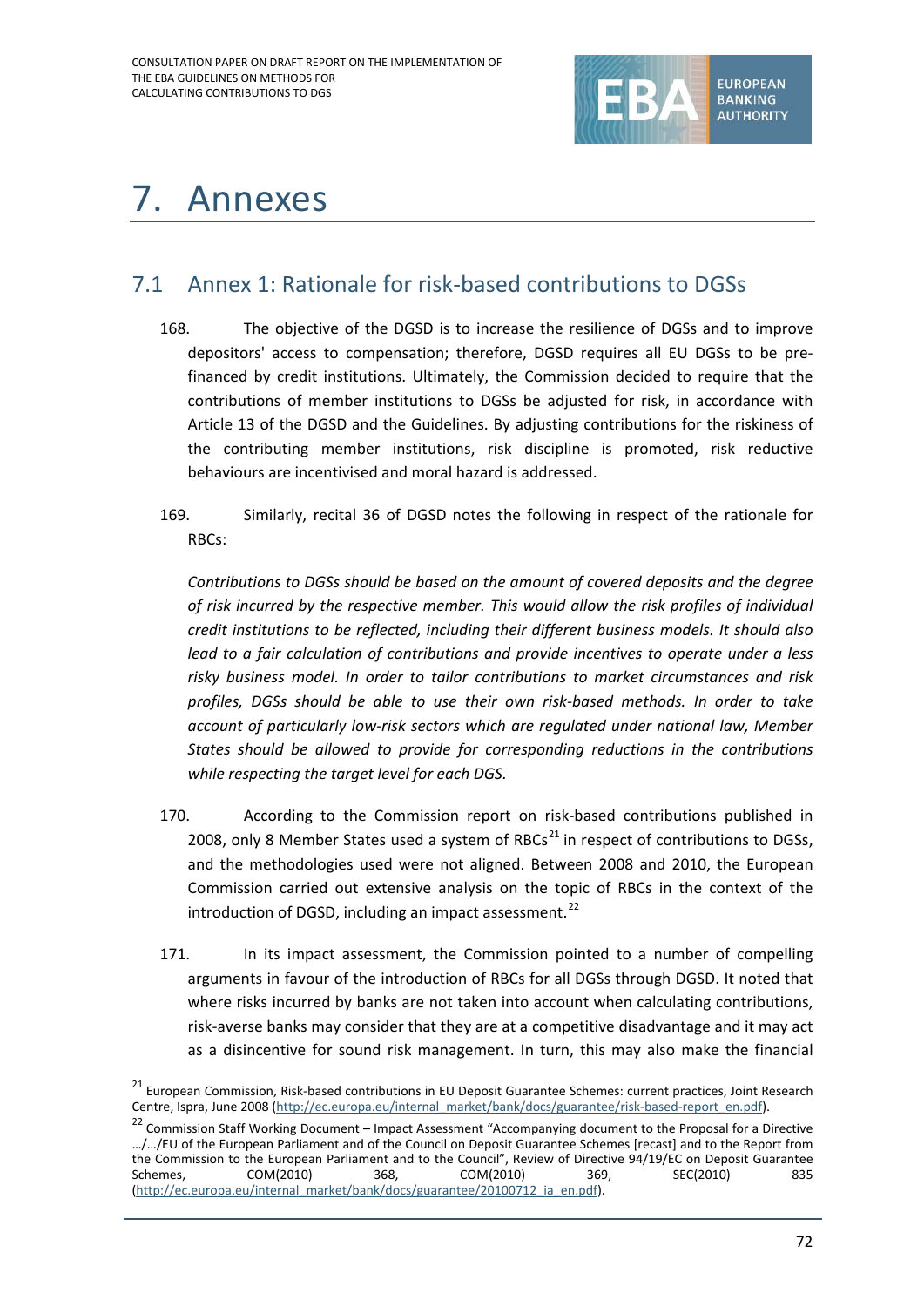

system more vulnerable and induce adverse selection. A more harmonised approach to bank contributions, consisting of risk-based elements, helps to better reflect the risk profiles of individual banks and provides incentives to operate under a less risky business model. Through the use of a set of core indicators mandatory for all Member States and another set of optional supplementary indicators, harmonisation is introduced gradually, avoiding sudden adaptation costs.

172. The impact assessment also discussed the results of the Commission's public consultation<sup>[23](#page-72-0)</sup> on this issue. The public consultation indicated that a large majority of respondents (above 70%) were in favour of risk-based contributions to DGS, but some of them (over 20%) were against. Proponents emphasised that risk-based contributions would create incentives for more prudent behaviour of banks and improve their risk management, mitigate moral hazard and free riding problems (subsidising riskier banks by safer ones), etc. Opponents were afraid that such contributions may result in pro-cyclical effects and mean double penalisation for banks (since they may already be penalised by supervisors if do not comply with capital requirements).

### **7.1.1 Other instances of risk-based contributions**

173. Given the appropriate incentives which are introduced by adjusting regulatory levies of financial institutions for risk, RBCs are used in other contexts too. In particular, they are used in the context of deposit insurance schemes in other (non-EU jurisdictions), and in the context of contributions to resolution financing arrangements in the EU.

### *International use of RBCs*

 $\overline{a}$ 

- 174. The International Association of Deposit Insurers ("**IADI**") undertakes an annual survey of its member DGSs, and publishes some of this data on its website for the public to access.<sup>[24](#page-72-1)</sup> The public data in these surveys provides some information on the manner in which deposit insurance schemes around the world and outside of the EU are funded.
- 175. In its 2015 survey, relating to year end 2014 data, there were 127 respondents, including EU DGSs, or 96 respondents excluding EU DGSs. Of the 96 respondents, 84 indicated that they had an ex ante funded contributions system. When asked about the methodology by which institutions contributed to the DGS, only 23 indicated some form of differentiated approached (many of which are based on the riskiness of contributing institutions), while a further 11 indicated a hybrid approach. For those indicating some form of risk-based approach, it is clear that there is no consistency in the methodologies used, with some relying on a small selection of indicators, or even a single indicator,

<span id="page-72-0"></span><sup>&</sup>lt;sup>23</sup> The public consultation received 104 responses, from a wide variety of actors including banks, charities, representative organisations, and public authorities. Further details are available here: [http://ec.europa.eu/internal\\_market/consultations/2009/deposit\\_guarantee\\_schemes\\_en.htm](http://ec.europa.eu/internal_market/consultations/2009/deposit_guarantee_schemes_en.htm)

<span id="page-72-1"></span><sup>&</sup>lt;sup>24</sup> Available online here[: http://www.iadi.org/en/core-principles-and-research/deposit-insurance-surveys/](http://www.iadi.org/en/core-principles-and-research/deposit-insurance-surveys/)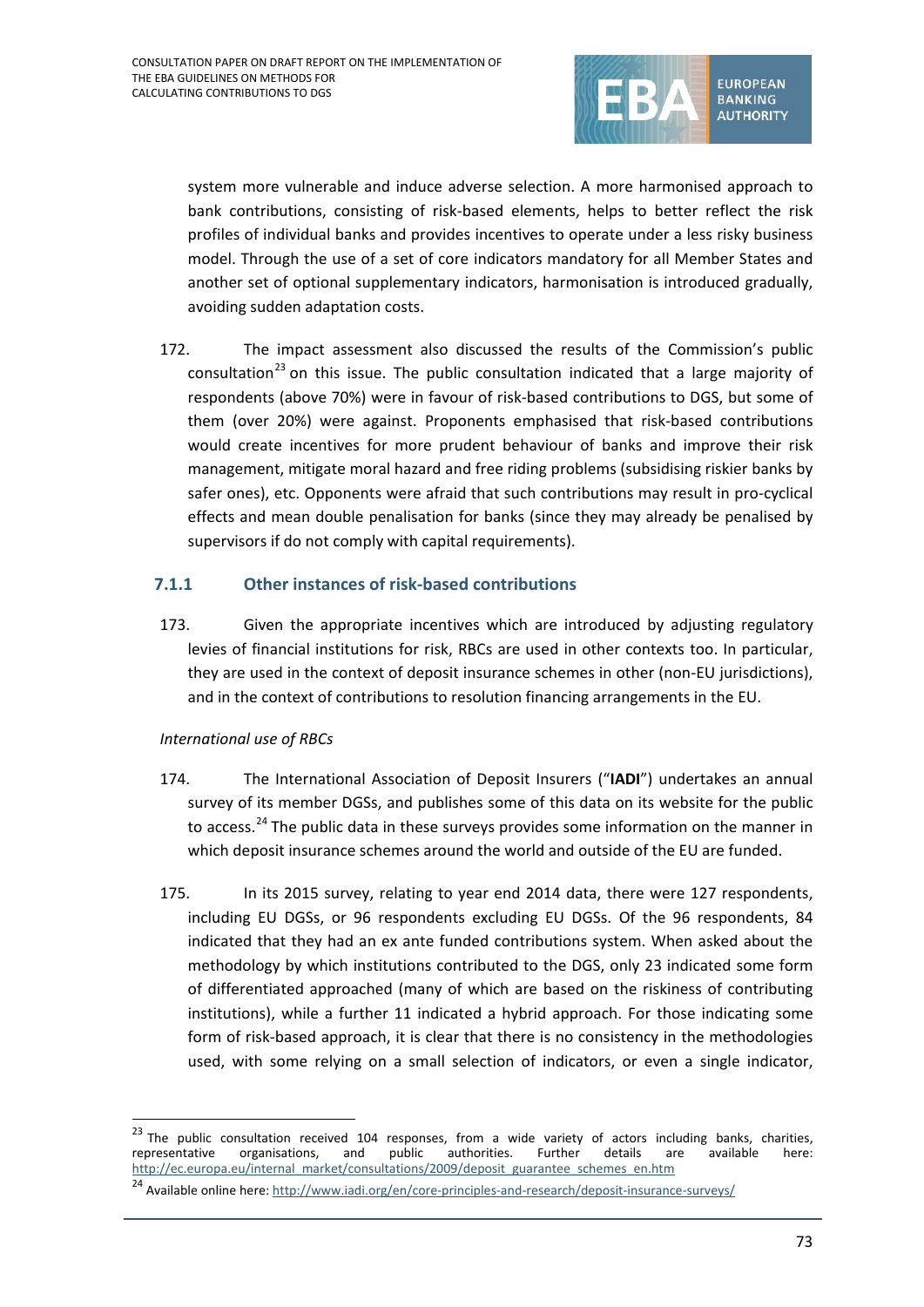

relating variously to accounting measures of risk, prudential measures of risk, as well as external credit ratings.

176. It is clear, therefore, that while the collection of ex ante contributions is the primary international approach to funding deposit insurance schemes, basing those contributions on the riskiness of the contributing institutions is not the most common approach, and even where it is done, there is no consistency to the way in which that risk is measured.

#### *Comparison with contributions to resolution financing arrangements*

177. Article 100 of the Bank Recovery and Resolution Directive<sup>[25](#page-73-0)</sup> ("BRRD") requires Member States to establish one or more financing arrangements for the purpose of ensuring the effective application by the resolution authority of the resolution tools and powers contained in that Directive.<sup>[26](#page-73-1)</sup> Such financing arrangements are to be built up over time through the collection of contributions to them by institutions covered by the BRRD.<sup>[27](#page-73-2)</sup> The relevant provisions require that such contributions should be based on a flat element related to the balance sheet size and composition of contributing institutions, adjusted for the riskiness of contributing institutions. Various risk factors to be taken into account in that process are outlined, and the Commission is empowered to adopt delegated acts to specify the methodology by which this is to be done in more detail. The Commission has done so in Delegated Regulation (EU) 2015/63. Recital 107 BRRD notes the rationale for a contribution system based on risk:

*In order to ensure a fair calculation of contributions and provide incentives to operate under a less risky business model, contributions to national financing arrangements should take account of the degree of credit, liquidity and market risk incurred by institutions.*

178. There are important similarities between risk based contributions in both contexts; in particular, they aim at the same objective of building appropriate risk reductive incentives into the contributions system, and they look at many of the same risk indicators. Nevertheless, there are differences between the methodologies by which contributions to resolution financing arrangements and DGSs are calculated. Firstly, differences in the methodology reflect the type of risk being assessed – in the case of

 $\overline{a}$ 

<span id="page-73-0"></span><sup>&</sup>lt;sup>25</sup> Directive 2014/59/EU of the European Parliament and of the Council of 15 May 2014 establishing a framework for the recovery and resolution of credit institutions and investment firms and amending Council Directive 82/891/EEC, and Directives 2001/24/EC, 2002/47/EC, 2004/25/EC, 2005/56/EC, 2007/36/EC, 2011/35/EU, 2012/30/EU and 2013/36/EU, and Regulations (EU) No 1093/2010 and (EU) No 648/2012, of the European Parliament and of the Council

<span id="page-73-1"></span><sup>&</sup>lt;sup>26</sup> For those Member States which are part of the Banking Union, the Single Resolution Mechanism Regulation (Regulation (EU) No 806/2014 of the European Parliament and of the Council of 15 July 2014 establishing uniform rules and a uniform procedure for the resolution of credit institutions and certain investment firms in the framework of a Single Resolution Mechanism and a Single Resolution Fund and amending Regulation (EU) No 1093/2010) ("**SRMR**") provides for the establishment of the Single Resolution Fund, which otherwise functions in a similar manner to national resolution financing arrangements, and the contributions to which are also adjusted for the riskiness of contributing institutions.

<span id="page-73-2"></span><sup>&</sup>lt;sup>27</sup> Article 103 of the BRRD.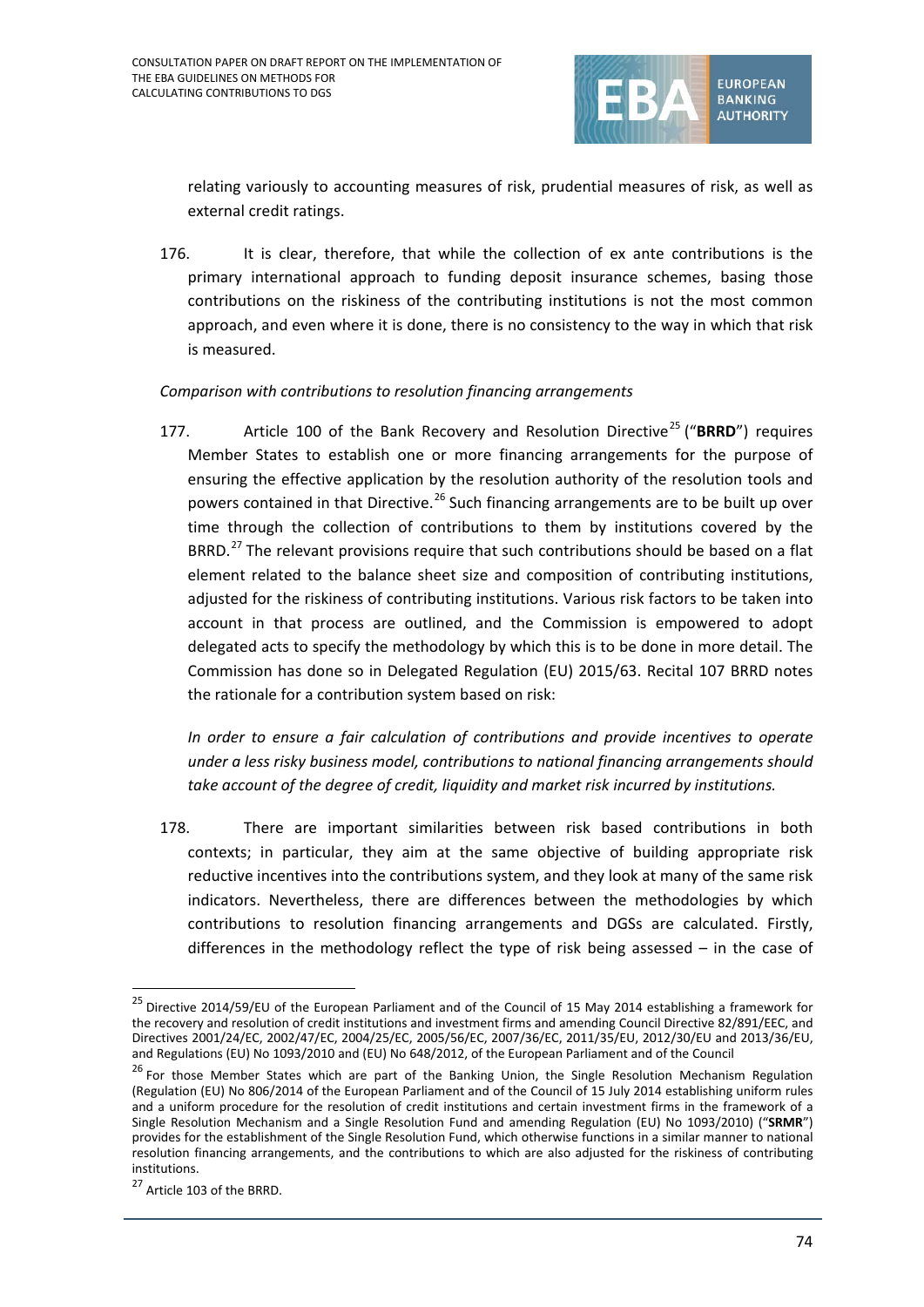

DGSs, it is likelihood of the institution's failure and the potential losses to the DGS stemming from that failure, while in the case of a resolution financing arrangement, it is the risk of a contributing institution undergoing resolution and requiring funds from that resolution financing arrangement. The methodology for resolution financing arrangement contributions allows less flexibility to authorities, and is therefore more harmonised. $^{28}$  $^{28}$  $^{28}$ This potentially reflects the fact that in most cases resolution financing arrangements were new funds established under the BRRD, while DGSs already existed and already operated under heterogeneous funding models, reducing the scope for harmonisation somewhat.

<span id="page-74-0"></span> $\frac{28}{28}$ The methodology is set out in Delegated Regulation EU 2015/63.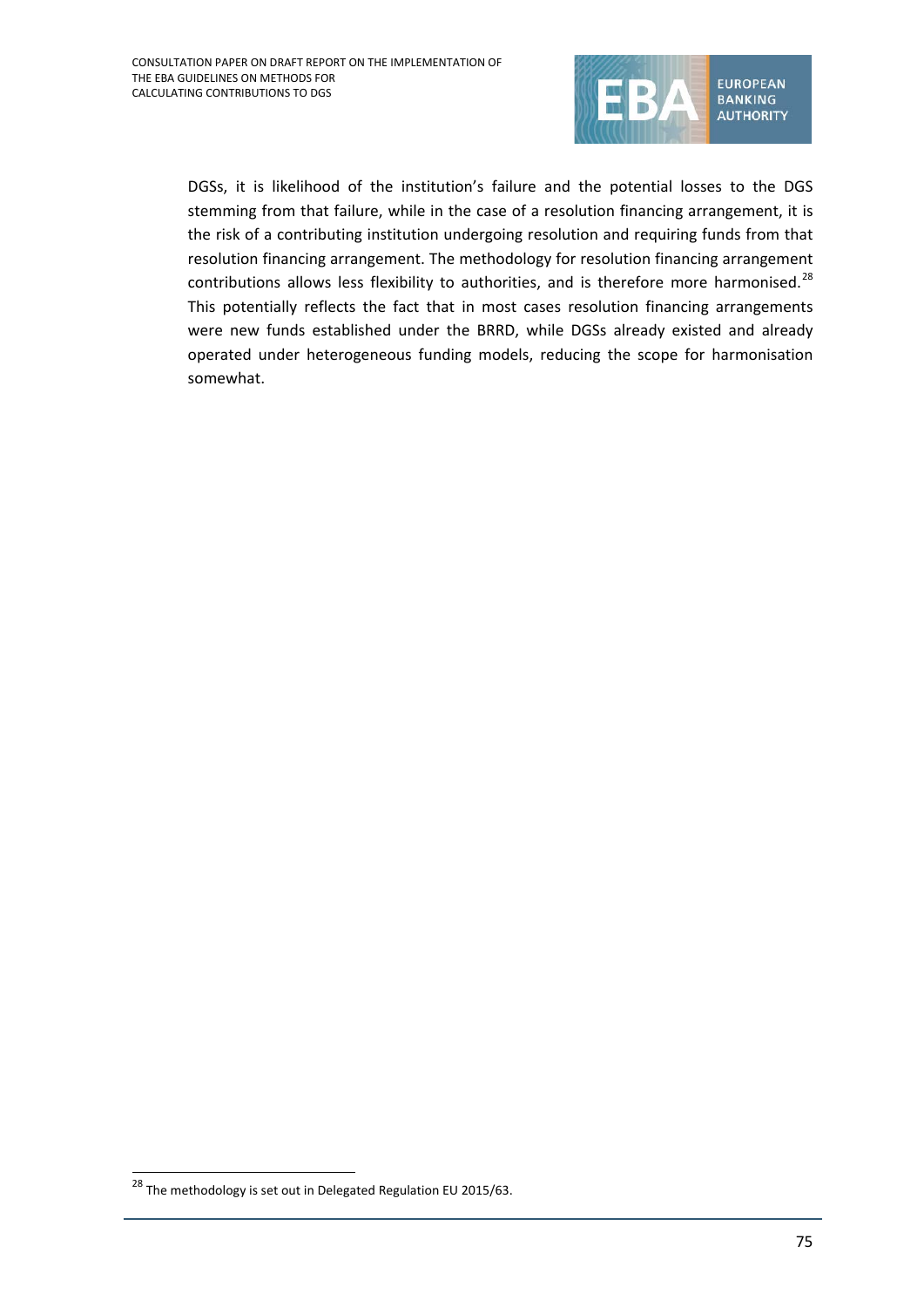

# 7.2 Annex 2: Additional charts

179. This annex complements the analysis presented in section 5.2.2. It includes additional charts comparing the distributions of interquartile ranges for core indicators across the DGSs in the sample, and the distribution of interquartile IRS ranges for the corresponding core indicators.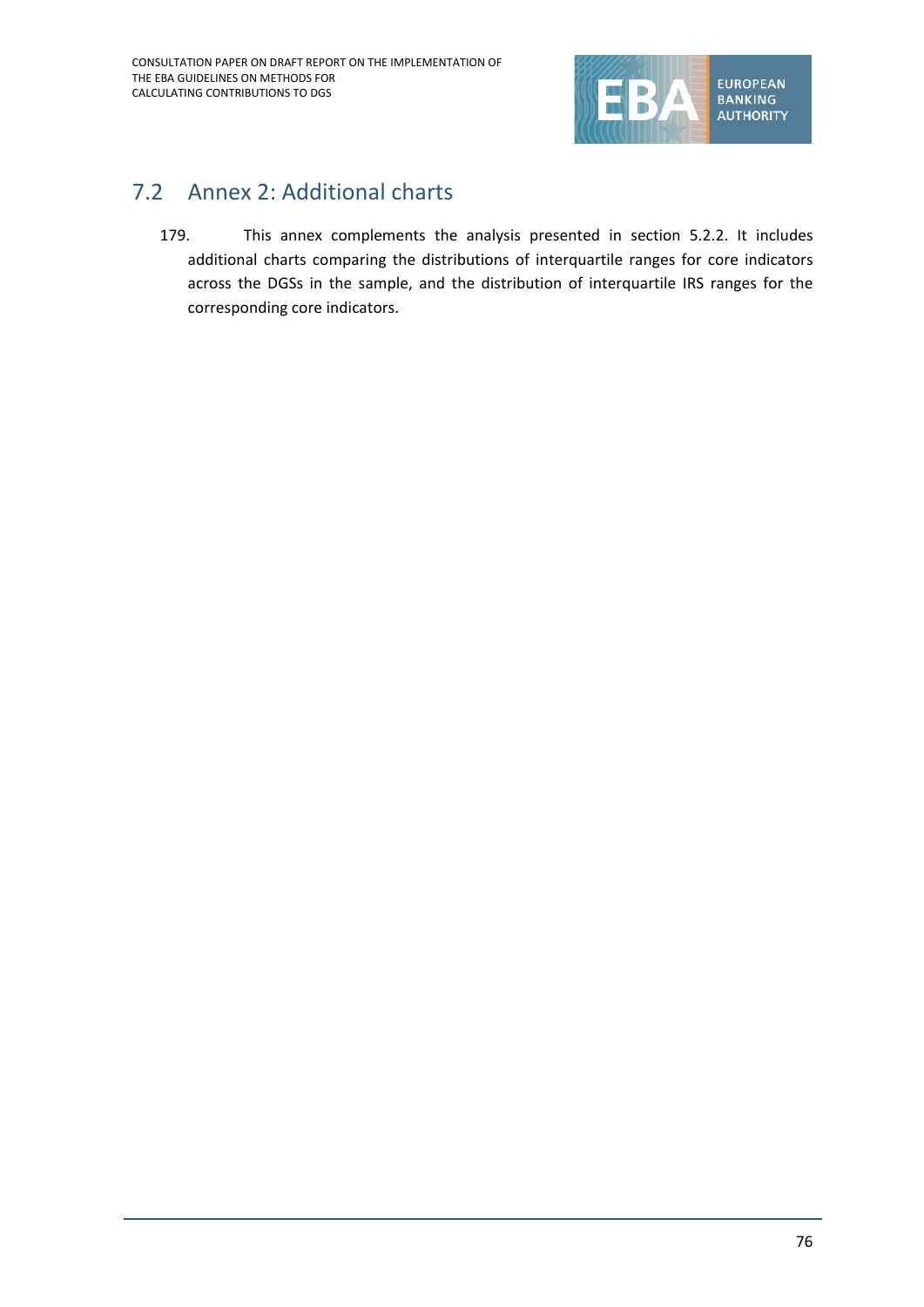





Figure 13. Interquartile range  $(25^{th}$ -75<sup>th</sup> percentile) for CET1 IRS values per DGS.



Interquartile range of IRS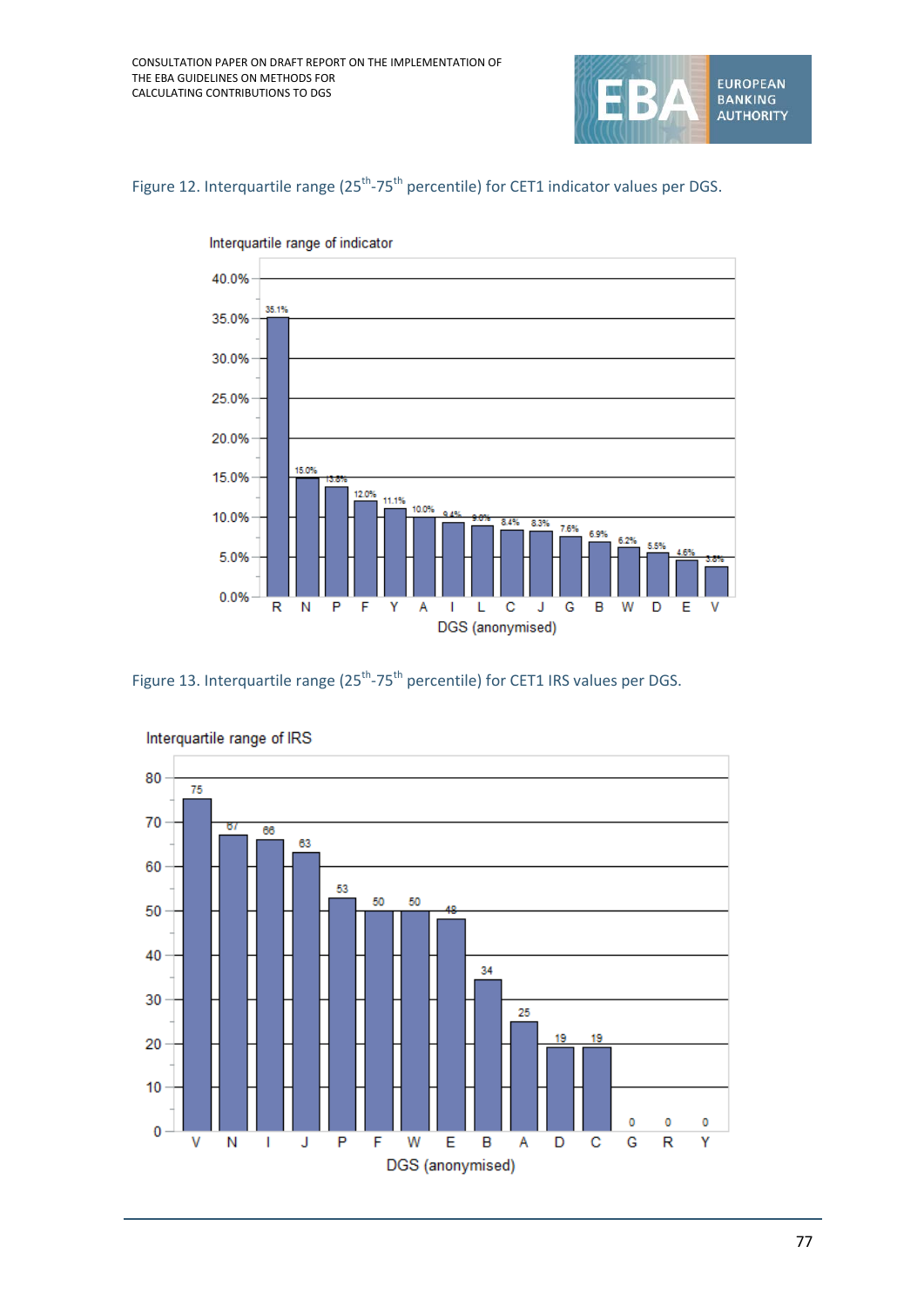

## Figure 14. Interquartile range (25<sup>th</sup>-75<sup>th</sup> percentile) for leverage ratio indicator values per DGS.



Interquartile range of indicator



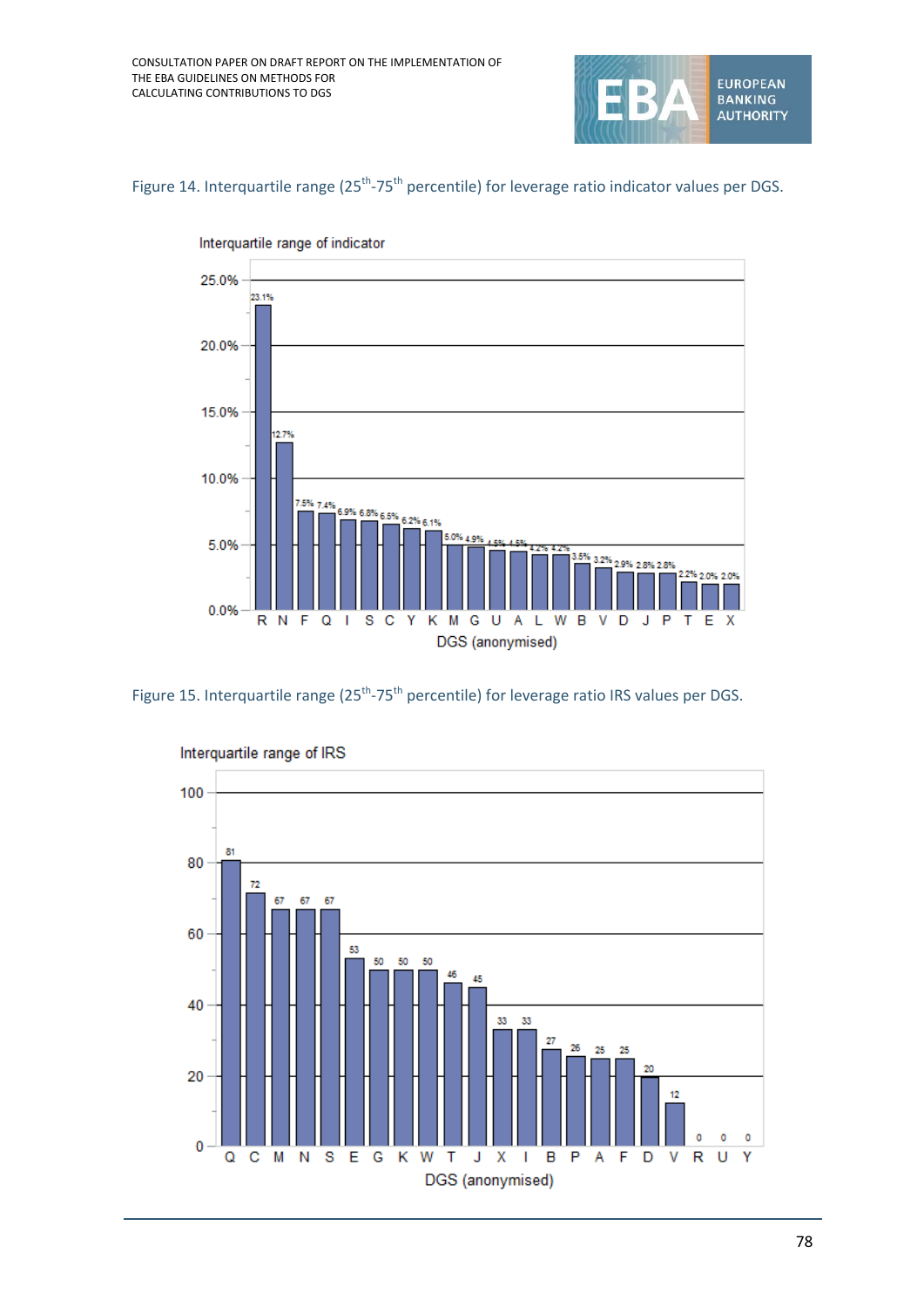

Figure 16. Interquartile range (25<sup>th</sup>-75<sup>th</sup> percentile) for NSFR indicator values per DGS.



Interquartile range of indicator

Figure 17. Interquartile range (25<sup>th</sup>-75<sup>th</sup> percentile) for NSFR IRS values per DGS.

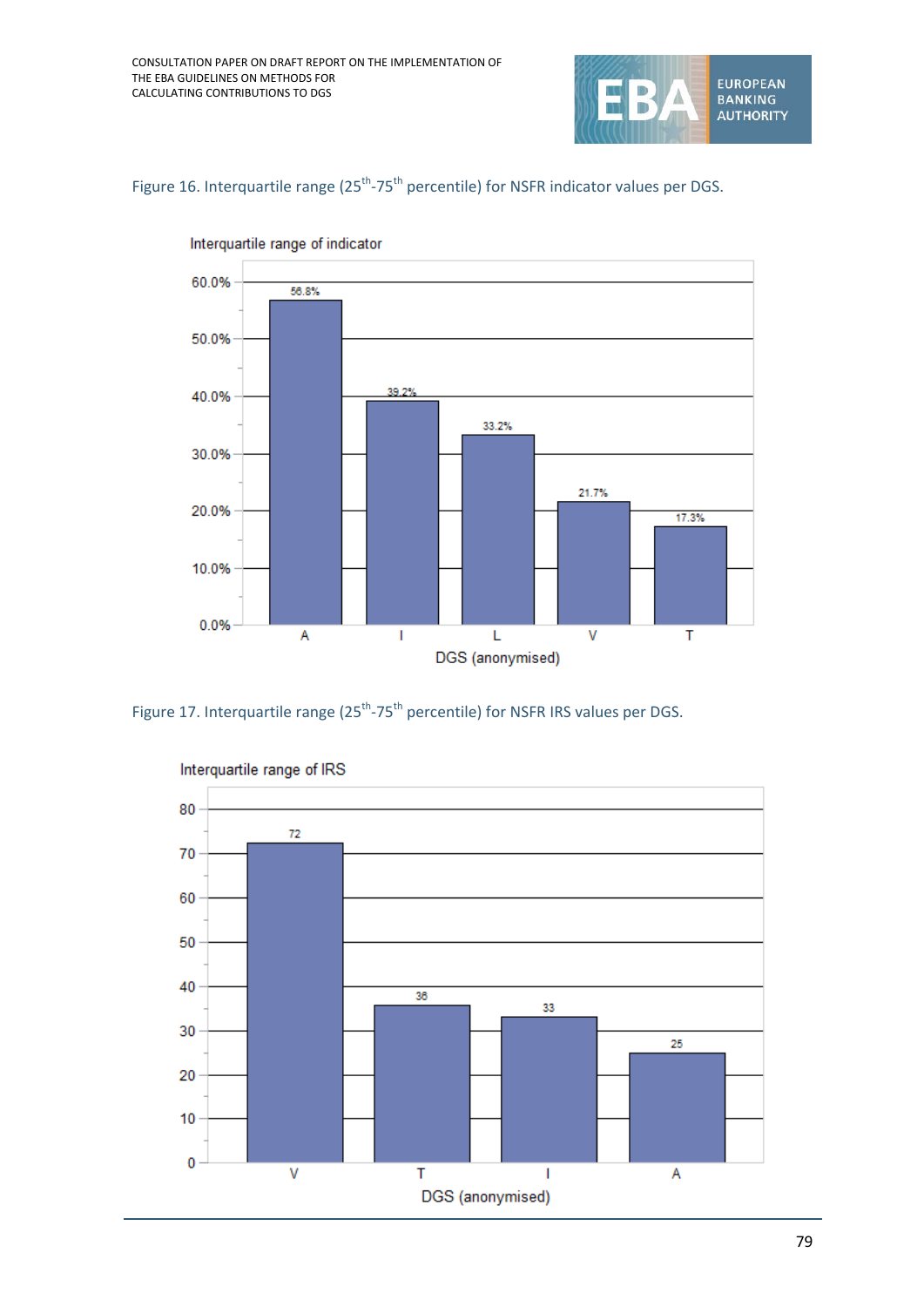

Figure 18. Interquartile range (25<sup>th</sup>-75<sup>th</sup> percentile) for RWA/TA indicator values per DGS.



Interquartile range of indicator

Figure 19. Interquartile range (25<sup>th</sup>-75<sup>th</sup> percentile) for RWA/TA IRS values per DGS.

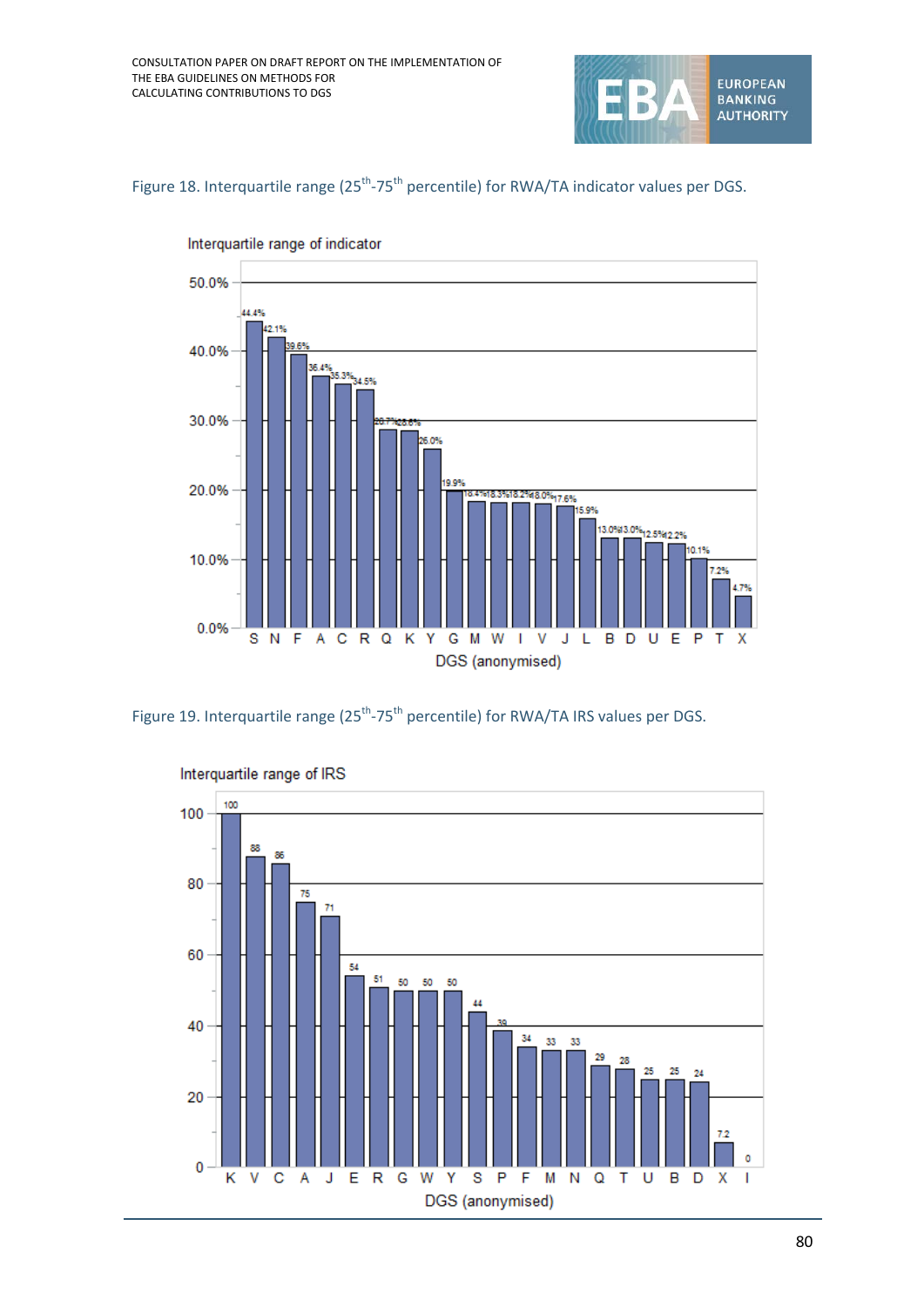





Interquartile range of indicator

Figure 21. Interquartile range  $(25^{th}-75^{th})$  percentile) for RoA IRS values per DGS.

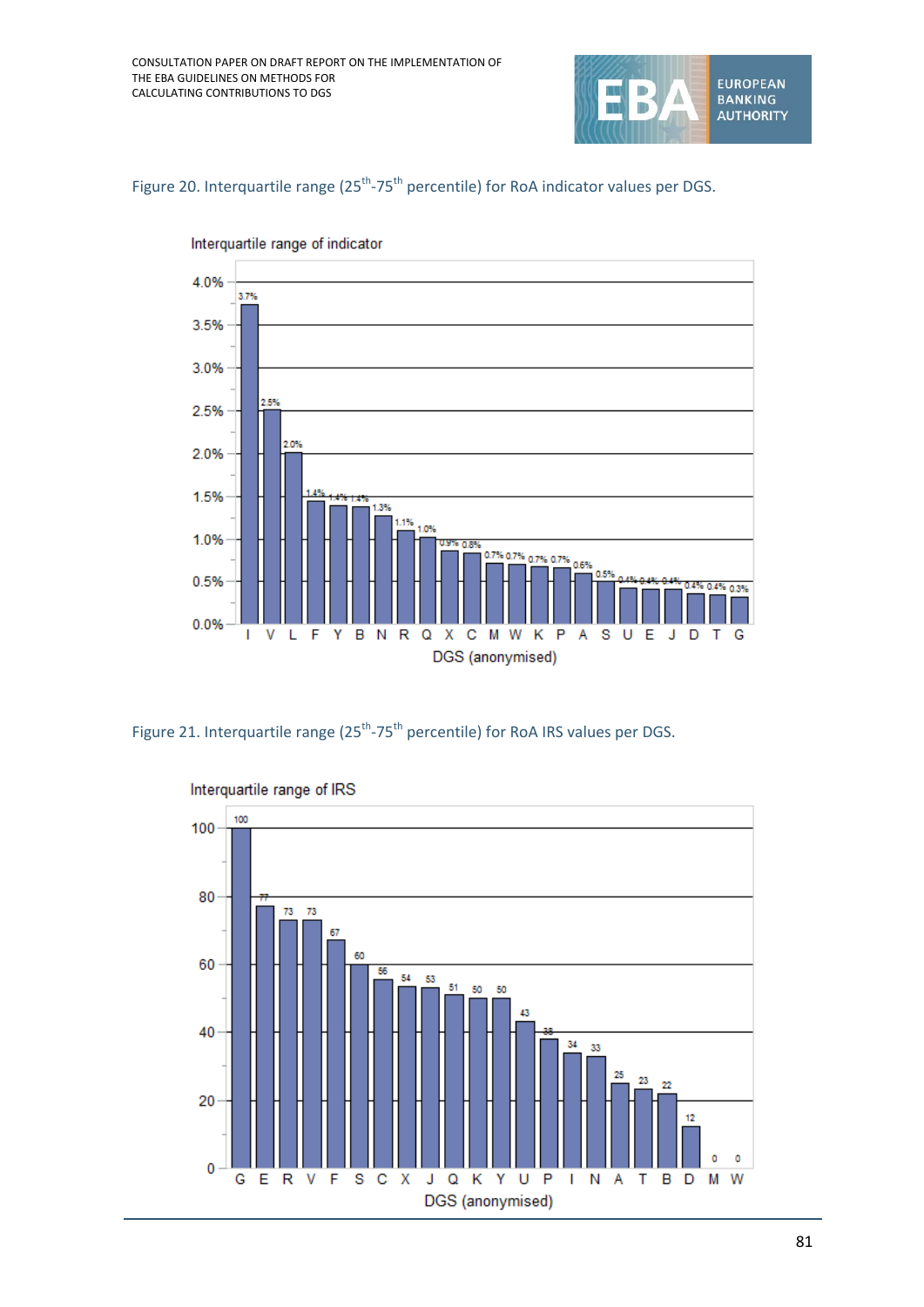

Figure 22. Interquartile range (25<sup>th</sup>-75<sup>th</sup> percentile) for Unencumbered assets indicator values per DGS.



Figure 23. Interquartile range (25<sup>th</sup>-75<sup>th</sup> percentile) for Unencumbered assets IRS values per DGS.